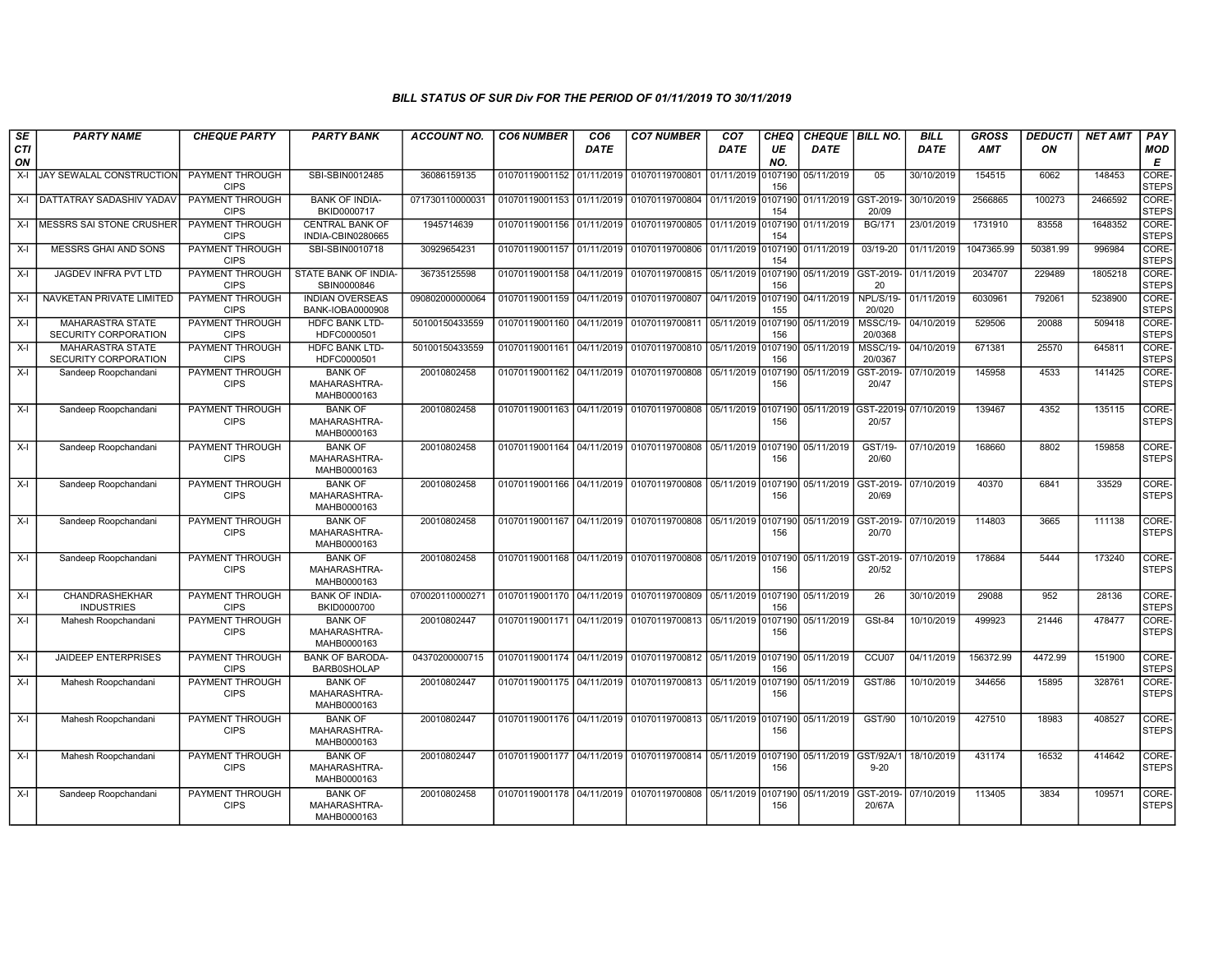| SE               | <b>PARTY NAME</b>                                | <b>CHEQUE PARTY</b>                   | <b>PARTY BANK</b>                             | <b>ACCOUNT NO.</b> | <b>CO6 NUMBER</b>         | CO <sub>6</sub> | <b>CO7 NUMBER</b>                                                 | CO <sub>7</sub>    | CHEQ           | CHEQUE   BILL NO. |                     | <b>BILL</b> | <b>GROSS</b> | <i><b>DEDUCTI</b></i> | <b>NET AMT</b> | PAY                         |
|------------------|--------------------------------------------------|---------------------------------------|-----------------------------------------------|--------------------|---------------------------|-----------------|-------------------------------------------------------------------|--------------------|----------------|-------------------|---------------------|-------------|--------------|-----------------------|----------------|-----------------------------|
| <b>CTI</b><br>ON |                                                  |                                       |                                               |                    |                           | <b>DATE</b>     |                                                                   | <b>DATE</b>        | UE<br>NO.      | <b>DATE</b>       |                     | <b>DATE</b> | <b>AMT</b>   | ON                    |                | <b>MOD</b><br>E             |
| $X-I$            | Sandeep Roopchandani                             | PAYMENT THROUGH<br><b>CIPS</b>        | <b>BANK OF</b><br>MAHARASHTRA-                | 20010802458        | 01070119001179 04/11/2019 |                 | 01070119700808                                                    | 05/11/2019         | 0107190<br>156 | 05/11/2019        | GSt-2019-<br>20/71A | 07/10/2019  | 12612        | 818                   | 11794          | CORE-<br><b>STEPS</b>       |
|                  |                                                  |                                       | MAHB0000163                                   |                    |                           |                 |                                                                   |                    |                |                   |                     |             |              |                       |                |                             |
| $X-I$            | Mahesh Roopchandani                              | <b>PAYMENT THROUGH</b><br><b>CIPS</b> | <b>BANK OF</b><br>MAHARASHTRA-<br>MAHB0000163 | 20010802447        | 01070119001180 04/11/2019 |                 | 01070119700814 05/11/2019 0107190                                 |                    | 156            | 05/11/2019        | 95                  | 25/10/2019  | 496538       | 18903                 | 477635         | <b>CORE</b><br><b>STEPS</b> |
| $X-I$            | Mahesh Roopchandani                              | PAYMENT THROUGH<br><b>CIPS</b>        | <b>BANK OF</b><br>MAHARASHTRA-<br>MAHB0000163 | 20010802447        | 01070119001181 04/11/2019 |                 | 01070119700814 05/11/2019                                         |                    | 0107190<br>156 | 05/11/2019        | 98                  | 25/10/2019  | 499909       | 19031                 | 480878         | <b>CORE</b><br>STEPS        |
| X-I              | Mahesh Roopchandani                              | PAYMENT THROUGH<br><b>CIPS</b>        | <b>BANK OF</b><br>MAHARASHTRA-<br>MAHB0000163 | 20010802447        |                           |                 | 01070119001182 04/11/2019 01070119700814 05/11/2019 0107190       |                    | 156            | 05/11/2019        | 97                  | 25/10/2019  | 293319       | 11210                 | 282109         | CORE-<br><b>STEPS</b>       |
| $X-I$            | Mahesh Roopchandani                              | PAYMENT THROUGH<br><b>CIPS</b>        | <b>BANK OF</b><br>MAHARASHTRA-<br>MAHB0000163 | 20010802447        | 01070119001183 04/11/2019 |                 | 01070119700814 05/11/2019                                         |                    | 0107190<br>156 | 05/11/2019        | 99                  | 25/10/2019  | 492936       | 18767                 | 474169         | <b>CORE</b><br><b>STEPS</b> |
| $X-I$            | KHAGAUL LABOUR<br><b>COOPERATIVE SOCIETY LTD</b> | PAYMENT THROUGH<br><b>CIPS</b>        | <b>CANARA BANK-</b><br>CNRB0002518            | 2518201001262      | 01070119001185 05/11/2019 |                 | 01070119700816 05/11/2019 0107190                                 |                    | 157            | 06/11/2019        | 004                 | 31/10/2019  | 649305       | 25661                 | 623644         | <b>CORE</b><br><b>STEPS</b> |
| X-I              | Sandeep Roopchandani                             | PAYMENT THROUGH                       | <b>BANK OF</b>                                | 20010802458        | 01070119001186            | 05/11/2019      | 01070119700817 05/11/2019 0107190                                 |                    |                | 06/11/2019        | <b>GST-75</b>       | 11/10/2019  | 245866       | 7266                  | 238600         | CORE-                       |
|                  |                                                  | <b>CIPS</b>                           | MAHARASHTRA-<br>MAHB0000163                   |                    |                           |                 |                                                                   |                    | 157            |                   |                     |             |              |                       |                | <b>STEPS</b>                |
| X-I              | Sandeep Roopchandani                             | PAYMENT THROUGH<br><b>CIPS</b>        | <b>BANK OF</b><br>MAHARASHTRA-<br>MAHB0000163 | 20010802458        | 01070119001187 05/11/2019 |                 | 01070119700817 05/11/2019 0107190                                 |                    | 157            | 06/11/2019        | <b>GST-72</b>       | 11/10/2019  | 496812       | 14256                 | 482556         | CORE-<br><b>STEPS</b>       |
| X-I              | Sandeep Roopchandani                             | PAYMENT THROUGH<br><b>CIPS</b>        | <b>BANK OF</b><br>MAHARASHTRA-<br>MAHB0000163 | 20010802458        |                           |                 | 01070119001188 05/11/2019 01070119700817 05/11/2019 0107190       |                    | 157            | 06/11/2019        | <b>GST-74</b>       | 11/10/2019  | 487070       | 13984                 | 473086         | CORE-<br><b>STEPS</b>       |
| $X-I$            | Mahesh Roopchandani                              | <b>PAYMENT THROUGH</b><br><b>CIPS</b> | <b>BANK OF</b><br>MAHARASHTRA-<br>MAHB0000163 | 20010802447        |                           |                 | 01070119001189   05/11/2019   01070119700818   05/11/2019 0107190 |                    | 157            | 06/11/2019        | GST-83              | 10/10/2019  | 495429       | 22545                 | 472884         | CORE-<br><b>STEPS</b>       |
| $X-I$            | <b>SAGAR SERVICES</b>                            | PAYMENT THROUGH<br><b>CIPS</b>        | <b>BANK OF BARODA-</b><br>BARB0HADAPS         | 24830200000638     | 01070119001190 05/11/2019 |                 | 01070119700819 05/11/2019 0107190                                 |                    | 157            | 06/11/2019        | 712864              | 05/11/2019  | 712864       | 33306                 | 679558         | <b>CORE</b><br><b>STEPS</b> |
| $X-I$            | Mahesh Roopchandani                              | <b>PAYMENT THROUGH</b><br><b>CIPS</b> | <b>BANK OF</b><br>MAHARASHTRA-<br>MAHB0000163 | 20010802447        | 01070119001194            | 06/11/2019      | 01070119700820 06/11/2019 0107190                                 |                    | 157            | 06/11/2019        | 96                  | 25/10/2019  | 337454       | 12882                 | 324572         | CORE-<br><b>STEPS</b>       |
| $X-I$            | SHREE CONSTRUCTION                               | PAYMENT THROUGH<br><b>CIPS</b>        | AXIS BANK-UTIB0000266                         | 914020003130692    | 01070119001195            | 06/11/2019      | 01070119700823                                                    | 06/11/2019 0107190 | 157            | 06/11/2019        | GST-2019<br>20/27   | 05/02/2019  | 305693       | 8859                  | 296834         | CORE-<br>STEPS              |
| $X-I$            | SHRI MAHALAXMI CATERING<br>SUPPLIERS, NANDED     | <b>PAYMENT THROUGH</b><br><b>CIPS</b> | <b>CENTRAL BANK OF</b><br>INDIA-CBIN0280683   | 3021555414         | 01070119001196            | 06/11/2019      | 01070119700822 06/11/2019 0107190                                 |                    | 157            | 06/11/2019        | 11/2019             | 25/10/2019  | 703621       | 94105                 | 609516         | CORE-<br>STEPS              |
| X-I              | <b>HRK ENTERPRISES</b>                           | PAYMENT THROUGH<br><b>CIPS</b>        | STATE BANK OF INDIA-<br>SBIN0021446           | 62342433332        | 01070119001197 06/11/2019 |                 | 01070119700821                                                    | 06/11/2019 0107190 | 157            | 06/11/2019        | RR/PB/04            | 03/10/2019  | 662690       | 24232                 | 638458         | CORE-<br><b>STEPS</b>       |
| X-I              | JAGDEV INFRA PVT LTD                             | <b>PAYMENT THROUGH</b><br><b>CIPS</b> | STATE BANK OF INDIA-<br>SBIN0000846           | 36735125598        | 01070119001198            | 06/11/2019      | 01070119700824 06/11/2019 0107190                                 |                    | 157            | 06/11/2019        | GST-2019-<br>20/01  | 01/11/2019  | 727900       | 89011                 | 638889         | CORE-<br>STEPS              |
| X-I              | <b>LEAF SOLUTIONS AND</b><br><b>SERVICES</b>     | PAYMENT THROUGH<br><b>CIPS</b>        | STATE BANK OF INDIA-<br>SBIN0017530           | 38105341431        | 01070119001199            | 06/11/2019      | 01070119700825                                                    | 06/11/2019 0107190 | 157            | 06/11/2019        | SS/INV/19<br>20/05  | 24/10/2019  | 455190       | 13105                 | 442085         | CORE-<br><b>STEPS</b>       |
| X-I              | P K ROOPCHANDANI                                 | PAYMENT THROUGH<br><b>CIPS</b>        | PUNJAB NATIONAL<br>BANK-PUNB0647600           | 6476008700000240   | 01070119001200            | 06/11/2019      | 01070119700826                                                    | 07/11/2019 0107190 | 158            | 07/11/2019        | 04                  | 06/11/2019  | 7895009      | 1091528               | 6803481        | CORE-<br><b>STEPS</b>       |
| X-I              | PITAMBER VENSI                                   | <b>PAYMENT THROUGH</b><br><b>CIPS</b> | SBI-SBIN0000335                               | 30207108076        | 01070119001201            | 06/11/2019      | 01070119700829                                                    | 07/11/2019         | 0107190<br>158 | 07/11/2019        | 06/19-20            | 30/09/2019  | 2436975      | 92467                 | 2344508        | CORE-<br><b>STEPS</b>       |
| $X-I$            | RAVI B JANTE INFRA<br>PROJECTS PRIVATE LIMITED   | <b>PAYMENT THROUGH</b><br><b>CIPS</b> | <b>IDBI BANK LTD-</b><br>IBKL0000102          | 0102102000025902   | 01070119001202 06/11/2019 |                 | 01070119700828 07/11/2019 0107190                                 |                    | 158            | 07/11/2019        | 16/19-20            | 11/10/2019  | 3017649      | 144674                | 2872975        | CORE-<br>STEPS              |
| X-I              | PUSHKAR SANJAY<br>KOTHAWADE                      | PAYMENT THROUGH<br><b>CIPS</b>        | <b>ANDHRA BANK-</b><br>ANDB0001137            | 113731100000256    | 01070119001203 06/11/2019 |                 | 01070119700827 07/11/2019 0107190                                 |                    | 158            | 07/11/2019        | 4                   | 16/09/2019  | 405756       | 15680                 | 390076         | CORE-<br><b>STEPS</b>       |
| X-I              | DEEPAK BALASAHEB PATIL                           | PAYMENT THROUGH<br><b>CIPS</b>        | <b>BANK OF INDIA-</b><br>BKID0001506          | 150630110000095    | 01070119001204            | 06/11/2019      | 01070119700830                                                    | 07/11/2019         | 0107190<br>158 | 07/11/2019        | 01/19-20            | 31/07/2019  | 598421       | 109544                | 488877         | CORE-<br>STEPS              |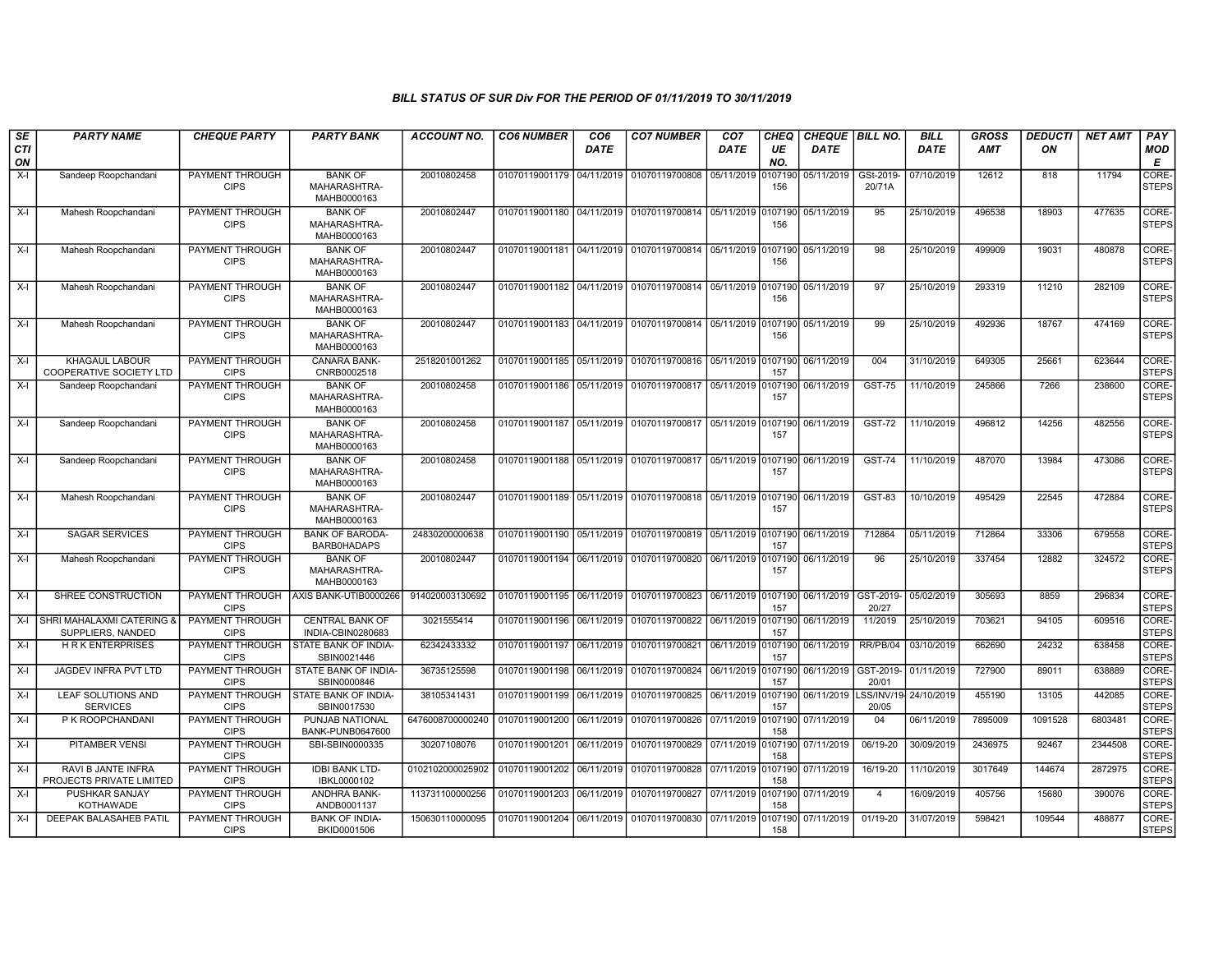| SE        | <b>PARTY NAME</b>                                                  | <b>CHEQUE PARTY</b>                   | <b>PARTY BANK</b>                             | <b>ACCOUNT NO.</b> | <b>CO6 NUMBER</b>         | CO <sub>6</sub> | <b>CO7 NUMBER</b>         | CO <sub>7</sub>    | <b>CHEQ</b>    | <b>CHEQUE   BILL NO.</b> |                             | <b>BILL</b> | <b>GROSS</b> | <b>DEDUCTI</b> | <b>NET AMT</b> | PAY                         |
|-----------|--------------------------------------------------------------------|---------------------------------------|-----------------------------------------------|--------------------|---------------------------|-----------------|---------------------------|--------------------|----------------|--------------------------|-----------------------------|-------------|--------------|----------------|----------------|-----------------------------|
| CTI<br>ON |                                                                    |                                       |                                               |                    |                           | DATE            |                           | DATE               | UE<br>NO.      | <b>DATE</b>              |                             | <b>DATE</b> | <b>AMT</b>   | ON             |                | <b>MOD</b><br>Е             |
| $X-I$     | <b>BALASAHEB SONYABAPU</b><br><b>BHUJBAL</b>                       | PAYMENT THROUGH<br><b>CIPS</b>        | <b>UCO BANK-</b><br>UCBA0000962               | 09620500000467     | 01070119001205            | 07/11/2019      | 01070119700834            | 07/11/2019         | 107190<br>159  | 08/11/2019               | 04/19-20                    | 04/11/2019  | 447436       | 17147          | 430289         | <b>CORE</b><br><b>STEPS</b> |
| $X-I$     | <b>ARYAN CONSTRUCTION &amp;</b><br>supplier                        | PAYMENT THROUGH<br><b>CIPS</b>        | STATE BANK OF INDIA-<br>SBIN0014794           | 32072225184        | 01070119001206            | 07/11/2019      | 01070119700833            | 07/11/2019         | 0107190<br>159 | 08/11/2019               | 17/19-20                    | 05/11/2019  | 714387       | 45187          | 669200         | CORE-<br><b>STEPS</b>       |
| $X-I$     | <b>MESSRS SAI STONE CRUSHER</b>                                    | PAYMENT THROUGH<br><b>CIPS</b>        | <b>CENTRAL BANK OF</b><br>INDIA-CBIN0280665   | 1945714639         | 01070119001207            | 07/11/2019      | 01070119700832            | 07/11/2019         | 0107190<br>159 | 08/11/2019               | <b>BG/184</b>               | 04/11/2019  | 400863       | 59427          | 341436         | CORE-<br><b>STEPS</b>       |
| $X-I$     | <b>SHREYA ENTERTRISES</b>                                          | PAYMENT THROUGH<br><b>CIPS</b>        | <b>BANK OF</b><br>MAHARASHTRA-<br>MAHB0001298 | 60037982599        | 01070119001208 07/11/2019 |                 | 01070119700831            | 07/11/2019         | 0107190<br>159 | 08/11/2019               | 12/Solp                     | 23/10/2019  | 1236753      | 106709         | 1130044        | CORE-<br><b>STEPS</b>       |
| $X-I$     | N.RAMAKRISHNA                                                      | PAYMENT THROUGH<br><b>CIPS</b>        | <b>BANK OF INDIA-</b><br>BKID0001506          | 150630110000022    | 01070119001209 07/11/2019 |                 | 01070119700835            | 07/11/2019         | 0107190<br>159 | 08/11/2019               | 18/19-20                    | 10/10/2019  | 1296535      | 49292          | 1247243        | CORE-<br><b>STEPS</b>       |
| $X-I$     | <b>MESSRS SAI STONE CRUSHER</b>                                    | PAYMENT THROUGH<br><b>CIPS</b>        | <b>CENTRAL BANK OF</b><br>INDIA-CBIN0280665   | 1945714639         | 01070119001210 07/11/2019 |                 | 01070119700836            | 07/11/2019         | 0107190<br>159 | 08/11/2019               | <b>BG/183</b>               | 02/11/2019  | 282993       | 47649          | 235344         | CORE-<br><b>STEPS</b>       |
| $X-I$     | <b>HRK ENTERPRISES</b>                                             | PAYMENT THROUGH<br><b>CIPS</b>        | STATE BANK OF INDIA-<br>SBIN0021446           | 62342433332        | 01070119001211            | 08/11/2019      | 01070119700841            | 08/11/2019         | 0107190<br>160 | 11/11/2019               | CMS/DD/0<br>-8              | 19/10/2019  | 128281       | 4693           | 123588         | CORE-<br><b>STEPS</b>       |
| $X-I$     | <b>HRK ENTERPRISES</b>                                             | PAYMENT THROUGH<br><b>CIPS</b>        | STATE BANK OF INDIA-<br>SBIN0021446           | 62342433332        | 01070119001212            | 08/11/2019      | 01070119700840            | 08/11/2019         | 0107190<br>160 | 11/11/2019               | $LB/DD-05$                  | 19/10/2019  | 186894       | 5804           | 181090         | CORE-<br><b>STEPS</b>       |
| $X-I$     | <b>SAGAR SERVICES</b>                                              | PAYMENT THROUGH<br><b>CIPS</b>        | <b>BANK OF BARODA-</b><br><b>BARB0HADAPS</b>  | 24830200000638     | 01070119001213            | 08/11/2019      | 01070119700839            | 08/11/2019         | 107190<br>160  |                          | 11/11/2019 GST/37/19-<br>20 | 20/10/2019  | 256816       | 10301          | 246515         | CORE-<br><b>STEPS</b>       |
| X-I       | M/s.Peyush Traders                                                 | PAYMENT THROUGH<br><b>CIPS</b>        | <b>BANK OF</b><br>MAHARASHTRA-<br>MAHB0001298 | 60046089570        | 01070119001214            | 08/11/2019      | 01070119700838            | 08/11/2019         | 0107190<br>160 |                          | 11/11/2019 GST/05/19-<br>20 | 07/11/2019  | 1091812      | 93285          | 998527         | CORE-<br><b>STEPS</b>       |
| $X-I$     | <b>DIGITRONICS</b>                                                 | PAYMENT THROUGH<br><b>CIPS</b>        | <b>ICICI BANK LTD-</b><br>ICIC0000199         | 019905500477       | 01070119001215            | 08/11/2019      | 01070119700837            | 08/11/2019         | 0107190<br>159 | 08/11/2019               | 252783                      | 07/11/2019  | 313200       | $\mathbf 0$    | 313200         | CORE-<br><b>STEPS</b>       |
| $X-I$     | <b>HRK ENTERPRISES</b>                                             | PAYMENT THROUGH<br><b>CIPS</b>        | <b>STATE BANK OF INDIA-</b><br>SBIN0021446    | 62342433332        | 01070119001216            | 08/11/2019      | 01070119700842            | 08/11/2019         | 107190<br>160  | 11/11/2019               | CMS/WD/1<br>$\mathcal{P}$   | 19/10/2019  | 220918       | 10775          | 210143         | CORE-<br><b>STEPS</b>       |
| $X-I$     | PANKAJ FABRICATORS AND<br><b>ENGG.WORKS</b>                        | <b>PAYMENT THROUGH</b><br><b>CIPS</b> | <b>CANARA BANK-</b><br>CNRB0000273            | 0273257000419      | 01070119001217 08/11/2019 |                 | 01070119700844            | 08/11/2019         | 0107190<br>160 | 11/11/2019               | 02                          | 07/11/2019  | 495791       | 18820          | 476971         | CORE-<br><b>STEPS</b>       |
| $X-I$     | SASHA HOUSEKEEPING<br><b>FACILITY MANAGEMENT PVT</b><br><b>LTD</b> | PAYMENT THROUGH<br><b>CIPS</b>        | UNION BANK OF INDIA-<br>UBIN0532002           | 320001010036402    | 01070119001218 08/11/2019 |                 | 01070119700845            | 08/11/2019         | 107190<br>160  |                          | 11/11/2019 GST/04/19-<br>20 | 07/11/2019  | 252824       | 27077          | 225747         | CORE-<br><b>STEPS</b>       |
| X-I       | <b>DATTATRAY SADASHIV YADAV</b>                                    | PAYMENT THROUGH<br><b>CIPS</b>        | <b>BANK OF INDIA-</b><br>BKID0000717          | 071730110000031    | 01070119001219 08/11/2019 |                 | 01070119700843 08/11/2019 |                    | 0107190<br>160 | 11/11/2019               | GST-2019-<br>20/10          | 08/11/2019  | 1272107.99   | 49732.99       | 1222375        | CORE-<br><b>STEPS</b>       |
| X-I       | <b>CHANDRASHEKHAR</b><br><b>INDUSTRIES</b>                         | PAYMENT THROUGH<br><b>CIPS</b>        | <b>BANK OF INDIA-</b><br>BKID0000700          | 070020110000271    | 01070119001220            | 11/11/2019      | 01070119700846            | 11/11/2019         | 0107190<br>160 | 11/11/2019               | 2019-20/24                  | 18/10/2019  | 131149       | 4178           | 126971         | CORE-<br><b>STEPS</b>       |
| $X-I$     | RATAN EMPORIUM SECURITY<br><b>SERVICES</b>                         | <b>PAYMENT THROUGH</b><br><b>CIPS</b> | <b>HDFC BANK LTD-</b><br>HDFC0000404          | 50200031636074     | 01070119001222            | 11/11/2019      | 01070119700847            | 11/11/2019         | 107190<br>161  | 13/11/2019 GST/10/19     | 20                          | 22/10/2019  | 1138344      | 95559          | 1042785        | CORE-<br><b>STEPS</b>       |
| $X-I$     | <b>ARVIND ENTERPRISES</b>                                          | PAYMENT THROUGH<br><b>CIPS</b>        | <b>BANK OF</b><br>MAHARASHTRA-<br>MAHB0000518 | 60170053255        | 01070119001223            |                 | 11/11/2019 01070119700848 | 11/11/2019 0107190 | 161            | 13/11/2019               | 06                          | 10/10/2019  | 497601       | 47417          | 450184         | CORE-<br><b>STEPS</b>       |
| $X-I$     | SHRI D J PARMAR                                                    | PAYMENT THROUGH<br><b>CIPS</b>        | <b>HDFC BANK LTD-</b><br>HDFC0002849          | 28491000003189     | 01070119001224            | 11/11/2019      | 01070119700849            | 11/11/2019         | 0107190<br>161 | 13/11/2019               | 13/19-20                    | 24/10/2019  | 1195003      | 46956          | 1148047        | CORE-<br><b>STEPS</b>       |
| $X-I$     | <b>SENGAR SECURITY &amp; LABOUR</b><br><b>SERVICES PVT LTD</b>     | PAYMENT THROUGH<br><b>CIPS</b>        | <b>ICICI BANK LTD-</b><br>ICIC0000197         | 019705008900       | 01070119001225            | 13/11/2019      | 01070119700851            | 13/11/2019         | 0107190<br>161 | 13/11/2019               | 01                          | 04/11/2019  | 5045861      | 1675121        | 3370740        | CORE-<br><b>STEPS</b>       |
| $X-I$     | OM SAI TOURS AND TRAVELS                                           | PAYMENT THROUGH<br><b>CIPS</b>        | <b>BANK OF</b><br>MAHARASHTRA-<br>MAHB0000139 | 60218132944        | 01070119001226            | 13/11/2019      | 01070119700850            | 13/11/2019         | 0107190<br>161 | 13/11/2019               | HOV01A                      | 10/10/2019  | 289624       | 8899           | 280725         | CORE-<br><b>STEPS</b>       |
| $X-I$     | SHREE CONSTRUCTION                                                 | PAYMENT THROUGH<br><b>CIPS</b>        | AXIS BANK-UTIB0000266                         | 914020003130692    | 01070119001227            | 13/11/2019      | 01070119700852            | 13/11/2019         | 0107190<br>162 | 14/11/2019               | 28                          | 08/11/2019  | 793292       | 109729         | 683563         | CORE-<br><b>STEPS</b>       |
| $X-I$     | MALLIKARJUN S.BANKAPURE                                            | PAYMENT THROUGH<br><b>CIPS</b>        | <b>CANARA BANK-</b><br>CNRB0000259            | 0259201002275      | 01070119001228            | 14/11/2019      | 01070119700853            | 14/11/2019         | 0107190<br>163 | 15/11/2019               | 02/19-20                    | 13/11/2019  | 3366968      | 464371         | 2902597        | CORE-<br><b>STEPS</b>       |
| $X-I$     | <b>SAGAR SERVICES</b>                                              | PAYMENT THROUGH<br><b>CIPS</b>        | <b>BANK OF BARODA-</b><br><b>BARB0HADAPS</b>  | 24830200000638     | 01070119001231            | 15/11/2019      | 01070119700854            | 15/11/2019         | 0107190<br>163 | 15/11/2019               | gst/1014A/<br>19-20         | 23/10/2019  | 1482621      | 188832         | 1293789        | CORE-<br><b>STEPS</b>       |
| $X-I$     | RAVI B JANTE                                                       | PAYMENT THROUGH<br><b>CIPS</b>        | <b>IDBI BANK LTD-</b><br>IBKL0000102          | 0102102000013217   | 01070119001232            | 15/11/2019      | 01070119700855            | 15/11/2019         | 0107190<br>163 | 15/11/2019               | 225948                      | 13/11/2019  | 119596       | $\mathbf 0$    | 119596         | CORE-<br><b>STEPS</b>       |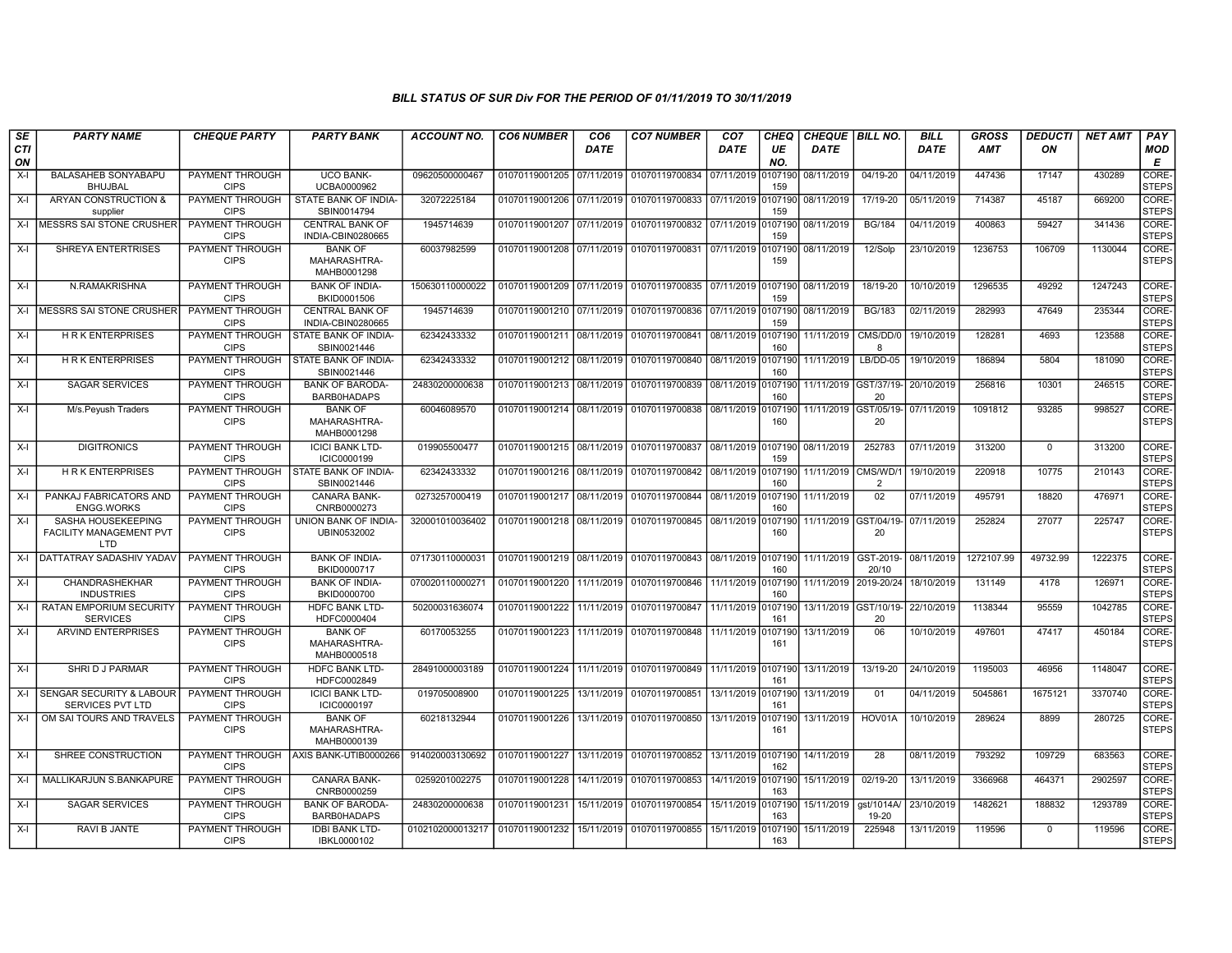| SE               | <b>PARTY NAME</b>                            | <b>CHEQUE PARTY</b>                   | <b>PARTY BANK</b>                                     | <b>ACCOUNT NO.</b> | <b>CO6 NUMBER</b>         | CO <sub>6</sub> | <b>CO7 NUMBER</b>                                   | CO <sub>7</sub>    | <b>CHEQ</b>    | <b>CHEQUE   BILL NO.</b> |                                        | <b>BILL</b> | <b>GROSS</b> | <b>DEDUCTI</b> | <b>NET AMT</b> | PAY                   |
|------------------|----------------------------------------------|---------------------------------------|-------------------------------------------------------|--------------------|---------------------------|-----------------|-----------------------------------------------------|--------------------|----------------|--------------------------|----------------------------------------|-------------|--------------|----------------|----------------|-----------------------|
| <b>CTI</b><br>ON |                                              |                                       |                                                       |                    |                           | <b>DATE</b>     |                                                     | <b>DATE</b>        | UE<br>NO.      | <b>DATE</b>              |                                        | <b>DATE</b> | <b>AMT</b>   | ON             |                | <b>MOD</b><br>Е       |
| $X-I$            | RADHA ENTERPRISES                            | PAYMENT THROUGH<br><b>CIPS</b>        | <b>ICICI BANK LTD-</b><br>ICIC0000199                 | 019905500426       | 01070119001234            | 18/11/2019      | 01070119700856                                      | 18/11/2019         | 107190<br>164  | 18/11/2019               | gst/05a/19-<br>20                      | 15/11/2019  | 2119793      | 160378         | 1959415        | CORE-<br><b>STEPS</b> |
| $X-I$            | <b>VIJAY CONSTRUCTION</b>                    | PAYMENT THROUGH<br><b>CIPS</b>        | <b>BANK OF</b><br>MAHARASHTRA-<br>MAHB0001128         | 60127890457        | 01070119001235            | 18/11/2019      | 01070119700857                                      | 18/11/2019         | 0107190<br>165 | 19/11/2019 GST/05/19-    | 20                                     | 13/11/2019  | 1338370      | 37814          | 1300556        | CORE-<br><b>STEPS</b> |
| X-I              | <b>H S SERVICE PROVIDERS</b>                 | PAYMENT THROUGH<br><b>CIPS</b>        | <b>IDBI BANK LTD-</b><br>IBKL0000052                  | 0052102000024356   | 01070119001236            | 18/11/2019      | 01070119700859                                      | 18/11/2019         | 0107190<br>165 | 19/11/2019               | GST/007/<br>$9 - 20$                   | 07/11/2019  | 1409940      | 99826          | 1310114        | CORE-<br><b>STEPS</b> |
| $X-I$            | SHRI SAMARTH ENTERPRISES                     | PAYMENT THROUGH<br><b>CIPS</b>        | <b>BANK OF</b><br>MAHARASHTRA-<br>MAHB0000017         | 60295113226        | 01070119001237            | 18/11/2019      | 01070119700858                                      | 18/11/2019         | 107190<br>165  | 19/11/2019               | 03/19-20                               | 16/10/2019  | 1052044      | 105005         | 947039         | CORE-<br><b>STEPS</b> |
| $X-I$            | <b>IMESSRS GIRME ENTERPRISES</b>             | PAYMENT THROUGH<br><b>CIPS</b>        | STATE BANK OF INDIA-<br>SBIN0021143                   | 62241465993        | 01070119001238            | 19/11/2019      | 01070119700862 19/11/2019 0107190                   |                    | 165            | 19/11/2019               | 12                                     | 10/10/2019  | 197918       | 8677           | 189241         | CORE-<br><b>STEPS</b> |
| X-I              | <b>BABASAHEB BAPUSAHEB</b><br><b>GUNJATE</b> | PAYMENT THROUGH<br><b>CIPS</b>        | <b>CORPORATION BANK-</b><br>CORP0000338               | 510101004032178    | 01070119001239            | 19/11/2019      | 01070119700861                                      | 19/11/2019         | 0107190<br>165 | 19/11/2019               | 02/19-20                               | 04/11/2019  | 4647260      | 481951         | 4165309        | CORE-<br><b>STEPS</b> |
| X-I              | TRIDENT ENGINEERS AND<br><b>ASSOCIATES</b>   | PAYMENT THROUGH<br><b>CIPS</b>        | KOTAK MAHINDRA<br><b>BANK LIMITED-</b><br>KKBK0001423 | 9212270911         | 01070119001240            | 19/11/2019      | 01070119700860                                      | 19/11/2019         | 107190<br>165  | 19/11/2019               | 192                                    | 07/11/2019  | 1248142      | 47938          | 1200204        | CORE-<br><b>STEPS</b> |
| X-I              | <b>MANAV INDUSTRIES</b>                      | PAYMENT THROUGH<br><b>CIPS</b>        | STATE BANK OF INDIA-<br>SBIN0020661                   | 33500138673        | 01070119001241            | 19/11/2019      | 01070119700863                                      | 19/11/2019         | 0107190<br>165 | 19/11/2019               | 6                                      | 06/11/2019  | 2697424      | 584537         | 2112887        | CORE-<br><b>STEPS</b> |
| X-I              | Mahesh Roopchandani                          | PAYMENT THROUGH<br><b>CIPS</b>        | <b>BANK OF</b><br>MAHARASHTRA-<br>MAHB0000163         | 20010802447        | 01070119001242            | 19/11/2019      | 01070119700865                                      | 19/11/2019         | 0107190<br>167 |                          | 21/11/2019 GST-74/19- 03/09/2019<br>20 |             | 2286220      | 317720         | 1968500        | CORE-<br><b>STEPS</b> |
| X-I              | Sandeep Roopchandani                         | PAYMENT THROUGH<br><b>CIPS</b>        | <b>BANK OF</b><br>MAHARASHTRA-<br>MAHB0000163         | 20010802458        | 01070119001243            | 19/11/2019      | 01070119700864                                      | 19/11/2019         | 0107190<br>167 | 21/11/2019               | GST-2019<br>20/42                      | 10/09/2019  | 1692634      | 64128          | 1628506        | CORE-<br><b>STEPS</b> |
| X-I              | TRIDENT SERVICES PVT LTD                     | PAYMENT THROUGH<br><b>CIPS</b>        | <b>HDFC BANK LTD-</b><br>HDFC0000007                  | 00070430002169     | 01070119001244 20/11/2019 |                 | 01070119700866                                      | 20/11/2019 0107190 | 171            | 27/11/2019 ATSSW192      | 0000626                                | 01/07/2019  | 21222        | 3051           | 18171          | CORE-<br><b>STEPS</b> |
| X-I              | TRIDENT SERVICES PVT LTD                     | <b>PAYMENT THROUGH</b><br><b>CIPS</b> | <b>HDFC BANK LTD-</b><br>HDFC0000007                  | 00070430002169     | 01070119001245 20/11/2019 |                 | 01070119700866                                      | 20/11/2019         | 107190<br>171  | 27/11/2019               | ATSSW192<br>0001404                    | 14/09/2019  | 21222        | 3051           | 18171          | CORE-<br><b>STEPS</b> |
| $X-I$            | <b>TRIDENT SERVICES PVT LTD</b>              | PAYMENT THROUGH<br><b>CIPS</b>        | <b>HDFC BANK LTD-</b><br>HDFC0000007                  | 00070430002169     | 01070119001246            | 20/11/2019      | 01070119700866                                      | 20/11/2019         | 0107190<br>171 | 27/11/2019               | ATSSW192<br>0001438                    | 21/09/2019  | 24987        | 3568           | 21419          | CORE-<br><b>STEPS</b> |
| X-I              | TRIDENT SERVICES PVT LTD                     | PAYMENT THROUGH<br><b>CIPS</b>        | <b>HDFC BANK LTD-</b><br>HDFC0000007                  | 00070430002169     | 01070119001247            | 20/11/2019      | 01070119700866                                      | 20/11/2019         | 0107190<br>171 | 27/11/2019               | ATSSW192<br>0000500                    | 10/06/2019  | 30264        | 4289           | 25975          | CORE-<br><b>STEPS</b> |
| X-I              | TRIDENT SERVICES PVT LTD                     | <b>PAYMENT THROUGH</b><br><b>CIPS</b> | <b>HDFC BANK LTD-</b><br>HDFC0000007                  | 00070430002169     | 01070119001248            | 20/11/2019      | 01070119700867                                      | 20/11/2019         | 0107190<br>171 | 27/11/2019               | <b>PUN2020A</b><br><b>MCL0023</b>      | 21/09/2019  | 98200        | 13594          | 84606          | CORE-<br><b>STEPS</b> |
| $X-I$            | <b>KUSHAL ENGINEERING</b><br><b>COMPANY</b>  | PAYMENT THROUGH<br><b>CIPS</b>        | KOTAK MAHINDRA<br>BANK-KKBK0000957                    | 9211243077         | 01070119001251 21/11/2019 |                 | 01070119700869                                      | 21/11/2019         | 0107190<br>167 | 21/11/2019               | $19 -$<br>20/27/69                     | 17/10/2019  | 1555200      | 135150         | 1420050        | CORE-<br><b>STEPS</b> |
| X-I              | A R RAIL VIKAS SERVICES<br>PRIVATE LIMITED   | PAYMENT THROUGH<br><b>CIPS</b>        | <b>BANK OF BARODA-</b><br><b>BARB0JOGESH</b>          | 09660200000502     | 01070119001252            | 21/11/2019      | 01070119700871 21/11/2019                           |                    | 0107190<br>168 | 22/11/2019               | 19-20/SUR-<br>08/03                    | 10/09/2019  | 1690180      | 79424          | 1610756        | CORE-<br><b>STEPS</b> |
| $X-I$            | DATTATRAY SADASHIV YADAV                     | PAYMENT THROUGH<br><b>CIPS</b>        | <b>BANK OF INDIA-</b><br>BKID0000717                  | 071730110000031    | 01070119001253 21/11/2019 |                 | 01070119700872 21/11/2019                           |                    | 0107190<br>168 | 22/11/2019               | 06                                     | 20/11/2019  | 1397066      | 193643         | 1203423        | CORE-<br><b>STEPS</b> |
| $X-I$            | <b>SUJOY BHOWMIK</b>                         | PAYMENT THROUGH<br><b>CIPS</b>        | KARNATAKA BANK LTD-<br>KARB0000715                    | 7157000600341601   | 01070119001254            | 22/11/2019      | 01070119700875 22/11/2019                           |                    | 0107190<br>168 | 22/11/2019               | <b>BG/189</b>                          | 20/11/2019  | 6777497      | 1002576        | 5774921        | CORE-<br><b>STEPS</b> |
| X-I              | PARTRONICS EBOARDS PVT<br>LTD.               | PAYMENT THROUGH<br><b>CIPS</b>        | <b>BANK OF BARODA-</b><br><b>BARB0ASHOKN</b>          | 17420200000456     | 01070119001255            | 22/11/2019      | 01070119700874 22/11/2019                           |                    | 0107190<br>168 | 22/11/2019               | PEBPL19-<br>20-SUR06                   | 19/11/2019  | 128851       | 5090           | 123761         | CORE-<br><b>STEPS</b> |
| X-I              | <b>CHETAN VADI</b>                           | PAYMENT THROUGH<br><b>CIPS</b>        | <b>BANK OF INDIA-</b><br>BKID0008485                  | 848530110000194    | 01070119001256            | 22/11/2019      | 01070119700873 22/11/2019 0                         |                    | 0107190<br>168 | 22/11/2019               | 0 <sub>5</sub>                         | 05/08/2019  | 254138       | 15661          | 238477         | CORE-<br><b>STEPS</b> |
| X-I              | Mahesh Roopchandani                          | PAYMENT THROUGH<br><b>CIPS</b>        | <b>BANK OF</b><br>MAHARASHTRA-<br>MAHB0000163         | 20010802447        | 01070119001258            | 22/11/2019      | 01070119700876                                      | 22/11/2019         | 107190<br>169  | 25/11/2019               | GST-<br>108/19-20                      | 11/11/2019  | 489311       | 67663          | 421648         | CORE-<br><b>STEPS</b> |
| X-I              | Mahesh Roopchandani                          | PAYMENT THROUGH<br><b>CIPS</b>        | <b>BANK OF</b><br>MAHARASHTRA-<br>MAHB0000163         | 20010802447        |                           |                 | 01070119001259 22/11/2019 01070119700876 22/11/2019 |                    | 0107190<br>169 | 25/11/2019               | GST-<br>107/19-20                      | 11/11/2019  | 418994       | 57970          | 361024         | CORE-<br>STEPS        |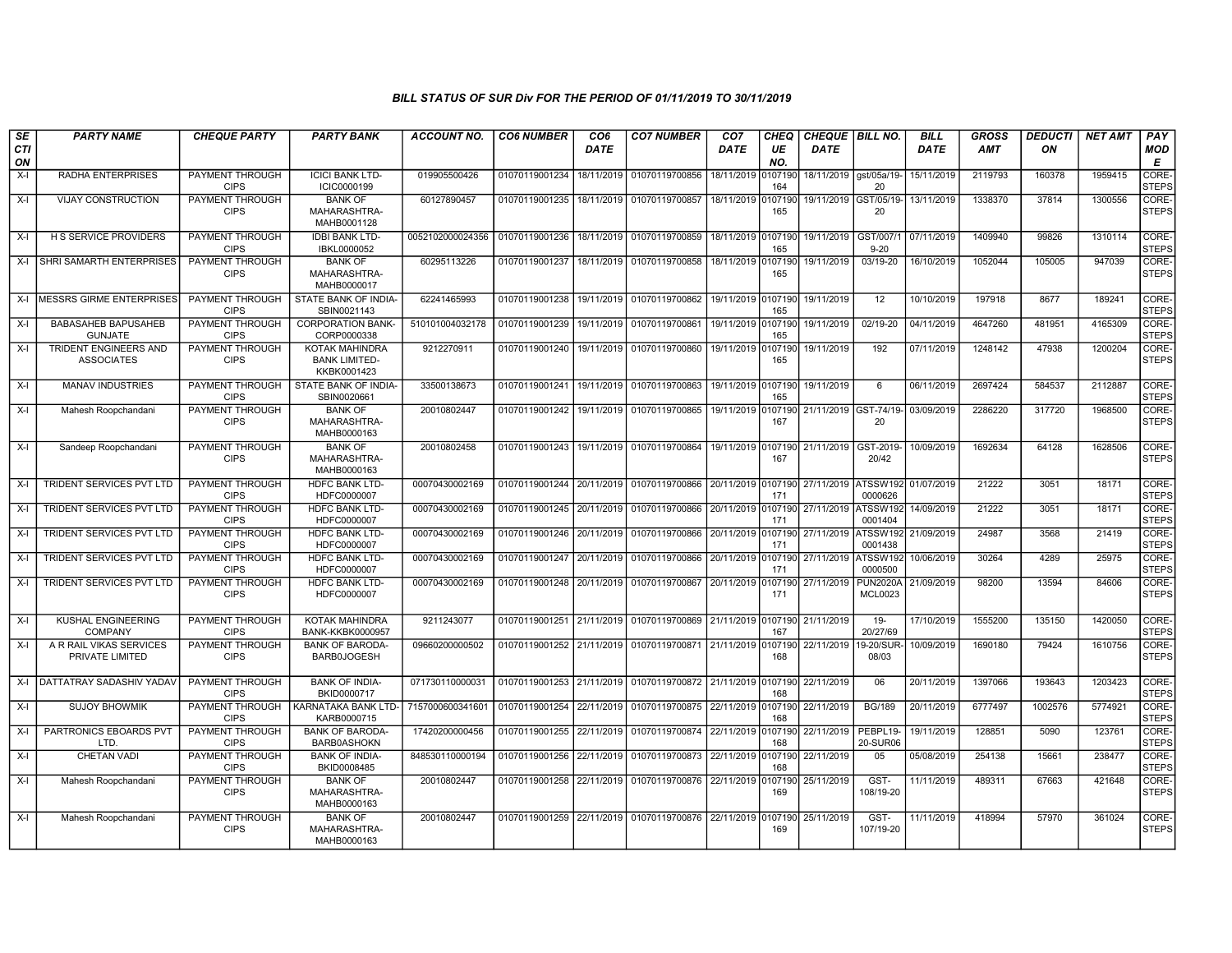| SE               | <b>PARTY NAME</b>                              | <b>CHEQUE PARTY</b>                   | <b>PARTY BANK</b>                             | <b>ACCOUNT NO.</b> | <b>CO6 NUMBER</b>         | CO <sub>6</sub> | <b>CO7 NUMBER</b>                                           | CO <sub>7</sub>    | CHEQ           | <b>CHEQUE   BILL NO.</b> |               | <b>BILL</b> | <b>GROSS</b> | <i><b>DEDUCTI</b></i> | <b>NET AMT</b> | <b>PAY</b>                  |
|------------------|------------------------------------------------|---------------------------------------|-----------------------------------------------|--------------------|---------------------------|-----------------|-------------------------------------------------------------|--------------------|----------------|--------------------------|---------------|-------------|--------------|-----------------------|----------------|-----------------------------|
| <b>CTI</b><br>ON |                                                |                                       |                                               |                    |                           | <b>DATE</b>     |                                                             | DATE               | UE<br>NO.      | <b>DATE</b>              |               | <b>DATE</b> | <b>AMT</b>   | ON                    |                | <b>MOD</b><br>Е             |
| $X-I$            | Mahesh Roopchandani                            | PAYMENT THROUGH<br><b>CIPS</b>        | <b>BANK OF</b><br>MAHARASHTRA-<br>MAHB0000163 | 20010802447        | 01070119001260            | 22/11/2019      | 01070119700878                                              | 22/11/2019         | 107190<br>169  | 25/11/2019               | 105           | 11/11/2019  | 259664       | 10039                 | 249625         | <b>CORE</b><br><b>STEPS</b> |
| $X-I$            | Mahesh Roopchandani                            | PAYMENT THROUGH<br><b>CIPS</b>        | <b>BANK OF</b><br>MAHARASHTRA-<br>MAHB0000163 | 20010802447        |                           |                 | 01070119001261 22/11/2019 01070119700878 22/11/2019 0107190 |                    | 169            | 25/11/2019               | 104           | 11/11/2019  | 411899       | 15802                 | 396097         | CORE-<br><b>STEPS</b>       |
| $X-I$            | Mahesh Roopchandani                            | PAYMENT THROUGH<br><b>CIPS</b>        | <b>BANK OF</b><br>MAHARASHTRA-<br>MAHB0000163 | 20010802447        | 01070119001262            | 22/11/2019      | 01070119700878 22/11/2019 0107190                           |                    | 169            | 25/11/2019               | 102           | 11/11/2019  | 230495       | 8934                  | 221561         | <b>CORE</b><br>STEPS        |
| $X-I$            | Mahesh Roopchandani                            | PAYMENT THROUGH<br><b>CIPS</b>        | <b>BANK OF</b><br>MAHARASHTRA-<br>MAHB0000163 | 20010802447        | 01070119001263            | 22/11/2019      | 01070119700878 22/11/2019                                   |                    | 0107190<br>169 | 25/11/2019               | 106           | 11/11/2019  | 487089       | 20604                 | 466485         | CORE-<br><b>STEPS</b>       |
| $X-I$            | Mahesh Roopchandani                            | PAYMENT THROUGH<br><b>CIPS</b>        | <b>BANK OF</b><br>MAHARASHTRA-<br>MAHB0000163 | 20010802447        | 01070119001264 22/11/2019 |                 | 01070119700878 22/11/2019 0107190                           |                    | 169            | 25/11/2019               | 101           | 11/11/2019  | 402419       | 18226                 | 384193         | CORE-<br><b>STEPS</b>       |
| $X-I$            | Malganga Costruction<br>Developers             | PAYMENT THROUGH<br><b>CIPS</b>        | SBI-SBIN0008421                               | 38225732904        | 01070119001265            | 22/11/2019      | 01070119700877 22/11/2019 0107190                           |                    | 169            | 25/11/2019               | 0008          | 01/11/2019  | 185775       | 5580                  | 180195         | <b>CORE</b><br><b>STEPS</b> |
| $X-I$            | Mahesh Roopchandani                            | PAYMENT THROUGH<br><b>CIPS</b>        | <b>BANK OF</b><br>MAHARASHTRA-<br>MAHB0000163 | 20010802447        | 01070119001266            | 22/11/2019      | 01070119700878 22/11/2019 0107190                           |                    | 169            | 25/11/2019 GST-103/A     |               | 11/11/2019  | 440924       | 17568                 | 423356         | CORE-<br>STEPS              |
| $X-I$            | SHREE CONSTRUCTION                             | PAYMENT THROUGH<br><b>CIPS</b>        | AXIS BANK-UTIB0000266                         | 914020003130692    | 01070119001267            | 25/11/2019      | 01070119700880                                              | 25/11/2019 0107190 | 170            | 26/11/2019               | 30            | 22/11/2019  | 230216       | 8764                  | 221452         | CORE-<br><b>STEPS</b>       |
| $X-I$            | <b>YES BANK</b>                                | PAYMENT THROUGH<br><b>CIPS</b>        | YES BANK LTD-<br>YESB0000001                  | 2110711110001      | 01070119001268            | 25/11/2019      | 01070119700879 25/11/2019 0107190                           |                    | 170            | 26/11/2019               | 23            | 30/09/2019  | 398864       | 76138                 | 322726         | CORE-<br><b>STEPS</b>       |
| $X-I$            | <b>ATHARVA ENTERPRISES</b>                     | <b>PAYMENT THROUGH</b><br><b>CIPS</b> | <b>HDFC BANK LTD-</b><br>HDFC0000064          | 00642000016439     | 01070119001269            | 25/11/2019      | 01070119700881                                              | 25/11/2019         | 0107190<br>170 | 26/11/2019               | 106           | 22/11/2019  | 1652603      | 229071                | 1423532        | CORE-<br><b>STEPS</b>       |
| $X-I$            | SAHYADRI CONSTRUCTION                          | PAYMENT THROUGH<br><b>CIPS</b>        | SBI-SBIN0001809                               | 35661631377        | 01070119001270            | 26/11/2019      | 01070119700882                                              | 26/11/2019         | 0107190<br>170 | 26/11/2019               | 07            | 22/11/2019  | 1027493      | 43924                 | 983569         | CORE-<br><b>STEPS</b>       |
| $X-I$            | SHRI SAMARTH ENTERPRISES                       | PAYMENT THROUGH<br><b>CIPS</b>        | <b>BANK OF</b><br>MAHARASHTRA-<br>MAHB0000017 | 60295113226        | 01070119001271            | 26/11/2019      | 01070119700883                                              | 26/11/2019         | 0107190<br>170 | 26/11/2019               | 04/19-20      | 25/11/2019  | 654722       | 25252                 | 629470         | CORE-<br><b>STEPS</b>       |
| $X-I$            | SHRI SAI TRANSPORT.                            | PAYMENT THROUGH<br><b>CIPS</b>        | UNION BANK OF INDIA-<br>UBIN0547026           | 470201010035023    | 01070119001272            | 26/11/2019      | 01070119700884 26/11/2019 0107190                           |                    | 170            | 26/11/2019 GST-22/19-    | 20            | 17/10/2019  | 295579.01    | 11543.01              | 284036         | CORE-<br><b>STEPS</b>       |
| $X-I$            | SHRI SAI TRANSPORT.                            | PAYMENT THROUGH<br><b>CIPS</b>        | UNION BANK OF INDIA-<br>UBIN0547026           | 470201010035023    | 01070119001273            | 26/11/2019      | 01070119700886                                              | 26/11/2019         | 0107190<br>171 | 27/11/2019               | 2019-20/21    | 17/10/2019  | 519974       | 67367                 | 452607         | CORE-<br><b>STEPS</b>       |
| $X-I$            | <b>MESSRS ISHWARI</b><br><b>ELECTRICALS</b>    | PAYMENT THROUGH<br><b>CIPS</b>        | <b>CANARA BANK-</b><br>CNRB0000873            | 0873201000914      | 01070119001274            | 26/11/2019      | 01070119700885 26/11/2019 0107190                           |                    | 171            | 27/11/2019               | 26            | 01/11/2019  | 1379036      | 82654                 | 1296382        | CORE-<br><b>STEPS</b>       |
| $X-I$            | <b>MESSRS OM CONSTRUCTION</b>                  | <b>PAYMENT THROUGH</b><br><b>CIPS</b> | <b>BANK OF</b><br>MAHARASHTRA-<br>MAHB0001127 | 20113200662        | 01070119001277 27/11/2019 |                 | 01070119700890 27/11/2019 0107190                           |                    | 172            | 28/11/2019               | 10            | 24/10/2019  | 5507113      | 773504                | 4733609        | CORE-<br><b>STEPS</b>       |
| $X-I$            | SHRI D J PARMAR                                | PAYMENT THROUGH<br><b>CIPS</b>        | <b>HDFC BANK LTD-</b><br>HDFC0002849          | 28491000003189     | 01070119001279 27/11/2019 |                 | 01070119700889 27/11/2019 0107190                           |                    | 172            | 28/11/2019               | 14/19-20      | 05/11/2019  | 1842821      | 158997                | 1683824        | CORE-<br><b>STEPS</b>       |
| X-I              | MESSRS SAI STONE CRUSHER                       | PAYMENT THROUGH<br><b>CIPS</b>        | <b>CENTRAL BANK OF</b><br>INDIA-CBIN0280665   | 1945714639         | 01070119001280 27/11/2019 |                 | 01070119700888 27/11/2019                                   |                    | 0107190<br>172 | 28/11/2019               | <b>BG/178</b> | 02/11/2019  | 2902193      | 139149                | 2763044        | CORE-<br><b>STEPS</b>       |
| X-I              | <b>D N KELA</b>                                | <b>PAYMENT THROUGH</b><br><b>CIPS</b> | <b>HDFC BANK LTD-</b><br>HDFC0000221          | 02218730000176     | 01070119001281            | 27/11/2019      | 01070119700891                                              | 27/11/2019         | 0107190<br>172 | 28/11/2019               | 14/sur/pqrs   | 26/10/2019  | 2200494      | 83514                 | 2116980        | <b>CORE</b><br><b>STEPS</b> |
| $X-I$            | <b>RAWATSONS ENGINEERS</b><br>PVT.LTD.         | PAYMENT THROUGH<br><b>CIPS</b>        | STATE BANK OF INDIA-<br>SBIN0015197           | 10687248301        | 01070119001282            | 27/11/2019      | 01070119700892                                              | 27/11/2019         | 107190<br>172  | 28/11/2019               | 01            | 11/11/2019  | 7839674      | 1164568               | 6675106        | CORE-<br><b>STEPS</b>       |
| $X-I$            | <b>CHETAN VADI</b>                             | PAYMENT THROUGH<br><b>CIPS</b>        | <b>BANK OF INDIA-</b><br>BKID0008485          | 848530110000194    | 01070119001283            | 27/11/2019      | 01070119700893                                              | 27/11/2019         | 0107190<br>172 | 28/11/2019               | 06            | 05/08/2019  | 288002       | 8785                  | 279217         | CORE-<br><b>STEPS</b>       |
| $X-I$            | SHRI MAHALAXMI CATERING &<br>SUPPLIERS, NANDED | PAYMENT THROUGH<br><b>CIPS</b>        | <b>CENTRAL BANK OF</b><br>INDIA-CBIN0280683   | 3021555414         | 01070119001284 27/11/2019 |                 | 01070119700899 28/11/2019 0107190                           |                    | 174            | 29/11/2019               | 13/2019       | 13/11/2019  | 754510       | 37421                 | 717089         | CORE-<br><b>STEPS</b>       |
| X-I              | SHRI MAHALAXMI CATERING &<br>SUPPLIERS, NANDED | PAYMENT THROUGH<br><b>CIPS</b>        | <b>CENTRAL BANK OF</b><br>INDIA-CBIN0280683   | 3021555414         | 01070119001285 27/11/2019 |                 | 01070119700898 28/11/2019                                   |                    | 107190<br>174  | 29/11/2019               | 12/2019       | 11/11/2019  | 655058       | 22973                 | 632085         | CORE-<br><b>STEPS</b>       |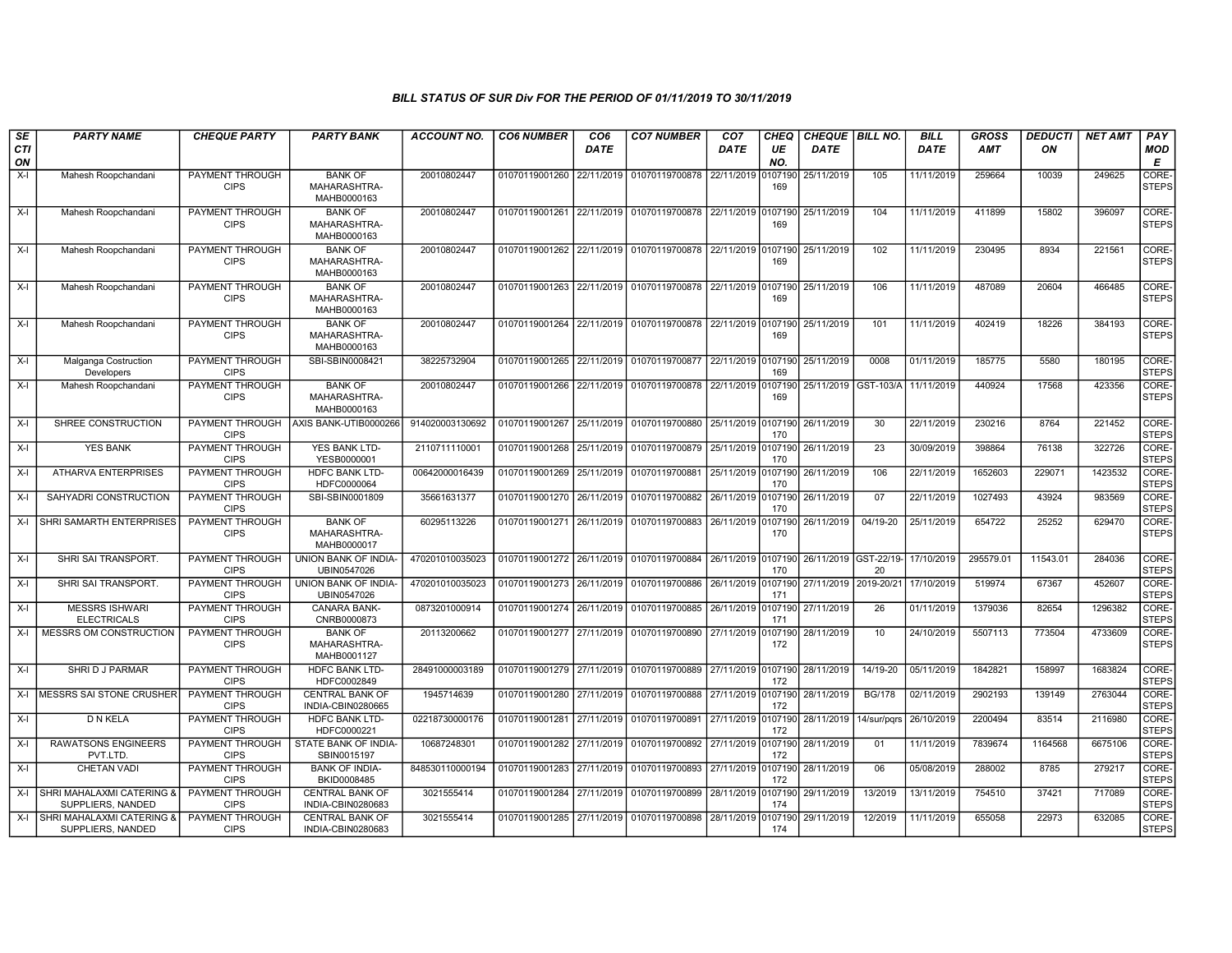| SE        | <b>PARTY NAME</b>                                 | <b>CHEQUE PARTY</b>                      | <b>PARTY BANK</b>                             | <b>ACCOUNT NO.</b> | <b>CO6 NUMBER</b>         | CO <sub>6</sub> | <b>CO7 NUMBER</b>                                                                | CO <sub>7</sub>    | <b>CHEQ</b>    | CHEQUE   BILL NO.     |                                          | <b>BILL</b> | <b>GROSS</b> | <b>DEDUCTI</b> | <b>NET AMT</b> | PAY                   |
|-----------|---------------------------------------------------|------------------------------------------|-----------------------------------------------|--------------------|---------------------------|-----------------|----------------------------------------------------------------------------------|--------------------|----------------|-----------------------|------------------------------------------|-------------|--------------|----------------|----------------|-----------------------|
| CTI<br>ON |                                                   |                                          |                                               |                    |                           | DATE            |                                                                                  | <b>DATE</b>        | UE<br>NO.      | <b>DATE</b>           |                                          | <b>DATE</b> | <b>AMT</b>   | ΟN             |                | <b>MOD</b><br>Е       |
| $X-I$     | AMBIKA CATERERS AND<br><b>DECORATORS</b>          | PAYMENT THROUGH<br><b>CIPS</b>           | <b>IDBI BANK LTD-</b><br>IBKL0000065          | 065102000023065    | 01070119001286            | 27/11/2019      | 01070119700897                                                                   | 28/11/2019         | 0107190<br>174 | 29/11/2019            | RR/WD-19                                 | 10/10/2019  | 967420       | 41632          | 925788         | CORE-<br><b>STEPS</b> |
| $X-I$     | <b>JAGDEV INFRA PVT LTD</b>                       | <b>PAYMENT THROUGH</b><br><b>CIPS</b>    | STATE BANK OF INDIA-<br>SBIN0000846           | 36735125598        | 01070119001287            | 27/11/2019      | 01070119700896                                                                   | 28/11/2019 0107190 | 174            | 29/11/2019            | GST-2019-<br>20/07                       | 26/11/2019  | 2114878      | 278795         | 1836083        | CORE-<br><b>STEPS</b> |
| $X-I$     | ROHINI RAJESH BAMANHALLI                          | <b>PAYMENT THROUGH</b><br><b>CIPS</b>    | <b>SYNDICATE BANK-</b><br>SYNB0005433         | 54331010000226     | 01070119001288 28/11/2019 |                 | 01070119700895 28/11/2019 0107190                                                |                    | 174            | 29/11/2019            | <b>RAGPICKI</b><br><b>NG/001</b>         | 21/11/2019  | 911650       | 125888         | 785762         | CORE-<br><b>STEPS</b> |
| $X-I$     | OM SAI TOURS AND TRAVELS                          | PAYMENT THROUGH<br><b>CIPS</b>           | <b>BANK OF</b><br>MAHARASHTRA-<br>MAHB0000139 | 60218132944        | 01070119001289 28/11/2019 |                 | 01070119700894 28/11/2019 0107190                                                |                    | 174            | 29/11/2019            | 21B                                      | 30/10/2019  | 54324        | 2160           | 52164          | CORE-<br><b>STEPS</b> |
| $X-I$     | JAVED IBRAHIM KAMBLE                              | PAYMENT THROUGH<br><b>CIPS</b>           | <b>BANK OF</b><br>MAHARASHTRA-<br>MAHB0000518 | 20153104619        | 01070119001290            | 28/11/2019      | 01070119700901                                                                   | 28/11/2019 0107190 | 174            | 29/11/2019            | GST-2019-<br>20/02                       | 26/11/2019  | 213338       | 6379           | 206959         | CORE-<br><b>STEPS</b> |
| $X-I$     | Sandeep Roopchandani                              | PAYMENT THROUGH<br><b>CIPS</b>           | <b>BANK OF</b><br>MAHARASHTRA-<br>MAHB0000163 | 20010802458        |                           |                 | 01070119001291 28/11/2019 01070119700900 28/11/2019 0107190                      |                    | 174            | 29/11/2019            | 48A                                      | 07/10/2019  | 193091       | 91548          | 101543         | CORE-<br><b>STEPS</b> |
| $X-I$     | Sandeep Roopchandani                              | PAYMENT THROUGH<br><b>CIPS</b>           | <b>BANK OF</b><br>MAHARASHTRA-<br>MAHB0000163 | 20010802458        |                           |                 | 01070119001292 28/11/2019 01070119700900 28/11/2019 0107190                      |                    | 174            | 29/11/2019            | 56A                                      | 07/10/2019  | 176033       | 90860          | 85173          | CORE-<br><b>STEPS</b> |
| $X-I$     | <b>MESSRS BHARTI AIRTEL</b><br>LIMITED            | PAYMENT THROUGH<br><b>CIPS</b>           | <b>ICICI BANK LTD-</b><br>ICIC0000007         | 000705024068       | 01070119001294 29/11/2019 |                 | 01070119700903 29/11/2019 0107190                                                |                    | 178            |                       | 04/12/2019 202710073 06/11/2019<br>66863 |             | 31           | $\mathbf{1}$   | 30             | CORE-<br><b>STEPS</b> |
| $X-I$     | <b>MESSRS BHARTI AIRTEL</b><br>LIMITED            | <b>PAYMENT THROUGH</b><br><b>CIPS</b>    | <b>ICICI BANK LTD-</b><br>ICIC0000007         | 000705024068       | 01070119001295 29/11/2019 |                 | 01070119700903 29/11/2019 0107190                                                |                    | 178            | 04/12/2019 2027/00736 | 6862                                     | 06/11/2019  | 29015        | 580            | 28435          | CORE-<br><b>STEPS</b> |
| $X-H$     | SHIVPARVATI TOURS AND<br>TRAVELS-SOLAPUR          | <b>PAYMENT THROUGH</b><br><b>CIPS</b>    | <b>BANK OF</b><br>MAHARASHTRA-<br>MAHB0000163 | 60325365977        |                           |                 | 01070219005201 01/11/2019 01070219701772 01/11/2019 0107190                      |                    | 156            | 05/11/2019            | 27908                                    | 23/10/2019  | 17500        | $\Omega$       | 17500          | CORE-<br><b>STEPS</b> |
| $X-H$     | <b>GLOBAL ENVIROS-NEW</b><br><b>MUMBAI</b>        | <b>PAYMENT THROUGH</b><br><b>CIPS</b>    | <b>BANK OF INDIA-</b><br>BKID0001244          | 124430110000020    | 01070219005202 01/11/2019 |                 | 01070219701772 01/11/2019 0107190                                                |                    | 156            | 05/11/2019            | 28277                                    | 24/10/2019  | 159400       | $\overline{0}$ | 159400         | CORE-<br><b>STEPS</b> |
|           | X-II AQUATECH ENGINEERS-PUNE.                     | <b>PAYMENT THROUGH</b><br><b>CIPS</b>    | <b>CORPORATION BANK-</b><br>CORP0000503       | 510101003903280    | 01070219005203 01/11/2019 |                 | 01070219701772 01/11/2019 0107190                                                |                    | 156            | 05/11/2019            | 28278                                    | 24/10/2019  | 159400       | $\mathbf 0$    | 159400         | CORE-<br><b>STEPS</b> |
| X-II      | <b>BURBURE ELECTRIC STORES-</b><br><b>SOLAPUR</b> | PAYMENT THROUGH<br><b>CIPS</b>           | SBI-SBIN0000483                               | 00000020286600069  | 01070219005204 01/11/2019 |                 | 01070219701772 01/11/2019 0107190                                                |                    | 156            | 05/11/2019            | 29523                                    | 31/10/2019  | 159000       | $\Omega$       | 159000         | CORE-<br><b>STEPS</b> |
| X-II      | SAMEEKSHA ENTERPRISES                             | PAYMENT THROUGH<br><b>CIPS</b>           | <b>VIJAYA BANK-</b><br>VIJB0005018            | 501806211000021    | 01070219005205 01/11/2019 |                 | 01070219701773 01/11/2019 0107190                                                |                    | 156            | 05/11/2019            | 274538                                   | 23/10/2019  | 5780         | $\overline{0}$ | 5780           | CORE-<br><b>STEPS</b> |
| $X-H$     | <b>HPCL DT CARD</b>                               | <b>PAYMENT THROUGH</b><br><b>CIPS</b>    | <b>ICICI BANK LTD-</b><br>ICIC0000104         | HPCL2600191902     | 01070219005206            | 01/11/2019      | 01070219701767 01/11/2019 0107190                                                |                    | 154            | 01/11/2019            | 87406                                    | 18/10/2019  | 397502       | $\mathbf 0$    | 397502         | CORE-<br><b>STEPS</b> |
| X-II      | SSE/TRD/BAP                                       | <b>STATE BANK OF INDIA</b><br>(IMPREST)  | SBI-SBIN0003072                               | 31529931961        | 01070219005207 01/11/2019 |                 | 01070219701803 05/11/2019 970923                                                 |                    |                | 05/11/2019            | 41                                       | 24/10/2019  | 2000         | $\mathbf 0$    | 2000           | IMP                   |
| X-II      | MS/DD/GEN                                         | STATE BANK OF INDIA<br>(IMPREST)         | SBI-SBIN0003072                               | 31529931961        | 01070219005208 01/11/2019 |                 | 01070219701774 01/11/2019 970918                                                 |                    |                | 01/11/2019            | med/08                                   | 23/10/2019  | 40584        | $\Omega$       | 40584          | IMP                   |
| $X-II$    | SR DOM SUR                                        | STATE BANK OF INDIA<br>(IMPREST)         | SBI-SBIN0003072                               | 31529931961        | 01070219005209 01/11/2019 |                 | 01070219701776 01/11/2019 970918                                                 |                    |                | 01/11/2019            | 284348                                   | 27/09/2019  | 5000         | $\overline{0}$ | 5000           | IMP                   |
| $X-II$    | DRM/W/SUR                                         | <b>DIVISIONAL</b><br>CASHIER(P) SHOLAPUR | SILF CK-                                      | 000                | 01070219005210 01/11/2019 |                 | 01070219701769 01/11/2019 970917                                                 |                    |                | 01/11/2019            | 672198                                   | 31/10/2019  | 4200         | $\overline{0}$ | 4200           | CASH                  |
| $X-II$    | Vodafone Idea Limited                             | PAYMENT THROUGH<br><b>CIPS</b>           | ORIENTAL BANK OF<br>COMMERCE-<br>ORBC0101054  | 10541010008750     |                           |                 | 01070219005211 01/11/2019 01070219701771 01/11/2019 0107190 01/11/2019 000618597 |                    | 154            |                       | 84                                       | 22/10/2019  | 3528         | 70             | 3458           | CORE-<br><b>STEPS</b> |
| $X-H$     | <b>TTE REST HOUSE SUR</b>                         | <b>STATE BANK OF INDIA</b><br>(IMPREST)  | SBI-SBIN0003072                               | 31529931961        | 01070219005212 01/11/2019 |                 | 01070219701776 01/11/2019                                                        |                    | 970918         | 01/11/2019            | 3694                                     | 27/04/2019  | 4924         | $\overline{0}$ | 4924           | <b>IMP</b>            |
| X-II      | SR SE(C&W)/SUR                                    | STATE BANK OF INDIA<br>(IMPREST)         | SBI-SBIN0003072                               | 31529931961        | 01070219005213 01/11/2019 |                 | 01070219701776 01/11/2019 970918                                                 |                    |                | 01/11/2019            | 2C-137872                                | 16/08/2019  | 2025         | $\mathbf 0$    | 2025           | IMP                   |
| $X-H$     | TTE REST HOUSE LUR                                | STATE BANK OF INDIA<br>(IMPREST)         | SBI-SBIN0003072                               | 31529931961        | 01070219005214 01/11/2019 |                 | 01070219701770 01/11/2019 970918                                                 |                    |                | 01/11/2019            | 45                                       | 15/10/2019  | 4965         | $\Omega$       | 4965           | <b>IMP</b>            |
| $X-H$     | TTE REST HOUSE WD                                 | <b>STATE BANK OF INDIA</b><br>(IMPREST)  | SBI-SBIN0003072                               | 31529931961        |                           |                 | 01070219005215 01/11/2019 01070219701770 01/11/2019 970918 01/11/2019            |                    |                |                       | 165                                      | 19/10/2019  | 14760        | $\mathbf 0$    | 14760          | <b>IMP</b>            |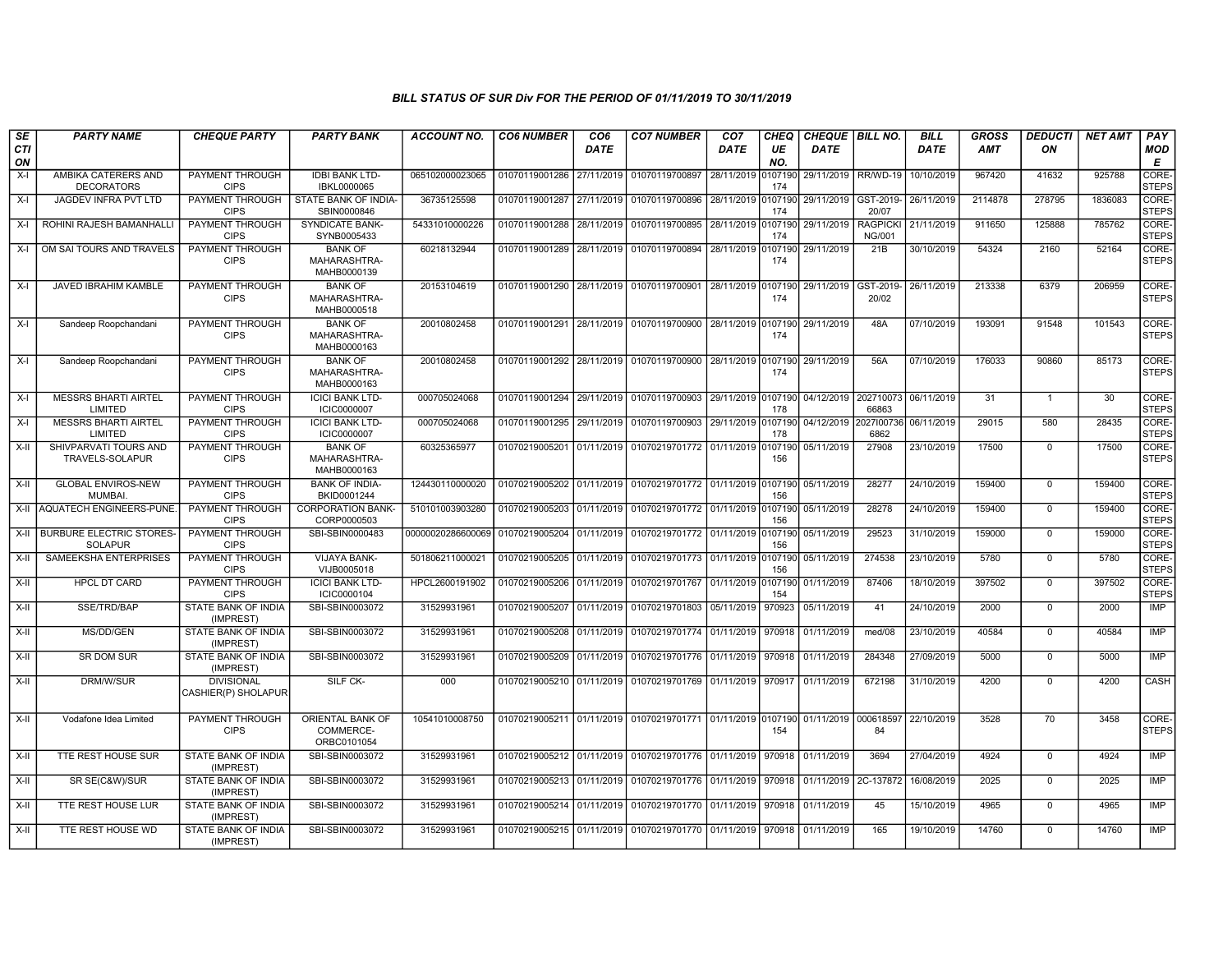| SE<br><b>CTI</b> | <b>PARTY NAME</b>                                                               | <b>CHEQUE PARTY</b>                   | <b>PARTY BANK</b>                                 | <b>ACCOUNT NO.</b> | <b>CO6 NUMBER</b>         | CO <sub>6</sub><br><b>DATE</b> | <b>CO7 NUMBER</b>                                           | CO <sub>7</sub><br>DATE | CHEQ<br>UE     | CHEQUE BILL NO.<br>DATE              |                     | <b>BILL</b><br><b>DATE</b> | <b>GROSS</b><br><b>AMT</b> | <b>DEDUCTI</b><br>ON | <b>NET AMT</b> | PAY<br>MOD            |
|------------------|---------------------------------------------------------------------------------|---------------------------------------|---------------------------------------------------|--------------------|---------------------------|--------------------------------|-------------------------------------------------------------|-------------------------|----------------|--------------------------------------|---------------------|----------------------------|----------------------------|----------------------|----------------|-----------------------|
| ON               |                                                                                 |                                       |                                                   |                    |                           |                                |                                                             |                         | NO.            |                                      |                     |                            |                            |                      |                | E                     |
| X-II             | SR.DCM.SUR                                                                      | STATE BANK OF INDIA<br>(IMPREST)      | SBI-SBIN0003072                                   | 31529931961        | 01070219005216 01/11/2019 |                                | 01070219701770 01/11/2019                                   |                         | 970918         | 01/11/2019                           | 077                 | 30/08/2019                 | 29805                      | $\mathbf 0$          | 29805          | <b>IMP</b>            |
| X-II             | SSE(C&W)SUR/COACHING                                                            | STATE BANK OF INDIA<br>(IMPREST)      | SBI-SBIN0003072                                   | 31529931961        | 01070219005217 01/11/2019 |                                | 01070219701776 01/11/2019                                   |                         | 970918         | 01/11/2019                           | 672                 | 10/10/2019                 | 24917                      | $\Omega$             | 24917          | <b>IMP</b>            |
| $X-II$           | MANISHA ANALYTICAL<br><b>LABORATORIES PVT LTD</b>                               | PAYMENT THROUGH<br><b>CIPS</b>        | <b>BANK OF INDIA-</b><br>BKID0000031              | 003130100801204    | 01070219005218 01/11/2019 |                                | 01070219701779 01/11/2019 0107190                           |                         | 154            | 01/11/2019                           | $19 -$<br>20/003137 | 09/08/2019                 | 16048                      | $\mathbf 0$          | 16048          | CORE-<br><b>STEPS</b> |
| X-II             | <b>VIVEKANAND LAXMAN</b><br><b>MAYANE</b>                                       | PAYMENT THROUGH<br><b>CIPS</b>        | <b>BANK OF INDIA-</b><br>BKID0001517              | 151710100007685    | 01070219005219 01/11/2019 |                                | 01070219701857                                              | 11/11/2019 0107190      | 162            | 14/11/2019                           | 281535              | 31/10/2019                 | 7000                       | $\Omega$             | 7000           | CORE-<br><b>STEPS</b> |
| X-II             | <b>ASHWINI SAHAKARI</b><br>RUGNALAYA AND RESEARCH<br>CENTRE NYT. SOLAPUR        | PAYMENT THROUGH<br><b>CIPS</b>        | SBI-SBIN0001656                                   | 30684517471        |                           |                                | 01070219005220 04/11/2019 01070219701798                    | 05/11/2019              | 0107190<br>156 | 05/11/2019                           |                     | 1523/19-20 25/07/2019      | 117123                     | 11712                | 105411         | CORE-<br><b>STEPS</b> |
| X-II             | <b>ASHWINI SAHAKARI</b><br>RUGNALAYA AND RESEARCH<br>CENTRE NYT. SOLAPUR        | PAYMENT THROUGH<br><b>CIPS</b>        | SBI-SBIN0001656                                   | 30684517471        |                           |                                | 01070219005221 04/11/2019 01070219701793 05/11/2019         |                         | 0107190<br>156 | 05/11/2019                           |                     | 1522/2017 25/07/2019       | 21520                      | 2152                 | 19368          | CORE-<br><b>STEPS</b> |
| X-II             | ASHWINI SAHAKARI<br>RUGNALAYA AND RESEARCH<br><b>CENTRE NYT, SOLAPUR</b>        | PAYMENT THROUGH<br><b>CIPS</b>        | SBI-SBIN0001656                                   | 30684517471        |                           |                                | 01070219005222 04/11/2019 01070219701798 05/11/2019         |                         | 0107190<br>156 | 05/11/2019   1521/19-20   25/07/2019 |                     |                            | 471191                     | 47119                | 424072         | CORE-<br><b>STEPS</b> |
| $X-II$           | <b>ASHWINI SAHAKARI</b><br>RUGNALAYA AND RESEARCH<br>CENTRE NYT. SOLAPUR        | PAYMENT THROUGH<br><b>CIPS</b>        | SBI-SBIN0001656                                   | 30684517471        |                           |                                | 01070219005223 04/11/2019 01070219701798 05/11/2019         |                         | 0107190<br>156 | 05/11/2019 1520/19-20 25/07/2019     |                     |                            | 351622                     | 35162                | 316460         | CORE-<br><b>STEPS</b> |
| X-II             | <b>ASHWINI SAHAKARI</b><br>RUGNALAYA AND RESEARCH<br>CENTRE NYT. SOLAPUR        | PAYMENT THROUGH<br><b>CIPS</b>        | SBI-SBIN0001656                                   | 30684517471        |                           |                                | 01070219005224   04/11/2019   01070219701798   05/11/2019   |                         | 0107190<br>156 | 05/11/2019 1519/19-20 25/07/2019     |                     |                            | 126144                     | 12614                | 113530         | CORE-<br><b>STEPS</b> |
| X-II             | <b>ASHWINI SAHAKARI</b><br>RUGNALAYA AND RESEARCH<br>CENTRE NYT. SOLAPUR        | PAYMENT THROUGH<br><b>CIPS</b>        | SBI-SBIN0001656                                   | 30684517471        |                           |                                | 01070219005225 04/11/2019 01070219701798 05/11/2019         |                         | 0107190<br>156 | 05/11/2019   1518/19-20   25/07/2019 |                     |                            | 100736                     | 10074                | 90662          | CORE-<br><b>STEPS</b> |
| X-II             | <b>ASHWINI SAHAKARI</b><br>RUGNALAYA AND RESEARCH<br>CENTRE NYT. SOLAPUR        | PAYMENT THROUGH<br><b>CIPS</b>        | SBI-SBIN0001656                                   | 30684517471        |                           |                                | 01070219005226 04/11/2019 01070219701793 05/11/2019         |                         | 0107190<br>156 | 05/11/2019   1517/19-20   25/07/2019 |                     |                            | 32401                      | 3240                 | 29161          | CORE-<br><b>STEPS</b> |
| X-II             | <b>ASHWINI SAHAKARI</b><br>RUGNALAYA AND RESEARCH<br>CENTRE NYT. SOLAPUR        | PAYMENT THROUGH<br><b>CIPS</b>        | SBI-SBIN0001656                                   | 30684517471        |                           |                                | 01070219005227 04/11/2019 01070219701798 05/11/2019         |                         | 0107190<br>156 | 05/11/2019   1516/19-20   25/07/2019 |                     |                            | 167236                     | 16724                | 150512         | CORE-<br><b>STEPS</b> |
| X-II             | <b>ASHWINI SAHAKARI</b><br>RUGNALAYA AND RESEARCH<br>CENTRE NYT. SOLAPUR        | PAYMENT THROUGH<br><b>CIPS</b>        | SBI-SBIN0001656                                   | 30684517471        |                           |                                | 01070219005228 04/11/2019 01070219701798 05/11/2019         |                         | 0107190<br>156 | 05/11/2019   1515/19-20   25/07/2019 |                     |                            | 1023496                    | 102350               | 921146         | CORE-<br><b>STEPS</b> |
| X-II             | <b>ASHWINI SAHAKARI</b><br>RUGNALAYA AND RESEARCH<br><b>CENTRE NYT, SOLAPUR</b> | PAYMENT THROUGH<br><b>CIPS</b>        | SBI-SBIN0001656                                   | 30684517471        |                           |                                | 01070219005229 04/11/2019 01070219701793 05/11/2019         |                         | 0107190<br>156 | 05/11/2019 1524/19-20 25/07/2019     |                     |                            | 35652                      | 3565                 | 32087          | CORE-<br><b>STEPS</b> |
| $X-H$            | <b>ASHWINI SAHAKARI</b><br>RUGNALAYA AND RESEARCH<br>CENTRE NYT. SOLAPUR        | <b>PAYMENT THROUGH</b><br><b>CIPS</b> | SBI-SBIN0001656                                   | 30684517471        |                           |                                | 01070219005230 04/11/2019 01070219701798 05/11/2019         |                         | 0107190<br>156 | 05/11/2019 1513/19-20 25/07/2019     |                     |                            | 159147                     | 15915                | 143232         | CORE-<br><b>STEPS</b> |
| $X-II$           | <b>ASHWINI SAHAKARI</b><br>RUGNALAYA AND RESEARCH<br>CENTRE NYT. SOLAPUR        | <b>PAYMENT THROUGH</b><br><b>CIPS</b> | SBI-SBIN0001656                                   | 30684517471        |                           |                                | 01070219005231 04/11/2019 01070219701798 05/11/2019         |                         | 0107190<br>156 | 05/11/2019 1514/19-20 25/07/2019     |                     |                            | 262890                     | 26289                | 236601         | CORE-<br><b>STEPS</b> |
| X-II             | ALAKNANDA ADVERTISING<br>PVT LTD                                                | PAYMENT THROUGH<br><b>CIPS</b>        | STANDARD<br>CHARTERED BANK-<br>SCBL0036078        | 42705480662        |                           |                                | 01070219005232 04/11/2019 01070219701786 04/11/2019         |                         | 107190<br>155  | 04/11/2019                           | SOL/18-<br>19/69    | 19/07/2018                 | 10133                      | $\Omega$             | 10133          | CORE-<br><b>STEPS</b> |
| X-II             | ALAKNANDA ADVERTISING<br>PVT LTD                                                | PAYMENT THROUGH<br><b>CIPS</b>        | STANDARD<br><b>CHARTERED BANK-</b><br>SCBL0036078 | 42705480662        |                           |                                | 01070219005233 04/11/2019 01070219701786 04/11/2019 0107190 |                         | 155            | 04/11/2019                           | SOL/18-<br>19/75    | 03/08/2018                 | 7229                       | $\mathbf{0}$         | 7229           | CORE-<br><b>STEPS</b> |
| X-II             | ALAKNANDA ADVERTISING<br>PVT LTD                                                | PAYMENT THROUGH<br><b>CIPS</b>        | STANDARD<br>CHARTERED BANK-<br>SCBL0036078        | 42705480662        |                           |                                | 01070219005234 04/11/2019 01070219701786 04/11/2019         |                         | 0107190<br>155 | 04/11/2019                           | SOL/18-<br>19/81    | 17/08/2018                 | 10607                      | $\mathbf{0}$         | 10607          | CORE-<br><b>STEPS</b> |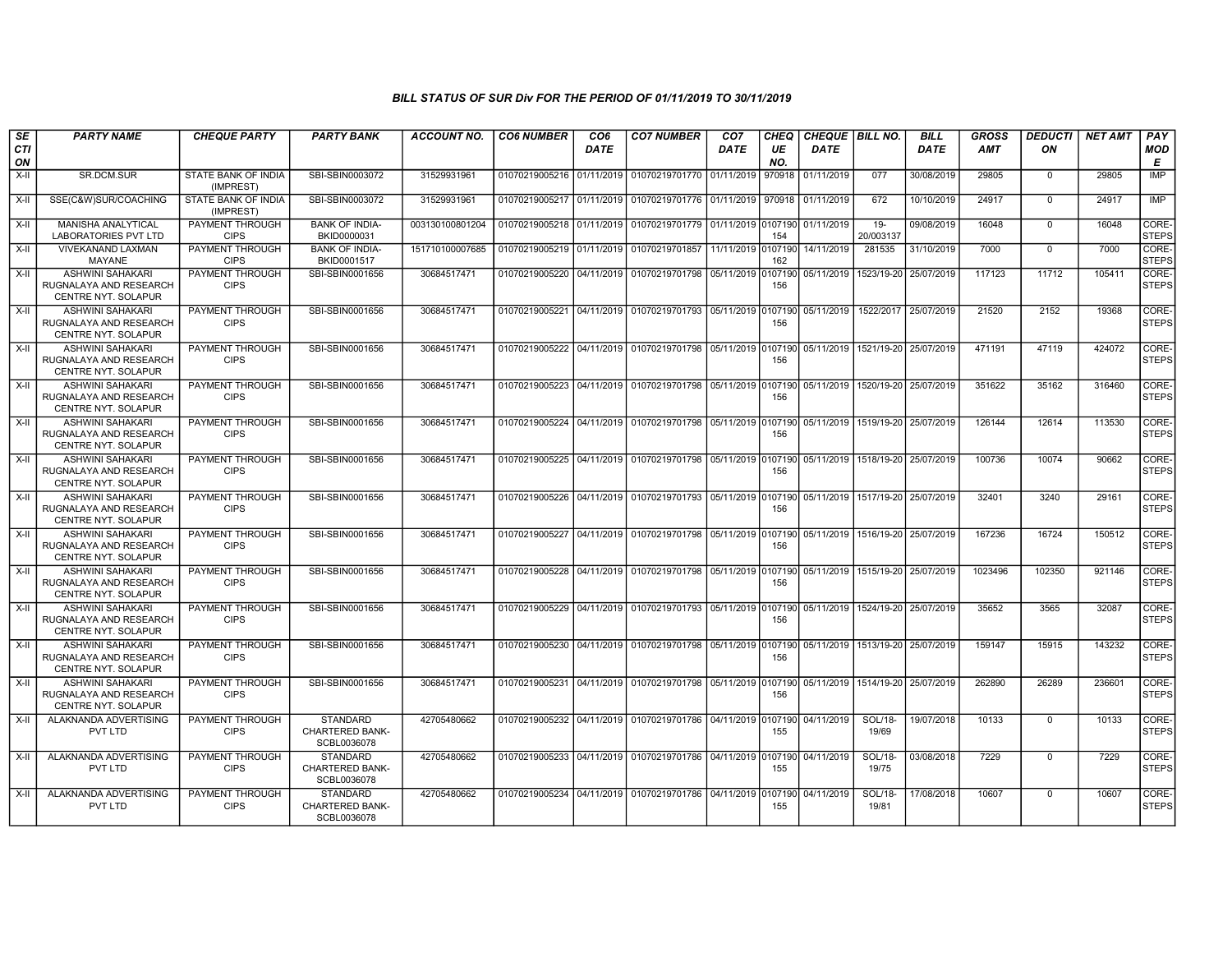| SE<br><b>CTI</b> | <b>PARTY NAME</b>                                               | <b>CHEQUE PARTY</b>                      | <b>PARTY BANK</b>                                        | <b>ACCOUNT NO.</b>                                                                     | <b>CO6 NUMBER</b>                        | CO <sub>6</sub><br><b>DATE</b> | <b>CO7 NUMBER</b>                                                                | CO <sub>7</sub><br><b>DATE</b> | <b>CHEQ</b><br>UE | <b>DATE</b>                   | CHEQUE BILL NO.     | <b>BILL</b><br>DATE | <b>GROSS</b><br><b>AMT</b> | <b>DEDUCTI</b><br>ON | <b>NET AMT</b> | PAY<br><b>MOD</b>     |
|------------------|-----------------------------------------------------------------|------------------------------------------|----------------------------------------------------------|----------------------------------------------------------------------------------------|------------------------------------------|--------------------------------|----------------------------------------------------------------------------------|--------------------------------|-------------------|-------------------------------|---------------------|---------------------|----------------------------|----------------------|----------------|-----------------------|
| ON               |                                                                 |                                          |                                                          |                                                                                        |                                          |                                |                                                                                  |                                | NO.               |                               |                     |                     |                            |                      |                | E                     |
| $X-II$           | ALAKNANDA ADVERTISING<br>PVT LTD                                | PAYMENT THROUGH<br><b>CIPS</b>           | <b>STANDARD</b><br><b>CHARTERED BANK-</b><br>SCBL0036078 | 42705480662                                                                            | 01070219005235 04/11/2019                |                                | 01070219701786                                                                   | 04/11/2019                     | 0107190<br>155    | 04/11/2019                    | SOL/18-<br>19/82    | 18/08/2018          | 15669                      | $\Omega$             | 15669          | CORE-<br><b>STEPS</b> |
| X-II             | ALAKNANDA ADVERTISING<br>PVT LTD                                | PAYMENT THROUGH<br><b>CIPS</b>           | <b>STANDARD</b><br>CHARTERED BANK-<br>SCBL0036078        | 42705480662                                                                            |                                          |                                | 01070219005236 04/11/2019 01070219701786 04/11/2019 0107190                      |                                | 155               | 04/11/2019 SOL/18019          | /90                 | 28/09/2018          | 14528                      | $\Omega$             | 14528          | CORE-<br><b>STEPS</b> |
| $X-II$           | <b>ASTRAL ADVERTISING &amp;</b><br>MARKETING INDIA PVT LAD      | <b>PAYMENT THROUGH</b><br><b>CIPS</b>    | <b>BANK OF BARODA-</b><br><b>BARB0GOLFCL</b>             | 17660500000120                                                                         |                                          |                                | 01070219005237 04/11/2019 01070219701787                                         | 04/11/2019 0107190             | 155               | 04/11/2019                    | 18-19/4923          | 10/08/2018          | 7870                       | $\mathbf{0}$         | 7870           | CORE-<br><b>STEPS</b> |
| X-II             | <b>ASTRAL ADVERTISING &amp;</b><br>MARKETING INDIA PVT LAD      | <b>PAYMENT THROUGH</b><br><b>CIPS</b>    | <b>BANK OF BARODA-</b><br><b>BARB0GOLFCL</b>             | 17660500000120                                                                         |                                          |                                | 01070219005238 04/11/2019 01070219701787                                         | 04/11/2019 0107190             | 155               | 04/11/2019                    | 18-19/9975          | 11/01/2019          | 11244                      | $\mathbf{0}$         | 11244          | CORE-<br><b>STEPS</b> |
| X-II             | <b>ASTRAL ADVERTISING &amp;</b><br>MARKETING INDIA PVT LAD      | <b>PAYMENT THROUGH</b><br><b>CIPS</b>    | <b>BANK OF BARODA-</b><br><b>BARB0GOLFCL</b>             | 17660500000120                                                                         |                                          |                                | 01070219005239 04/11/2019 01070219701787                                         | 04/11/2019 0107190             | 155               | 04/11/2019                    | $18 -$<br>19/10011  | 12/01/2019          | 10379                      | $\Omega$             | 10379          | CORE-<br><b>STEPS</b> |
| X-II             | <b>ASTRAL ADVERTISING &amp;</b><br>MARKETING INDIA PVT LAD      | PAYMENT THROUGH<br><b>CIPS</b>           | <b>BANK OF BARODA-</b><br>BARB0GOLFCL                    | 17660500000120                                                                         | 01070219005240 04/11/2019 01070219701787 |                                |                                                                                  | 04/11/2019 0107190             | 155               | 04/11/2019                    | $18 -$<br>19/10370  | 23/01/2019          | 10219                      | $\mathbf{0}$         | 10219          | CORE-<br><b>STEPS</b> |
| X-II             | <b>ASTRAL ADVERTISING &amp;</b><br>MARKETING INDIA PVT LAD      | PAYMENT THROUGH<br><b>CIPS</b>           | <b>BANK OF BARODA-</b><br><b>BARB0GOLFCL</b>             | 17660500000120                                                                         |                                          |                                | 01070219005241 04/11/2019 01070219701787                                         |                                | 155               | 04/11/2019 0107190 04/11/2019 | $18 -$<br>19/11540  | 23/02/2019          | 9832                       | $\mathbf{0}$         | 9832           | CORE-<br><b>STEPS</b> |
| X-II             | <b>ASTRAL ADVERTISING &amp;</b><br>MARKETING INDIA PVT LAD      | <b>PAYMENT THROUGH</b><br><b>CIPS</b>    | <b>BANK OF BARODA-</b><br><b>BARB0GOLFCL</b>             | 17660500000120                                                                         |                                          |                                | 01070219005242 04/11/2019 01070219701788 04/11/2019 0107190                      |                                | 155               | 04/11/2019                    | $18-$<br>19/10889   | 06/02/2019          | 9076                       | $\overline{0}$       | 9076           | CORE-<br><b>STEPS</b> |
| $X-H$            | SSE/P WAY/BG/KWV                                                | <b>STATE BANK OF INDIA</b><br>(IMPREST)  | SBI-SBIN0003072                                          | 31529931961                                                                            |                                          |                                | 01070219005243 04/11/2019 01070219701794                                         | 05/11/2019                     | 970923            | 05/11/2019                    | $\overline{24}$     | 08/09/2019          | 14596                      | $\overline{0}$       | 14596          | IMP                   |
| X-II             | ADEN/BG/KWV                                                     | STATE BANK OF INDIA<br>(IMPREST)         | SBI-SBIN0003072                                          | 31529931961                                                                            |                                          |                                | 01070219005244 04/11/2019 01070219701803                                         | 05/11/2019                     | 970923            | 05/11/2019                    | 48121               | 05/10/2019          | 9770                       | $\Omega$             | 9770           | IMP                   |
| X-II             | ADEN/ANG                                                        | STATE BANK OF INDIA<br>(IMPREST)         | SBI-SBIN0003072                                          | 31529931961                                                                            |                                          |                                | 01070219005245   04/11/2019   01070219701820   06/11/2019   970927               |                                |                   | 06/11/2019                    | 1998                | 13/09/2019          | 5520                       | $\Omega$             | 5520           | <b>IMP</b>            |
| $X-H$            | <b>ASTRAL ADVERTISING &amp;</b><br>MARKETING INDIA PVT LAD      | <b>PAYMENT THROUGH</b><br><b>CIPS</b>    | <b>BANK OF BARODA-</b><br><b>BARB0GOLFCL</b>             | 17660500000120                                                                         | 01070219005246 04/11/2019 01070219701788 |                                |                                                                                  | 04/11/2019 0107190             | 155               | 04/11/2019                    | $18-$<br>19/11591   | 24/02/2019          | 12720                      | $\mathbf{0}$         | 12720          | CORE-<br><b>STEPS</b> |
| X-II             | <b>ASTRAL ADVERTISING &amp;</b><br>MARKETING INDIA PVT LAD      | <b>PAYMENT THROUGH</b><br><b>CIPS</b>    | <b>BANK OF BARODA-</b><br><b>BARB0GOLFCL</b>             | 17660500000120                                                                         |                                          |                                | 01070219005247   04/11/2019   01070219701788   04/11/2019   0107190   04/11/2019 |                                | 155               |                               | $18-$<br>19/12041   | 08/03/2019          | 8852                       | $\mathbf 0$          | 8852           | CORE-<br><b>STEPS</b> |
| X-II             | <b>ASTRAL ADVERTISING &amp;</b><br>MARKETING INDIA PVT LAD      | <b>PAYMENT THROUGH</b><br><b>CIPS</b>    | <b>BANK OF BARODA-</b><br><b>BARB0GOLFCL</b>             | 17660500000120                                                                         |                                          |                                | 01070219005248 04/11/2019 01070219701788                                         | 04/11/2019 0107190             | 155               | 04/11/2019                    | 18-19/4530          | 29/07/2018          | 8804                       | $\mathbf 0$          | 8804           | CORE-<br><b>STEPS</b> |
| X-II             | MAHARASHTRA STATE<br>ELECTRICITY DISTRIBUTION<br><b>COMPANY</b> | PAYMENT THROUGH<br><b>CIPS</b>           | CANARA BANK-<br>CNRB0001903                              | 1903201010183                                                                          |                                          |                                | 01070219005249 04/11/2019 01070219701784                                         | 04/11/2019 0107190             | 155               | 04/11/2019                    | 201910253<br>056677 | 02/11/2019          | 540180                     | $\mathbf 0$          | 540180         | CORE-<br><b>STEPS</b> |
| X-II             | ROHAN MANDAL                                                    | PAYMENT THROUGH<br><b>CIPS</b>           | PNB-PUNB0376400                                          | 3764001100000077   01070219005250   04/11/2019   01070219701811   05/11/2019   0107190 |                                          |                                |                                                                                  |                                | 157               | 06/11/2019                    | 243268              | 28/08/2019          | 39000                      | $\mathbf 0$          | 39000          | CORE-<br><b>STEPS</b> |
| X-II             | <b>DIGITRONICS</b>                                              | <b>PAYMENT THROUGH</b><br><b>CIPS</b>    | <b>ICICI BANK LTD-</b><br>ICIC0000199                    | 019905500477                                                                           | 01070219005251                           |                                | 04/11/2019 01070219701806 05/11/2019 0107190                                     |                                | 157               | 06/11/2019                    | 213494              | 27/08/2019          | 14800                      | $\Omega$             | 14800          | CORE-<br><b>STEPS</b> |
| $X-H$            | <b>SSE/P WAY/DUD</b>                                            | STATE BANK OF INDIA<br>(IMPREST)         | SBI-SBIN0003072                                          | 31529931961                                                                            |                                          |                                | 01070219005252 04/11/2019 01070219701794 05/11/2019                              |                                | 970923            | 05/11/2019                    | 286                 | 27/09/2019          | 19993                      | $\overline{0}$       | 19993          | IMP                   |
|                  | X-II   SM/KLBG (CLEANLINESS IMP)                                | <b>DIVISIONAL</b><br>CASHIER(P) SHOLAPUR | DUMMY-                                                   | 11111111111                                                                            |                                          |                                | 01070219005254 04/11/2019 01070219701795 05/11/2019                              |                                | 970922            | 05/11/2019                    | 756540              | 01/11/2019          | 113486                     | $\Omega$             | 113486         | CASH                  |
| X-II             | <b>TTE REST HOUSE WD</b>                                        | STATE BANK OF INDIA<br>(IMPREST)         | SBI-SBIN0003072                                          | 31529931961                                                                            |                                          |                                | 01070219005255 04/11/2019 01070219701785 04/11/2019                              |                                | 970919            | 04/11/2019                    | 246                 | 23/10/2019          | 14990                      | $\overline{0}$       | 14990          | <b>IMP</b>            |
| X-II             | SR.DCM.SUR                                                      | <b>STATE BANK OF INDIA</b><br>(IMPREST)  | SBI-SBIN0003072                                          | 31529931961                                                                            |                                          |                                | 01070219005256 04/11/2019 01070219701785                                         | 04/11/2019 970919              |                   | 04/11/2019                    | 264                 | 19/10/2019          | 9800                       | $\mathbf 0$          | 9800           | <b>IMP</b>            |
| X-II             | TTE REST HOUSE LUR                                              | <b>STATE BANK OF INDIA</b><br>(IMPREST)  | SBI-SBIN0003072                                          | 31529931961                                                                            |                                          |                                | 01070219005257 04/11/2019 01070219701785 04/11/2019 970919                       |                                |                   | 04/11/2019                    | 453                 | 19/10/2019          | 5000                       | $\mathbf 0$          | 5000           | <b>IMP</b>            |
| X-II             | ADEN/ANG                                                        | STATE BANK OF INDIA<br>(IMPREST)         | SBI-SBIN0003072                                          | 31529931961                                                                            |                                          |                                | 01070219005258 04/11/2019 01070219701803 05/11/2019                              |                                | 970923            | 05/11/2019                    | 7821                | 07/09/2019          | 5400                       | $\mathbf 0$          | 5400           | <b>IMP</b>            |
| X-II             | SHUBHAM TELECOM                                                 | PAYMENT THROUGH<br><b>CIPS</b>           | <b>BANK OF</b><br>MAHARASHTRA-<br>MAHB0001368            | 60024205313                                                                            |                                          |                                | 01070219005259 04/11/2019 01070219701812 05/11/2019 0107190                      |                                | 157               | 06/11/2019                    | 268666/201<br>9     | 07/10/2019          | 3100                       | $\Omega$             | 3100           | CORE-<br><b>STEPS</b> |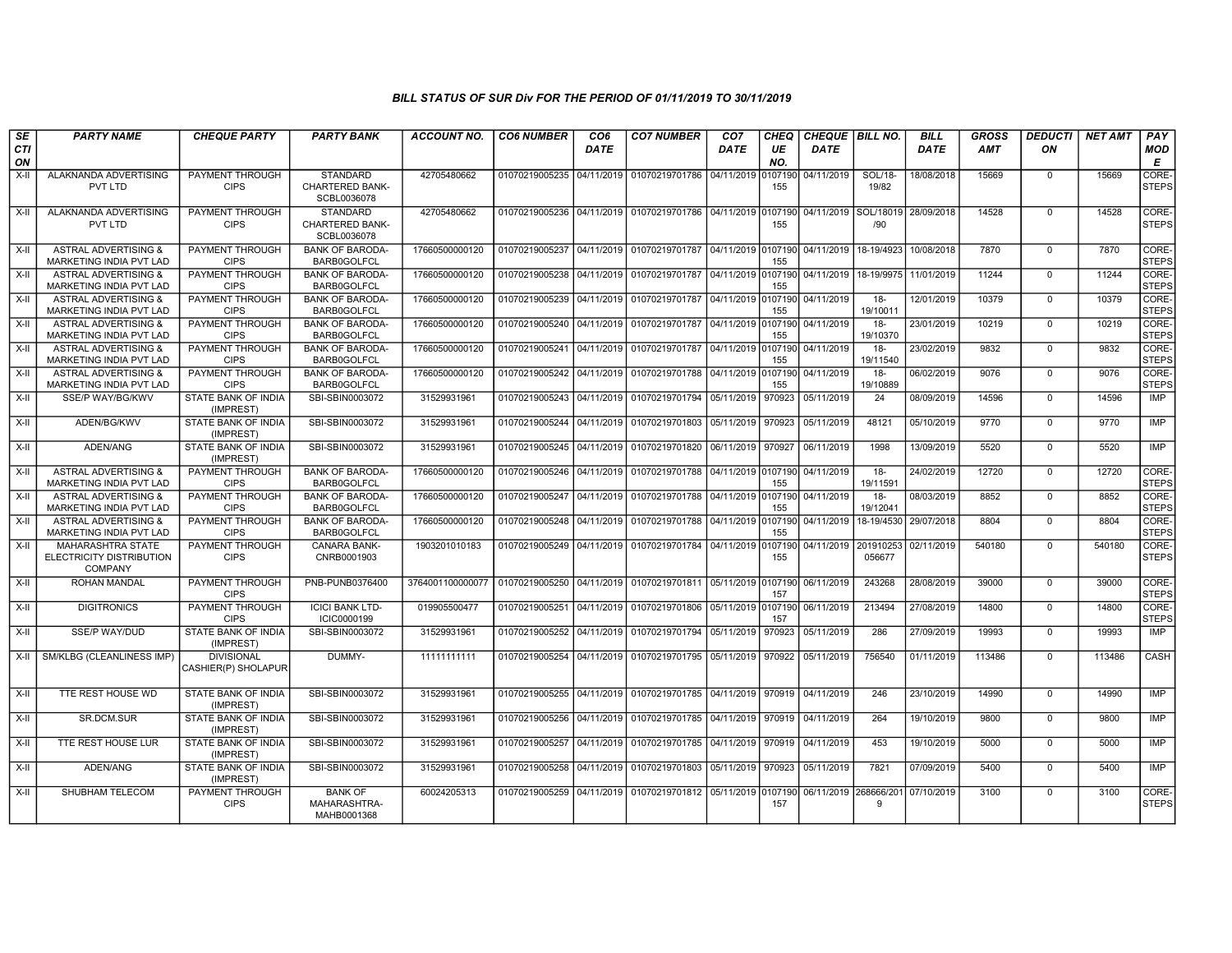| <b>SE</b><br>CTI | <b>PARTY NAME</b>                             | <b>CHEQUE PARTY</b>                     | <b>PARTY BANK</b>                             | <b>ACCOUNT NO.</b> | <b>CO6 NUMBER</b>                        | CO <sub>6</sub><br><b>DATE</b> | <b>CO7 NUMBER</b>                                           | CO <sub>7</sub><br><b>DATE</b> | <b>CHEQ</b><br>UE | CHEQUE   BILL NO.<br><b>DATE</b> |        | <b>BILL</b><br><b>DATE</b> | <b>GROSS</b><br><b>AMT</b> | <b>DEDUCTI</b><br>ΟN | <b>NET AMT</b> | PAY<br><b>MOD</b>     |
|------------------|-----------------------------------------------|-----------------------------------------|-----------------------------------------------|--------------------|------------------------------------------|--------------------------------|-------------------------------------------------------------|--------------------------------|-------------------|----------------------------------|--------|----------------------------|----------------------------|----------------------|----------------|-----------------------|
| ON               |                                               |                                         |                                               |                    |                                          |                                |                                                             |                                | NO.               |                                  |        |                            |                            |                      |                | Е                     |
| $X-H$            | S.M. DESHPANDE                                | PAYMENT THROUGH<br><b>CIPS</b>          | <b>BANK OF</b><br>MAHARASHTRA-<br>MAHB0000518 | 20085201154        |                                          |                                | 01070219005260 04/11/2019 01070219701812 05/11/2019         |                                | 0107190<br>157    | 06/11/2019 268665/20             | 9      | 07/10/2019                 | 3100                       | $\mathbf 0$          | 3100           | CORE-<br><b>STEPS</b> |
| X-II             | <b>ATHARV ENTERPRISES</b>                     | PAYMENT THROUGH<br><b>CIPS</b>          | <b>BANK OF</b><br>MAHARASHTRA-<br>MAHB0000017 | 60223659860        |                                          |                                | 01070219005261 04/11/2019 01070219701810 05/11/2019 0107190 |                                | 157               | 06/11/2019                       | 281532 | 09/10/2019                 | 4900                       | $\mathbf 0$          | 4900           | CORE-<br><b>STEPS</b> |
| $X-II$           | <b>ATHARV ENTERPRISES</b>                     | PAYMENT THROUGH<br><b>CIPS</b>          | <b>BANK OF</b><br>MAHARASHTRA-<br>MAHB0000017 | 60223659860        |                                          |                                | 01070219005262 04/11/2019 01070219701810 05/11/2019 0107190 |                                | 157               | 06/11/2019                       | 281533 | 09/10/2019                 | 5000                       | $\mathbf 0$          | 5000           | CORE-<br><b>STEPS</b> |
| X-II             | SR.SE/P.WAY/STORE/SUR                         | STATE BANK OF INDIA<br>(IMPREST)        | SBI-SBIN0003072                               | 31529931961        |                                          |                                | 01070219005263 04/11/2019 01070219701794 05/11/2019         |                                | 970923            | 05/11/2019                       | 249    | 20/06/2019                 | 14527                      | $\mathbf 0$          | 14527          | IMP                   |
| X-II             | <b>SUJOY BHOWMIK-SOLAPUR</b>                  | PAYMENT THROUGH<br><b>CIPS</b>          | KARNATAKA BANK LTD-<br>KARB0000715            | 7157000600341601   |                                          |                                | 01070219005264 04/11/2019 01070219701804                    | 05/11/2019 0107190             | 157               | 06/11/2019                       | 29464  | 31/10/2019                 | 241300                     | $\mathbf 0$          | 241300         | CORE-<br><b>STEPS</b> |
| $X-H$            | <b>DEV BRICKS-LATUR</b>                       | PAYMENT THROUGH<br><b>CIPS</b>          | <b>ICICI BANK LTD-</b><br>ICIC0000341         | 034101502600       |                                          |                                | 01070219005265 04/11/2019 01070219701804 05/11/2019 0107190 |                                | 157               | 06/11/2019                       | 29549  | 31/10/2019                 | 39400                      | $\mathbf 0$          | 39400          | CORE-<br><b>STEPS</b> |
| $X-H$            | DTC/DD                                        | <b>STATE BANK OF INDIA</b><br>(IMPREST) | SBI-SBIN0003072                               | 31529931961        |                                          |                                | 01070219005267 05/11/2019 01070219701823                    | 06/11/2019                     | 970927            | 06/11/2019                       | 335    | 05/10/2019                 | 8520                       | 0                    | 8520           | IMP                   |
| X-II             | <b>STATION MANAGER JEUR</b>                   | STATE BANK OF INDIA<br>(IMPREST)        | SBI-SBIN0003072                               | 31529931961        |                                          |                                | 01070219005268 05/11/2019 01070219701823                    | 06/11/2019                     | 970927            | 06/11/2019                       | 3287   | 29/08/2019                 | 20870                      | $\mathbf 0$          | 20870          | IMP                   |
| X-II             | <b>STATION MANAGER</b><br>MUNDHEWADI          | STATE BANK OF INDIA<br>(IMPREST)        | SBI-SBIN0003072                               | 31529931961        |                                          |                                | 01070219005269 05/11/2019 01070219701823                    | 06/11/2019                     | 970927            | 06/11/2019                       | 569    | 14/10/2019                 | 7365                       | $\Omega$             | 7365           | <b>IMP</b>            |
| X-II             | STATION MANAGER BALE                          | STATE BANK OF INDIA<br>(IMPREST)        | SBI-SBIN0003072                               | 31529931961        | 01070219005270 05/11/2019 01070219701823 |                                |                                                             | 06/11/2019                     | 970927            | 06/11/2019                       | SW     | 30/10/2019                 | 9702                       | $\mathbf 0$          | 9702           | <b>IMP</b>            |
| $X-H$            | STATION MANAGER MOHOL                         | <b>STATE BANK OF INDIA</b><br>(IMPREST) | SBI-SBIN0003072                               | 31529931961        |                                          |                                | 01070219005271 05/11/2019 01070219701823                    | 06/11/2019                     | 970927            | 06/11/2019                       | 847    | 02/10/2019                 | 13414                      | $\mathbf 0$          | 13414          | <b>IMP</b>            |
| X-II             | STATION MANAGER MADHA                         | STATE BANK OF INDIA<br>(IMPREST)        | SBI-SBIN0003072                               | 31529931961        |                                          |                                | 01070219005272 05/11/2019 01070219701824                    | 06/11/2019                     | 970927            | 06/11/2019                       | SW     | 11/09/2019                 | 9750                       | $\mathbf 0$          | 9750           | IMP                   |
| $X-II$           | STATION MANAGER HOTGI                         | STATE BANK OF INDIA<br>(IMPREST)        | SBI-SBIN0003072                               | 31529931961        |                                          |                                | 01070219005273 05/11/2019 01070219701824                    | 06/11/2019                     | 970927            | 06/11/2019                       | 1322   | 01/09/2019                 | 13678                      | $\Omega$             | 13678          | <b>IMP</b>            |
| X-II             | <b>STATION MANAGER</b><br>AKKALKOTROAD        | <b>STATE BANK OF INDIA</b><br>(IMPREST) | SBI-SBIN0003072                               | 31529931961        |                                          |                                | 01070219005274 05/11/2019 01070219701824                    | 06/11/2019 970927              |                   | 06/11/2019                       | 294    | 09/10/2019                 | 16000                      | $\mathbf 0$          | 16000          | <b>IMP</b>            |
| $X-H$            | <b>STATION MANAGER</b><br>HIRENANDURU         | STATE BANK OF INDIA<br>(IMPREST)        | SBI-SBIN0003072                               | 31529931961        |                                          |                                | 01070219005275 05/11/2019 01070219701824                    | 06/11/2019                     | 970927            | 06/11/2019                       | 1169   | 01/10/2019                 | 12812                      | $\mathbf 0$          | 12812          | <b>IMP</b>            |
| X-II             | <b>STATION MANAGER</b><br><b>GANGAPURROAD</b> | STATE BANK OF INDIA<br>(IMPREST)        | SBI-SBIN0003072                               | 31529931961        |                                          |                                | 01070219005276 05/11/2019 01070219701824                    | 06/11/2019                     | 970927            | 06/11/2019                       | 3789   | 25/09/2019                 | 12090                      | $\mathbf 0$          | 12090          | IMP                   |
| X-II             | CYM/WD                                        | STATE BANK OF INDIA<br>(IMPREST)        | SBI-SBIN0003072                               | 31529931961        |                                          |                                | 01070219005277 05/11/2019 01070219701825                    | 06/11/2019 970927              |                   | 06/11/2019                       | 78     | 16/09/2019                 | 4099                       | $\mathbf 0$          | 4099           | <b>IMP</b>            |
| $X-H$            | <b>SSTATION MANAGER</b><br>SHAHABAD           | STATE BANK OF INDIA<br>(IMPREST)        | SBI-SBIN0003072                               | 31529931961        |                                          |                                | 01070219005278 05/11/2019 01070219701825                    | 06/11/2019                     | 970927            | 06/11/2019                       | SW     | 31/08/2019                 | 14820                      | 0                    | 14820          | <b>IMP</b>            |
| $X-H$            | <b>STATION MANAGER</b><br><b>GAUDGAON</b>     | <b>STATE BANK OF INDIA</b><br>(IMPREST) | SBI-SBIN0003072                               | 31529931961        |                                          |                                | 01070219005279 05/11/2019 01070219701825                    | 06/11/2019                     | 970927            | 06/11/2019                       | 506    | 18/10/2019                 | 9753                       | $\mathbf 0$          | 9753           | <b>IMP</b>            |
| X-II             | <b>STATION MANAGER</b><br><b>NAGANSUR</b>     | STATE BANK OF INDIA<br>(IMPREST)        | SBI-SBIN0003072                               | 31529931961        |                                          |                                | 01070219005280 05/11/2019 01070219701825 06/11/2019         |                                | 970927            | 06/11/2019                       | 309    | 18/10/2019                 | 9953                       | $\mathbf 0$          | 9953           | <b>IMP</b>            |
| X-II             | <b>STATION MANAGER</b><br>TIKEKARWADI         | STATE BANK OF INDIA<br>(IMPREST)        | SBI-SBIN0003072                               | 31529931961        |                                          |                                | 01070219005281 05/11/2019 01070219701825                    | 06/11/2019 970927              |                   | 06/11/2019                       | SW     | 15/10/2019                 | 7392                       | $\mathbf 0$          | 7392           | <b>IMP</b>            |
| $X-II$           | STATION MANAGER PANGRI                        | STATE BANK OF INDIA<br>(IMPREST)        | SBI-SBIN0003072                               | 31529931961        |                                          |                                | 01070219005282 05/11/2019 01070219701826                    | 06/11/2019                     | 970927            | 06/11/2019                       | SW     | 04/08/2019                 | 9750                       | $\mathbf 0$          | 9750           | <b>IMP</b>            |
| $X-H$            | STATION MANAGER SALGARE STATE BANK OF INDIA   | (IMPREST)                               | SBI-SBIN0003072                               | 31529931961        |                                          |                                | 01070219005283 05/11/2019 01070219701826                    | 06/11/2019                     | 970927            | 06/11/2019                       | 96     | 15/09/2019                 | 9850                       | $\mathbf 0$          | 9850           | <b>IMP</b>            |
| X-II             | TI / LATUR                                    | <b>STATE BANK OF INDIA</b><br>(IMPREST) | SBI-SBIN0003072                               | 31529931961        |                                          |                                | 01070219005284 05/11/2019 01070219701826 06/11/2019         |                                | 970927            | 06/11/2019                       | 422    | 05/10/2019                 | 1386                       | $\mathbf 0$          | 1386           | <b>IMP</b>            |
| X-II             | <b>STATION MANAGER</b><br><b>DHALGAON</b>     | STATE BANK OF INDIA<br>(IMPREST)        | SBI-SBIN0003072                               | 31529931961        |                                          |                                | 01070219005285 05/11/2019 01070219701826                    | 06/11/2019                     | 970927            | 06/11/2019                       | 36     | 11/08/2019                 | 9565                       | $\mathbf 0$          | 9565           | <b>IMP</b>            |
| X-II             | STATION MANAGER YEDSHI                        | STATE BANK OF INDIA<br>(IMPREST)        | SBI-SBIN0003072                               | 31529931961        |                                          |                                | 01070219005286 05/11/2019 01070219701826                    | 06/11/2019                     | 970927            | 06/11/2019                       | 292    | 05/10/2019                 | 9530                       | $\Omega$             | 9530           | <b>IMP</b>            |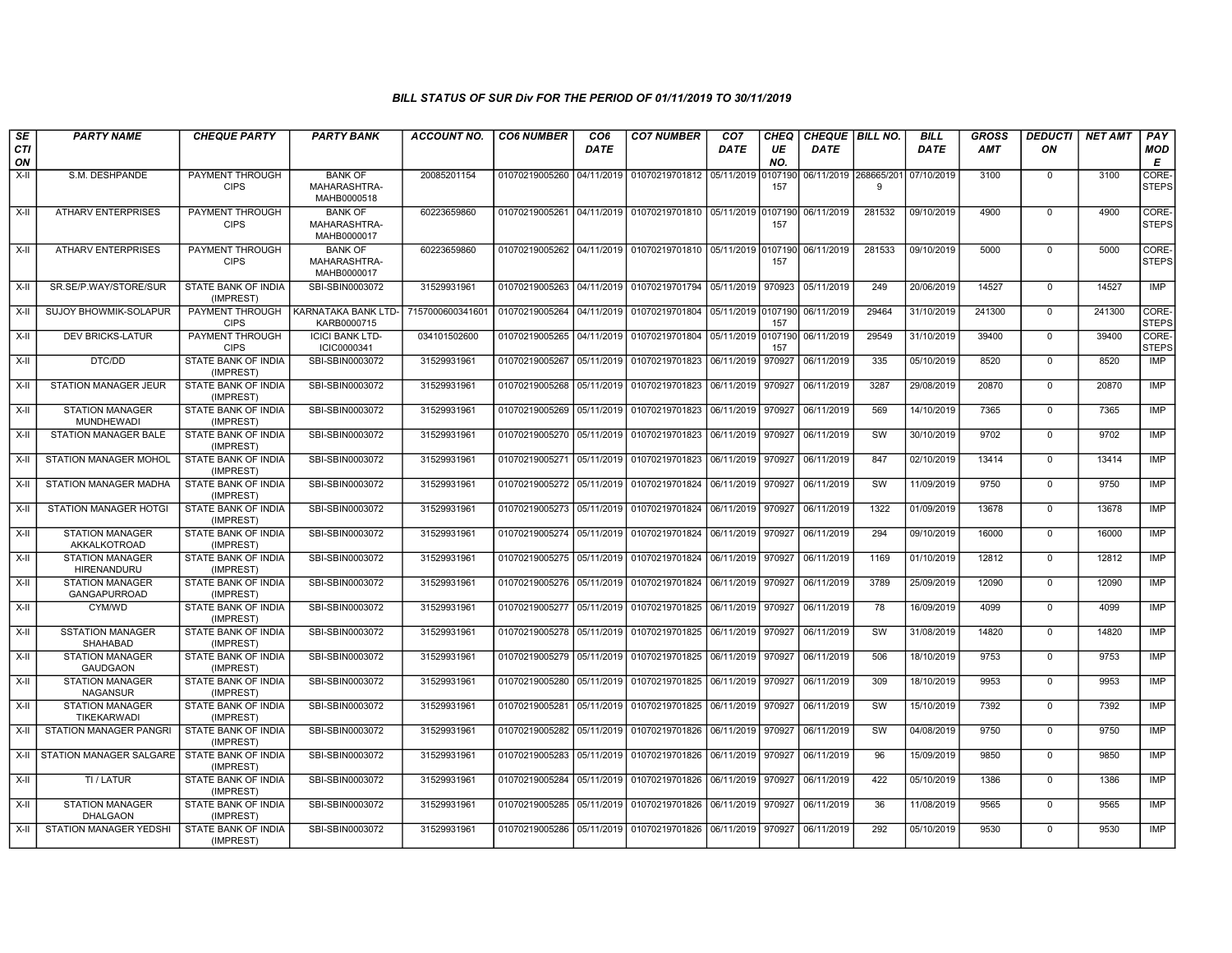| <b>SE</b><br>CTI<br>ON | <b>PARTY NAME</b>                                                      | <b>CHEQUE PARTY</b>                      | <b>PARTY BANK</b>                            | <b>ACCOUNT NO.</b> | <b>CO6 NUMBER</b>         | CO <sub>6</sub><br><b>DATE</b> | <b>CO7 NUMBER</b>                                                      | CO <sub>7</sub><br><b>DATE</b> | CHEQ<br>UE<br>NO. | <b>CHEQUE   BILL NO.</b><br><b>DATE</b>    |                                 | <b>BILL</b><br><b>DATE</b> | GROSS<br>AMT | <b>DEDUCTI</b><br>ON | <b>NET AMT</b> | PAY<br>MOD<br>Е           |
|------------------------|------------------------------------------------------------------------|------------------------------------------|----------------------------------------------|--------------------|---------------------------|--------------------------------|------------------------------------------------------------------------|--------------------------------|-------------------|--------------------------------------------|---------------------------------|----------------------------|--------------|----------------------|----------------|---------------------------|
| X-II                   | STATION MANAGER BELAPUR                                                | STATE BANK OF INDIA<br>(IMPREST)         | SBI-SBIN0003072                              | 31529931961        | 01070219005287            | 05/11/2019                     | 01070219701826                                                         | 06/11/2019                     | 970927            | 06/11/2019                                 | 2027                            | 11/10/2019                 | 14981        | $^{\circ}$           | 14981          | IMP                       |
| X-II                   | <b>STATION MANAGER</b><br><b>PUNTAMBA</b>                              | STATE BANK OF INDIA<br>(IMPREST)         | SBI-SBIN0003072                              | 31529931961        | 01070219005288 05/11/2019 |                                | 01070219701827                                                         | 06/11/2019                     | 970927            | 06/11/2019                                 | 1270                            | 11/10/2019                 | 10000        | $\overline{0}$       | 10000          | IMP                       |
| X-II                   | <b>STATION MANAGER CHITALI</b>                                         | STATE BANK OF INDIA<br>(IMPREST)         | SBI-SBIN0003072                              | 31529931961        |                           |                                | 01070219005289 05/11/2019 01070219701827                               | 06/11/2019                     | 970927            | 06/11/2019                                 | 78                              | 03/10/2019                 | 7254         | $\Omega$             | 7254           | <b>IMP</b>                |
| X-II                   | <b>STATION MANAGER</b><br><b>KOPARGAON</b>                             | <b>DIVISIONAL</b><br>CASHIER(P) SHOLAPUR | SBI-SBIN0003072                              | 31529931961        |                           |                                | 01070219005290 05/11/2019 01070219701827 06/11/2019                    |                                | 970926            | 06/11/2019                                 | 368                             | 13/09/2019                 | 21011        | $\mathbf 0$          | 21011          | CASH                      |
|                        | X-II STATION MANAGER NIMBALAK                                          | STATE BANK OF INDIA<br>(IMPREST)         | SBI-SBIN0003072                              | 31529931961        |                           |                                | 01070219005291 05/11/2019 01070219701827                               | 06/11/2019                     | 970927            | 06/11/2019                                 | SW                              | 31/10/2019                 | 8970         | $\mathbf 0$          | 8970           | IMP                       |
|                        | X-II STATION MANAGER VISAPUR                                           | STATE BANK OF INDIA<br>(IMPREST)         | SBI-SBIN0003072                              | 31529931961        | 01070219005292 05/11/2019 |                                | 01070219701827                                                         | 06/11/2019                     | 970927            | 06/11/2019                                 | SW                              | 31/08/2019                 | 8580         | $\mathbf 0$          | 8580           | IMP                       |
| X-II                   | <b>HPCL DT CARD</b>                                                    | PAYMENT THROUGH<br><b>CIPS</b>           | <b>ICICI BANK LTD-</b><br>ICIC0000104        | HPCL2600191902     | 01070219005293 05/11/2019 |                                | 01070219701801 05/11/2019 0107190                                      |                                | 156               | 05/11/2019                                 | 10376                           | 26/10/2019                 | 492072       | $\mathbf 0$          | 492072         | CORE-<br>STEPS            |
| X-II                   | <b>MAHARASHTRA STATE</b><br>ELECTRICITY DISTRIBUTION<br><b>COMPANY</b> | PAYMENT THROUGH<br><b>CIPS</b>           | <b>CANARA BANK-</b><br>CNRB0001903           | 1903201010183      | 01070219005294 05/11/2019 |                                | 01070219701799                                                         | 05/11/2019                     | 0107190<br>156    | 05/11/2019 582752543                       |                                 | 23/10/2019                 | 163910       | $\mathbf 0$          | 163910         | CORE-<br><b>STEPS</b>     |
| X-II                   | MAHARASHTRA STATE<br>ELECTRICITY DISTRIBUTION<br><b>COMPANY</b>        | <b>PAYMENT THROUGH</b><br><b>CIPS</b>    | CANARA BANK-<br>CNRB0001903                  | 1903201010183      |                           |                                | 01070219005295 05/11/2019 01070219701799 05/11/2019 0107190            |                                | 156               | 05/11/2019 586978475 29/10/2019            |                                 |                            | 300570       | $\mathbf 0$          | 300570         | CORE-<br><b>STEPS</b>     |
| X-II                   | <b>MAHARASHTRA STATE</b><br>ELECTRICITY DISTRIBUTION<br><b>COMPANY</b> | PAYMENT THROUGH<br><b>CIPS</b>           | <b>CANARA BANK-</b><br>CNRB0001903           | 1903201010183      |                           |                                | 01070219005296 05/11/2019 01070219701799 05/11/2019 0107190            |                                | 156               | 05/11/2019 580831074 22/10/2019            |                                 |                            | 64960        | $\mathbf 0$          | 64960          | CORE-<br><b>STEPS</b>     |
| X-II                   | <b>MAHARASHTRA STATE</b><br>ELECTRICITY DISTRIBUTION<br><b>COMPANY</b> | PAYMENT THROUGH<br><b>CIPS</b>           | <b>CANARA BANK-</b><br>CNRB0001903           | 1903201010183      |                           |                                | 01070219005297 05/11/2019 01070219701799 05/11/2019 0107190            |                                | 156               | 05/11/2019 586423167 29/10/2019            |                                 |                            | 20770        | $\Omega$             | 20770          | CORE-<br><b>STEPS</b>     |
| X-II                   | <b>MAHARASHTRA STATE</b><br>ELECTRICITY DISTRIBUTION<br><b>COMPANY</b> | <b>PAYMENT THROUGH</b><br><b>CIPS</b>    | <b>CANARA BANK-</b><br>CNRB0001903           | 1903201010183      |                           |                                | 01070219005298 05/11/2019 01070219701799 05/11/2019 0107190            |                                | 156               | 05/11/2019 581288537 22/10/2019            |                                 |                            | 16150        | $\mathbf 0$          | 16150          | CORE-<br><b>STEPS</b>     |
| X-II                   | <b>MSEDCL SHRIRAMPUR</b>                                               | <b>MSEDCL SHRIRAMPUR</b>                 | SELF CHEQUE-                                 | 000000000          |                           |                                | 01070219005299 05/11/2019 01070219701800 05/11/2019                    |                                | 970921            | 05/11/2019 576120051                       |                                 | 16/10/2019                 | 20000        | $\Omega$             | 20000          | <b>BANK</b><br>CHEQ<br>UE |
| X-II                   | SR.DCM.SUR                                                             | STATE BANK OF INDIA<br>(IMPREST)         | SBI-SBIN0003072                              | 31529931961        |                           |                                | 01070219005300 05/11/2019 01070219701796 05/11/2019                    |                                | 970923            | 05/11/2019                                 | 4476                            | 04/09/2019                 | 29982        | $\Omega$             | 29982          | <b>IMP</b>                |
| X-II                   | AO/ CASH/ BSNL GULBARGA                                                | AO/ CASH/ BSNL<br><b>GULBARGA</b>        | SELF CHEQUE-                                 | 000000000          | 01070219005301 05/11/2019 |                                | 01070219701797 05/11/2019                                              |                                | 970920            | 05/11/2019                                 |                                 | 718083412 08/10/2019       | 9271         | $\Omega$             | 9271           | <b>BANK</b><br>CHEQ<br>UE |
|                        | X-II DATTATRAY SADASHIV YADA\                                          | PAYMENT THROUGH<br><b>CIPS</b>           | <b>BANK OF INDIA-</b><br>BKID0000717         | 071730110000031    | 01070219005303            | 05/11/2019                     | 01070219701811 05/11/2019 0107190                                      |                                | 157               | 06/11/2019                                 | 243278                          | 31/10/2019                 | 399590       | $\mathbf 0$          | 399590         | CORE-<br><b>STEPS</b>     |
| X-II                   | IPF/RPF/DR/SUR/FUEL                                                    | STATE BANK OF INDIA<br>(IMPREST)         | SBI-SBIN0003072                              | 31529931961        | 01070219005304 05/11/2019 |                                | 01070219701805                                                         | 05/11/2019                     | 970923            | 05/11/2019                                 | 31/19                           | 05/08/2019                 | 19240        | $\mathbf 0$          | 19240          | <b>IMP</b>                |
| $X-H$                  | CMS/SUR/GEN                                                            | STATE BANK OF INDIA<br>(IMPREST)         | SBI-SBIN0003072                              | 31529931961        | 01070219005307            | 05/11/2019                     | 01070219701807                                                         | 05/11/2019                     | 970923            | 05/11/2019                                 | Gen/22                          | 02/11/2019                 | 42088        | $\mathbf 0$          | 42088          | <b>IMP</b>                |
| X-II                   | <b>MESSRS BHARTI AIRTEL</b><br>LIMITED                                 | PAYMENT THROUGH<br><b>CIPS</b>           | <b>ICICI BANK LTD-</b><br>ICIC0000007        | 000705024068       |                           |                                | 01070219005308 05/11/2019 01070219701808 05/11/2019 0107190 05/11/2019 |                                | 156               |                                            | 765549077                       | 06/02/2019                 | 2645         | 53                   | 2592           | CORE-<br><b>STEPS</b>     |
| X-II                   | <b>MESSRS BHARTI AIRTEL</b><br>LIMITED                                 | PAYMENT THROUGH<br><b>CIPS</b>           | <b>ICICI BANK LTD-</b><br><b>ICIC0000007</b> | 000705024068       | 01070219005309 05/11/2019 |                                | 01070219701808                                                         | 05/11/2019                     | 0107190<br>156    |                                            | 05/11/2019 833953196 06/03/2019 |                            | 1181         | 24                   | 1157           | CORE-<br><b>STEPS</b>     |
| X-II                   | <b>MESSRS BHARTI AIRTEL</b><br>LIMITED                                 | PAYMENT THROUGH<br><b>CIPS</b>           | <b>ICICI BANK LTD-</b><br><b>ICIC0000007</b> | 000705024068       | 01070219005310 05/11/2019 |                                | 01070219701808                                                         | 05/11/2019                     | 0107190<br>156    | 05/11/2019                                 | 202710003<br>84680              | 06/04/2019                 | 1397         | 28                   | 1369           | CORE-<br><b>STEPS</b>     |
| $X-II$                 | <b>MESSRS BHARTI AIRTEL</b><br>LIMITED                                 | PAYMENT THROUGH<br><b>CIPS</b>           | <b>ICICI BANK LTD-</b><br>ICIC0000007        | 000705024068       | 01070219005311 05/11/2019 |                                | 01070219701809 05/11/2019                                              |                                | 156               | 06/12/2018 65/11/2019 654051787 06/12/2018 |                                 |                            | 25918        | 518                  | 25400          | CORE-<br><b>STEPS</b>     |
| X-II                   | <b>MESSRS BHARTI AIRTEL</b><br>LIMITED                                 | PAYMENT THROUGH<br><b>CIPS</b>           | <b>ICICI BANK LTD-</b><br>ICIC0000007        | 000705024068       |                           |                                | 01070219005313 05/11/2019 01070219701808 05/11/2019                    |                                | 0107190<br>156    | 05/11/2019                                 | 709587835 06/01/2019            |                            | 21005        | 420                  | 20585          | CORE-<br><b>STEPS</b>     |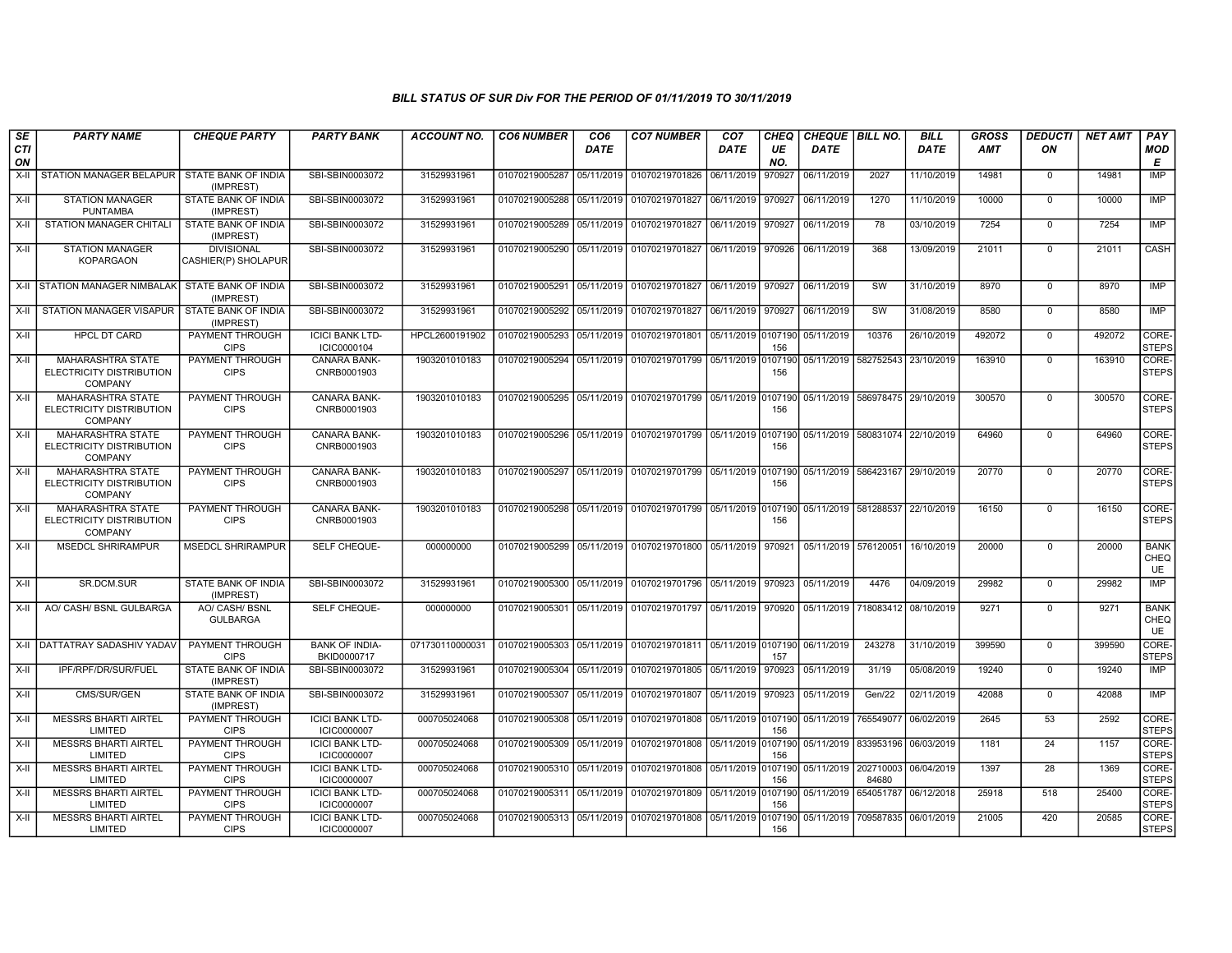| SE        | <b>PARTY NAME</b>                                               | <b>CHEQUE PARTY</b>                      | <b>PARTY BANK</b>                             | <b>ACCOUNT NO.</b> | <b>CO6 NUMBER</b>           | CO <sub>6</sub> | <b>CO7 NUMBER</b>                                          | CO <sub>7</sub>   | <b>CHEQ</b> | CHEQUE   BILL NO. |                          | <b>BILL</b> | GROSS      | <b>DEDUCTI</b> | <b>NET AMT</b> | <b>PAY</b>                |
|-----------|-----------------------------------------------------------------|------------------------------------------|-----------------------------------------------|--------------------|-----------------------------|-----------------|------------------------------------------------------------|-------------------|-------------|-------------------|--------------------------|-------------|------------|----------------|----------------|---------------------------|
| CTI<br>ON |                                                                 |                                          |                                               |                    |                             | DATE            |                                                            | DATE              | UE<br>NO.   | <b>DATE</b>       |                          | <b>DATE</b> | <b>AMT</b> | ON             |                | <b>MOD</b><br>Е           |
| X-II      | DCP SUR FUEL                                                    | STATE BANK OF INDIA<br>(IMPREST)         | SBI-SBIN0003072                               | 31529931961        | 01070219005314 05/11/2019   |                 | 01070219701813 05/11/2019                                  |                   | 970927      | 06/11/2019        | 280205                   | 10/10/2019  | 5000       | $\mathbf 0$    | 5000           | <b>IMP</b>                |
| $X-H$     | SR DSTE(M)/SUR                                                  | STATE BANK OF INDIA<br>(IMPREST)         | SBI-SBIN0003072                               | 31529931961        | 01070219005315 05/11/2019   |                 | 01070219701813 05/11/2019 970927                           |                   |             | 06/11/2019        | 1068                     | 12/10/2019  | 11000      | $\Omega$       | 11000          | <b>IMP</b>                |
| X-II      | <b>SRG GROUP SERVICES</b>                                       | PAYMENT THROUGH<br><b>CIPS</b>           | <b>UCO BANK-</b><br>UCBA0002301               | 4657300122728905   | 01070219005316 05/11/2019   |                 | 01070219701821 06/11/2019 0107190                          |                   | 158         | 07/11/2019        | 268660                   | 20/08/2019  | 4600       | $^{\circ}$     | 4600           | CORE-<br><b>STEPS</b>     |
|           | X-II SSE/(ELECT/MAINT)VEH/(TRUC<br>K)                           | <b>STATE BANK OF INDIA</b><br>(IMPREST)  | SBI-SBIN0003072                               | 31529931961        | 01070219005317 06/11/2019   |                 | 01070219701819 06/11/2019                                  |                   | 970927      | 06/11/2019        | 06                       | 04/11/2019  | 20000      | $\mathbf 0$    | 20000          | <b>IMP</b>                |
| X-II      | <b>SSE E/M SUR</b>                                              | STATE BANK OF INDIA<br>(IMPREST)         | SBI-SBIN0003072                               | 31529931961        | 01070219005318 06/11/2019   |                 | 01070219701819 06/11/2019                                  |                   | 970927      | 06/11/2019        | 10                       | 01/11/2019  | 5000       | $\mathbf 0$    | 5000           | IMP                       |
| X-II      | IPF/RPF/DOG<br>SQUAD/DD/EMERGENCY MED                           | STATE BANK OF INDIA<br>(IMPREST)         | SBI-SBIN0003072                               | 31529931961        | 01070219005319 06/11/2019   |                 | 01070219701819 06/11/2019 970927                           |                   |             | 06/11/2019        | 2243                     | 16/10/2019  | 3490       | $\mathbf 0$    | 3490           | IMP                       |
| X-II      | ADEN/SDB                                                        | STATE BANK OF INDIA<br>(IMPREST)         | SBI-SBIN0003072                               | 31529931961        | 01070219005320 06/11/2019   |                 | 01070219701820 06/11/2019 970927                           |                   |             | 06/11/2019        | 51207                    | 03/10/2019  | 7529       | $\Omega$       | 7529           | IMP                       |
| X-II      | MAHARASHTRA STATE<br>ELECTRICITY DISTRIBUTION<br><b>COMPANY</b> | <b>PAYMENT THROUGH</b><br><b>CIPS</b>    | CANARA BANK-<br>CNRB0001903                   | 1903201010183      | 01070219005321 06/11/2019   |                 | 01070219701817 06/11/2019 0107190                          |                   | 157         | 06/11/2019        | 201910453<br>056822      | 04/11/2019  | 4390310    | $\mathbf 0$    | 4390310        | CORE-<br><b>STEPS</b>     |
| X-II      | AO/ CASH/ BSNL GULBARGA                                         | <b>AO/ CASH/ BSNL</b><br><b>GULBARGA</b> | SELF CHEQUE-                                  | 000000000          |                             |                 | 01070219005322 06/11/2019 01070219701818 06/11/2019 970924 |                   |             | 06/11/2019        | 190002680<br>$\mathbf 0$ | 16/07/2019  | 38679      | $\mathbf 0$    | 38679          | <b>BANK</b><br>CHEQ<br>UE |
|           | X-II   MS JAVED IBRAHIM KAMBALE                                 | <b>PAYMENT THROUGH</b><br><b>CIPS</b>    | <b>BANK OF</b><br>MAHARASHTRA-<br>MAHB0000518 | 20153104619        | 01070219005323 06/11/2019   |                 | 01070219701822 06/11/2019 0107190                          |                   | 158         | 07/11/2019        | 268669                   | 06/11/2019  | 38300      | $\Omega$       | 38300          | CORE-<br><b>STEPS</b>     |
| $X-H$     | SR DSTE(M)/SUR                                                  | STATE BANK OF INDIA<br>(IMPREST)         | SBI-SBIN0003072                               | 31529931961        | 01070219005324 06/11/2019   |                 | 01070219701819 06/11/2019 970927                           |                   |             | 06/11/2019        | 4386                     | 22/08/2019  | 9960       | $\Omega$       | 9960           | <b>IMP</b>                |
| X-II      | SR DEE/SUR/GEN                                                  | STATE BANK OF INDIA<br>(IMPREST)         | SBI-SBIN0003072                               | 31529931961        | 01070219005325   06/11/2019 |                 | 01070219701819 06/11/2019 970927                           |                   |             | 06/11/2019        | 210                      | 31/10/2019  | 4000       | $^{\circ}$     | 4000           | IMP                       |
|           | X-II STATION DIRECTOR SOLAPUR                                   | <b>STATE BANK OF INDIA</b><br>(IMPREST)  | SBI-SBIN0003072                               | 31529931961        | 01070219005326 06/11/2019   |                 | 01070219701830 07/11/2019 970929                           |                   |             | 07/11/2019        | 5821                     | 17/10/2019  | 38106      | $\Omega$       | 38106          | <b>IMP</b>                |
| X-II      | CCOR/DD/LOBBY                                                   | STATE BANK OF INDIA<br>(IMPREST)         | SBI-SBIN0003072                               | 31529931961        | 01070219005327 06/11/2019   |                 | 01070219701828 06/11/2019 970929                           |                   |             | 07/11/2019        | 068                      | 06/08/2019  | 9985       | $\mathbf 0$    | 9985           | IMP                       |
| X-II      | CCOR/DD/LOBBY                                                   | STATE BANK OF INDIA<br>(IMPREST)         | SBI-SBIN0003072                               | 31529931961        | 01070219005328              | 06/11/2019      | 01070219701828 06/11/2019                                  |                   | 970929      | 07/11/2019        | 2486                     | 17/08/2019  | 4999       | $\mathbf 0$    | 4999           | <b>IMP</b>                |
| X-II      | CCOR/DD/LOBBY                                                   | <b>STATE BANK OF INDIA</b><br>(IMPREST)  | SBI-SBIN0003072                               | 31529931961        |                             |                 | 01070219005329 06/11/2019 01070219701828 06/11/2019 970929 |                   |             | 07/11/2019        | 614                      | 01/10/2019  | 500        | $\Omega$       | 500            | IMP                       |
| $X-H$     | IPF/RPF/WD                                                      | STATE BANK OF INDIA<br>(IMPREST)         | SBI-SBIN0003072                               | 31529931961        | 01070219005330              | 06/11/2019      | 01070219701828                                             | 06/11/2019 970929 |             | 07/11/2019        | 1086                     | 15/08/2019  | 1500       | $\Omega$       | 1500           | IMP                       |
| $X-II$    | <b>DSC/RPF/SUR</b>                                              | STATE BANK OF INDIA<br>(IMPREST)         | SBI-SBIN0003072                               | 31529931961        | 01070219005331              | 06/11/2019      | 01070219701828 06/11/2019 970929                           |                   |             | 07/11/2019        | 555                      | 16/08/2019  | 1958       | $\Omega$       | 1958           | <b>IMP</b>                |
| X-II      | <b>IPF/RPF/WD</b>                                               | <b>STATE BANK OF INDIA</b><br>(IMPREST)  | SBI-SBIN0003072                               | 31529931961        | 01070219005332 06/11/2019   |                 | 01070219701828 06/11/2019 970929                           |                   |             | 07/11/2019        | 01 TO 20 &<br>3825       | 20/07/2019  | 9945       | $\mathbf{0}$   | 9945           | <b>IMP</b>                |
| X-II      | IPF/RPF/WD                                                      | <b>STATE BANK OF INDIA</b><br>(IMPREST)  | SBI-SBIN0003072                               | 31529931961        | 01070219005333 06/11/2019   |                 | 01070219701828 06/11/2019 970929                           |                   |             | 07/11/2019        | 6096                     | 05/09/2019  | 2500       | $\Omega$       | 2500           | IMP                       |
| X-II      | SR SE(C&W)/WD/GEN                                               | STATE BANK OF INDIA<br>(IMPREST)         | SBI-SBIN0003072                               | 31529931961        | 01070219005334 06/11/2019   |                 | 01070219701828 06/11/2019 970929                           |                   |             | 07/11/2019        | 22495                    | 07/10/2019  | 1996       | $\Omega$       | 1996           | IMP                       |
| X-II      | CCOR/SUR/GEN                                                    | STATE BANK OF INDIA<br>(IMPREST)         | SBI-SBIN0003072                               | 31529931961        | 01070219005335 06/11/2019   |                 | 01070219701829 06/11/2019                                  |                   | 970929      | 07/11/2019        | 323                      | 04/10/2019  | 490        | $\mathbf 0$    | 490            | IMP                       |
| X-II      | IPF/RPF/GR/ACCUSED                                              | STATE BANK OF INDIA<br>(IMPREST)         | SBI-SBIN0003072                               | 31529931961        | 01070219005336              | 06/11/2019      | 01070219701829 06/11/2019                                  |                   | 970929      | 07/11/2019        | 2405                     | 06/07/2019  | 1000       | $\Omega$       | 1000           | IMP                       |
| X-II      | IPF.RPF.GULBARGA                                                | STATE BANK OF INDIA<br>(IMPREST)         | SBI-SBIN0003072                               | 31529931961        |                             |                 | 01070219005337 06/11/2019 01070219701829 06/11/2019 970929 |                   |             | 07/11/2019        | 004                      | 02/07/2019  | 9835       | $\mathbf 0$    | 9835           | IMP                       |
| X-II      | CCOR/RCD/DD/DG SET                                              | STATE BANK OF INDIA<br>(IMPREST)         | SBI-SBIN0003072                               | 31529931961        | 01070219005338              | 06/11/2019      | 01070219701829 06/11/2019 970929                           |                   |             | 07/11/2019        | 25340                    | 18/10/2019  | 9606       | $\Omega$       | 9606           | IMP                       |
| $X-H$     | STATION MANAGER BHIGVAN                                         | STATE BANK OF INDIA<br>(IMPREST)         | SBI-SBIN0003072                               | 31529931961        |                             |                 | 01070219005339 07/11/2019 01070219701836 08/11/2019 970933 |                   |             | 08/11/2019        | SW                       | 21/10/2019  | 20956      | $\Omega$       | 20956          | <b>IMP</b>                |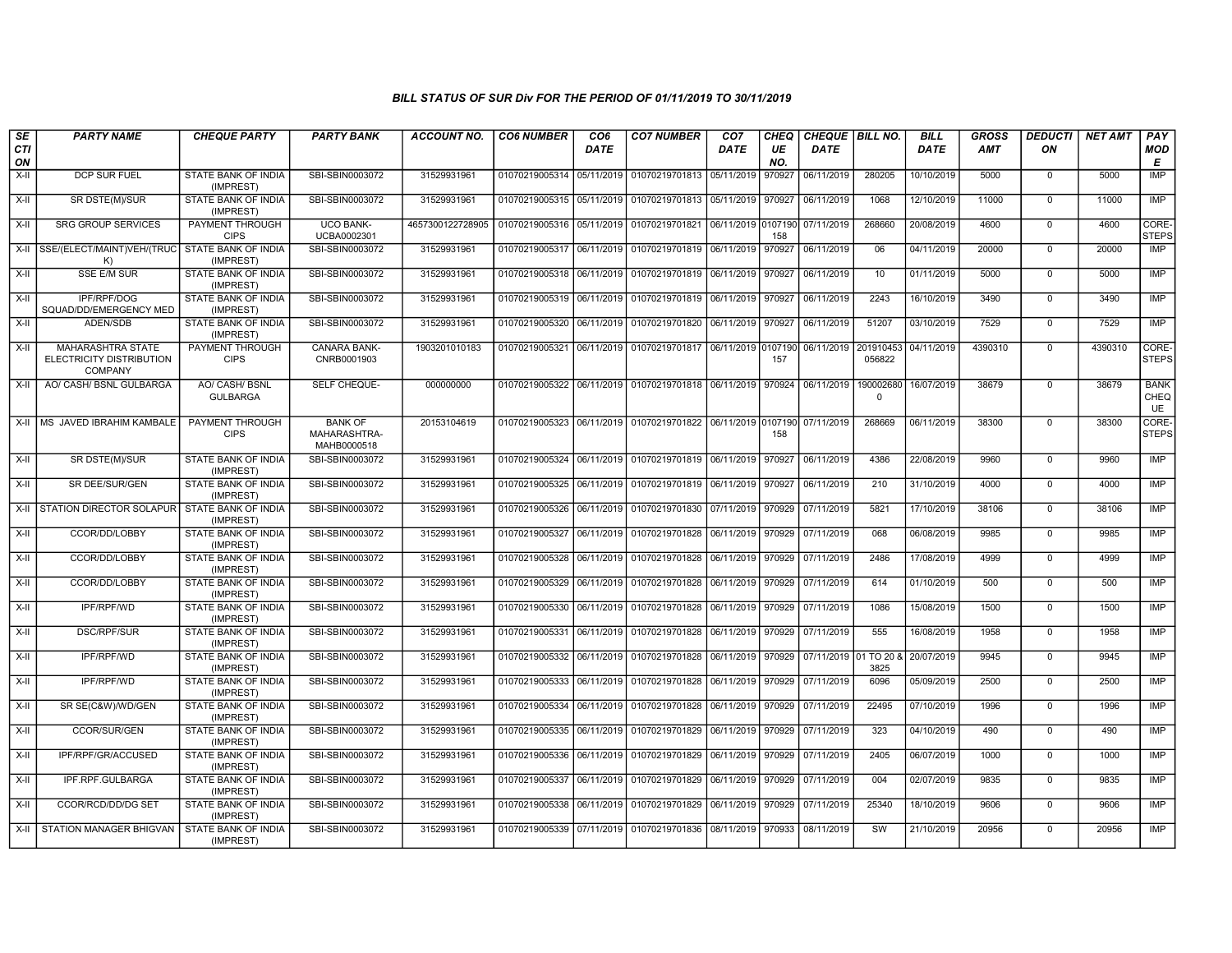| SE        | <b>PARTY NAME</b>                           | <b>CHEQUE PARTY</b>                     | <b>PARTY BANK</b> | <b>ACCOUNT NO.</b> | <b>CO6 NUMBER</b>                        | CO <sub>6</sub> | <b>CO7 NUMBER</b>                                          | CO <sub>7</sub>   | <b>CHEQ</b> | <b>CHEQUE   BILL NO.</b>         |                        | <b>BILL</b> | <b>GROSS</b> | <b>DEDUCTI</b> | <b>NET AMT</b> | <b>PAY</b> |
|-----------|---------------------------------------------|-----------------------------------------|-------------------|--------------------|------------------------------------------|-----------------|------------------------------------------------------------|-------------------|-------------|----------------------------------|------------------------|-------------|--------------|----------------|----------------|------------|
| CTI<br>ON |                                             |                                         |                   |                    |                                          | <b>DATE</b>     |                                                            | <b>DATE</b>       | UE<br>NO.   | <b>DATE</b>                      |                        | <b>DATE</b> | AMT          | ON             |                | MOD<br>Е   |
| $X-H$     | DTC/DD                                      | STATE BANK OF INDIA<br>(IMPREST)        | SBI-SBIN0003072   | 31529931961        | 01070219005340                           | 07/11/2019      | 01070219701836                                             | 08/11/2019        | 970933      | 08/11/2019                       | 587                    | 20/10/2019  | 9646         | $\mathbf{0}$   | 9646           | <b>IMP</b> |
| X-II      | <b>STATION MANAGER PAKANI</b>               | STATE BANK OF INDIA<br>(IMPREST)        | SBI-SBIN0003072   | 31529931961        | 01070219005341                           |                 | 07/11/2019 01070219701836 08/11/2019                       |                   | 970933      | 08/11/2019                       | SW                     | 31/10/2019  | 10920        | $\mathbf 0$    | 10920          | <b>IMP</b> |
| $X-H$     | <b>STATION MANAGER</b><br><b>JINTIROAD</b>  | <b>STATE BANK OF INDIA</b><br>(IMPREST) | SBI-SBIN0003072   | 31529931961        |                                          |                 | 01070219005342 07/11/2019 01070219701836 08/11/2019 970933 |                   |             | 08/11/2019                       | 102                    | 18/09/2019  | 11700        | $\mathbf{0}$   | 11700          | <b>IMP</b> |
| X-II      | <b>STATION MANAGER</b><br><b>KURDUWADI</b>  | STATE BANK OF INDIA<br>(IMPREST)        | SBI-SBIN0003072   | 31529931961        | 01070219005343 07/11/2019                |                 | 01070219701836                                             | 08/11/2019        | 970933      | 08/11/2019                       | 2762                   | 03/11/2019  | 24900        | $\mathbf{0}$   | 24900          | <b>IMP</b> |
| $X-H$     | STATION MANAGER SOLAPUR                     | STATE BANK OF INDIA<br>(IMPREST)        | SBI-SBIN0003072   | 31529931961        | 01070219005344                           | 07/11/2019      | 01070219701836                                             | 08/11/2019        | 970933      | 08/11/2019                       | 403                    | 07/10/2019  | 14125        | $\mathbf 0$    | 14125          | <b>IMP</b> |
| X-II      | <b>SSTATION MANAGER</b><br><b>SHAHABAD</b>  | STATE BANK OF INDIA<br>(IMPREST)        | SBI-SBIN0003072   | 31529931961        | 01070219005345 07/11/2019 01070219701837 |                 |                                                            | 08/11/2019 970933 |             | 08/11/2019                       | SW                     | 12/09/2019  | 14820        | $^{\circ}$     | 14820          | IMP        |
| $X-II$    | <b>STATION MANAGER</b><br><b>SULTANPUR</b>  | STATE BANK OF INDIA<br>(IMPREST)        | SBI-SBIN0003072   | 31529931961        | 01070219005347                           | 07/11/2019      | 01070219701837                                             | 08/11/2019        | 970933      | 08/11/2019                       | <b>SW</b>              | 20/10/2019  | 8060         | $\mathbf 0$    | 8060           | <b>IMP</b> |
| X-II      | STATION MANAGER MARTUR                      | STATE BANK OF INDIA<br>(IMPREST)        | SBI-SBIN0003072   | 31529931961        | 01070219005348 07/11/2019                |                 | 01070219701837                                             | 08/11/2019        | 970933      | 08/11/2019                       | 56                     | 16/10/2019  | 6633         | $\mathbf 0$    | 6633           | <b>IMP</b> |
| X-II      | <b>STATION MANAGER BABLAD</b>               | <b>STATE BANK OF INDIA</b><br>(IMPREST) | SBI-SBIN0003072   | 31529931961        | 01070219005349 07/11/2019 01070219701837 |                 |                                                            | 08/11/2019        | 970933      | 08/11/2019                       | $\overline{\text{sw}}$ | 15/10/2019  | 5850         | $\mathbf 0$    | 5850           | IMP        |
| X-II      | STATION MAMAGER DUDHANI                     | STATE BANK OF INDIA<br>(IMPREST)        | SBI-SBIN0003072   | 31529931961        | 01070219005350 07/11/2019 01070219701837 |                 |                                                            | 08/11/2019        | 970933      | 08/11/2019                       | 4539                   | 15/10/2019  | 21025        | $\mathbf{0}$   | 21025          | <b>IMP</b> |
| X-II      | STATION MANAGER KULALI                      | STATE BANK OF INDIA<br>(IMPREST)        | SBI-SBIN0003072   | 31529931961        | 01070219005351                           |                 | 07/11/2019 01070219701837                                  | 08/11/2019 970933 |             | 08/11/2019                       | 1596                   | 20/10/2019  | 6270         | $\mathbf{0}$   | 6270           | <b>IMP</b> |
| $X-H$     | <b>TI/GULBARGA</b>                          | STATE BANK OF INDIA<br>(IMPREST)        | SBI-SBIN0003072   | 31529931961        |                                          |                 | 01070219005352 07/11/2019 01070219701838 08/11/2019        |                   | 970933      | 08/11/2019                       | 6467                   | 10/10/2019  | 1555         | $\mathbf{0}$   | 1555           | <b>IMP</b> |
| $X-H$     | <b>STATION MANAGER HOTGI</b>                | STATE BANK OF INDIA<br>(IMPREST)        | SBI-SBIN0003072   | 31529931961        |                                          |                 | 01070219005353 07/11/2019 01070219701838 08/11/2019        |                   | 970933      | 08/11/2019                       | 14513                  | 12/09/2019  | 11869        | $\mathbf{0}$   | 11869          | IMP        |
| X-II      | <b>STATION MANAGER</b><br>AKKALKOTROAD      | STATE BANK OF INDIA<br>(IMPREST)        | SBI-SBIN0003072   | 31529931961        | 01070219005354                           | 07/11/2019      | 01070219701838                                             | 08/11/2019        | 970933      | 08/11/2019                       | 1085                   | 17/10/2019  | 14400        | $\mathbf 0$    | 14400          | <b>IMP</b> |
| $X-II$    | <b>STATION MANAGER WADI</b>                 | STATE BANK OF INDIA<br>(IMPREST)        | SBI-SBIN0003072   | 31529931961        | 01070219005355                           |                 | 07/11/2019 01070219701838 08/11/2019                       |                   | 970933      | 08/11/2019                       | 2641                   | 16/10/2019  | 17922        | $\mathbf{0}$   | 17922          | <b>IMP</b> |
| X-II      | STATION MANAGER LATUR                       | STATE BANK OF INDIA<br>(IMPREST)        | SBI-SBIN0003072   | 31529931961        |                                          |                 | 01070219005356 07/11/2019 01070219701846 08/11/2019 970934 |                   |             | 11/11/2019                       | 246                    | 31/10/2019  | 24885        | $\mathbf{0}$   | 24885          | IMP        |
| X-II      | <b>STATION MANAGER</b><br><b>BARSHITOWN</b> | STATE BANK OF INDIA<br>(IMPREST)        | SBI-SBIN0003072   | 31529931961        | 01070219005357                           | 07/11/2019      | 01070219701846                                             | 08/11/2019        | 970934      | 11/11/2019                       | 5501                   | 15/09/2019  | 15890        | $\mathbf{0}$   | 15890          | IMP        |
| X-II      | STATION MANAGER YEDSHI                      | STATE BANK OF INDIA<br>(IMPREST)        | SBI-SBIN0003072   | 31529931961        | 01070219005358 07/11/2019                |                 | 01070219701846 08/11/2019                                  |                   | 970934      | 11/11/2019                       | 1626                   | 18/10/2019  | 9369         | $\mathbf{0}$   | 9369           | <b>IMP</b> |
| $X-II$    | STATION MANAGER PANGRI                      | STATE BANK OF INDIA<br>(IMPREST)        | SBI-SBIN0003072   | 31529931961        | 01070219005359                           |                 | 07/11/2019 01070219701846                                  | 08/11/2019        | 970934      | 11/11/2019                       | 150                    | 10/08/2019  | 9800         | $\mathbf{0}$   | 9800           | <b>IMP</b> |
| X-II      | TI/BELAPUR                                  | STATE BANK OF INDIA<br>(IMPREST)        | SBI-SBIN0003072   | 31529931961        |                                          |                 | 01070219005360 07/11/2019 01070219701846 08/11/2019 970934 |                   |             | 11/11/2019                       | 1990                   | 28/09/2019  | 1285         | $\mathbf 0$    | 1285           | <b>IMP</b> |
| X-II      | STATION MANAGER CHITALI                     | <b>STATE BANK OF INDIA</b><br>(IMPREST) | SBI-SBIN0003072   | 31529931961        | 01070219005361                           |                 | 07/11/2019 01070219701846 08/11/2019                       |                   |             | 970934 11/11/2019                | 271                    | 19/10/2019  | 6880         | $\mathbf 0$    | 6880           | <b>IMP</b> |
| X-II      | STATION MANAGER YEOLA                       | STATE BANK OF INDIA<br>(IMPREST)        | SBI-SBIN0003072   | 31529931961        | 01070219005362 07/11/2019 01070219701847 |                 |                                                            | 08/11/2019        | 970934      | 11/11/2019                       | 2978                   | 18/08/2019  | 8845         | $\mathbf 0$    | 8845           | IMP        |
| $X-II$    | STATION MANAGER SAROLA                      | STATE BANK OF INDIA<br>(IMPREST)        | SBI-SBIN0003072   | 31529931961        | 01070219005363                           | 07/11/2019      | 01070219701847                                             | 08/11/2019        | 970934      | 11/11/2019                       | 1641                   | 17/10/2019  | 9137         | $\mathbf{0}$   | 9137           | <b>IMP</b> |
| X-II      | STATION MANAGER SAINAGAR<br><b>SHIRDI</b>   | STATE BANK OF INDIA<br>(IMPREST)        | SBI-SBIN0003072   | 31529931961        | 01070219005364                           |                 | 07/11/2019 01070219701847                                  | 08/11/2019        | 970934      | 11/11/2019                       | 4872                   | 23/10/2019  | 12910        | $\mathbf 0$    | 12910          | <b>IMP</b> |
| X-II      | STATION MANAGER RAHURI                      | <b>STATE BANK OF INDIA</b><br>(IMPREST) | SBI-SBIN0003072   | 31529931961        | 01070219005365 07/11/2019 01070219701847 |                 |                                                            | 08/11/2019 970934 |             | 11/11/2019                       | 007                    | 30/10/2019  | 18770        | $\mathbf{0}$   | 18770          | <b>IMP</b> |
| X-II      | STATION MANAGER VILAD                       | STATE BANK OF INDIA<br>(IMPREST)        | SBI-SBIN0003072   | 31529931961        | 01070219005366 07/11/2019                |                 | 01070219701847                                             | 08/11/2019        | 970934      | 11/11/2019                       | 1938                   | 24/10/2019  | 9750         | $\mathbf 0$    | 9750           | <b>IMP</b> |
| X-II      | <b>STATION MANAGER</b><br>PADHEGAON         | STATE BANK OF INDIA<br>(IMPREST)        | SBI-SBIN0003072   | 31529931961        | 01070219005367 07/11/2019 01070219701847 |                 |                                                            |                   |             | 08/11/2019   970934   11/11/2019 | 12931                  | 18/10/2019  | 19987        | $\mathbf{0}$   | 19987          | <b>IMP</b> |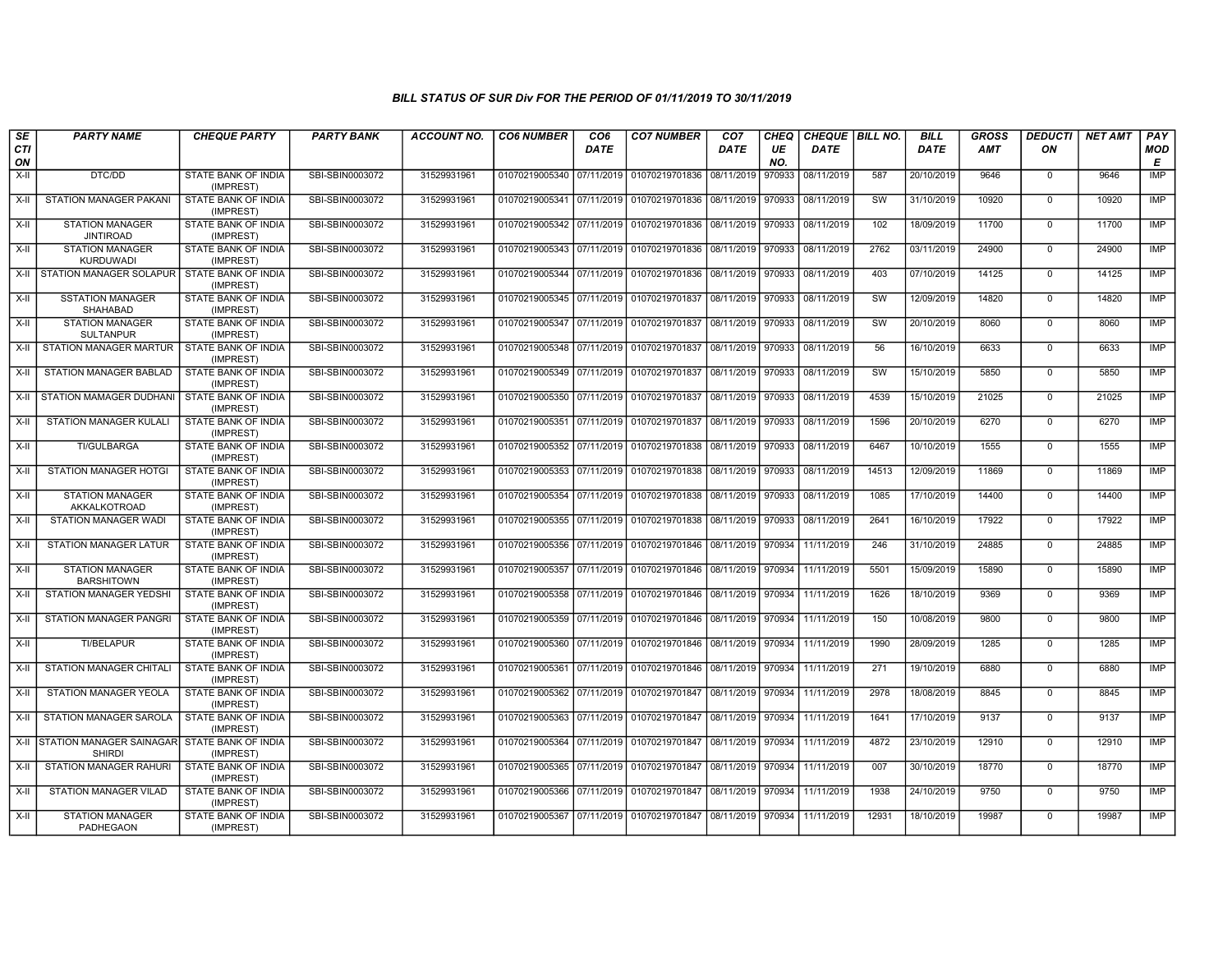| SE<br>CTI<br>ON | <b>PARTY NAME</b>                         | <b>CHEQUE PARTY</b>                      | <b>PARTY BANK</b>                           | <b>ACCOUNT NO.</b> | <b>CO6 NUMBER</b>                        | CO <sub>6</sub><br><b>DATE</b> | <b>CO7 NUMBER</b>                                                     | CO <sub>7</sub><br>DATE | <b>CHEQ</b><br>UE<br>NO. | CHEQUE   BILL NO.<br>DATE |         | <b>BILL</b><br><b>DATE</b> | <b>GROSS</b><br><b>AMT</b> | <b>DEDUCTI</b><br>ΟN | <b>NET AMT</b> | PAY<br>MOD<br>Е       |
|-----------------|-------------------------------------------|------------------------------------------|---------------------------------------------|--------------------|------------------------------------------|--------------------------------|-----------------------------------------------------------------------|-------------------------|--------------------------|---------------------------|---------|----------------------------|----------------------------|----------------------|----------------|-----------------------|
| $X-H$           | <b>MS ANG</b>                             | STATE BANK OF INDIA<br>(IMPREST)         | SBI-SBIN0003072                             | 31529931961        | 01070219005368 07/11/2019 01070219701831 |                                |                                                                       | 07/11/2019              | 970929                   | 07/11/2019                | R-1679  | 06/07/2019                 | 8343                       | $\mathbf 0$          | 8343           | IMP                   |
| $X-II$          | IPF.RPF.GULBARGA                          | STATE BANK OF INDIA<br>(IMPREST)         | SBI-SBIN0003072                             | 31529931961        |                                          |                                | 01070219005369 07/11/2019 01070219701831                              | 07/11/2019              | 970929                   | 07/11/2019                | 4504    | 18/06/2019                 | 1000                       | $\mathbf 0$          | 1000           | <b>IMP</b>            |
| $X-H$           | <b>MS/PVR/GEN</b>                         | STATE BANK OF INDIA<br>(IMPREST)         | SBI-SBIN0003072                             | 31529931961        | 01070219005370 07/11/2019 01070219701831 |                                |                                                                       | 07/11/2019 970929       |                          | 07/11/2019                | 4177542 | 11/10/2019                 | 3777                       | $\mathbf 0$          | 3777           | <b>IMP</b>            |
| X-II            | CYM/DD                                    | STATE BANK OF INDIA<br>(IMPREST)         | SBI-SBIN0003072                             | 31529931961        |                                          |                                | 01070219005372 07/11/2019 01070219701838                              | 08/11/2019              | 970933                   | 08/11/2019                | 829     | 31/10/2019                 | 2375                       | $\mathbf 0$          | 2375           | <b>IMP</b>            |
| X-II            | SSE(C&W)ARME/SPART/SUR                    | STATE BANK OF INDIA<br>(IMPREST)         | SBI-SBIN0003072                             | 31529931961        |                                          |                                | 01070219005373 07/11/2019 01070219701831                              | 07/11/2019              | 970929                   | 07/11/2019                | 2700    | 30/09/2019                 | 21252                      | $\mathbf 0$          | 21252          | IMP                   |
| X-II            | SR.DSTE(M) SUR                            | <b>DIVISIONAL</b><br>CASHIER(P) SHOLAPUR | SELF CHEQUE-                                | 000000000          |                                          |                                | 01070219005375 07/11/2019 01070219701833                              | 07/11/2019              | 970928                   | 07/11/2019                | 770709  | 06/11/2019                 | 5000                       | $\Omega$             | 5000           | CASH                  |
| $X-H$           | <b>IMESSRS SAI STONE CRUSHER</b>          | <b>PAYMENT THROUGH</b><br><b>CIPS</b>    | <b>CENTRAL BANK OF</b><br>INDIA-CBIN0280665 | 1945714639         |                                          |                                | 01070219005380 07/11/2019 01070219701848 11/11/2019 0107190           |                         | 160                      | 11/11/2019                | 243738  | 30/10/2019                 | 813200                     | $\mathbf 0$          | 813200         | CORE-<br><b>STEPS</b> |
| X-II            | CMS / SUR                                 | <b>DIVISIONAL</b><br>CASHIER(P) SHOLAPUR | SELF CHEQUE-                                | 000000000          |                                          |                                | 01070219005381 07/11/2019 01070219701835                              | 07/11/2019              | 970932                   | 08/11/2019                | 721315  | 07/11/2019                 | 25000                      | $\mathbf 0$          | 25000          | CASH                  |
| $X-H$           | SSE/P WAY/JH                              | <b>DIVISIONAL</b><br>CASHIER(P) SHOLAPUR | SBI-SBIN0003072                             | 31529931961        |                                          |                                | 01070219005382 07/11/2019 01070219701839 08/11/2019 970932 08/11/2019 |                         |                          |                           | 210     | 21/10/2019                 | 13397                      | 0                    | 13397          | CASH                  |
| $X-II$          | <b>DMM SUR GEN</b>                        | STATE BANK OF INDIA<br>(IMPREST)         | SBI-SBIN0003072                             | 31529931961        |                                          |                                | 01070219005383 07/11/2019 01070219701834 07/11/2019 970933            |                         |                          | 08/11/2019                | 433     | 01/11/2019                 | 994                        | $\mathbf 0$          | 994            | <b>IMP</b>            |
| $X-H$           | SSE/(ELECT/MAINT)/SUR                     | <b>STATE BANK OF INDIA</b><br>(IMPREST)  | SBI-SBIN0003072                             | 31529931961        |                                          |                                | 01070219005384 07/11/2019 01070219701834 07/11/2019 970933            |                         |                          | 08/11/2019                | 08      | 31/10/2019                 | 20000                      | $\mathbf 0$          | 20000          | <b>IMP</b>            |
| X-II            | <b>SSE WORKS GR</b>                       | <b>STATE BANK OF INDIA</b><br>(IMPREST)  | SBI-SBIN0003072                             | 31529931961        |                                          |                                | 01070219005385 07/11/2019 01070219701840                              | 08/11/2019              | 970933                   | 08/11/2019                | 1362    | 04/09/2019                 | 4959                       | $\mathbf 0$          | 4959           | IMP                   |
| $X-II$          | <b>SSE WORKS SUR</b>                      | STATE BANK OF INDIA<br>(IMPREST)         | SBI-SBIN0003072                             | 31529931961        |                                          |                                | 01070219005386 07/11/2019 01070219701840                              | 08/11/2019              | 970933                   | 08/11/2019                | 225     | 16/10/2019                 | 19611                      | $\mathbf 0$          | 19611          | <b>IMP</b>            |
| X-II            | <b>SSE/P WAY/YL</b>                       | STATE BANK OF INDIA<br>(IMPREST)         | SBI-SBIN0003072                             | 31529931961        |                                          |                                | 01070219005387 07/11/2019 01070219701840                              | 08/11/2019 970933       |                          | 08/11/2019                | 511     | 01/10/2019                 | 14996                      | $\mathbf 0$          | 14996          | IMP                   |
| $X-H$           | <b>SSE/P WAY/ANG</b>                      | <b>STATE BANK OF INDIA</b><br>(IMPREST)  | SBI-SBIN0003072                             | 31529931961        |                                          |                                | 01070219005388 07/11/2019 01070219701840                              | 08/11/2019              | 970933                   | 08/11/2019                | 44      | 26/09/2019                 | 11738                      | $\mathbf 0$          | 11738          | <b>IMP</b>            |
| X-II            | SSE/P WAY/N/DD                            | <b>DIVISIONAL</b><br>CASHIER(P) SHOLAPUR | SBI-SBIN0003072                             | 31529931961        |                                          |                                | 01070219005389 07/11/2019 01070219701839 08/11/2019 970932            |                         |                          | 08/11/2019                | 1188    | 12/08/2019                 | 14942                      | $\mathbf 0$          | 14942          | <b>CASH</b>           |
| X-II            | <b>STATION MANAGER</b><br><b>GULBARGA</b> | <b>DIVISIONAL</b><br>CASHIER(P) SHOLAPUR | SBI-SBIN0003072                             | 31529931961        |                                          |                                | 01070219005390 07/11/2019 01070219701838                              | 08/11/2019 970932       |                          | 08/11/2019                | 501     | 18/10/2019                 | 12328                      | $\mathbf 0$          | 12328          | CASH                  |
| $X-II$          | <b>DEN/S/SUR</b>                          | <b>STATE BANK OF INDIA</b><br>(IMPREST)  | SBI-SBIN0003072                             | 31529931961        |                                          |                                | 01070219005391 08/11/2019 01070219701842 08/11/2019 970933            |                         |                          | 08/11/2019                | 122     | 06/11/2019                 | 3000                       | $\mathbf 0$          | 3000           | IMP                   |
| X-II            | ADEN/ANG                                  | STATE BANK OF INDIA<br>(IMPREST)         | SBI-SBIN0003072                             | 31529931961        |                                          |                                | 01070219005392 08/11/2019 01070219701842 08/11/2019 970933            |                         |                          | 08/11/2019                | 2032    | 22/09/2019                 | 5950                       | $\mathbf 0$          | 5950           | <b>IMP</b>            |
| X-II            | <b>SWATI STEELS</b>                       | PAYMENT THROUGH<br><b>CIPS</b>           | <b>ICICI BANK LTD-</b><br>ICIC0001604       | 160405500054       |                                          |                                | 01070219005393 08/11/2019 01070219701856                              | 11/11/2019 0107190      | 162                      | 14/11/2019                | 271558  | 04/11/2019                 | 30030                      | $\mathbf 0$          | 30030          | CORE-<br><b>STEPS</b> |
| X-II            | OMPUSPA INTERNATIONAL                     | <b>PAYMENT THROUGH</b><br><b>CIPS</b>    | <b>ICICI BANK LTD-</b><br>ICIC0001604       | 160405000456       |                                          |                                | 01070219005394 08/11/2019 01070219701856                              | 11/11/2019              | 0107190<br>162           | 14/11/2019                | 271559  | 04/11/2019                 | 30120                      | $\mathsf 0$          | 30120          | CORE-<br><b>STEPS</b> |
| $X-II$          | SAATVIKA INTERNATIONAL                    | <b>PAYMENT THROUGH</b><br><b>CIPS</b>    | <b>ICICI BANK LTD-</b><br>ICIC0001604       | 160405000455       |                                          |                                | 01070219005395 08/11/2019 01070219701856                              | 11/11/2019              | 0107190<br>162           | 14/11/2019                | 271560  | 04/11/2019                 | 30030                      | $\mathbf 0$          | 30030          | CORE-<br><b>STEPS</b> |
| X-II            | SSE/P WAY/BG/KWV                          | STATE BANK OF INDIA<br>(IMPREST)         | SBI-SBIN0003072                             | 31529931961        |                                          |                                | 01070219005396 08/11/2019 01070219701840 08/11/2019                   |                         | 970933                   | 08/11/2019                | 1012    | 01/10/2019                 | 14818                      | $\mathbf 0$          | 14818          | <b>IMP</b>            |
| X-II            | IPF/RPF/DOG SQUAD/SUR                     | <b>STATE BANK OF INDIA</b><br>(IMPREST)  | SBI-SBIN0003072                             | 31529931961        | 01070219005397 08/11/2019 01070219701841 |                                |                                                                       | 08/11/2019              | 970933                   | 08/11/2019                | 2186    | 14/10/2019                 | 1226                       | $\mathbf 0$          | 1226           | IMP                   |
|                 | X-II   IPF/RPF/DOG SQUAD/SUR/REX          | STATE BANK OF INDIA<br>(IMPREST)         | SBI-SBIN0003072                             | 31529931961        |                                          |                                | 01070219005398 08/11/2019 01070219701841                              | 08/11/2019              | 970933                   | 08/11/2019                | 2027    | 31/07/2019                 | 9540                       | $\mathbf 0$          | 9540           | IMP                   |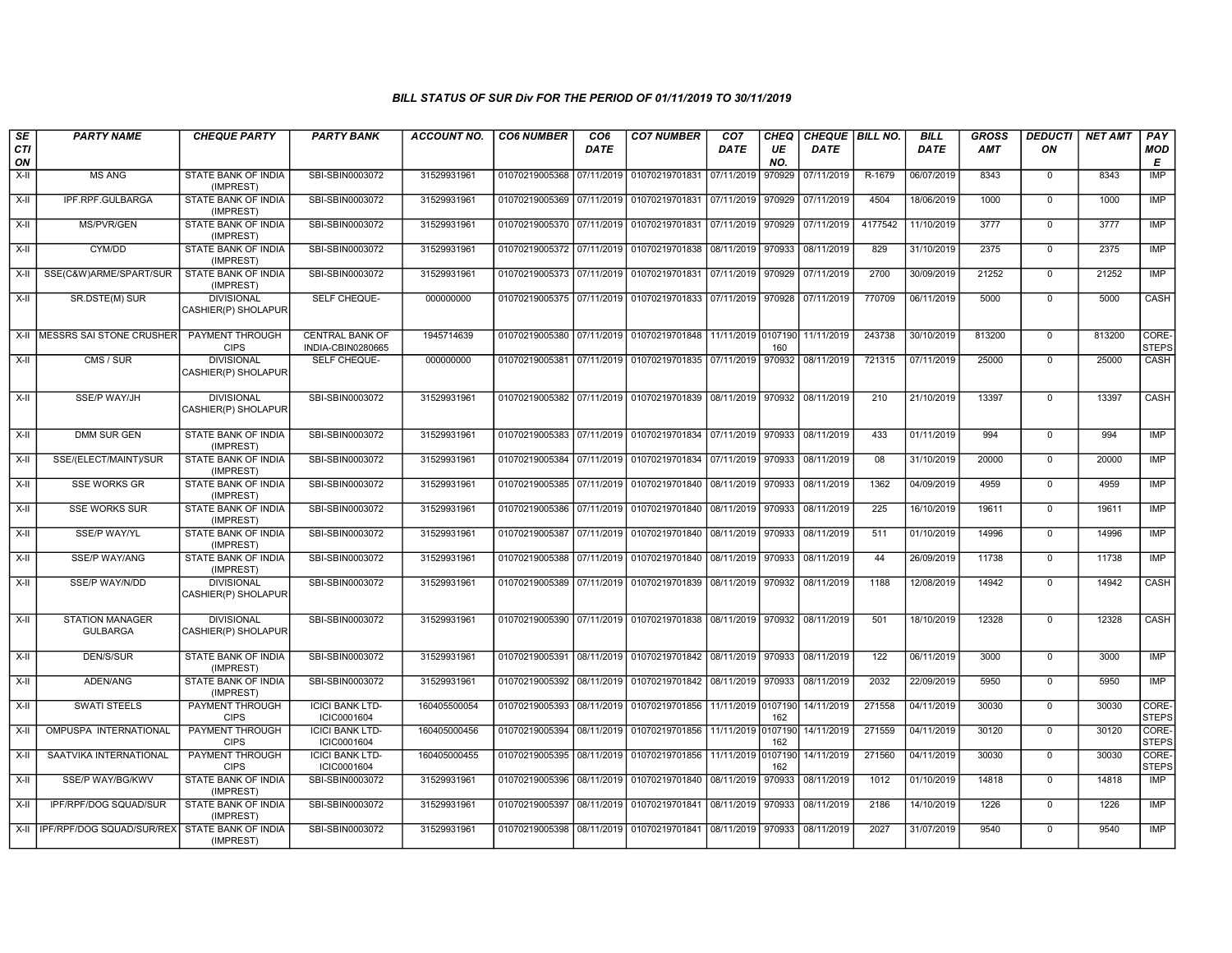| SE        | <b>PARTY NAME</b>                                                      | <b>CHEQUE PARTY</b>                      | <b>PARTY BANK</b>                                             | <b>ACCOUNT NO.</b> | <b>CO6 NUMBER</b>         | CO <sub>6</sub> | <b>CO7 NUMBER</b>                                           | CO <sub>7</sub>    | CHEQ           | <b>CHEQUE   BILL NO.</b> |                         | <b>BILL</b> | <b>GROSS</b> | <b>DEDUCTI</b> | <b>NET AMT</b> | PAY                   |
|-----------|------------------------------------------------------------------------|------------------------------------------|---------------------------------------------------------------|--------------------|---------------------------|-----------------|-------------------------------------------------------------|--------------------|----------------|--------------------------|-------------------------|-------------|--------------|----------------|----------------|-----------------------|
| CTI<br>ON |                                                                        |                                          |                                                               |                    |                           | DATE            |                                                             | DATE               | UE<br>NO.      | <b>DATE</b>              |                         | <b>DATE</b> | <b>AMT</b>   | ON             |                | <b>MOD</b><br>Е       |
| $X-II$    | IPF/RPF/DOG<br>SQUAD/SUR/BUBBA                                         | STATE BANK OF INDIA<br>(IMPREST)         | SBI-SBIN0003072                                               | 31529931961        | 01070219005399            | 08/11/2019      | 01070219701841                                              | 08/11/2019         | 970933         | 08/11/2019               | 2028                    | 31/07/2019  | 9540         | $\mathbf 0$    | 9540           | <b>IMP</b>            |
| $X-H$     | V D VADHAVKAR                                                          | PAYMENT THROUGH<br><b>CIPS</b>           | <b>BANK OF INDIA-</b><br>BKID0000089                          | 008910100016796    | 01070219005400            | 08/11/2019      | 01070219701886                                              | 15/11/2019 0107190 | 163            | 15/11/2019               | Nil                     | 05/02/2019  | 53100        | $\mathbf 0$    | 53100          | CORE-<br><b>STEPS</b> |
| X-II      | <b>SSE/P WAY/N/SUR</b>                                                 | STATE BANK OF INDIA<br>(IMPREST)         | SBI-SBIN0003072                                               | 31529931961        | 01070219005401            | 08/11/2019      | 01070219701844 08/11/2019                                   |                    | 970934         | 11/11/2019               | 199                     | 05/10/2019  | 14893        | $\mathbf 0$    | 14893          | IMP                   |
| X-II      | SR.DFM.SUR                                                             | STATE BANK OF INDIA<br>(IMPREST)         | SBI-SBIN0003072                                               | 31529931961        | 01070219005402            | 08/11/2019      | 01070219701841 08/11/2019                                   |                    | 970933         | 08/11/2019               | 238                     | 14/10/2019  | 3915         | $\mathbf 0$    | 3915           | IMP                   |
| X-II      | CCOR PB LOBBY                                                          | STATE BANK OF INDIA<br>(IMPREST)         | SBI-SBIN0003072                                               | 31529931961        | 01070219005403            | 08/11/2019      | 01070219701841                                              | 08/11/2019         | 970933         | 08/11/2019               | 1135                    | 01/11/2019  | 950          | $\Omega$       | 950            | IMP                   |
| X-II      | ADEN/DETC/SUR                                                          | <b>DIVISIONAL</b><br>CASHIER(P) SHOLAPUR | SBI-SBIN0003072                                               | 31529931961        |                           |                 | 01070219005404 08/11/2019 01070219701842                    | 08/11/2019 970932  |                | 08/11/2019               | 734                     | 29/10/2019  | 4927         | $\mathbf 0$    | 4927           | CASH                  |
| X-II      | ADEN/SUR                                                               | <b>DIVISIONAL</b><br>CASHIER(P) SHOLAPUR | SBI-SBIN0003072                                               | 31529931961        |                           |                 | 01070219005405 08/11/2019 01070219701842 08/11/2019 970932  |                    |                | 08/11/2019               | 3270                    | 28/09/2019  | 14412        | $\Omega$       | 14412          | CASH                  |
| $X-H$     | <b>HPCL DT CARD</b>                                                    | PAYMENT THROUGH<br><b>CIPS</b>           | <b>ICICI BANK LTD-</b><br>ICIC0000104                         | HPCL2600191902     | 01070219005406            | 08/11/2019      | 01070219701843 08/11/2019 0107190 08/11/2019                |                    | 159            |                          | 10477                   | 04/11/2019  | 408926       | $\mathbf 0$    | 408926         | CORE-<br><b>STEPS</b> |
| X-II      | <b>MORYA ENTERPRISES</b><br><b>SOLAPUR</b>                             | PAYMENT THROUGH<br><b>CIPS</b>           | <b>SOLAPUR JANATA</b><br>SAHAKARI BANK<br>LIMITED-SJSB0000011 | 5870111000000344   |                           |                 | 01070219005407 08/11/2019 01070219701845 08/11/2019 0107190 |                    | 160            | 11/11/2019               | 617                     | 13/09/2019  | 15930        | $\Omega$       | 15930          | CORE-<br><b>STEPS</b> |
|           | X-II MESSRS SAI STONE CRUSHER                                          | PAYMENT THROUGH<br><b>CIPS</b>           | <b>CENTRAL BANK OF</b><br>INDIA-CBIN0280665                   | 1945714639         |                           |                 | 01070219005408 08/11/2019 01070219701857 11/11/2019 0107190 |                    | 162            | 14/11/2019               | 230792                  | 11/10/2019  | 371740       | $\mathbf 0$    | 371740         | CORE-<br><b>STEPS</b> |
| $X-H$     | <b>DEN/S/SUR</b>                                                       | STATE BANK OF INDIA<br>(IMPREST)         | SBI-SBIN0003072                                               | 31529931961        | 01070219005409 11/11/2019 |                 | 01070219701849 11/11/2019                                   |                    | 970934         | 11/11/2019               | 123                     | 06/11/2019  | 3000         | $\mathbf 0$    | 3000           | IMP                   |
| X-II      | ADEN/ANG                                                               | STATE BANK OF INDIA<br>(IMPREST)         | SBI-SBIN0003072                                               | 31529931961        | 01070219005410            | 11/11/2019      | 01070219701849                                              | 11/11/2019         | 970934         | 11/11/2019               | 2045                    | 26/09/2019  | 5450         | $\Omega$       | 5450           | <b>IMP</b>            |
| X-II      | <b>CCOR WD</b>                                                         | STATE BANK OF INDIA<br>(IMPREST)         | SBI-SBIN0003072                                               | 31529931961        | 01070219005411            | 11/11/2019      | 01070219701855                                              | 11/11/2019         | 970934         | 11/11/2019               | 194808520<br>23         | 29/06/2019  | 4971         | $\Omega$       | 4971           | IMP                   |
| $X-H$     | <b>CCOR WD</b>                                                         | STATE BANK OF INDIA<br>(IMPREST)         | SBI-SBIN0003072                                               | 31529931961        | 01070219005412            |                 | 11/11/2019 01070219701855                                   | 11/11/2019         | 970934         | 11/11/2019               | 555                     | 19/08/2019  | 990          | $\overline{0}$ | 990            | <b>IMP</b>            |
| X-II      | <b>CCOR WD RR</b>                                                      | STATE BANK OF INDIA<br>(IMPREST)         | SBI-SBIN0003072                                               | 3152993161         | 01070219005413            | 11/11/2019      | 01070219701855                                              | 11/11/2019         | 970934         | 11/11/2019               | 3664                    | 01/08/2019  | 9970         | $\mathbf 0$    | 9970           | IMP                   |
| X-II      | SR DME SUR                                                             | STATE BANK OF INDIA<br>(IMPREST)         | SBI-SBIN0003072                                               | 3152993161         | 01070219005414            |                 | 11/11/2019 01070219701855                                   | 11/11/2019         | 970934         | 11/11/2019               | 19377                   | 22/10/2019  | 4000         | $\mathbf 0$    | 4000           | IMP                   |
| $X-II$    | SR DME SUR                                                             | STATE BANK OF INDIA<br>(IMPREST)         | SBI-SBIN0003072                                               | 31529931961        | 01070219005415 11/11/2019 |                 | 01070219701855                                              | 11/11/2019         | 970934         | 11/11/2019               | 283083                  | 22/10/2019  | 4000         | $\Omega$       | 4000           | <b>IMP</b>            |
| $X-II$    | <b>CHANDRASHEKHAR</b><br><b>INDUSTRIES</b>                             | PAYMENT THROUGH<br><b>CIPS</b>           | <b>BANK OF INDIA-</b><br>BKID0000700                          | 070020110000271    | 01070219005416            | 11/11/2019      | 01070219701850                                              | 11/11/2019 0107190 | 160            | 11/11/2019               | GST-2019-<br>20/25      | 23/10/2019  | 30712        | 998            | 29714          | CORE-<br><b>STEPS</b> |
| X-II      | MS/WD                                                                  | STATE BANK OF INDIA<br>(IMPREST)         | SBI-SBIN0003072                                               | 31529931961        | 01070219005417            | 11/11/2019      | 01070219701855                                              | 11/11/2019         | 970934         | 11/11/2019               | 711                     | 22/08/2019  | 4693         | $\mathbf 0$    | 4693           | IMP                   |
| $X-H$     | <b>MAHARASHTRA STATE</b><br>ELECTRICITY DISTRIBUTION<br><b>COMPANY</b> | <b>PAYMENT THROUGH</b><br><b>CIPS</b>    | <b>CANARA BANK-</b><br>CNRB0001903                            | 1903201010183      | 01070219005418 11/11/2019 |                 | 01070219701851 11/11/2019 0107190                           |                    | 160            | 11/11/2019               | 201910653<br>056972     | 07/11/2019  | 1760610      | $\Omega$       | 1760610        | CORE-<br><b>STEPS</b> |
| $X-II$    | <b>GESCOM SHAHABAD</b>                                                 | PAYMENT THROUGH<br><b>CIPS</b>           | STATE BANK OF INDIA-<br>SBIN0020228                           | 52157361100        | 01070219005419 11/11/2019 |                 | 01070219701852 11/11/2019 0107190                           |                    | 160            | 11/11/2019               | 41                      | 01/11/2019  | 1370749      | $\overline{0}$ | 1370749        | CORE-<br><b>STEPS</b> |
| X-II      | <b>AEECSD II GESCOM</b><br><b>GULBARGA U</b>                           | <b>PAYMENT THROUGH</b><br><b>CIPS</b>    | <b>STATE BANK OF INDIA-</b><br>SBIN0020223                    | 52076355198        | 01070219005420            |                 | 11/11/2019 01070219701852 11/11/2019 0107190 11/11/2019     |                    | 160            |                          | 42                      | 01/11/2019  | 555581       | $\mathbf 0$    | 555581         | CORE-<br><b>STEPS</b> |
| X-II      | <b>GESCOM LTD.CO. GULBARGA</b><br>CSD II GULBARGA. R                   | <b>PAYMENT THROUGH</b><br><b>CIPS</b>    | STATE BANK OF INDIA-<br>SBIN0020223                           | 52076355201        | 01070219005421            | 11/11/2019      | 01070219701852                                              | 11/11/2019         | 0107190<br>160 | 11/11/2019               | 201911656<br>462801     | 01/11/2019  | 86370        | $\mathbf 0$    | 86370          | CORE-<br><b>STEPS</b> |
| X-II      | <b>ASTRAL ADVERTISING &amp;</b><br>MARKETING INDIA PVT LAD             | PAYMENT THROUGH<br><b>CIPS</b>           | <b>BANK OF BARODA-</b><br><b>BARB0GOLFCL</b>                  | 17660500000120     | 01070219005422            |                 | 11/11/2019 01070219701869                                   | 14/11/2019         | 0107190<br>162 | 14/11/2019               | $19 -$<br>20/03315      | 25/08/2019  | 5241         | $\mathbf 0$    | 5241           | CORE-<br><b>STEPS</b> |
| X-II      | SHIVPARVATI TOURS AND<br><b>TRAVELS</b>                                | PAYMENT THROUGH<br><b>CIPS</b>           | <b>BANK OF</b><br>MAHARASHTRA-<br>MAHB0000163                 | 60325365977        | 01070219005424            | 11/11/2019      | 01070219701854                                              | 11/11/2019         | 0107190<br>161 | 13/11/2019               | <b>SUR/19-</b><br>20/03 | 01/11/2019  | 65646        | 2119           | 63527          | CORE-<br><b>STEPS</b> |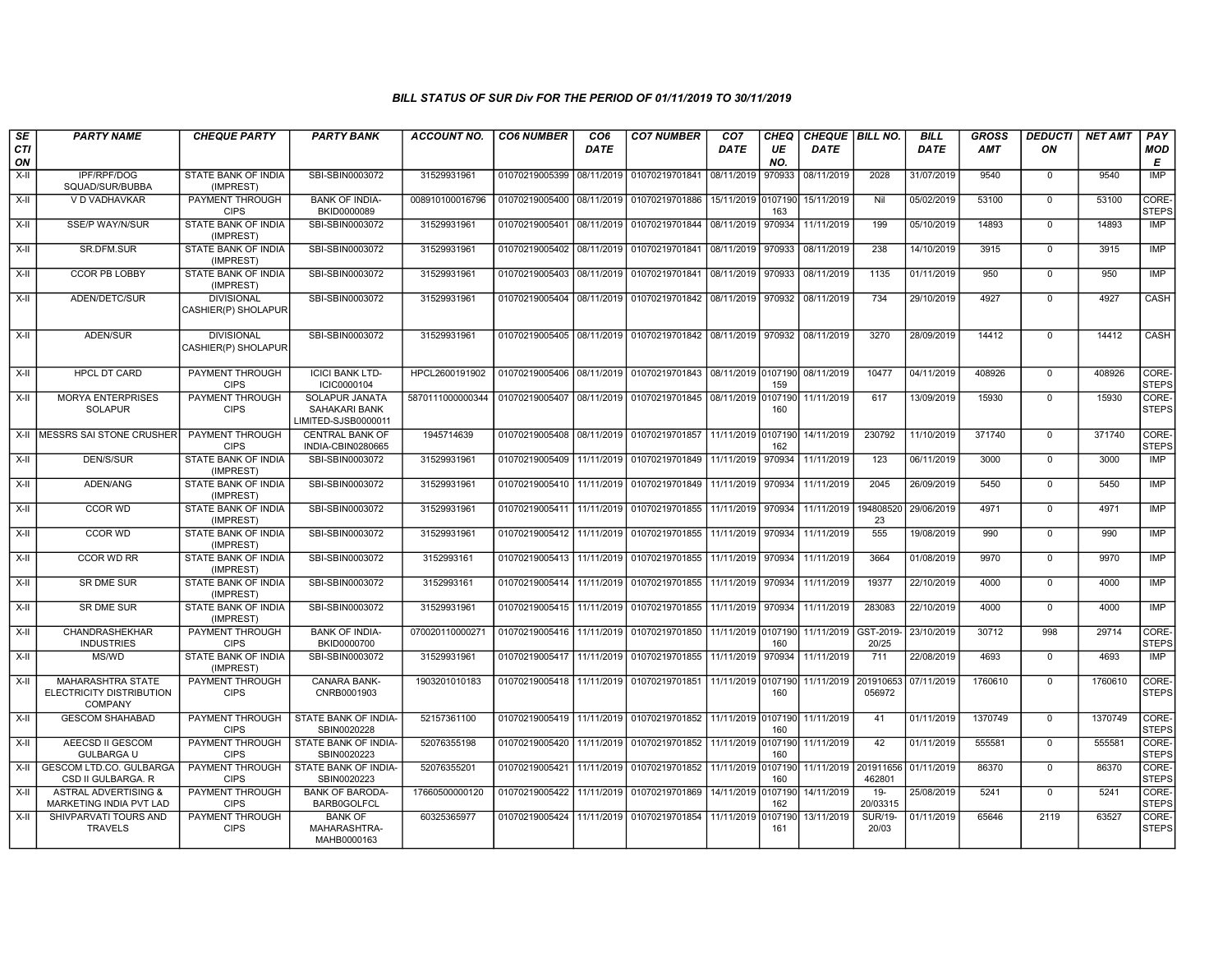| SE               | <b>PARTY NAME</b>                             | <b>CHEQUE PARTY</b>                      | <b>PARTY BANK</b>                             | <b>ACCOUNT NO.</b> | <b>CO6 NUMBER</b> | CO <sub>6</sub> | <b>CO7 NUMBER</b>                                           | CO <sub>7</sub>    | <b>CHEQ</b> | CHEQUE   BILL NO. |                      | <b>BILL</b> | <b>GROSS</b> | <b>DEDUCTI</b> | <b>NET AMT</b> | <b>PAY</b>            |
|------------------|-----------------------------------------------|------------------------------------------|-----------------------------------------------|--------------------|-------------------|-----------------|-------------------------------------------------------------|--------------------|-------------|-------------------|----------------------|-------------|--------------|----------------|----------------|-----------------------|
| <b>CTI</b><br>ON |                                               |                                          |                                               |                    |                   | DATE            |                                                             | DATE               | UE<br>NO.   | <b>DATE</b>       |                      | <b>DATE</b> | <b>AMT</b>   | ON             |                | <b>MOD</b><br>Е       |
| X-II             | SSE/C&W/SNSI/COACHING                         | STATE BANK OF INDIA<br>(IMPREST)         | SBI-SBIN0003072                               | 31529931961        | 01070219005425    | 11/11/2019      | 01070219701855                                              | 11/11/2019         | 970934      | 11/11/2019        | 249                  | 03/11/2019  | 2500         | $\mathbf 0$    | 2500           | <b>IMP</b>            |
| $X-II$           | ADEN/ANG                                      | STATE BANK OF INDIA<br>(IMPREST)         | SBI-SBIN0003072                               | 31529931961        | 01070219005427    | 11/11/2019      | 01070219701858                                              | 11/11/2019         | 970936      | 13/11/2019        | 2076                 | 02/10/2019  | 5350         | $\Omega$       | 5350           | <b>IMP</b>            |
| X-II             | ADEN/SDB                                      | STATE BANK OF INDIA<br>(IMPREST)         | SBI-SBIN0003072                               | 31529931961        |                   |                 | 01070219005428 11/11/2019 01070219701858                    | 11/11/2019 970936  |             | 13/11/2019        | 431                  | 11/09/2019  | 4727         | $\mathbf 0$    | 4727           | <b>IMP</b>            |
| $X-H$            | ADEN/PVR                                      | <b>DIVISIONAL</b><br>CASHIER(P) SHOLAPUR | SBI-SBIN0003072                               | 31529931961        | 01070219005429    | 11/11/2019      | 01070219701858 11/11/2019 970935                            |                    |             | 13/11/2019        | 7164                 | 19/08/2019  | 2700         | $\mathbf 0$    | 2700           | <b>CASH</b>           |
| $X-H$            | <b>DEN/S/SUR</b>                              | STATE BANK OF INDIA<br>(IMPREST)         | SBI-SBIN0003072                               | 31529931961        | 01070219005430    |                 | 11/11/2019 01070219701858 11/11/2019 970936                 |                    |             | 13/11/2019        | 719                  | 07/08/2019  | 6855         | $\mathbf 0$    | 6855           | <b>IMP</b>            |
| X-II             | RAJBHASHA ADHIKARI.<br><b>SOLAPUR</b>         | <b>STATE BANK OF INDIA</b><br>(IMPREST)  | SELF CHEQUE-                                  | 000000000          |                   |                 | 01070219005432   13/11/2019   01070219701859                | 13/11/2019 970936  |             | 13/11/2019        | 4715                 | 08/11/2019  | 2000         | $\mathbf 0$    | 2000           | <b>IMP</b>            |
| $X-H$            | <b>IPF/RPF/DOG</b><br>SQUAD/SUR/BUBBA         | <b>STATE BANK OF INDIA</b><br>(IMPREST)  | SBI-SBIN0003072                               | 31529931961        | 01070219005433    | 13/11/2019      | 01070219701859                                              | 13/11/2019 970936  |             | 13/11/2019        | 01                   | 21/06/2019  | 698          | $\mathbf 0$    | 698            | <b>IMP</b>            |
| X-II             | IPF/RPF/DOG SQUAD/SUR/REX STATE BANK OF INDIA | (IMPREST)                                | SBI-SBIN0003072                               | 31529931961        | 01070219005434    |                 | 13/11/2019 01070219701859                                   | 13/11/2019         | 970936      | 13/11/2019        | 02                   | 21/06/2019  | 698          | $\mathbf 0$    | 698            | IMP                   |
| $X-II$           | IPF/RPF/DSCR/SUR                              | STATE BANK OF INDIA<br>(IMPREST)         | SBI-SBIN0003072                               | 31529931961        | 01070219005435    | 13/11/2019      | 01070219701859                                              | 13/11/2019         | 970936      | 13/11/2019        | 1558                 | 04/02/2019  | 500          | $\mathbf 0$    | 500            | <b>IMP</b>            |
| $X-H$            | <b>DSC/RPF/SUR</b>                            | <b>STATE BANK OF INDIA</b><br>(IMPREST)  | SBI-SBIN0003072                               | 31529931961        | 01070219005436    |                 | 13/11/2019 01070219701859                                   | 13/11/2019         | 970936      | 13/11/2019        | 98638                | 15/08/2019  | 11946        | $\Omega$       | 11946          | <b>IMP</b>            |
| X-II             | SR SE(C&W)/SUR                                | <b>STATE BANK OF INDIA</b><br>(IMPREST)  | SBI-SBIN0003072                               | 31529931961        | 01070219005437    | 13/11/2019      | 01070219701859                                              | 13/11/2019 970936  |             | 13/11/2019        | 399332               | 02/10/2019  | 2000         | $\mathbf{0}$   | 2000           | <b>IMP</b>            |
| $X-II$           | SR.DSO.SUR                                    | <b>STATE BANK OF INDIA</b><br>(IMPREST)  | SBI-SBIN0003072                               | 31529931961        | 01070219005438    | 13/11/2019      | 01070219701859                                              | 13/11/2019         | 970936      | 13/11/2019        | 722                  | 25/10/2019  | 4000         | $\mathbf 0$    | 4000           | <b>IMP</b>            |
| $X-II$           | <b>CCOR/RR/SUR</b>                            | STATE BANK OF INDIA<br>(IMPREST)         | SBI-SBIN0003072                               | 31529931961        | 01070219005440    |                 | 13/11/2019 01070219701859                                   | 13/11/2019         | 970936      | 13/11/2019        | 364                  | 11/10/2019  | 24608        | $\mathbf 0$    | 24608          | <b>IMP</b>            |
| $X-H$            | <b>CCOR PB RR</b>                             | STATE BANK OF INDIA<br>(IMPREST)         | SBI-SBIN0003072                               | 31529931961        | 01070219005441    | 13/11/2019      | 01070219701860                                              | 13/11/2019 970936  |             | 13/11/2019        | <b>NIL</b>           | 07/09/2019  | 9955         | $\mathbf 0$    | 9955           | <b>IMP</b>            |
| X-II             | EA TO DRM GEN                                 | <b>STATE BANK OF INDIA</b><br>(IMPREST)  | SBI-SBIN0003072                               | 31529931961        | 01070219005442    |                 | 13/11/2019 01070219701860                                   | 13/11/2019 970936  |             | 13/11/2019        | 8713                 | 07/10/2019  | 9720         | $\mathbf 0$    | 9720           | <b>IMP</b>            |
| $X-H$            | SSE(TELE-N)/SUR/VEH                           | STATE BANK OF INDIA<br>(IMPREST)         | SBI-SBIN0003072                               | 31529931961        | 01070219005443    | 13/11/2019      | 01070219701860                                              | 13/11/2019         | 970936      | 13/11/2019        | 398497               | 20/10/2019  | 12000        | $\mathbf 0$    | 12000          | IMP                   |
| $X-II$           | SSE(TELE-N)/SUR/VEH                           | STATE BANK OF INDIA<br>(IMPREST)         | SBI-SBIN0003072                               | 31529931961        | 01070219005444    |                 | 13/11/2019 01070219701860                                   | 13/11/2019         | 970936      | 13/11/2019        | 10215                | 28/08/2019  | 3968         | $\Omega$       | 3968           | <b>IMP</b>            |
| X-II             | SR.DCM.SUR                                    | STATE BANK OF INDIA<br>(IMPREST)         | SBI-SBIN0003072                               | 31529931961        |                   |                 | 01070219005445   13/11/2019   01070219701860                | 13/11/2019 970936  |             | 13/11/2019        | 157                  | 26/10/2019  | 9800         | $\mathbf 0$    | 9800           | IMP                   |
| X-II             | TTE REST HOUSE LUR                            | STATE BANK OF INDIA<br>(IMPREST)         | SBI-SBIN0003072                               | 31529931961        | 01070219005446    | 13/11/2019      | 01070219701860                                              | 13/11/2019 970936  |             | 13/11/2019        | 1153                 | 24/10/2019  | 4989         | $\Omega$       | 4989           | IMP                   |
| $X-H$            | SR.DCM.SUR                                    | STATE BANK OF INDIA<br>(IMPREST)         | SBI-SBIN0003072                               | 31529931961        | 01070219005447    | 13/11/2019      | 01070219701864                                              | 13/11/2019         | 970936      | 13/11/2019        | 2948                 | 09/09/2019  | 30000        | $\mathbf 0$    | 30000          | <b>IMP</b>            |
| $X-II$           | MAYUR PARAKAH BHOJ                            | PAYMENT THROUGH<br><b>CIPS</b>           | <b>BANK OF</b><br>MAHARASHTRA-<br>MAHB0000518 | 20085261691        | 01070219005448    | 13/11/2019      | 01070219701862 13/11/2019 0107190                           |                    | 161         | 13/11/2019        | News<br>Paper        | 01/10/2019  | 1906         | $\Omega$       | 1906           | CORE-<br><b>STEPS</b> |
| $X-H$            | TTE REST HOUSE WD                             | <b>STATE BANK OF INDIA</b><br>(IMPREST)  | SBI-SBIN0003072                               | 31529931961        | 01070219005449    |                 | 13/11/2019 01070219701860                                   | 13/11/2019 970936  |             | 13/11/2019        | 164                  | 28/10/2019  | 14080        | $\Omega$       | 14080          | IMP                   |
| $X-II$           | MAYUR PARAKAH BHOJ                            | PAYMENT THROUGH<br><b>CIPS</b>           | <b>BANK OF</b><br>MAHARASHTRA-<br>MAHB0000518 | 20085261691        | 01070219005450    |                 | 13/11/2019 01070219701862                                   | 13/11/2019 0107190 | 161         | 13/11/2019        | News<br>Paper        | 01/11/2019  | 1983         | $\mathbf 0$    | 1983           | CORE-<br><b>STEPS</b> |
| X-II             | <b>MONDHE MOTORS</b>                          | PAYMENT THROUGH<br><b>CIPS</b>           | SBI-SBIN0000483                               | 31517143895        |                   |                 | 01070219005451 13/11/2019 01070219701863 13/11/2019 0107190 |                    | 161         | 13/11/2019        | SLI730819<br>2000639 | 11/09/2019  | 2062         | $\mathbf 0$    | 2062           | CORE-<br><b>STEPS</b> |
| $X-II$           | SSE/P WAY/MRJ                                 | <b>STATE BANK OF INDIA</b><br>(IMPREST)  | SBI-SBIN0003072                               | 31529931961        | 01070219005452    | 13/11/2019      | 01070219701865                                              | 13/11/2019         | 970936      | 13/11/2019        | 2496                 | 12/09/2019  | 14516        | $\Omega$       | 14516          | IMP                   |
| $X-H$            | <b>SSE/P WAY/PVR</b>                          | STATE BANK OF INDIA<br>(IMPREST)         | SBI-SBIN0003072                               | 31529931961        |                   |                 | 01070219005453 13/11/2019 01070219701865                    | 13/11/2019         | 970936      | 13/11/2019        | 68                   | 12/10/2019  | 12784        | $\Omega$       | 12784          | <b>IMP</b>            |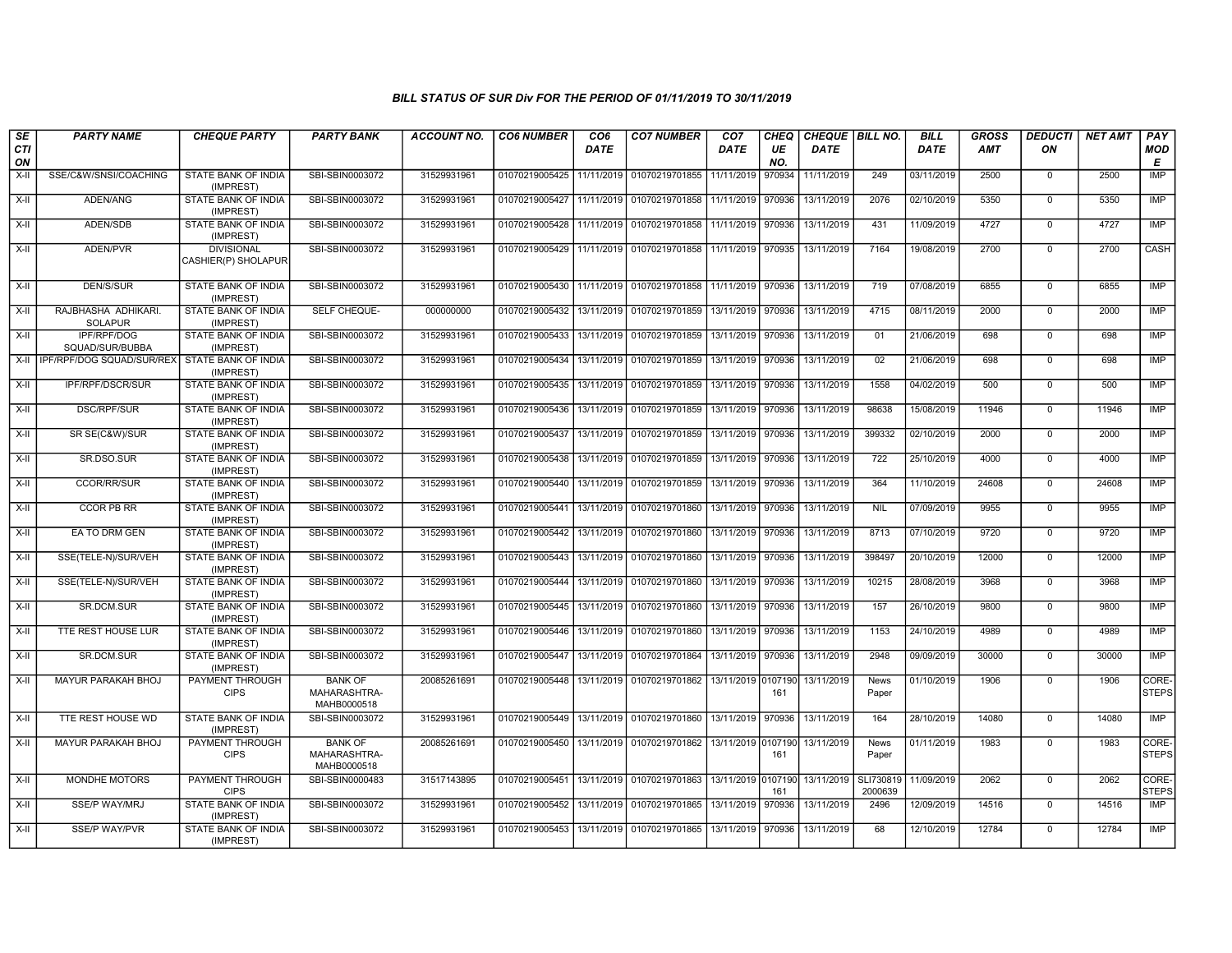| SE<br>CTI<br>ON | <b>PARTY NAME</b>                                                 | <b>CHEQUE PARTY</b>                      | <b>PARTY BANK</b>                                        | <b>ACCOUNT NO.</b> | <b>CO6 NUMBER</b>         | CO <sub>6</sub><br><b>DATE</b> | <b>CO7 NUMBER</b>                                 | CO <sub>7</sub><br><b>DATE</b> | CHEQ<br>UE<br>NO. | CHEQUE   BILL NO.<br><b>DATE</b> |                    | <b>BILL</b><br><b>DATE</b> | <b>GROSS</b><br>AMT | <b>DEDUCTI</b><br>ON | <b>NET AMT</b> | PAY<br>MOD<br>Е       |
|-----------------|-------------------------------------------------------------------|------------------------------------------|----------------------------------------------------------|--------------------|---------------------------|--------------------------------|---------------------------------------------------|--------------------------------|-------------------|----------------------------------|--------------------|----------------------------|---------------------|----------------------|----------------|-----------------------|
| X-II            | SSE/WORKS/UMD                                                     | STATE BANK OF INDIA<br>(IMPREST)         | SBI-SBIN0003072                                          | 31529931961        | 01070219005454            | 13/11/2019                     | 01070219701865                                    | 13/11/2019                     | 970936            | 13/11/2019                       | 245                | 03/12/2018                 | 4978                | $\mathbf 0$          | 4978           | <b>IMP</b>            |
| X-II            | SSE/P WAY/LUR                                                     | STATE BANK OF INDIA<br>(IMPREST)         | SBI-SBIN0003072                                          | 31529931961        | 01070219005455            | 13/11/2019                     | 01070219701865                                    | 13/11/2019                     | 970936            | 13/11/2019                       | 2618               | 13/09/2019                 | 13995               | $\overline{0}$       | 13995          | IMP                   |
| $X-H$           | <b>SSE WORKS PVR</b>                                              | <b>STATE BANK OF INDIA</b><br>(IMPREST)  | SBI-SBIN0003072                                          | 31529931961        | 01070219005456            | 13/11/2019                     | 01070219701865                                    | 13/11/2019                     | 970936            | 13/11/2019                       | 718                | 03/10/2019                 | 5000                | $\Omega$             | 5000           | IMP                   |
| X-II            | <b>SSE WORKS SUR</b>                                              | STATE BANK OF INDIA<br>(IMPREST)         | SBI-SBIN0003072                                          | 31529931961        | 01070219005457            | 13/11/2019                     | 01070219701865                                    | 13/11/2019                     | 970936            | 13/11/2019                       | 228                | 19/10/2019                 | 19892               | $\mathbf 0$          | 19892          | IMP                   |
|                 | X-II CBS TECHNOLOGIES PVT LTD<br>DELHI                            | PAYMENT THROUGH<br><b>CIPS</b>           | <b>BANK OF BARODA-</b><br><b>BARB0TRDCHW</b>             | 2135050000000      | 01070219005458            | 13/11/2019                     | 01070219701876                                    | 14/11/2019 0107190             | 163               | 15/11/2019                       | 31463              | 07/11/2019                 | 82300               | $\mathsf 0$          | 82300          | CORE-<br><b>STEPS</b> |
|                 | X-II AARTECH SOLONICS LIMITED<br><b>BHOPAL</b>                    | PAYMENT THROUGH<br><b>CIPS</b>           | <b>HDFC BANK LTD-</b><br>HDFC0000062                     | 50200022392271     | 01070219005459            | 13/11/2019                     | 01070219701876                                    | 14/11/2019 0107190             | 163               | 15/11/2019                       | 31464              | 07/11/2019                 | 82300               | $\mathbf 0$          | 82300          | CORE-<br><b>STEPS</b> |
| X-II            | NIKHIL ENTERPRISES-PUNE                                           | PAYMENT THROUGH<br><b>CIPS</b>           | SBI-SBIN0000365                                          | 38383274134        | 01070219005460            | 13/11/2019                     | 01070219701876   14/11/2019 0107190               |                                | 163               | 15/11/2019                       | 31465              | 07/11/2019                 | 82300               | $\Omega$             | 82300          | CORE-<br><b>STEPS</b> |
| $X-H$           | <b>RANJANA ENTERPRISES-</b><br>NAVIMUMBAI                         | <b>PAYMENT THROUGH</b><br><b>CIPS</b>    | <b>NKGSB CO-OP BANK</b><br>LTD-NKGS0000010               | 010130400000015    | 01070219005461            | 13/11/2019                     | 01070219701876                                    | 14/11/2019 0107190             | 163               | 15/11/2019                       | 32281              | 11/11/2019                 | 16100               | $\mathbf 0$          | 16100          | CORE-<br><b>STEPS</b> |
| X-II            | SR DCM SUR                                                        | <b>DIVISIONAL</b><br>CASHIER(P) SHOLAPUR | SELF CHEQUE-                                             | 000                | 01070219005462            |                                | 13/11/2019 01070219701866                         | 13/11/2019                     | 970937            | 14/11/2019                       | 756541             | 11/11/2019                 | 5000                | $\mathbf 0$          | 5000           | CASH                  |
| $X-H$           | <b>ASTRAL ADVERTISING &amp;</b><br><b>MARKETING INDIA PVT LAD</b> | PAYMENT THROUGH<br><b>CIPS</b>           | <b>BANK OF BARODA-</b><br><b>BARB0GOLFCL</b>             | 17660500000120     | 01070219005463            |                                | 13/11/2019   01070219701869   14/11/2019  0107190 |                                | 162               | 14/11/2019                       | $19 -$<br>20/03617 | 06/09/2019                 | 7784                | $\mathbf 0$          | 7784           | CORE-<br><b>STEPS</b> |
| X-II            | ALAKNANDA ADVERTISING<br>PVT LTD                                  | PAYMENT THROUGH<br><b>CIPS</b>           | <b>STANDARD</b><br><b>CHARTERED BANK-</b><br>SCBL0036078 | 42705480662        | 01070219005464            |                                | 13/11/2019 01070219701870 14/11/2019 0107190      |                                | 162               | 14/11/2019                       | SOL/18-<br>19/128  | 31/03/2019                 | 6770                | $\Omega$             | 6770           | CORE-<br><b>STEPS</b> |
| X-II            | <b>ASTRAL ADVERTISING &amp;</b><br><b>MARKETING INDIA PVT LAD</b> | <b>PAYMENT THROUGH</b><br><b>CIPS</b>    | <b>BANK OF BARODA</b><br><b>BARB0GOLFCL</b>              | 17660500000120     | 01070219005465            |                                | 13/11/2019   01070219701869   14/11/2019  0107190 |                                | 162               | 14/11/2019                       | 19-<br>20/03220    | 21/08/2019                 | 9832                | $\Omega$             | 9832           | CORE-<br><b>STEPS</b> |
| X-II            | SSE/P WAY/DUD                                                     | STATE BANK OF INDIA<br>(IMPREST)         | SBI-SBIN0003072                                          | 31529931961        | 01070219005466            | 13/11/2019                     | 01070219701871                                    | 14/11/2019                     | 970938            | 14/11/2019                       | 658                | 15/10/2019                 | 18940               | $\mathbf 0$          | 18940          | IMP                   |
| $X-II$          | <b>ASTRAL ADVERTISING &amp;</b><br><b>MARKETING INDIA PVT LAD</b> | PAYMENT THROUGH<br><b>CIPS</b>           | <b>BANK OF BARODA-</b><br><b>BARB0GOLFCL</b>             | 17660500000120     | 01070219005467            | 13/11/2019                     | 01070219701869                                    | 14/11/2019                     | 0107190<br>162    | 14/11/2019                       | $19 -$<br>20/02129 | 30/06/2019                 | 3200                | $\mathbf 0$          | 3200           | CORE-<br><b>STEPS</b> |
| X-II            | <b>ASTRAL ADVERTISING &amp;</b><br>MARKETING INDIA PVT LAD        | PAYMENT THROUGH<br><b>CIPS</b>           | <b>BANK OF BARODA-</b><br><b>BARB0GOLFCL</b>             | 17660500000120     | 01070219005468            | 13/11/2019                     | 01070219701869                                    | 14/11/2019   0107190           | 162               | 14/11/2019                       | $19 -$<br>20/02130 | 30/06/2019                 | 3356                | $\mathbf 0$          | 3356           | CORE-<br><b>STEPS</b> |
| $X-H$           | <b>USHA VISHWA ENTERPRISES</b>                                    | PAYMENT THROUGH<br><b>CIPS</b>           | <b>BANK OF INDIA-</b><br>BKID0000701                     | 070120110000590    | 01070219005469            | 13/11/2019                     | 01070219701897                                    | 15/11/2019                     | 0107190<br>164    | 18/11/2019                       | 274540             | 07/11/2019                 | 6870                | $\mathbf 0$          | 6870           | CORE-<br><b>STEPS</b> |
| X-II            | <b>MEERA</b><br>ENTERPRISES.SOLAPUR                               | PAYMENT THROUGH<br><b>CIPS</b>           | <b>VIJAYA BANK-</b><br>VIJB0005018                       | 501801013000016    | 01070219005470            | 13/11/2019                     | 01070219701897                                    | 15/11/2019                     | 0107190<br>164    | 18/11/2019                       | 274541             | 07/11/2019                 | 6870                | $\mathbf 0$          | 6870           | CORE-<br><b>STEPS</b> |
| X-II            | SHUBHAM ENTERPRISES,<br><b>SOLAPUR</b>                            | PAYMENT THROUGH<br><b>CIPS</b>           | <b>BANK OF INDIA-</b><br>BKID0000700                     | 070020110000743    | 01070219005471            | 13/11/2019                     | 01070219701897                                    | 15/11/2019                     | 0107190<br>164    | 18/11/2019                       | 274542             | 07/11/2019                 | 6870                | $\mathbf 0$          | 6870           | CORE-<br>STEPS        |
| $X-H$           | <b>USHA VISHWA ENTERPRISES</b>                                    | PAYMENT THROUGH<br><b>CIPS</b>           | <b>BANK OF INDIA-</b><br>BKID0000701                     | 070120110000590    | 01070219005472            | 13/11/2019                     | 01070219701897                                    | 15/11/2019 0107190             | 164               | 18/11/2019                       | 274543             | 07/11/2019                 | 13040               | $\mathbf 0$          | 13040          | CORE-<br><b>STEPS</b> |
| X-II            | <b>MEERA</b><br>ENTERPRISES.SOLAPUR                               | PAYMENT THROUGH<br><b>CIPS</b>           | <b>VIJAYA BANK-</b><br>VIJB0005018                       | 501801013000016    | 01070219005473            | 13/11/2019                     | 01070219701897                                    | 15/11/2019 0107190             | 164               | 18/11/2019                       | 274544             | 07/11/2019                 | 13040               | $\mathbf 0$          | 13040          | CORE-<br><b>STEPS</b> |
| X-II            | <b>VINUTA COMPUTERS SALES</b><br>AND SERVICES                     | PAYMENT THROUGH<br><b>CIPS</b>           | <b>IDBI BANK-IBKL0478LOK</b>                             | 0020011120002528   | 01070219005474            | 13/11/2019                     | 01070219701897                                    | 15/11/2019 0107190             | 164               | 18/11/2019                       | 274545             | 07/11/2019                 | 13040               | $\overline{0}$       | 13040          | CORE-<br><b>STEPS</b> |
| X-II            | CMS/SUR/GEN                                                       | STATE BANK OF INDIA<br>(IMPREST)         | SBI-SBIN0003072                                          | 31529931961        | 01070219005475            |                                | 13/11/2019 01070219701867                         | 13/11/2019                     | 970938            | 14/11/2019                       | Med/23             | 08/11/2019                 | 43802               | $\Omega$             | 43802          | IMP                   |
| X-II            | IPF/RPF/DR/SUR/FUEL                                               | STATE BANK OF INDIA<br>(IMPREST)         | SBI-SBIN0003072                                          | 31529931961        | 01070219005476            | 14/11/2019                     | 01070219701868                                    | 14/11/2019                     | 970938            | 14/11/2019                       | 32/19              | 04/09/2019                 | 19980               | $\mathbf 0$          | 19980          | <b>IMP</b>            |
| $X-II$          | IPF/RPF/KWV                                                       | STATE BANK OF INDIA<br>(IMPREST)         | SBI-SBIN0003072                                          | 31529931961        | 01070219005477            | 14/11/2019                     | 01070219701868                                    | 14/11/2019                     | 970938            | 14/11/2019                       | 1227               | 08/08/2019                 | 9900                | $\overline{0}$       | 9900           | <b>IMP</b>            |
| X-II            | <b>ASTRAL ADVERTISING &amp;</b><br><b>MARKETING INDIA PVT LAD</b> | PAYMENT THROUGH<br><b>CIPS</b>           | <b>BANK OF BARODA-</b><br><b>BARB0GOLFCL</b>             | 17660500000120     | 01070219005478 14/11/2019 |                                | 01070219701869   14/11/2019 0107190   14/11/2019  |                                | 162               |                                  | $19 -$<br>20/02126 | 30/06/2019                 | 5372                | $\mathbf 0$          | 5372           | CORE-<br><b>STEPS</b> |
| X-II            | <b>ASTRAL ADVERTISING &amp;</b><br>MARKETING INDIA PVT LAD        | PAYMENT THROUGH<br><b>CIPS</b>           | <b>BANK OF BARODA-</b><br><b>BARB0GOLFCL</b>             | 17660500000120     | 01070219005479 14/11/2019 |                                | 01070219701869   14/11/2019                       |                                | 0107190<br>162    | 14/11/2019                       | $19 -$<br>20/02125 | 30/06/2019                 | 6132                | $\Omega$             | 6132           | CORE-<br><b>STEPS</b> |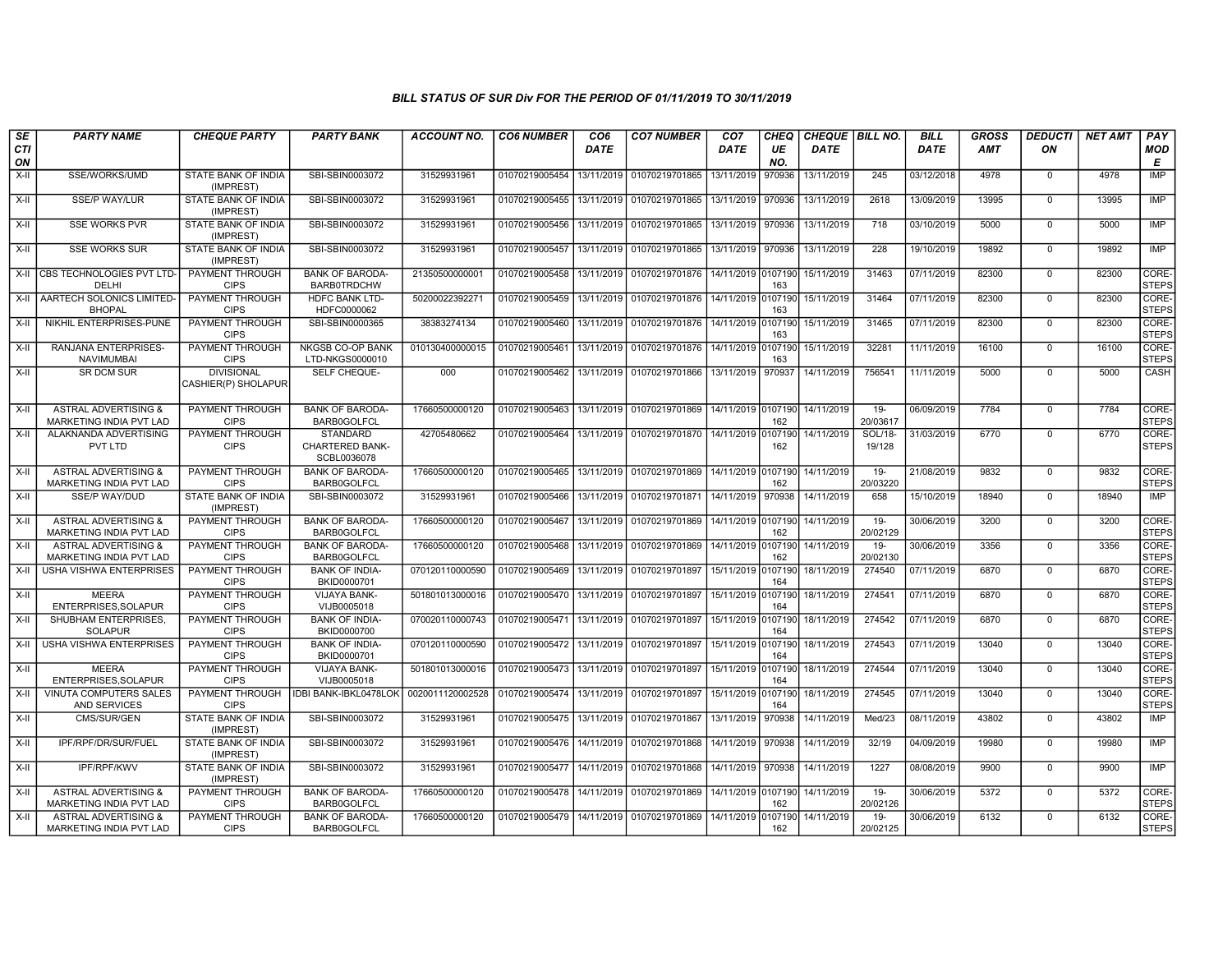| SE<br>CTI<br>ON | <b>PARTY NAME</b>                                                 | <b>CHEQUE PARTY</b>                      | <b>PARTY BANK</b>                            | <b>ACCOUNT NO.</b> | <b>CO6 NUMBER</b> | CO <sub>6</sub><br><b>DATE</b> | <b>CO7 NUMBER</b>                            | CO <sub>7</sub><br><b>DATE</b> | <b>CHEQ</b><br>UE<br>NO. | CHEQUE   BILL NO.<br><b>DATE</b> |                    | <b>BILL</b><br><b>DATE</b> | <b>GROSS</b><br><b>AMT</b> | <b>DEDUCTI</b><br>ON | <b>NET AMT</b> | PAY<br>MOD<br>Е       |
|-----------------|-------------------------------------------------------------------|------------------------------------------|----------------------------------------------|--------------------|-------------------|--------------------------------|----------------------------------------------|--------------------------------|--------------------------|----------------------------------|--------------------|----------------------------|----------------------------|----------------------|----------------|-----------------------|
| X-II            | DATTATRAYA GOKULPRASAD<br><b>TIWARI</b>                           | PAYMENT THROUGH<br><b>CIPS</b>           | <b>HDFC BANK-</b><br><b>HDFC0CJUCBK</b>      | 3001746            | 01070219005480    | 14/11/2019                     | 01070219701873                               | 14/11/2019                     | 0107190<br>162           | 14/11/2019                       | 01/26              | 07/11/2019                 | 36406                      | $\mathbf 0$          | 36406          | CORE-<br><b>STEPS</b> |
| X-II            | ADEN/BG/KWV                                                       | STATE BANK OF INDIA<br>(IMPREST)         | SBI-SBIN0003072                              | 31529931961        | 01070219005481    | 14/11/2019                     | 01070219701881                               | 14/11/2019                     | 970942                   | 15/11/2019                       | 48376              | 22/10/2019                 | 9850                       | $\overline{0}$       | 9850           | <b>IMP</b>            |
| X-II            | ADEN/DETC/SUR                                                     | <b>DIVISIONAL</b><br>CASHIER(P) SHOLAPUR | SBI-SBIN0003072                              | 31529931961        | 01070219005482    | 14/11/2019                     | 01070219701881                               | 14/11/2019 970941              |                          | 15/11/2019                       | CA/4450            | 04/11/2019                 | 4822                       | $\Omega$             | 4822           | CASH                  |
| $X-II$          | A GRACE CONSTRUCTIONS-<br><b>SOLAPUR</b>                          | PAYMENT THROUGH<br><b>CIPS</b>           | <b>STATE BANK OF INDIA-</b><br>SBIN0017530   | 38212949413        | 01070219005483    | 14/11/2019                     | 01070219701876 14/11/2019 0107190            |                                | 163                      | 15/11/2019                       | 32935              | 13/11/2019                 | 75700                      | $\Omega$             | 75700          | CORE-<br><b>STEPS</b> |
| X-II            | ADEN/TM/SUR                                                       | STATE BANK OF INDIA<br>(IMPREST)         | SBI-SBIN0003072                              | 31529931961        | 01070219005484    | 14/11/2019                     | 01070219701881                               | 14/11/2019                     | 970942                   | 15/11/2019                       | 1421               | 03/10/2019                 | 24174                      | $\mathbf 0$          | 24174          | <b>IMP</b>            |
| $X-H$           | <b>HPCL DT CARD (ELECT D G</b><br>SET)                            | <b>PAYMENT THROUGH</b><br><b>CIPS</b>    | <b>ICICI BANK LTD-</b><br>ICIC0000104        | HPCL2600795272     | 01070219005485    | 14/11/2019                     | 01070219701874 14/11/2019 0107190            |                                | 162                      | 14/11/2019                       | 59                 | 11/11/2019                 | 69951                      | $\Omega$             | 69951          | CORE-<br><b>STEPS</b> |
| X-II            | SSE/TRD/BAP                                                       | <b>STATE BANK OF INDIA</b><br>(IMPREST)  | SBI-SBIN0003072                              | 31529931961        | 01070219005487    | 14/11/2019                     | 01070219701881                               | 14/11/2019                     | 970942                   | 15/11/2019                       | 42                 | 07/11/2019                 | 2000                       | $\mathbf 0$          | 2000           | IMP                   |
| X-II            | <b>SSE TRD BWD</b>                                                | STATE BANK OF INDIA<br>(IMPREST)         | SBI-SBIN0003072                              | 31529931961        | 01070219005488    | 14/11/2019                     | 01070219701881                               | 14/11/2019                     | 970942                   | 15/11/2019                       | 15                 | 04/09/2019                 | 3000                       | $\mathbf 0$          | 3000           | <b>IMP</b>            |
| X-II            | ADEE/TRD/ANG                                                      | STATE BANK OF INDIA<br>(IMPREST)         | SBI-SBIN0003072                              | 31529931961        | 01070219005489    | 14/11/2019                     | 01070219701881                               | 14/11/2019 970942              |                          | 15/11/2019                       | 15                 | 07/11/2019                 | 2991                       | $\Omega$             | 2991           | <b>IMP</b>            |
| X-II            | SE/WORKS/DAUND                                                    | STATE BANK OF INDIA<br>(IMPREST)         | SBI-SBIN0003072                              | 31529931961        | 01070219005490    | 14/11/2019                     | 01070219701884                               | 15/11/2019                     | 970942                   | 15/11/2019                       | 829                | 13/09/2019                 | 5000                       | $\mathbf 0$          | 5000           | IMP                   |
| X-II            | <b>SSE WORKS SUR</b>                                              | STATE BANK OF INDIA<br>(IMPREST)         | SBI-SBIN0003072                              | 31529931961        | 01070219005491    | 14/11/2019                     | 01070219701884                               | 15/11/2019 970942              |                          | 15/11/2019                       | 17                 | 28/10/2019                 | 19647                      | $\Omega$             | 19647          | IMP                   |
| $X-H$           | <b>HPCL DT CARD</b>                                               | PAYMENT THROUGH<br><b>CIPS</b>           | <b>ICICI BANK LTD-</b><br>ICIC0000104        | HPCL2600191902     | 01070219005492    | 14/11/2019                     | 01070219701875                               | 14/11/2019 0107190             | 162                      | 14/11/2019                       | 10533              | 08/11/2019                 | 437050                     | $\mathbf 0$          | 437050         | CORE-<br>STEPS        |
| X-II            | DRM/W/SUR                                                         | <b>DIVISIONAL</b><br>CASHIER(P) SHOLAPUR | SILF CK-                                     | 000                | 01070219005493    | 14/11/2019                     | 01070219701872 14/11/2019 970937             |                                |                          | 14/11/2019                       | 672199             | 14/11/2019                 | 8400                       | $\mathbf 0$          | 8400           | CASH                  |
| $X-H$           | <b>ASTRAL ADVERTISING &amp;</b><br><b>MARKETING INDIA PVT LAD</b> | PAYMENT THROUGH<br><b>CIPS</b>           | <b>BANK OF BARODA-</b><br><b>BARB0GOLFCL</b> | 17660500000120     | 01070219005494    | 14/11/2019                     | 01070219701878 14/11/2019 0107190 15/11/2019 |                                | 163                      |                                  | $18 -$<br>19/10433 | 24/01/2019                 | 11345                      | $\mathbf 0$          | 11345          | CORE-<br><b>STEPS</b> |
| X-II            | <b>ASTRAL ADVERTISING &amp;</b><br>MARKETING INDIA PVT LAD        | PAYMENT THROUGH<br><b>CIPS</b>           | <b>BANK OF BARODA-</b><br><b>BARB0GOLFCL</b> | 17660500000120     | 01070219005495    | 14/11/2019                     | 01070219701878   14/11/2019 0107190          |                                | 163                      | 15/11/2019                       | $18 -$<br>19/12353 | 19/03/2019                 | 9590                       | $\mathbf 0$          | 9590           | CORE-<br><b>STEPS</b> |
| $X-II$          | <b>ASTRAL ADVERTISING &amp;</b><br>MARKETING INDIA PVT LAD        | PAYMENT THROUGH<br><b>CIPS</b>           | <b>BANK OF BARODA-</b><br><b>BARB0GOLFCL</b> | 17660500000120     | 01070219005496    | 14/11/2019                     | 01070219701878 14/11/2019                    |                                | 0107190<br>163           | 15/11/2019                       | $18 -$<br>19/12139 | 16/03/2019                 | 13278                      | $\overline{0}$       | 13278          | CORE-<br>STEPS        |
| X-II            | IPF/DI/SUR                                                        | STATE BANK OF INDIA<br>(IMPREST)         | SBI-SBIN0003072                              | 31529931961        | 01070219005497    | 14/11/2019                     | 01070219701877                               | 14/11/2019                     | 970938                   | 14/11/2019                       | 136                | 09/11/2019                 | 496                        | $\mathbf 0$          | 496            | IMP                   |
| $X-H$           | IPF/RPF/KWV                                                       | STATE BANK OF INDIA<br>(IMPREST)         | SBI-SBIN0003072                              | 31529931961        | 01070219005498    | 14/11/2019                     | 01070219701877                               | 14/11/2019 970938              |                          | 14/11/2019                       | 1063               | 10/09/2019                 | 11000                      | $\mathbf 0$          | 11000          | IMP                   |
| X-II            | IPF/RPF/KWV                                                       | STATE BANK OF INDIA<br>(IMPREST)         | SBI-SBIN0003072                              | 31529931961        | 01070219005499    | 14/11/2019                     | 01070219701877                               | 14/11/2019                     | 970938                   | 14/11/2019                       | 2673               | 25/09/2019                 | 1500                       | $\mathbf 0$          | 1500           | <b>IMP</b>            |
| X-II            | SR DME SUR                                                        | STATE BANK OF INDIA<br>(IMPREST)         | SBI-SBIN0003072                              | 3152993161         | 01070219005500    | 14/11/2019                     | 01070219701877                               | 14/11/2019   970938            |                          | 14/11/2019                       | 19619              | 04/11/2019                 | 4000                       | $\Omega$             | 4000           | <b>IMP</b>            |
| X-II            | <b>ASTRAL ADVERTISING &amp;</b><br><b>MARKETING INDIA PVT LAD</b> | PAYMENT THROUGH<br><b>CIPS</b>           | <b>BANK OF BARODA-</b><br><b>BARB0GOLFCL</b> | 17660500000120     | 01070219005501    | 14/11/2019                     | 01070219701878 14/11/2019 0107190            |                                | 163                      | 15/11/2019                       | $18-$<br>19/12080  | 09/03/2019                 | 11803                      | $\overline{0}$       | 11803          | CORE-<br><b>STEPS</b> |
| X-II            | RTM AND CAPRICORNIO<br>LOGISTICS-MUMBAI                           | PAYMENT THROUGH<br><b>CIPS</b>           | <b>VIJAYA BANK-</b><br>VIJB0005003           | 500301121000004    | 01070219005502    | 14/11/2019                     | 01070219701879 14/11/2019 0107190            |                                | 163                      | 15/11/2019                       | 33175              | 14/11/2019                 | 100000                     | $\Omega$             | 100000         | CORE-<br><b>STEPS</b> |
| X-II            | RTM AND CAPRICORNIO<br>LOGISTICS-MUMBAI                           | <b>PAYMENT THROUGH</b><br><b>CIPS</b>    | VIJAYA BANK-<br>VIJB0005003                  | 500301121000004    | 01070219005503    | 14/11/2019                     | 01070219701879                               | 14/11/2019                     | 0107190<br>163           | 15/11/2019                       | 33190              | 14/11/2019                 | 100000                     | $\mathbf 0$          | 100000         | CORE-<br><b>STEPS</b> |
| $X-II$          | RTM AND CAPRICORNIO<br>LOGISTICS-MUMBAI                           | PAYMENT THROUGH<br><b>CIPS</b>           | <b>VIJAYA BANK-</b><br>VIJB0005003           | 500301121000004    | 01070219005504    | 14/11/2019                     | 01070219701879                               | 14/11/2019 0107190             | 163                      | 15/11/2019                       | 33194              | 14/11/2019                 | 100000                     | $\overline{0}$       | 100000         | CORE-<br><b>STEPS</b> |
| $X-H$           | RTM AND CAPRICORNIO<br>LOGISTICS-MUMBAI                           | PAYMENT THROUGH<br><b>CIPS</b>           | <b>VIJAYA BANK-</b><br>VIJB0005003           | 500301121000004    | 01070219005505    | 14/11/2019                     | 01070219701879 14/11/2019 0107190            |                                | 163                      | 15/11/2019                       | 33197              | 14/11/2019                 | 100000                     | $\mathbf 0$          | 100000         | CORE-<br><b>STEPS</b> |
| X-II            | RTM AND CAPRICORNIO<br>LOGISTICS-MUMBAI                           | PAYMENT THROUGH<br><b>CIPS</b>           | VIJAYA BANK-<br>VIJB0005003                  | 500301121000004    | 01070219005506    | 14/11/2019                     | 01070219701879 14/11/2019 0107190            |                                | 163                      | 15/11/2019                       | 33201              | 14/11/2019                 | 100000                     | $\mathbf 0$          | 100000         | CORE-<br><b>STEPS</b> |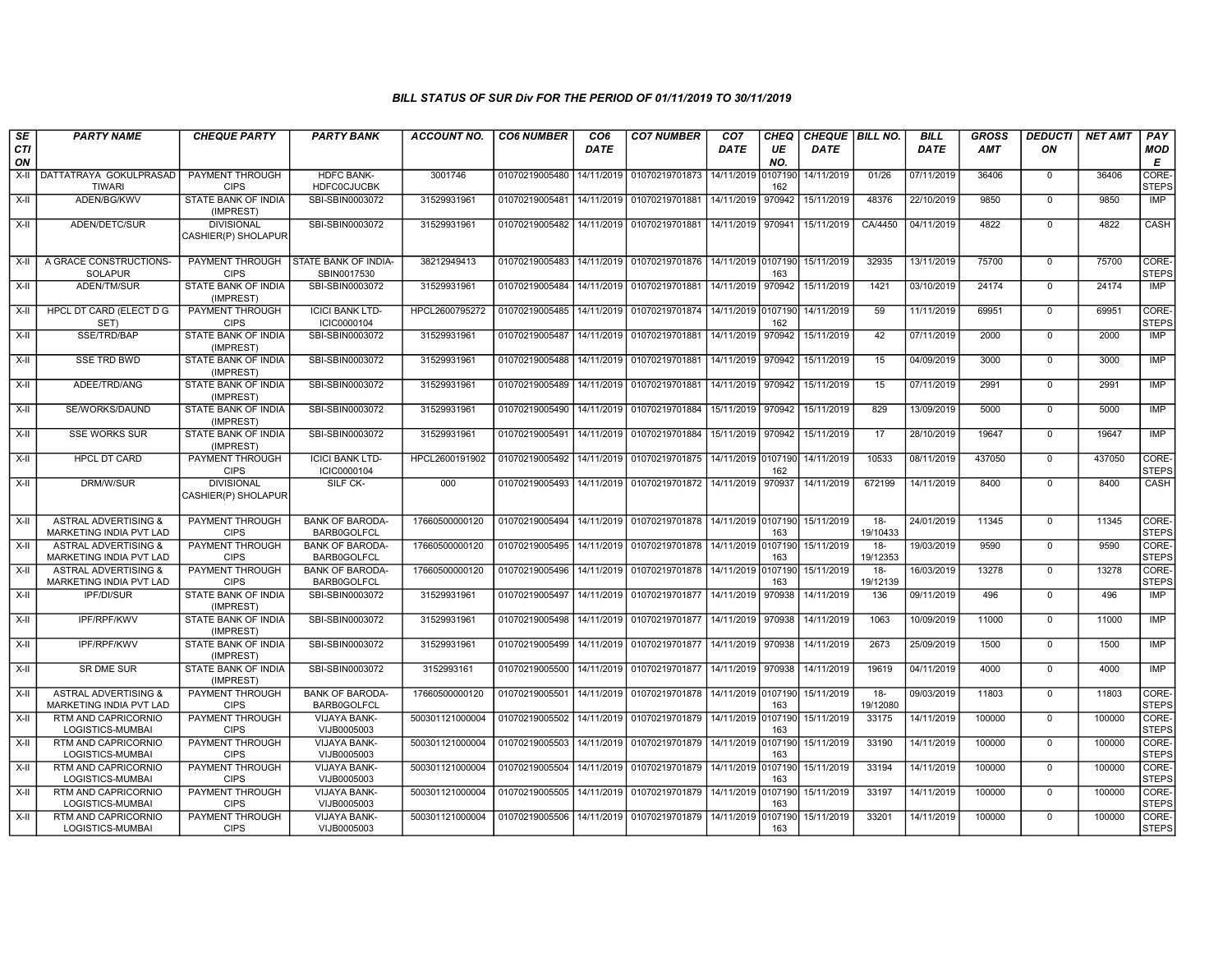| SE               | <b>PARTY NAME</b>               | <b>CHEQUE PARTY</b>                      | <b>PARTY BANK</b>                            | ACCOUNT NO.     | <b>CO6 NUMBER</b>         | CO <sub>6</sub> | <b>CO7 NUMBER</b>                                           | CO <sub>7</sub>    | <b>CHEQ</b>    | CHEQUE   BILL NO. |                      | <b>BILL</b> | GROSS  | <b>DEDUCTI</b> | <b>NET AMT</b> | <b>PAY</b>            |
|------------------|---------------------------------|------------------------------------------|----------------------------------------------|-----------------|---------------------------|-----------------|-------------------------------------------------------------|--------------------|----------------|-------------------|----------------------|-------------|--------|----------------|----------------|-----------------------|
| <b>CTI</b><br>ON |                                 |                                          |                                              |                 |                           | <b>DATE</b>     |                                                             | DATE               | UE<br>NO.      | <b>DATE</b>       |                      | <b>DATE</b> | AMT    | ΟN             |                | <b>MOD</b><br>E       |
| $X-I$            | VINAY S. MASURKAR               | PAYMENT THROUGH<br><b>CIPS</b>           | <b>BANK OF BARODA-</b><br><b>BARBOSIRPMR</b> | 04170100011297  | 01070219005507            | 14/11/2019      | 01070219701887                                              | 15/11/2019         | 0107190<br>163 | 15/11/2019        | CAT/BILL1<br>0340/18 | 15/09/2018  | 40800  | $\mathbf 0$    | 40800          | CORE-<br><b>STEPS</b> |
| X-II             | SHRI T.J. PANDIAN               | PAYMENT THROUGH<br><b>CIPS</b>           | SYNDICATE BANK-<br>SYNB0005077               | 50772010041475  | 01070219005508            | 14/11/2019      | 01070219701887                                              | 15/11/2019 0107190 | 163            | 15/11/2019        | $00\,$               | 15/12/2018  | 76600  | $\mathbf 0$    | 76600          | CORE-<br><b>STEPS</b> |
| X-II             | SHRI T.J. PANDIAN               | PAYMENT THROUGH<br><b>CIPS</b>           | <b>SYNDICATE BANK-</b><br>SYNB0005077        | 50772010041475  | 01070219005509            |                 | 14/11/2019 01070219701887                                   | 15/11/2019 0107190 | 163            | 15/11/2019        | nil                  | 15/12/2018  | 30950  | $\mathbf 0$    | 30950          | CORE-<br><b>STEPS</b> |
| X-II             | SHRI T.J. PANDIAN               | <b>PAYMENT THROUGH</b><br><b>CIPS</b>    | <b>SYNDICATE BANK-</b><br>SYNB0005077        | 50772010041475  | 01070219005510            | 14/11/2019      | 01070219701888                                              | 15/11/2019 0107190 | 163            | 15/11/2019        | Nil                  | 22/01/2019  | 19900  | $\mathbf 0$    | 19900          | CORE-<br><b>STEPS</b> |
| X-II             | SHRI T.J. PANDIAN               | PAYMENT THROUGH<br><b>CIPS</b>           | <b>SYNDICATE BANK-</b><br>SYNB0005077        | 50772010041475  | 01070219005511            |                 | 14/11/2019 01070219701888                                   | 15/11/2019 0107190 | 163            | 15/11/2019        | Nil                  | 22/01/2019  | 24550  | $\mathbf 0$    | 24550          | CORE-<br><b>STEPS</b> |
| X-II             | SHRI T.J. PANDIAN               | PAYMENT THROUGH<br><b>CIPS</b>           | <b>SYNDICATE BANK-</b><br>SYNB0005077        | 50772010041475  | 01070219005512            |                 | 14/11/2019 01070219701887                                   | 15/11/2019 0107190 | 163            | 15/11/2019        | Nil                  | 22/01/2019  | 67400  | $\mathbf{0}$   | 67400          | CORE-<br><b>STEPS</b> |
| X-II             | SHRI T.J. PANDIAN               | <b>PAYMENT THROUGH</b><br><b>CIPS</b>    | <b>SYNDICATE BANK-</b><br>SYNB0005077        | 50772010041475  |                           |                 | 01070219005513 14/11/2019 01070219701887                    | 15/11/2019 0107190 | 163            | 15/11/2019        | Nil                  | 22/02/2019  | 86800  | $\mathbf 0$    | 86800          | CORE-<br><b>STEPS</b> |
| $X-H$            | <b>GOVIND H. KULKARNI</b>       | <b>PAYMENT THROUGH</b><br><b>CIPS</b>    | <b>IDBI BANK LTD-</b><br>IBKL0000478         | 57510010000282  | 01070219005515 14/11/2019 |                 | 01070219701888                                              | 15/11/2019 0107190 | 163            | 15/11/2019        | Nil                  | 28/02/2019  | 28200  | $\overline{0}$ | 28200          | CORE-<br><b>STEPS</b> |
| $X-H$            | <b>GOVIND H. KULKARNI</b>       | <b>PAYMENT THROUGH</b><br><b>CIPS</b>    | <b>IDBI BANK LTD-</b><br>IBKL0000478         | 57510010000282  | 01070219005516            | 14/11/2019      | 01070219701888                                              | 15/11/2019 0107190 | 163            | 15/11/2019        | Nil                  | 08/05/2018  | 19000  | $\overline{0}$ | 19000          | CORE-<br><b>STEPS</b> |
| X-II             | GOVIND H. KULKARNI              | PAYMENT THROUGH<br><b>CIPS</b>           | <b>IDBI BANK LTD-</b><br>IBKL0000478         | 57510010000282  | 01070219005517 14/11/2019 |                 | 01070219701888                                              | 15/11/2019 0107190 | 163            | 15/11/2019        | Nil                  | 02/03/2019  | 10800  | $\mathbf 0$    | 10800          | CORE-<br><b>STEPS</b> |
| $X-H$            | SR SE(C&W)/WD/GEN               | <b>STATE BANK OF INDIA</b><br>(IMPREST)  | SBI-SBIN0003072                              | 31529931961     | 01070219005519            | 15/11/2019      | 01070219701882                                              | 15/11/2019         | 970942         | 15/11/2019        | 404                  | 13/10/2019  | 9236   | $\mathbf 0$    | 9236           | <b>IMP</b>            |
| X-II             | SSE/(ELECT/MAINT)/SUR           | <b>STATE BANK OF INDIA</b><br>(IMPREST)  | SBI-SBIN0003072                              | 31529931961     | 01070219005520            |                 | 15/11/2019 01070219701882                                   | 15/11/2019         | 970942         | 15/11/2019        | 03/21                | 11/11/2019  | 20000  | $\mathbf 0$    | 20000          | <b>IMP</b>            |
| $X-H$            | V D VADHAVKAR                   | <b>PAYMENT THROUGH</b><br><b>CIPS</b>    | <b>BANK OF INDIA-</b><br>BKID0000089         | 008910100016796 | 01070219005521            | 15/11/2019      | 01070219701886 15/11/2019 0107190                           |                    | 163            | 15/11/2019        | Nil                  | 01/03/2019  | 43050  | $\overline{0}$ | 43050          | CORE-<br><b>STEPS</b> |
| X-II             | V D VADHAVKAR                   | PAYMENT THROUGH<br><b>CIPS</b>           | <b>BANK OF INDIA-</b><br>BKID0000089         | 008910100016796 | 01070219005522            |                 | 15/11/2019 01070219701886                                   | 15/11/2019 0107190 | 163            | 15/11/2019        | Nil                  | 02/04/2019  | 42100  | $\Omega$       | 42100          | CORE-<br><b>STEPS</b> |
| $X-H$            | SR DEE/SUR/GEN                  | STATE BANK OF INDIA<br>(IMPREST)         | SBI-SBIN0003072                              | 31529931961     | 01070219005523            |                 | 15/11/2019 01070219701882                                   | 15/11/2019 970942  |                | 15/11/2019        | 212                  | 08/11/2019  | 4000   | $\overline{0}$ | 4000           | <b>IMP</b>            |
| $X-H$            | V D VADHAVKAR                   | <b>PAYMENT THROUGH</b><br><b>CIPS</b>    | <b>BANK OF INDIA-</b><br>BKID0000089         | 008910100016796 | 01070219005524            | 15/11/2019      | 01070219701886                                              | 15/11/2019 0107190 | 163            | 15/11/2019        | Nil                  | 02/11/2018  | 11550  | $\overline{0}$ | 11550          | CORE-<br><b>STEPS</b> |
| X-II             | V D VADHAVKAR                   | <b>PAYMENT THROUGH</b><br><b>CIPS</b>    | <b>BANK OF INDIA-</b><br>BKID0000089         | 008910100016796 | 01070219005525            |                 | 15/11/2019 01070219701886                                   | 15/11/2019 0107190 | 163            | 15/11/2019        | Nil                  | 24/02/2019  | 150550 | $\mathbf 0$    | 150550         | CORE-<br><b>STEPS</b> |
| X-II             | SSE(TL/AC)/SUR                  | STATE BANK OF INDIA<br>(IMPREST)         | SBI-SBIN0003072                              | 31529931961     | 01070219005526            | 15/11/2019      | 01070219701882                                              | 15/11/2019         | 970942         | 15/11/2019        | 13                   | 11/11/2019  | 4000   | $\mathbf 0$    | 4000           | <b>IMP</b>            |
| $X-II$           | ADME/DD/BCN ROH                 | STATE BANK OF INDIA<br>(IMPREST)         | SBI-SBIN0003072                              | 31529931961     | 01070219005527            |                 | 15/11/2019 01070219701882                                   | 15/11/2019 970942  |                | 15/11/2019        | PIC/19-<br>20/87     | 11/10/2019  | 7037   | $\mathbf 0$    | 7037           | <b>IMP</b>            |
| $X-H$            | <b>SR DME SUR</b>               | <b>STATE BANK OF INDIA</b><br>(IMPREST)  | SBI-SBIN0003072                              | 3152993161      | 01070219005528            | 15/11/2019      | 01070219701882                                              | 15/11/2019         | 970942         | 15/11/2019        | 4708                 | 24/07/2019  | 5696   | $\overline{0}$ | 5696           | IMP                   |
| X-II             | DD/C&W/HYDRA MOB<br>CRANE(FUEL) | <b>STATE BANK OF INDIA</b><br>(IMPREST)  | SBI-SBIN0003072                              | 21529931961     | 01070219005529            |                 | 15/11/2019 01070219701882                                   | 15/11/2019 970942  |                | 15/11/2019        | $J$ 0057             | 01/10/2019  | 4840   | $\Omega$       | 4840           | IMP                   |
| X-II             | DD/C&W/GEN                      | STATE BANK OF INDIA<br>(IMPREST)         | SBI-SBIN0003072                              | 31529931961     | 01070219005530            |                 | 15/11/2019 01070219701882                                   | 15/11/2019 970942  |                | 15/11/2019        | 001197               | 01/11/2019  | 6834   | $\mathbf 0$    | 6834           | IMP                   |
| X-II             | SR.DEN/N/SUR                    | STATE BANK OF INDIA<br>(IMPREST)         | SBI-SBIN0003072                              | 31529931961     | 01070219005531            | 15/11/2019      | 01070219701882                                              | 15/11/2019         | 970942         | 15/11/2019        | 19109                | 12/10/2019  | 4000   | $\overline{0}$ | 4000           | IMP                   |
| $X-H$            | SR SE(TRD)/YL                   | <b>DIVISIONAL</b><br>CASHIER(P) SHOLAPUR | SBI-SBIN0003072                              | 31529931961     | 01070219005533            |                 | 15/11/2019 01070219701885                                   | 15/11/2019 970941  |                | 15/11/2019        | 12                   | 20/10/2019  | 2000   | $\mathbf 0$    | 2000           | CASH                  |
| $X-H$            | RAJENDRA ASHOK AKOLKAR          | PAYMENT THROUGH<br><b>CIPS</b>           | <b>CORPORATION BANK-</b><br>CORP0001011      | 560361000086197 |                           |                 | 01070219005535 15/11/2019 01070219701894 15/11/2019 0107190 |                    | 164            | 18/11/2019        | 271462               | 14/11/2019  | 130300 | $\mathbf 0$    | 130300         | CORE-<br><b>STEPS</b> |
|                  | X-II MESSRS SAI STONE CRUSHER   | <b>PAYMENT THROUGH</b><br><b>CIPS</b>    | <b>CENTRAL BANK OF</b><br>INDIA-CBIN0280665  | 1945714639      | 01070219005536            |                 | 15/11/2019 01070219701894                                   | 15/11/2019 0107190 | 164            | 18/11/2019        | 271461               | 06/11/2019  | 130300 | $\overline{0}$ | 130300         | CORE-<br><b>STEPS</b> |
| $X-H$            | SE/WORKS/DAUND                  | <b>STATE BANK OF INDIA</b><br>(IMPREST)  | SBI-SBIN0003072                              | 31529931961     |                           |                 | 01070219005537 15/11/2019 01070219701898 18/11/2019 970944  |                    |                | 18/11/2019        | 195                  | 02/10/2019  | 4999   | $\mathbf 0$    | 4999           | IMP                   |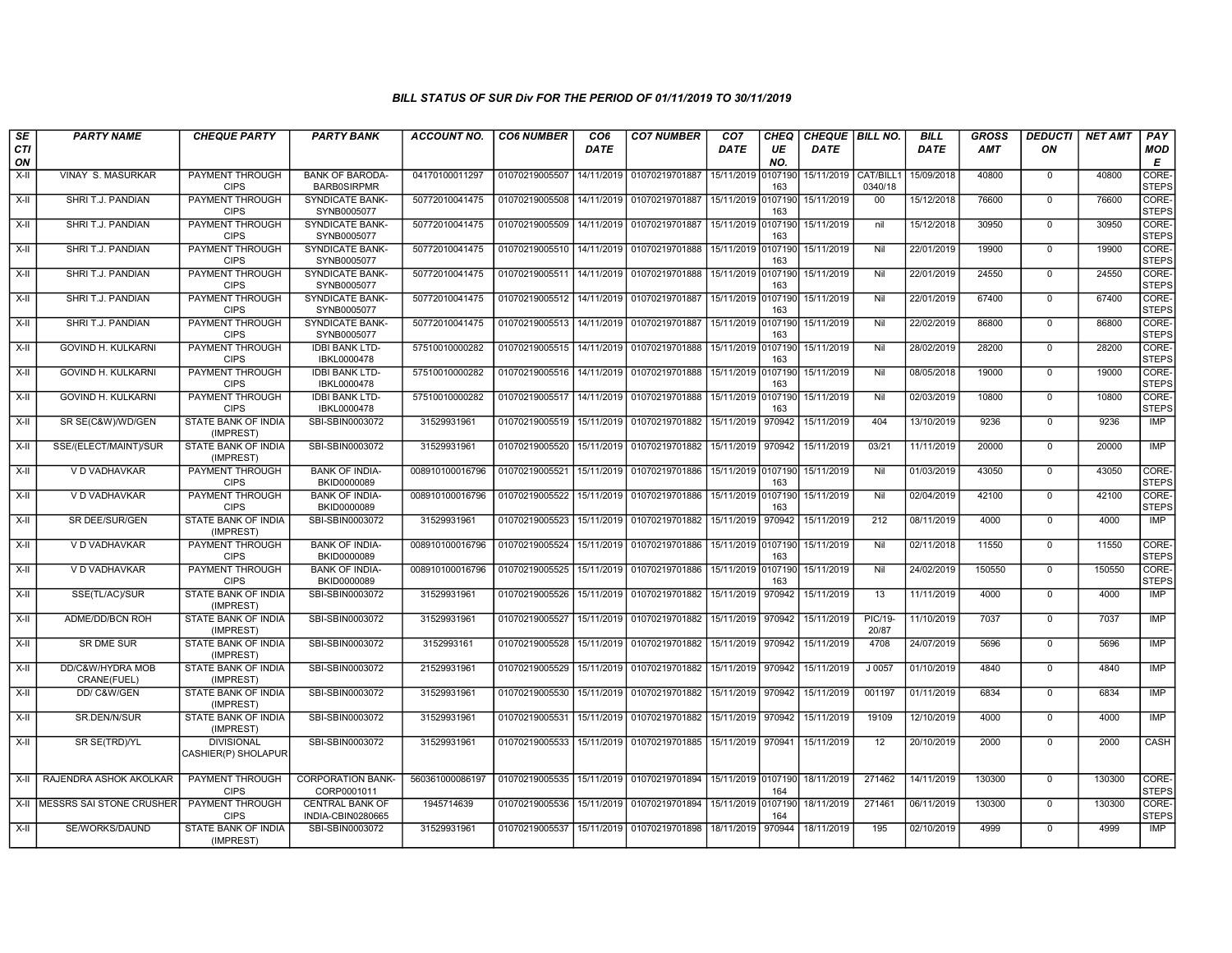| SE<br><b>CTI</b> | <b>PARTY NAME</b>                                                      | <b>CHEQUE PARTY</b>                      | <b>PARTY BANK</b>                             | <b>ACCOUNT NO.</b> | <b>CO6 NUMBER</b> | CO <sub>6</sub><br><b>DATE</b> | <b>CO7 NUMBER</b>                            | CO <sub>7</sub><br>DATE | <b>CHEQ</b><br>UE | CHEQUE BILL NO.<br>DATE |                                              | <b>BILL</b><br><b>DATE</b> | <b>GROSS</b><br>AMT | <b>DEDUCTI</b><br>ON | <b>NET AMT</b> | PAY<br><b>MOD</b>     |
|------------------|------------------------------------------------------------------------|------------------------------------------|-----------------------------------------------|--------------------|-------------------|--------------------------------|----------------------------------------------|-------------------------|-------------------|-------------------------|----------------------------------------------|----------------------------|---------------------|----------------------|----------------|-----------------------|
| ON               |                                                                        |                                          |                                               |                    |                   |                                |                                              |                         | NO.               |                         |                                              |                            |                     |                      |                | E                     |
| X-II             | <b>MAHARASHTRA STATE</b><br>ELECTRICITY DISTRIBUTION<br><b>COMPANY</b> | PAYMENT THROUGH<br><b>CIPS</b>           | CANARA BANK-<br>CNRB0001903                   | 1903201010183      | 01070219005538    | 15/11/2019                     | 01070219701890                               | 15/11/2019              | 0107190<br>163    | 15/11/2019              | 201910851<br>122170                          | 13/11/2019                 | 723640              | $\Omega$             | 723640         | CORE-<br><b>STEPS</b> |
| $X-H$            | <b>MEERA</b><br>ENTERPRISES, SOLAPUR                                   | <b>PAYMENT THROUGH</b><br><b>CIPS</b>    | VIJAYA BANK-<br>VIJB0005018                   | 501801013000016    | 01070219005539    | 15/11/2019                     | 01070219701889                               | 15/11/2019 0107190      | 163               | 15/11/2019              | 02                                           | 12/11/2019                 | 324500              | 8745                 | 315755         | CORE-<br><b>STEPS</b> |
| $X-II$           | <b>SR DCM SUR</b>                                                      | <b>DIVISIONAL</b><br>CASHIER(P) SHOLAPUR | SELF CHEQUE-                                  | 000                | 01070219005540    | 15/11/2019                     | 01070219701891                               | 15/11/2019 970941       |                   | 15/11/2019              | 756542                                       | 14/11/2019                 | 5200                | $\overline{0}$       | 5200           | CASH                  |
| $X-H$            | SCHILLER HEALTHCARE INDIA<br>PVT LTD                                   | <b>PAYMENT THROUGH</b><br><b>CIPS</b>    | HDFC-HDFC0000240                              | 00600120000282     | 01070219005541    | 15/11/2019                     | 01070219701896                               | 15/11/2019 0107190      | 164               | 18/11/2019              | 347301800<br>0598                            | 23/07/2018                 | 10030               | $\Omega$             | 10030          | CORE-<br><b>STEPS</b> |
| $X-H$            | SOFTEK OFFICE PRODUCTS<br>PVT. LTD.                                    | <b>PAYMENT THROUGH</b><br><b>CIPS</b>    | <b>UNION BANK OF INDIA-</b><br>UBIN0541214    | 412101010000468    | 01070219005543    | 15/11/2019                     | 01070219701895                               | 15/11/2019 0107190      | 164               | 18/11/2019              | <b>TX/1047</b>                               | 02/07/2019                 | 56495               | $\mathbf 0$          | 56495          | CORE-<br><b>STEPS</b> |
| X-II             | SR DFM SUR (PAY ORDER)                                                 | <b>DIVISIONAL</b><br>CASHIER(P) SHOLAPUR | DUMMY-                                        | 11111111111        | 01070219005544    | 15/11/2019                     | 01070219701893                               | 15/11/2019 970941       |                   | 15/11/2019              | 255256                                       | 15/11/2019                 | 857                 | $\mathbf 0$          | 857            | CASH                  |
| $X-H$            | DARE INFOTECH PVT LTD                                                  | PAYMENT THROUGH<br><b>CIPS</b>           | <b>ICICI BANK LIMITED-</b><br>ICIC0002481     | 030505005671       | 01070219005545    |                                | 15/11/2019 01070219701892 15/11/2019 0107190 |                         | 164               |                         | 18/11/2019   DIPL/IN/19- 06/11/2019<br>20/26 |                            | 232354              | 14378                | 217976         | CORE-<br><b>STEPS</b> |
| X-II             | <b>BHIMASHANKAR</b><br><b>ENTERPRISES</b>                              | PAYMENT THROUGH<br><b>CIPS</b>           | <b>BANK OF</b><br>MAHARASHTRA-<br>MAHB0001132 | 60221248490        | 01070219005546    | 18/11/2019                     | 01070219701902                               | 18/11/2019 0107190      | 164               | 18/11/2019              | 1920165                                      | 16/09/2019                 | 115954              | 8466                 | 107488         | CORE-<br><b>STEPS</b> |
| X-II             | <b>RAMESH S CHINCHKAR.</b>                                             | PAYMENT THROUGH<br><b>CIPS</b>           | STATE BANK OF INDIA-<br>SBIN0020236           | 62209663041        | 01070219005547    | 18/11/2019                     | 01070219701903                               | 18/11/2019 0107190      | 165               | 19/11/2019              | 11A                                          | 05/11/2019                 | 71715               | 2128                 | 69587          | CORE-<br><b>STEPS</b> |
| X-II             | IPF/RPF/DOG<br>SQUAD/SUR/RAMBO                                         | <b>STATE BANK OF INDIA</b><br>(IMPREST)  | SBI-SBIN0003072                               | 31529931961        | 01070219005548    | 18/11/2019                     | 01070219701996                               | 28/11/2019              | 970990            | 29/11/2019              | CA 2178                                      | 17/09/2019                 | 10000               | $\mathbf 0$          | 10000          | IMP                   |
| X-II             | <b>IPF/RPF/DOG</b><br>SQUAD/SUR/SANDY                                  | STATE BANK OF INDIA<br>(IMPREST)         | SBI-SBIN0003072                               | 31529931961        | 01070219005549    | 18/11/2019                     | 01070219701996                               | 28/11/2019 970990       |                   | 29/11/2019              | CA 2882                                      | 17/09/2019                 | 10000               | $\mathbf 0$          | 10000          | IMP                   |
| $X-II$           | TTE REST HOUSE WD                                                      | STATE BANK OF INDIA<br>(IMPREST)         | SBI-SBIN0003072                               | 31529931961        | 01070219005550    | 18/11/2019                     | 01070219701910   19/11/2019   970947         |                         |                   | 19/11/2019              | 809                                          | 20/10/2019                 | 14900               | $\mathbf 0$          | 14900          | <b>IMP</b>            |
| $X-H$            | TTE REST HOUSE LUR                                                     | <b>STATE BANK OF INDIA</b><br>(IMPREST)  | SBI-SBIN0003072                               | 31529931961        | 01070219005551    | 18/11/2019                     | 01070219701910                               | 19/11/2019 970947       |                   | 19/11/2019              | 1161                                         | 30/10/2019                 | 4970                | $\mathbf 0$          | 4970           | IMP                   |
| $X-H$            | SSE(ELECT/M)/WD                                                        | <b>STATE BANK OF INDIA</b><br>(IMPREST)  | SBI-SBIN0003072                               | 31529931961        | 01070219005552    | 18/11/2019                     | 01070219701900                               | 18/11/2019 970944       |                   | 18/11/2019              | 17                                           | 12/11/2019                 | 9397                | $\mathbf 0$          | 9397           | IMP                   |
| X-II             | SSE/P WAY/JH                                                           | <b>DIVISIONAL</b><br>CASHIER(P) SHOLAPUR | SBI-SBIN0003072                               | 31529931961        | 01070219005553    |                                | 18/11/2019 01070219701899                    | 18/11/2019 970943       |                   | 18/11/2019              | 212                                          | 01/11/2019                 | 14178               | $\Omega$             | 14178          | CASH                  |
| $X-H$            | <b>SR DPO/SUR</b>                                                      | STATE BANK OF INDIA<br>(IMPREST)         | SBI-SBIN0003072                               | 31529931961        | 01070219005554    | 18/11/2019                     | 01070219701900   18/11/2019   970944         |                         |                   | 18/11/2019              | 4719                                         | 10/09/2019                 | 11620               | $\mathbf 0$          | 11620          | IMP                   |
| X-II             | SSE(SIG/M)/DD/GEN                                                      | STATE BANK OF INDIA<br>(IMPREST)         | SBI-SBIN0003072                               | 31529931961        | 01070219005555    | 18/11/2019                     | 01070219701900                               | 18/11/2019 970944       |                   | 18/11/2019              | 2576                                         | 24/08/2019                 | 2443                | $\Omega$             | 2443           | <b>IMP</b>            |
| $X-II$           | SSE(E/M)/ANG                                                           | STATE BANK OF INDIA<br>(IMPREST)         | SBI-SBIN0003072                               | 31529931961        | 01070219005556    | 18/11/2019                     | 01070219701900                               | 18/11/2019 970944       |                   | 18/11/2019              | 10(159)                                      | 14/11/2019                 | 6987                | $\mathbf 0$          | 6987           | <b>IMP</b>            |
| $X-II$           | MS/KWV/GEN                                                             | <b>STATE BANK OF INDIA</b><br>(IMPREST)  | SBI-SBIN0003072                               | 31529931961        | 01070219005557    | 18/11/2019                     | 01070219701900                               | 18/11/2019 970944       |                   | 18/11/2019              | 519                                          | 14/11/2019                 | 10069               | $\overline{0}$       | 10069          | <b>IMP</b>            |
| $X-H$            | SSE/(ELECT/MAINT)VEH/(TRUC STATE BANK OF INDIA<br>K)                   | (IMPREST)                                | SBI-SBIN0003072                               | 31529931961        | 01070219005558    | 18/11/2019                     | 01070219701900 18/11/2019 970944             |                         |                   | 18/11/2019              | 03/07                                        | 14/11/2019                 | 20000               | $\mathbf 0$          | 20000          | IMP                   |
| X-II             | DD/C&W/ART IMP                                                         | STATE BANK OF INDIA<br>(IMPREST)         | SBI-SBIN0003072                               | 31529931961        | 01070219005559    | 18/11/2019                     | 01070219701900                               | 18/11/2019              | 970944            | 18/11/2019              | 2900                                         | 17/10/2019                 | 23073               | $\Omega$             | 23073          | IMP                   |
| X-II             | DD/C&W/FUEL/IMP                                                        | STATE BANK OF INDIA<br>(IMPREST)         | SBI-SBIN0003072                               | 31529931961        | 01070219005560    | 18/11/2019                     | 01070219701910 19/11/2019 970947             |                         |                   | 19/11/2019              | 25710                                        | 09/11/2019                 | 3430                | $\overline{0}$       | 3430           | IMP                   |
| X-II             | <b>SSE WORKS ANG</b>                                                   | STATE BANK OF INDIA<br>(IMPREST)         | SBI-SBIN0003072                               | 31529931961        | 01070219005561    | 18/11/2019                     | 01070219701898                               | 18/11/2019 970944       |                   | 18/11/2019              | 1561                                         | 01/09/2019                 | 12000               | $\mathbf 0$          | 12000          | <b>IMP</b>            |
| $X-H$            | <b>HRUSHIKESH EARTHMOVERS</b>                                          | PAYMENT THROUGH<br><b>CIPS</b>           | <b>HDFC BANK-</b><br>HDFC0004427              | 50200030992411     | 01070219005562    | 18/11/2019                     | 01070219701917   19/11/2019 0107190          |                         | 167               | 21/11/2019              | 243277                                       | 25/10/2019                 | 211270              | $\mathbf 0$          | 211270         | CORE-<br><b>STEPS</b> |
| X-II             | <b>HPCL DT CARD</b>                                                    | PAYMENT THROUGH<br><b>CIPS</b>           | <b>ICICI BANK LTD-</b><br>ICIC0000104         | HPCL2600191902     | 01070219005563    | 18/11/2019                     | 01070219701904                               | 18/11/2019 0107190      | 164               | 18/11/2019              | 868                                          | 13/11/2019                 | 409102              | $\mathbf 0$          | 409102         | CORE-<br><b>STEPS</b> |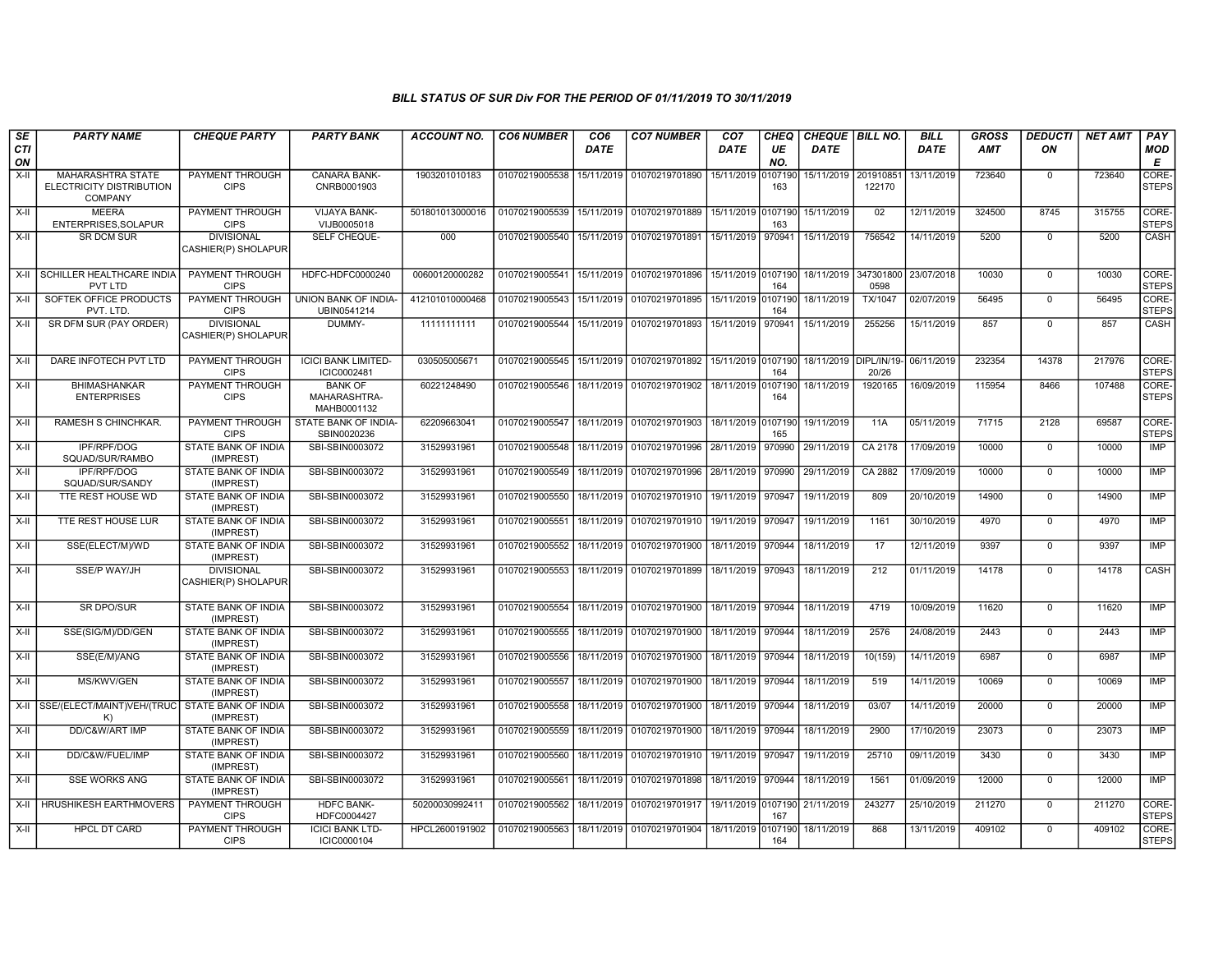| SE        | <b>PARTY NAME</b>                                   | <b>CHEQUE PARTY</b>                     | <b>PARTY BANK</b>                          | <b>ACCOUNT NO.</b> | <b>CO6 NUMBER</b> | CO <sub>6</sub> | <b>CO7 NUMBER</b>                           | CO <sub>7</sub>    | CHEQ      | CHEQUE   BILL NO. |                          | <b>BILL</b> | <b>GROSS</b> | <b>DEDUCTI</b> | <b>NET AMT</b> | <b>PAY</b>            |
|-----------|-----------------------------------------------------|-----------------------------------------|--------------------------------------------|--------------------|-------------------|-----------------|---------------------------------------------|--------------------|-----------|-------------------|--------------------------|-------------|--------------|----------------|----------------|-----------------------|
| CTI<br>ON |                                                     |                                         |                                            |                    |                   | <b>DATE</b>     |                                             | <b>DATE</b>        | UE<br>NO. | <b>DATE</b>       |                          | <b>DATE</b> | AMT          | ON             |                | <b>MOD</b><br>E       |
| $X-H$     | ADEN/ANG                                            | STATE BANK OF INDIA<br>(IMPREST)        | SBI-SBIN0003072                            | 31529931961        | 01070219005564    | 18/11/2019      | 01070219701901                              | 18/11/2019         | 970944    | 18/11/2019        | 1552                     | 07/10/2019  | 4879         | $\mathbf 0$    | 4879           | IMP                   |
| $X-II$    | ADEN/NG/KWV                                         | STATE BANK OF INDIA<br>(IMPREST)        | SBI-SBIN0003072                            | 31529931961        | 01070219005565    | 18/11/2019      | 01070219701901                              | 18/11/2019 970944  |           | 18/11/2019        | 1148                     | 11/10/2019  | 2436         | $\Omega$       | 2436           | <b>IMP</b>            |
| $X-II$    | ADEN/SDB                                            | <b>STATE BANK OF INDIA</b><br>(IMPREST) | SBI-SBIN0003072                            | 31529931961        | 01070219005566    | 18/11/2019      | 01070219701901                              | 18/11/2019 970944  |           | 18/11/2019        | 8253                     | 24/10/2019  | 7678         | $\Omega$       | 7678           | <b>IMP</b>            |
| X-II      | <b>LIGHT HOUSE</b>                                  | PAYMENT THROUGH<br><b>CIPS</b>          | <b>YES BANK-</b><br>YESB0SUB001            | 819001021000323    | 01070219005567    | 18/11/2019      | 01070219701920                              | 20/11/2019 0107190 | 167       | 21/11/2019        | 278554                   | 04/11/2019  | 3850         | $\mathbf 0$    | 3850           | CORE-<br><b>STEPS</b> |
| $X-II$    | <b>LIGHT HOUSE</b>                                  | PAYMENT THROUGH<br><b>CIPS</b>          | <b>YES BANK-</b><br>YESB0SUB001            | 819001021000323    | 01070219005568    | 18/11/2019      | 01070219701920 20/11/2019 0107190           |                    | 167       | 21/11/2019        | 278555                   | 04/11/2019  | 4000         | $\Omega$       | 4000           | CORE-<br><b>STEPS</b> |
| X-II      | LIGHT HOUSE                                         | PAYMENT THROUGH<br><b>CIPS</b>          | <b>YES BANK-</b><br>YESB0SUB001            | 819001021000323    | 01070219005569    | 18/11/2019      | 01070219701920 20/11/2019 0107190           |                    | 167       | 21/11/2019        | 278556                   | 04/11/2019  | 7800         | $\mathbf 0$    | 7800           | CORE-<br><b>STEPS</b> |
| $X-II$    | <b>LIGHT HOUSE</b>                                  | PAYMENT THROUGH<br><b>CIPS</b>          | <b>YES BANK-</b><br>YESB0SUB001            | 819001021000323    | 01070219005570    | 18/11/2019      | 01070219701920 20/11/2019 0107190           |                    | 167       | 21/11/2019        | 278557                   | 04/11/2019  | 4000         | $\overline{0}$ | 4000           | CORE-<br><b>STEPS</b> |
| X-II      | Star Refrigeration & electrical                     | <b>PAYMENT THROUGH</b><br><b>CIPS</b>   | <b>YES BANK-</b><br>YESB0VDSB01            | 00102142000762     | 01070219005571    | 18/11/2019      | 01070219701920 20/11/2019 0107190           |                    | 167       | 21/11/2019        | 278558                   | 04/11/2019  | 4000         | $\mathbf 0$    | 4000           | CORE-<br><b>STEPS</b> |
| X-II      | m/s shree electricals                               | <b>PAYMENT THROUGH</b><br><b>CIPS</b>   | <b>YES BANK-</b><br>YESB0VDSB01            | 00102142001075     | 01070219005572    | 18/11/2019      | 01070219701920                              | 20/11/2019 0107190 | 167       | 21/11/2019        | 278559                   | 31/10/2019  | 3840         | $\mathbf 0$    | 3840           | CORE-<br><b>STEPS</b> |
| $X-H$     | PARAS ELECTRICALS                                   | PAYMENT THROUGH<br><b>CIPS</b>          | <b>SYNDICATE BANK-</b><br>SYNB0005300      | 53003070000076     | 01070219005573    | 18/11/2019      | 01070219701921 20/11/2019 0107190           |                    | 167       | 21/11/2019        | 278561                   | 04/11/2019  | 18200        | $\mathbf 0$    | 18200          | CORE-<br><b>STEPS</b> |
| $X-II$    | PARAS ELECTRICALS                                   | PAYMENT THROUGH<br><b>CIPS</b>          | SYNDICATE BANK-<br>SYNB0005300             | 53003070000076     | 01070219005574    | 18/11/2019      | 01070219701921 20/11/2019 0107190           |                    | 167       | 21/11/2019        | 278562                   | 04/11/2019  | 4000         | $\Omega$       | 4000           | CORE-<br><b>STEPS</b> |
| $X-H$     | PARAS ELECTRICALS                                   | PAYMENT THROUGH<br><b>CIPS</b>          | SYNDICATE BANK-<br>SYNB0005300             | 53003070000076     | 01070219005575    | 18/11/2019      | 01070219701921 20/11/2019 0107190           |                    | 167       | 21/11/2019        | 278563                   | 04/11/2019  | 7800         | $\mathbf 0$    | 7800           | CORE-<br><b>STEPS</b> |
| X-II      | PARAS ELECTRICALS                                   | <b>PAYMENT THROUGH</b><br><b>CIPS</b>   | <b>SYNDICATE BANK-</b><br>SYNB0005300      | 53003070000076     | 01070219005576    | 18/11/2019      | 01070219701921 20/11/2019 0107190           |                    | 167       | 21/11/2019        | 278564                   | 04/11/2019  | 4000         | $\Omega$       | 4000           | CORE-<br><b>STEPS</b> |
| X-II      | PARAS ELECTRICALS                                   | PAYMENT THROUGH<br><b>CIPS</b>          | SYNDICATE BANK-<br>SYNB0005300             | 53003070000076     | 01070219005577    | 18/11/2019      | 01070219701921 20/11/2019 0107190           |                    | 167       | 21/11/2019        | 278565                   | 04/11/2019  | 8800         | $\mathbf 0$    | 8800           | CORE-<br><b>STEPS</b> |
| $X-II$    | PARAS ELECTRICALS                                   | PAYMENT THROUGH<br><b>CIPS</b>          | <b>SYNDICATE BANK-</b><br>SYNB0005300      | 53003070000076     | 01070219005578    | 18/11/2019      | 01070219701921 20/11/2019 0107190           |                    | 167       | 21/11/2019        | 278566                   | 04/11/2019  | 6000         | $\mathbf 0$    | 6000           | CORE-<br><b>STEPS</b> |
| X-II      | <b>BIJLEE GHAR</b>                                  | <b>PAYMENT THROUGH</b><br><b>CIPS</b>   | <b>BANK OF BARODA</b><br>BARB0OSMANA       | 37430200000244     | 01070219005579    | 18/11/2019      | 01070219701921 20/11/2019 0107190           |                    | 167       | 21/11/2019        | 278567                   | 04/11/2019  | 6000         | $\Omega$       | 6000           | CORE-<br><b>STEPS</b> |
| $X-H$     | <b>SKVM AND COMPANY</b>                             | <b>PAYMENT THROUGH</b><br><b>CIPS</b>   | <b>BANK OF INDIA-</b><br>BKID0000705       | 070520110000325    | 01070219005580    | 18/11/2019      | 01070219701905                              | 18/11/2019 0107190 | 165       | 19/11/2019        | <b>SUR-0068</b><br>19-20 | 02/11/2019  | 13385        | 495            | 12890          | CORE-<br><b>STEPS</b> |
| X-II      | <b>BIJLEE GHAR</b>                                  | PAYMENT THROUGH<br><b>CIPS</b>          | <b>BANK OF BARODA-</b><br>BARB0OSMANA      | 37430200000244     | 01070219005581    | 18/11/2019      | 01070219701921 20/11/2019 0107190           |                    | 167       | 21/11/2019        | 278568                   | 04/11/2019  | 8800         | $\mathbf 0$    | 8800           | CORE-<br><b>STEPS</b> |
| $X-II$    | <b>BIJLEE GHAR</b>                                  | <b>PAYMENT THROUGH</b><br><b>CIPS</b>   | <b>BANK OF BARODA-</b><br>BARB0OSMANA      | 37430200000244     | 01070219005582    | 18/11/2019      | 01070219701921 20/11/2019 0107190           |                    | 167       | 21/11/2019        | 278569                   | 04/11/2019  | 18200        | $\mathbf 0$    | 18200          | CORE-<br><b>STEPS</b> |
| X-II      | SR DOM SUR                                          | STATE BANK OF INDIA<br>(IMPREST)        | SBI-SBIN0003072                            | 31529931961        | 01070219005583    | 19/11/2019      | 01070219701988 28/11/2019                   |                    | 970964    | 28/11/2019        | 5196                     | 11/10/2019  | 14991        | $\mathbf 0$    | 14991          | IMP                   |
| $X-H$     | SR.DCM.SUR                                          | <b>STATE BANK OF INDIA</b><br>(IMPREST) | SBI-SBIN0003072                            | 31529931961        | 01070219005584    | 19/11/2019      | 01070219701910 19/11/2019 970947            |                    |           | 19/11/2019        | 158                      | 03/11/2019  | 9400         | $\Omega$       | 9400           | IMP                   |
| X-II      | RAGHOJI KIDNEY HOSPITAL<br>AND RESEARCH CENTRE      | PAYMENT THROUGH<br><b>CIPS</b>          | <b>BANK OF INDIA-</b><br>BKID0000705       | 070520100000125    | 01070219005585    | 19/11/2019      | 01070219701906                              | 19/11/2019 0107190 | 174       | 29/11/2019        | <b>RKH/0009</b><br>2019  | 04/11/2019  | 78430        | 7843           | 70587          | CORE-<br><b>STEPS</b> |
| $X-II$    | DECCAN AUTOMOBILE CO.<br><b>MUMBAI</b>              | PAYMENT THROUGH<br><b>CIPS</b>          | CANARA BANK-<br>CNRB0000204                | 0204256060086      | 01070219005586    | 19/11/2019      | 01070219701922 20/11/2019 0107190           |                    | 167       | 21/11/2019        | 33319                    | 14/11/2019  | 52870        | $\mathbf 0$    | 52870          | CORE-<br><b>STEPS</b> |
| X-II      | <b>MATRY CUSTOMISE PARTS</b><br>AND SOLUTION-RAJKOT | PAYMENT THROUGH<br><b>CIPS</b>          | STATE BANK OF INDIA-<br>SBIN0018925        | 37062303078        | 01070219005587    | 19/11/2019      | 01070219701922 20/11/2019 0107190           |                    | 167       | 21/11/2019        | 33332                    | 14/11/2019  | 12830        | $\mathbf 0$    | 12830          | CORE-<br><b>STEPS</b> |
| $X-H$     | <b>SHARDA ASSOCIATES AND</b><br>SUPPLIERS-PUNE      | <b>PAYMENT THROUGH</b><br><b>CIPS</b>   | <b>INDIAN OVERSEAS</b><br>BANK-IOBA0001229 | 122933000000014    | 01070219005588    | 19/11/2019      | 01070219701922 20/11/2019 0107190           |                    | 167       | 21/11/2019        | 33339                    | 14/11/2019  | 14160        | $\Omega$       | 14160          | CORE-<br><b>STEPS</b> |
| X-II      | THREE STAR COMPANY-<br><b>MUMBAI</b>                | PAYMENT THROUGH<br><b>CIPS</b>          | <b>CANARA BANK-</b><br>CNRB0001389         | 1389201003598      | 01070219005589    | 19/11/2019      | 01070219701922 20/11/2019 0107190           |                    | 167       | 21/11/2019        | 33346                    | 14/11/2019  | 13440        | $\Omega$       | 13440          | CORE-<br><b>STEPS</b> |
| X-II      | <b>SSE WORKS ANG</b>                                | STATE BANK OF INDIA<br>(IMPREST)        | SBI-SBIN0003072                            | 31529931961        | 01070219005590    |                 | 19/11/2019 01070219701907 19/11/2019 970947 |                    |           | 19/11/2019        | 767                      | 19/09/2019  | 12000        | $\Omega$       | 12000          | <b>IMP</b>            |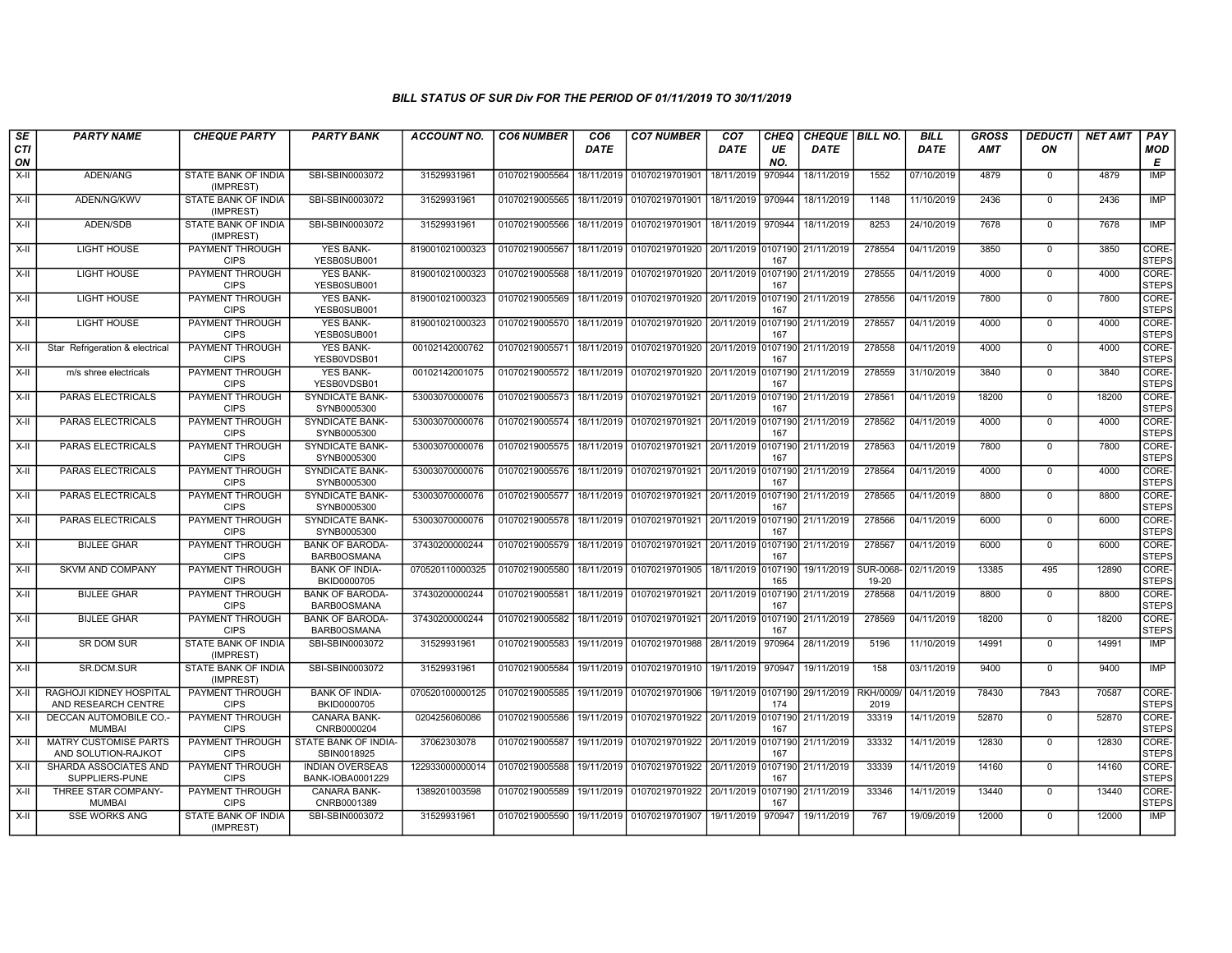| SE               | <b>PARTY NAME</b>                                      | <b>CHEQUE PARTY</b>                      | <b>PARTY BANK</b>                                         | <b>ACCOUNT NO.</b>                                                   | <b>CO6 NUMBER</b> | CO <sub>6</sub> | <b>CO7 NUMBER</b>                                       | CO <sub>7</sub>    | CHEQ           | CHEQUE BILL NO. |                                         | <b>BILL</b> | <b>GROSS</b> | <b>DEDUCTI</b> | <b>NET AMT</b> | PAY                       |
|------------------|--------------------------------------------------------|------------------------------------------|-----------------------------------------------------------|----------------------------------------------------------------------|-------------------|-----------------|---------------------------------------------------------|--------------------|----------------|-----------------|-----------------------------------------|-------------|--------------|----------------|----------------|---------------------------|
| <b>CTI</b><br>ON |                                                        |                                          |                                                           |                                                                      |                   | DATE            |                                                         | DATE               | UE<br>NO.      | DATE            |                                         | DATE        | <b>AMT</b>   | ON             |                | <b>MOD</b><br>E           |
| X-II             | <b>GUNJAN ENTERPRISES-</b><br><b>BHUSAWAL</b>          | PAYMENT THROUGH<br><b>CIPS</b>           | SBI-SBIN0000335                                           | 31478462257                                                          | 01070219005591    | 19/11/2019      | 01070219701922                                          | 20/11/2019         | 107190<br>167  | 21/11/2019      | 33350                                   | 14/11/2019  | 13440        | $\mathbf 0$    | 13440          | CORE-<br><b>STEPS</b>     |
| X-II             | WOODLAND-SOLAPUR                                       | <b>CIPS</b>                              | PAYMENT THROUGH AXIS BANK-UTIB0000266                     | 266010200005050                                                      | 01070219005592    | 19/11/2019      | 01070219701922                                          | 20/11/2019         | 0107190<br>167 | 21/11/2019      | 33362                                   | 14/11/2019  | 13440        | $\Omega$       | 13440          | CORE-<br><b>STEPS</b>     |
| $X-II$           | ROHINI RAJESH BAMANHALLI<br><b>SOLAPUR</b>             | PAYMENT THROUGH<br><b>CIPS</b>           | <b>SYNDICATE BANK-</b><br>SYNB0005433                     | 54331010000226                                                       | 01070219005593    | 19/11/2019      | 01070219701922                                          | 20/11/2019         | 0107190<br>167 | 21/11/2019      | 33484                                   | 15/11/2019  | 64000        | $\mathbf 0$    | 64000          | CORE-<br><b>STEPS</b>     |
| $X-H$            | <b>BURBURE ELECTRIC STORES-</b><br><b>SOLAPUR</b>      | <b>PAYMENT THROUGH</b><br><b>CIPS</b>    | SBI-SBIN0000483                                           | 00000020286600069 01070219005594                                     |                   | 19/11/2019      | 01070219701922 20/11/2019 0107190                       |                    | 167            | 21/11/2019      | 33486                                   | 15/11/2019  | 65400        | $\Omega$       | 65400          | CORE-<br><b>STEPS</b>     |
| $X-II$           | MALGANGA CONSTRUCTION<br>AND DEVELOPERS-<br>AHMEDNAGAR | PAYMENT THROUGH<br><b>CIPS</b>           | SBI-SBIN0008421                                           | 38225732904                                                          | 01070219005595    | 19/11/2019      | 01070219701922                                          | 20/11/2019         | 0107190<br>167 | 21/11/2019      | 33485                                   | 15/11/2019  | 64000        | $\mathbf 0$    | 64000          | CORE-<br><b>STEPS</b>     |
| $X-H$            | RELIANCE JIO INFOCOMM LTD                              | PAYMENT THROUGH<br><b>CIPS</b>           | <b>STANDARD</b><br><b>CHARTERED BANK-</b><br>SCBL0036084  | RJIO900630022469 01070219005596 19/11/2019 01070219701912 19/11/2019 |                   |                 |                                                         |                    | 0107190<br>165 |                 | 19/11/2019 553100005 01/11/2019<br>4721 |             | 240395       | 4808           | 235587         | CORE-<br><b>STEPS</b>     |
| X-II             | A O (CASH) BSNL SOLAPUR                                | A O (CASH) BSNL<br><b>SOLAPUR</b>        | SELF CHEQUE-                                              | 000000000                                                            | 01070219005597    |                 | 19/11/2019 01070219701911 19/11/2019                    |                    | 970945         | 19/11/2019      | 420572594 09/11/2019                    |             | 11782        | $\mathbf 0$    | 11782          | <b>BANK</b><br>CHEQ<br>UE |
| $X-II$           | COMMISSIONER.AHAMEDNAG<br>AR MAHANAGARPALIKA           | PAYMENT THROUGH<br><b>CIPS</b>           | <b>VIJAYA BANK-</b><br>VIJB0005001                        | 500101010005510                                                      | 01070219005598    |                 | 19/11/2019 01070219701908                               | 19/11/2019 0107190 | 165            | 19/11/2019      | wb3696                                  | 24/10/2019  | 29250        | $\Omega$       | 29250          | CORE-<br><b>STEPS</b>     |
| $X-H$            | COMMISSIONER.AHAMEDNAG<br>AR MAHANAGARPALIKA           | PAYMENT THROUGH<br><b>CIPS</b>           | <b>VIJAYA BANK-</b><br>VIJB0005001                        | 500101010005510                                                      | 01070219005599    | 19/11/2019      | 01070219701908                                          | 19/11/2019         | 0107190<br>165 | 19/11/2019      | wb3695                                  | 24/10/2019  | 19200        | $\mathbf 0$    | 19200          | CORE-<br><b>STEPS</b>     |
| $X-H$            | IPF/RPF/DQM/SUR                                        | <b>DIVISIONAL</b><br>CASHIER(P) SHOLAPUR | SELF CHEQUE-                                              | 000000000                                                            | 01070219005600    | 19/11/2019      | 01070219701915                                          | 19/11/2019         | 970948         | 20/11/2019      | 614889                                  | 13/11/2019  | 57960        | $\mathbf 0$    | 57960          | <b>CASH</b>               |
| $X-II$           | ADEN/PVR                                               | <b>DIVISIONAL</b><br>CASHIER(P) SHOLAPUR | SBI-SBIN0003072                                           | 31529931961                                                          | 01070219005601    | 19/11/2019      | 01070219701909                                          | 19/11/2019         | 970946         | 19/11/2019      | 4945                                    | 03/09/2019  | 2333         | $\mathbf 0$    | 2333           | CASH                      |
| $X-H$            | ADEN/PVR                                               | <b>DIVISIONAL</b><br>CASHIER(P) SHOLAPUR | SBI-SBIN0003072                                           | 31529931961                                                          | 01070219005602    |                 | 19/11/2019 01070219701909                               | 19/11/2019         | 970946         | 19/11/2019      | 4507                                    | 26/09/2019  | 4955         | $\mathbf 0$    | 4955           | <b>CASH</b>               |
| $X-H$            | ADEN/BG/KWV                                            | STATE BANK OF INDIA<br>(IMPREST)         | SBI-SBIN0003072                                           | 31529931961                                                          | 01070219005603    | 19/11/2019      | 01070219701909                                          | 19/11/2019         | 970947         | 19/11/2019      | 48477                                   | 30/10/2019  | 10000        | $\mathbf 0$    | 10000          | <b>IMP</b>                |
| $X-H$            | SR.DCM.SUR                                             | STATE BANK OF INDIA<br>(IMPREST)         | SBI-SBIN0003072                                           | 31529931961                                                          | 01070219005604    | 19/11/2019      | 01070219701910                                          | 19/11/2019         | 970947         | 19/11/2019      | 35                                      | 15/09/2019  | 24970        | $\mathbf 0$    | 24970          | IMP                       |
| $X-H$            | TAHASILDAR AHMEDNAGAR                                  | <b>TAHASILDAR</b><br>AHMEDNAGAR          | SELF CHEQUE-                                              | 000000000                                                            | 01070219005605    |                 | 19/11/2019 01070219701919                               | 19/11/2019         | 970952         | 21/11/2019      | 271605                                  | 11/11/2019  | 468138       | $\Omega$       | 468138         | <b>BANK</b><br>CHEQ<br>UE |
| $X-H$            | <b>MESERS LATUR ELECTRICALS</b>                        | <b>CIPS</b>                              | PAYMENT THROUGH   Maharashtra Gramin Bank-<br>MAHG0004340 | 54340001335                                                          | 01070219005606    |                 | 19/11/2019 01070219701933 21/11/2019 0107190 22/11/2019 |                    | 168            |                 | 278546                                  | 31/10/2019  | 1700         | $\mathbf 0$    | 1700           | CORE-<br><b>STEPS</b>     |
| X-II             | ELECTRO LITE ELECTRICALS                               | PAYMENT THROUGH<br><b>CIPS</b>           | Maharashtra Gramin Bank-<br>MAHG0004340                   | 80012172573                                                          | 01070219005607    | 19/11/2019      | 01070219701933                                          | 21/11/2019         | 0107190<br>168 | 22/11/2019      | 278547                                  | 31/10/2019  | 1700         | $\mathbf 0$    | 1700           | CORE-<br><b>STEPS</b>     |
| $X-H$            | <b>LIGHT HOUSE</b>                                     | <b>PAYMENT THROUGH</b><br><b>CIPS</b>    | <b>YES BANK-</b><br>YESB0SUB001                           | 819001021000323                                                      | 01070219005608    | 19/11/2019      | 01070219701933                                          | 21/11/2019         | 0107190<br>168 | 22/11/2019      | 278551                                  | 04/11/2019  | 4000         | $\mathbf 0$    | 4000           | CORE-<br><b>STEPS</b>     |
| $X-II$           | <b>LIGHT HOUSE</b>                                     | PAYMENT THROUGH<br><b>CIPS</b>           | <b>YES BANK-</b><br>YESB0SUB001                           | 819001021000323                                                      | 01070219005609    |                 | 19/11/2019 01070219701933 21/11/2019                    |                    | 107190<br>168  | 22/11/2019      | 278552                                  | 04/11/2019  | 3840         | $\mathbf 0$    | 3840           | CORE-<br><b>STEPS</b>     |
| X-II             | <b>LIGHT HOUSE</b>                                     | PAYMENT THROUGH<br><b>CIPS</b>           | <b>YES BANK-</b><br>YESB0SUB001                           | 819001021000323                                                      | 01070219005610    | 19/11/2019      | 01070219701933                                          | 21/11/2019         | 0107190<br>168 | 22/11/2019      | 278553                                  | 04/11/2019  | 1400         | $\mathbf 0$    | 1400           | CORE-<br><b>STEPS</b>     |
| $X-H$            | <b>SR DCM SUR</b>                                      | <b>DIVISIONAL</b><br>CASHIER(P) SHOLAPUR | SELF CHEQUE-                                              | 000                                                                  | 01070219005611    | 19/11/2019      | 01070219701914                                          | 19/11/2019         | 970946         | 19/11/2019      | 756547                                  | 19/11/2019  | 36000        | $\mathbf 0$    | 36000          | CASH                      |
| $X-II$           | <b>SR DCM SUR</b>                                      | <b>DIVISIONAL</b><br>CASHIER(P) SHOLAPUR | SELF CHEQUE-                                              | 000                                                                  | 01070219005612    | 19/11/2019      | 01070219701913                                          | 19/11/2019         | 970946         | 19/11/2019      | 756546                                  | 10/11/2019  | 14394        | $\mathbf 0$    | 14394          | CASH                      |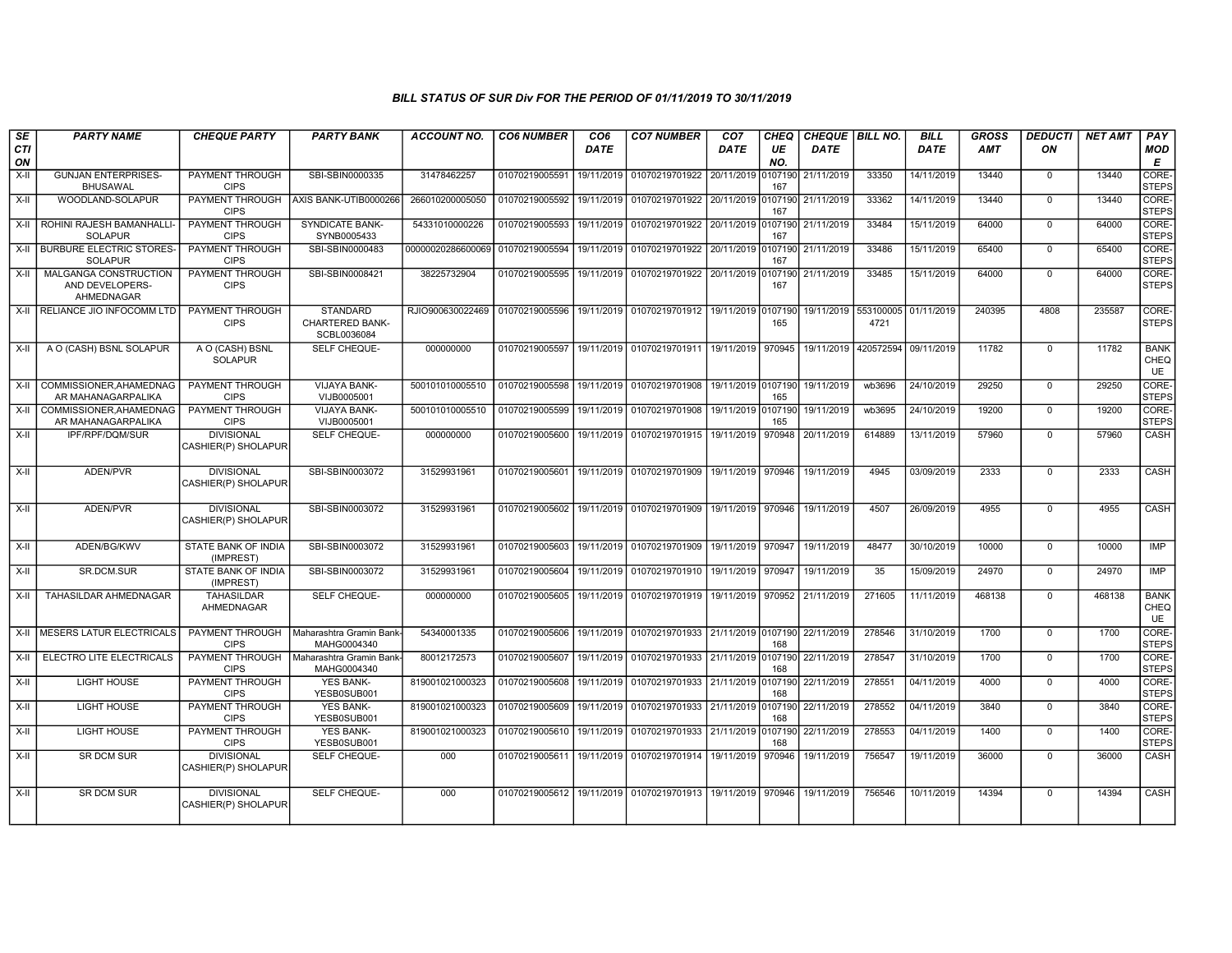| $\overline{\mathsf{S}\mathsf{E}}$<br><b>CTI</b><br>ON | <b>PARTY NAME</b>                                 | <b>CHEQUE PARTY</b>                      | <b>PARTY BANK</b> | <b>ACCOUNT NO.</b> | <b>CO6 NUMBER</b> | CO <sub>6</sub><br><b>DATE</b> | <b>CO7 NUMBER</b>                                              | CO <sub>7</sub><br>DATE | CHEQ<br>UE<br>NO. | CHEQUE   BILL NO.<br><b>DATE</b> |                    | <b>BILL</b><br><b>DATE</b> | <b>GROSS</b><br><b>AMT</b> | <b>DEDUCTI</b><br>ON | <b>NET AMT</b> | PAY<br><b>MOD</b><br>E    |
|-------------------------------------------------------|---------------------------------------------------|------------------------------------------|-------------------|--------------------|-------------------|--------------------------------|----------------------------------------------------------------|-------------------------|-------------------|----------------------------------|--------------------|----------------------------|----------------------------|----------------------|----------------|---------------------------|
| X-II                                                  | <b>SR DCM SUR</b>                                 | <b>DIVISIONAL</b><br>CASHIER(P) SHOLAPUR | SELF CHEQUE-      | 000                | 01070219005613    | 19/11/2019                     | 01070219701913                                                 | 19/11/2019              | 970946            | 19/11/2019                       | 756545             | 18/11/2019                 | 14500                      | $\mathbf{0}$         | 14500          | CASH                      |
|                                                       | X-II STATION MANAGER MODLIMB                      | <b>STATE BANK OF INDIA</b><br>(IMPREST)  | SBI-SBIN0003072   | 31529931961        | 01070219005614    |                                | 19/11/2019   01070219701916   19/11/2019   970949   20/11/2019 |                         |                   |                                  | 100                | 27/09/2019                 | 15269                      | $\mathbf 0$          | 15269          | <b>IMP</b>                |
|                                                       | X-II STATION MANAGER JATROAD STATE BANK OF INDIA  | (IMPREST)                                | SBI-SBIN0003072   | 31529931961        | 01070219005615    | 19/11/2019                     | 01070219701916 19/11/2019                                      |                         | 970949            | 20/11/2019                       | 467                | 19/10/2019                 | 7020                       | $\mathbf 0$          | 7020           | IMP                       |
| $X-H$                                                 | STATION MANAGER PANGRI                            | STATE BANK OF INDIA<br>(IMPREST)         | SBI-SBIN0003072   | 31529931961        | 01070219005616    | 19/11/2019                     | 01070219701916                                                 | 19/11/2019              |                   | 970949 20/11/2019                | 2750               | 11/09/2019                 | 9741                       | $\mathbf 0$          | 9741           | <b>IMP</b>                |
| X-II                                                  | STATION MANAGER SANGOLA                           | STATE BANK OF INDIA<br>(IMPREST)         | SBI-SBIN0003072   | 31529931961        | 01070219005617    | 19/11/2019                     | 01070219701916                                                 |                         |                   | 19/11/2019 970949 20/11/2019     | 325                | 08/09/2019                 | 15865                      | $\mathbf 0$          | 15865          | <b>IMP</b>                |
|                                                       | X-II   STATION MANAGER SHENDRI                    | <b>STATE BANK OF INDIA</b><br>(IMPREST)  | SBI-SBIN0003072   | 31529931961        | 01070219005618    | 19/11/2019                     | 01070219701916                                                 | 19/11/2019              | 970949            | 20/11/2019                       | 336                | 16/09/2019                 | 9891                       | $\Omega$             | 9891           | IMP                       |
| $X-H$                                                 | <b>STATION MANAGER</b><br><b>USMANABAD</b>        | <b>STATE BANK OF INDIA</b><br>(IMPREST)  | SBI-SBIN0003072   | 31529931961        | 01070219005619    | 19/11/2019                     | 01070219701916 19/11/2019                                      |                         |                   | 970949 20/11/2019                | 140                | 05/09/2019                 | 14032                      | $\mathbf 0$          | 14032          | IMP                       |
| X-II                                                  | <b>STATION MANAGER</b><br>KAVATHEMAHANKAL         | STATE BANK OF INDIA<br>(IMPREST)         | SBI-SBIN0003072   | 31529931961        | 01070219005620    | 19/11/2019                     | 01070219701916                                                 |                         |                   | 19/11/2019 970949 20/11/2019     | SW                 | 24/10/2019                 | 15600                      | $\mathbf 0$          | 15600          | IMP                       |
| X-II                                                  | <b>STATION MANAGER</b><br><b>DHALGAON</b>         | STATE BANK OF INDIA<br>(IMPREST)         | SBI-SBIN0003072   | 31529931961        | 01070219005621    | 19/11/2019                     | 01070219701916                                                 | 19/11/2019              | 970949            | 20/11/2019                       | 252                | 18/09/2019                 | 9650                       | $\mathbf 0$          | 9650           | IMP                       |
| X-II                                                  | <b>SR DCM SUR</b>                                 | <b>DIVISIONAL</b><br>CASHIER(P) SHOLAPUR | SELF CHEQUE-      | 000                | 01070219005622    | 19/11/2019                     | 01070219701918                                                 |                         |                   | 19/11/2019 970948 20/11/2019     | 756543             | 15/11/2019                 | 25500                      | $\mathbf 0$          | 25500          | <b>CASH</b>               |
|                                                       | X-II STATION MANAGER BORIBEL                      | STATE BANK OF INDIA<br>(IMPREST)         | SBI-SBIN0003072   | 31529931961        | 01070219005623    |                                | 20/11/2019 01070219701923 20/11/2019 970954 21/11/2019         |                         |                   |                                  | 291                | 06/10/2019                 | 12128                      | $\mathbf 0$          | 12128          | IMP                       |
|                                                       | X-II STATION MANAGER MALTHAN                      | STATE BANK OF INDIA<br>(IMPREST)         | SBI-SBIN0003072   | 31529931961        | 01070219005624    |                                | 20/11/2019 01070219701923 20/11/2019                           |                         | 970954            | 21/11/2019                       | SW                 | 15/10/2019                 | 11700                      | $^{\circ}$           | 11700          | <b>IMP</b>                |
| X-II                                                  | <b>STATION MANAGER KEM</b>                        | <b>STATE BANK OF INDIA</b><br>(IMPREST)  | SBI-SBIN0003072   | 31529931961        | 01070219005625    | 20/11/2019                     | 01070219701923                                                 | 20/11/2019              | 970954            | 21/11/2019                       | sw                 | 20/10/2019                 | 15600                      | $\mathbf 0$          | 15600          | <b>IMP</b>                |
| X-II                                                  | <b>STATION MANAGER</b><br><b>DHAVALAS</b>         | STATE BANK OF INDIA<br>(IMPREST)         | SBI-SBIN0003072   | 31529931961        | 01070219005626    | 20/11/2019                     | 01070219701923                                                 | 20/11/2019 970954       |                   | 21/11/2019                       | 1736               | 17/10/2019                 | 6880                       | $\Omega$             | 6880           | IMP                       |
| X-II                                                  | <b>STATION MANAGER</b><br>WADSINGE                | <b>STATE BANK OF INDIA</b><br>(IMPREST)  | SBI-SBIN0003072   | 31529931961        | 01070219005627    | 20/11/2019                     | 01070219701923                                                 | 20/11/2019              | 970954            | 21/11/2019                       | SW                 | 23/10/2019                 | 15600                      | $\mathbf 0$          | 15600          | IMP                       |
| X-II                                                  | STATION MANAGER MADHA                             | STATE BANK OF INDIA<br>(IMPREST)         | SBI-SBIN0003072   | 31529931961        | 01070219005628    | 20/11/2019                     | 01070219701923                                                 | 20/11/2019 970954       |                   | 21/11/2019                       | 820                | 12/09/2019                 | 9526                       | $\mathbf 0$          | 9526           | <b>IMP</b>                |
| X-II                                                  | <b>STATION MANAGER</b><br><b>MUNDHEWADI</b>       | <b>STATE BANK OF INDIA</b><br>(IMPREST)  | SBI-SBIN0003072   | 31529931961        | 01070219005629    | 20/11/2019                     | 01070219701923                                                 | 20/11/2019              | 970954            | 21/11/2019                       | 2933               | 29/10/2019                 | 8100                       | $^{\circ}$           | 8100           | <b>IMP</b>                |
| $X-H$                                                 | <b>STATION MANAGER</b><br>MALIKPETH               | STATE BANK OF INDIA<br>(IMPREST)         | SBI-SBIN0003072   | 31529931961        | 01070219005630    | 20/11/2019                     | 01070219701924                                                 | 20/11/2019              | 970954            | 21/11/2019                       | 983                | 17/10/2019                 | 12840                      | $\mathbf 0$          | 12840          | IMP                       |
| X-II                                                  | STATION MANAGER WAKAV                             | STATE BANK OF INDIA<br>(IMPREST)         | SBI-SBIN0003072   | 31529931961        | 01070219005631    | 20/11/2019                     | 01070219701924 20/11/2019 970954                               |                         |                   | 21/11/2019                       | 856                | 10/10/2019                 | 9635                       | $^{\circ}$           | 9635           | <b>IMP</b>                |
| $X-H$                                                 | STATION MANAGER POPHLA.                           | <b>STATE BANK OF INDIA</b><br>(IMPREST)  | SBI-SBIN0003072   | 31529931961        | 01070219005632    | 20/11/2019                     | 01070219701924 20/11/2019 970954                               |                         |                   | 21/11/2019                       | SW                 | 15/09/2019                 | 10920                      | $\mathbf 0$          | 10920          | IMP                       |
| X-II                                                  | <b>STATION MANAGER JEUR</b>                       | STATE BANK OF INDIA<br>(IMPREST)         | SBI-SBIN0003072   | 31529931961        | 01070219005633    | 20/11/2019                     | 01070219701924                                                 | 20/11/2019              | 970954            | 21/11/2019                       | 3291               | 05/09/2019                 | 21270                      | $\mathbf 0$          | 21270          | IMP                       |
| X-II                                                  | <b>STATION MANAGER ANGAR</b>                      | <b>STATE BANK OF INDIA</b><br>(IMPREST)  | SBI-SBIN0003072   | 31529931961        | 01070219005634    | 20/11/2019                     | 01070219701924                                                 | 20/11/2019              | 970954            | 21/11/2019                       | 98                 | 18/10/2019                 | 15340                      | $\mathbf 0$          | 15340          | IMP                       |
| X-II                                                  | <b>STATION MANAGER</b><br>WASHIMBE                | STATE BANK OF INDIA<br>(IMPREST)         | SBI-SBIN0003072   | 31529931961        | 01070219005635    | 20/11/2019                     | 01070219701924                                                 | 20/11/2019 970954       |                   | 21/11/2019                       | 1735               | 02/10/2019                 | 10360                      | $^{\circ}$           | 10360          | IMP                       |
|                                                       | X-II STATION MANAGER BHALWANI STATE BANK OF INDIA | (IMPREST)                                | SBI-SBIN0003072   | 31529931961        | 01070219005636    | 20/11/2019                     | 01070219701924                                                 | 20/11/2019              | 970954            | 21/11/2019                       | <b>SW</b>          | 25/08/2019                 | 15600                      | $\mathbf 0$          | 15600          | <b>IMP</b>                |
| $X-H$                                                 | A O (CASH) BSNL SOLAPUR                           | A O (CASH) BSNL<br><b>SOLAPUR</b>        | SELF CHEQUE-      | 000000000          | 01070219005637    | 20/11/2019                     | 01070219701927                                                 | 21/11/2019              | 970950            | 21/11/2019                       | 101837128<br>50093 | 06/11/2019                 | 1002                       | 0                    | 1002           | <b>BANK</b><br>CHEQ<br>UE |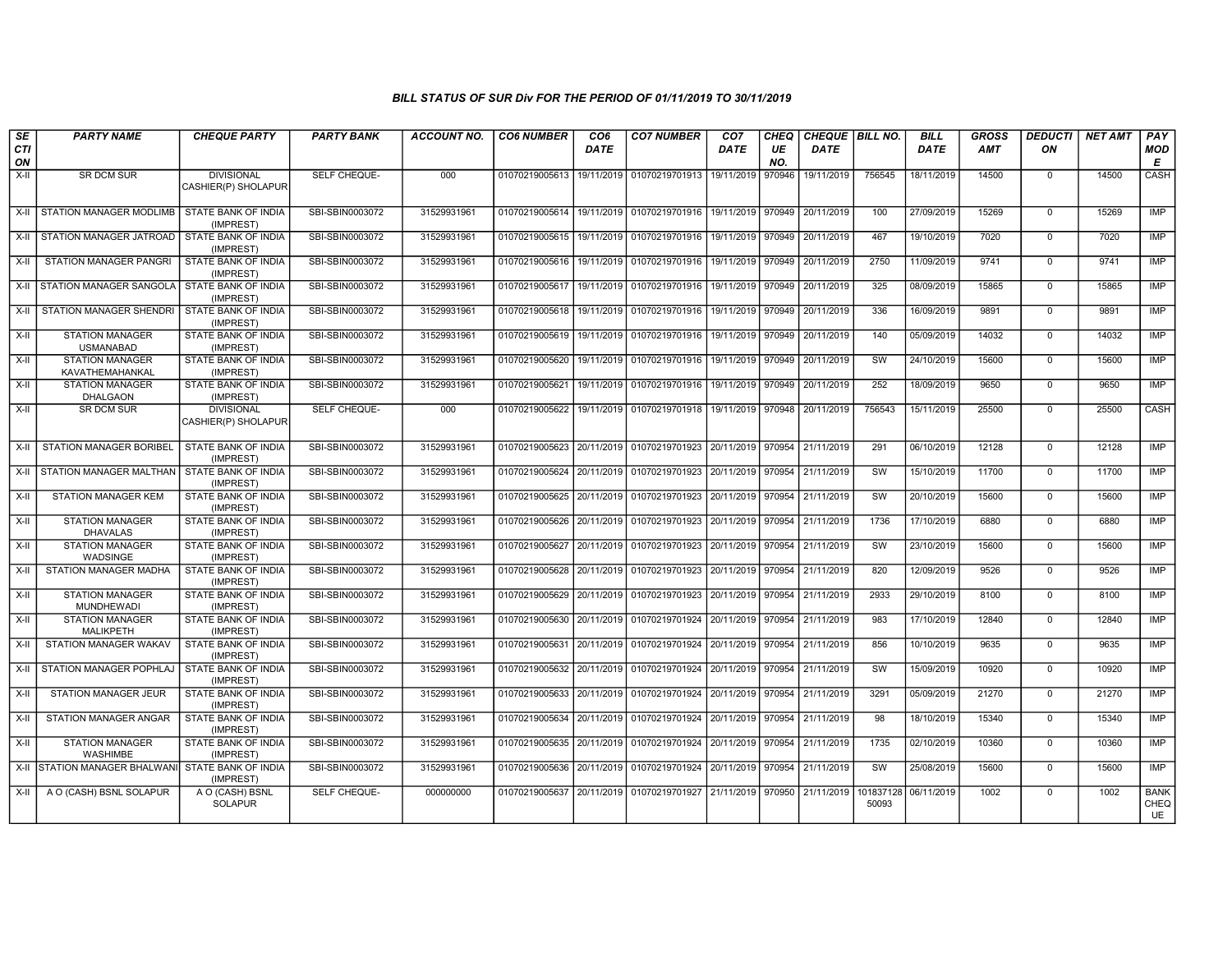| SE<br><b>CTI</b><br>ON | <b>PARTY NAME</b>                                                      | <b>CHEQUE PARTY</b>                      | <b>PARTY BANK</b>                             | <b>ACCOUNT NO.</b> | <b>CO6 NUMBER</b>                        | CO <sub>6</sub><br><b>DATE</b> | <b>CO7 NUMBER</b>                                                                           | CO <sub>7</sub><br><b>DATE</b> | <b>CHEQ</b><br>UE<br>NO. | CHEQUE   BILL NO.<br><b>DATE</b> |                    | <b>BILL</b><br><b>DATE</b> | <b>GROSS</b><br><b>AMT</b> | <b>DEDUCTI</b><br>ON | <b>NET AMT</b> | PAY<br>MOD<br>E           |
|------------------------|------------------------------------------------------------------------|------------------------------------------|-----------------------------------------------|--------------------|------------------------------------------|--------------------------------|---------------------------------------------------------------------------------------------|--------------------------------|--------------------------|----------------------------------|--------------------|----------------------------|----------------------------|----------------------|----------------|---------------------------|
| $X-II$                 | A O (CASH) BSNL SOLAPUR                                                | A O (CASH) BSNL<br><b>SOLAPUR</b>        | SELF CHEQUE-                                  | 000000000          |                                          |                                | 01070219005638 20/11/2019 01070219701927                                                    | 21/11/2019                     | 970950                   | 21/11/2019                       | 100966397<br>60111 | 06/11/2019                 | 1723                       | $\mathbf 0$          | 1723           | <b>BANK</b><br>CHEQ<br>UE |
| $X-H$                  | A O (CASH) BSNL SOLAPUR                                                | A O (CASH) BSNL<br><b>SOLAPUR</b>        | SELF CHEQUE-                                  | 000000000          |                                          |                                | 01070219005639 20/11/2019 01070219701927 21/11/2019 970950                                  |                                |                          | 21/11/2019                       | 101087083<br>10110 | 06/11/2019                 | 1508                       | $\Omega$             | 1508           | <b>BANK</b><br>CHEQ<br>UE |
| X-II                   | A O (CASH) BSNL SOLAPUR                                                | A O (CASH) BSNL<br><b>SOLAPUR</b>        | SELF CHEQUE-                                  | 000000000          | 01070219005640 20/11/2019 01070219701927 |                                |                                                                                             | 21/11/2019                     | 970950                   | 21/11/2019                       | 101946922<br>00094 | 06/11/2019                 | 7586                       | $\Omega$             | 7586           | <b>BANK</b><br>CHEQ<br>UE |
| X-II                   | A O (CASH) BSNL SOLAPUR                                                | A O (CASH) BSNL<br><b>SOLAPUR</b>        | SELF CHEQUE-                                  | 000000000          |                                          |                                | 01070219005641 20/11/2019 01070219701927 21/11/2019 970950                                  |                                |                          | 21/11/2019                       | 101538383<br>70107 | 06/11/2019                 | 10101                      | $\Omega$             | 10101          | <b>BANK</b><br>CHEQ<br>UE |
| $X-H$                  | AO/ CASH/ BSNL GULBARGA                                                | <b>AO/ CASH/ BSNL</b><br><b>GULBARGA</b> | <b>SELF CHEQUE-</b>                           | 000000000          |                                          |                                | 01070219005642 20/11/2019 01070219701927                                                    | 21/11/2019 970951              |                          | 21/11/2019                       | 722275765          | 08/11/2019                 | 9271                       | $\Omega$             | 9271           | <b>BANK</b><br>CHEQ<br>UE |
| X-II                   | A O (CASH) BSNL SOLAPUR                                                | A O (CASH) BSNL<br><b>SOLAPUR</b>        | SELF CHEQUE-                                  | 000000000          |                                          |                                | 01070219005643 20/11/2019 01070219701930 21/11/2019                                         |                                | 970950                   | 21/11/2019                       | 101212094<br>10109 | 06/11/2019                 | 51305                      | $\mathbf 0$          | 51305          | <b>BANK</b><br>CHEQ<br>UE |
| X-II                   | <b>JAYDEEP ENTERPRISES</b>                                             | PAYMENT THROUGH<br><b>CIPS</b>           | <b>BANK OF BARODA-</b><br><b>BARB0SHOLAP</b>  | 04370200000715     |                                          |                                | 01070219005644 20/11/2019 01070219701947 22/11/2019 0107190                                 |                                | 169                      | 25/11/2019                       | 0281539            | 13/11/2019                 | 63800                      | $\Omega$             | 63800          | CORE-<br><b>STEPS</b>     |
| $X-II$                 | <b>STATION MANAGER HOTGI</b>                                           | <b>STATE BANK OF INDIA</b><br>(IMPREST)  | SBI-SBIN0003072                               | 31529931961        |                                          |                                | 01070219005645 20/11/2019 01070219701925 20/11/2019                                         |                                | 970954                   | 21/11/2019                       | 14564              | 21/09/2019                 | 12829                      | $\mathbf 0$          | 12829          | <b>IMP</b>                |
| $X-H$                  | <b>STATION MANAGER TILATI</b>                                          | STATE BANK OF INDIA<br>(IMPREST)         | SBI-SBIN0003072                               | 31529931961        |                                          |                                | 01070219005646 20/11/2019 01070219701925                                                    | 20/11/2019                     | 970954                   | 21/11/2019                       | 245                | 19/09/2019                 | 9935                       | $\mathbf 0$          | 9935           | IMP                       |
| X-II                   | <b>SSTATION MANAGER</b><br>SHAHABAD                                    | STATE BANK OF INDIA<br>(IMPREST)         | SBI-SBIN0003072                               | 31529931961        | 01070219005647 20/11/2019                |                                | 01070219701925 20/11/2019 970954                                                            |                                |                          | 21/11/2019                       | SW                 | 25/09/2019                 | 14820                      | $\Omega$             | 14820          | IMP                       |
| $X-H$                  | <b>STATION MANAGER</b><br><b>GAUDGAON</b>                              | STATE BANK OF INDIA<br>(IMPREST)         | SBI-SBIN0003072                               | 31529931961        |                                          |                                | 01070219005648 20/11/2019 01070219701925                                                    | 20/11/2019                     | 970954                   | 21/11/2019                       | 4184               | 30/10/2019                 | 3624                       | $\Omega$             | 3624           | <b>IMP</b>                |
| $X-II$                 | <b>STATION MANAGER</b><br>AKKALKOTROAD                                 | STATE BANK OF INDIA<br>(IMPREST)         | SBI-SBIN0003072                               | 31529931961        | 01070219005649 20/11/2019                |                                | 01070219701925 20/11/2019                                                                   |                                | 970954                   | 21/11/2019                       | 105                | 22/10/2019                 | 16000                      | $\mathbf 0$          | 16000          | <b>IMP</b>                |
| $X-H$                  | <b>STATION MANAGER</b><br><b>HUNSIHADGIL</b>                           | STATE BANK OF INDIA<br>(IMPREST)         | SBI-SBIN0003072                               | 31529931961        |                                          |                                | 01070219005650 20/11/2019 01070219701925 20/11/2019                                         |                                | 970954                   | 21/11/2019                       | 3783               | 30/10/2019                 | 7148                       | $\mathbf 0$          | 7148           | <b>IMP</b>                |
| X-II                   | <b>STATION MANAGER</b><br><b>HIRENANDURU</b>                           | STATE BANK OF INDIA<br>(IMPREST)         | SBI-SBIN0003072                               | 31529931961        |                                          |                                | 01070219005651 20/11/2019 01070219701925                                                    | 20/11/2019                     | 970954                   | 21/11/2019                       | 11                 | 16/10/2019                 | 13656                      | $\mathbf 0$          | 13656          | <b>IMP</b>                |
| X-II                   | STATION MANAGER SAVALGI                                                | STATE BANK OF INDIA<br>(IMPREST)         | SBI-SBIN0003072                               | 31529931961        | 01070219005652                           | 20/11/2019                     | 01070219701926                                                                              | 20/11/2019                     | 970954                   | 21/11/2019                       | SW                 | 27/09/2019                 | 9750                       | $\Omega$             | 9750           | IMP                       |
| $X-II$                 | <b>STATION MANAGER</b><br><b>GANGAPURROAD</b>                          | STATE BANK OF INDIA<br>(IMPREST)         | SBI-SBIN0003072                               | 31529931961        |                                          |                                | 01070219005653 20/11/2019 01070219701926 20/11/2019 970954                                  |                                |                          | 21/11/2019                       | 9640               | 10/09/2019                 | 1490                       | $\Omega$             | 1490           | <b>IMP</b>                |
| X-II                   | <b>STATION MANAGER</b><br>GANGAPURROAD                                 | STATE BANK OF INDIA<br>(IMPREST)         | SBI-SBIN0003072                               | 31529931961        | 01070219005654 20/11/2019                |                                | 01070219701926 20/11/2019                                                                   |                                | 970954                   | 21/11/2019                       | 3789               | 25/09/2019                 | 1570                       | $\mathbf 0$          | 1570           | <b>IMP</b>                |
| $X-H$                  | <b>STATION MANAGER</b><br>TIKEKARWADI                                  | <b>STATE BANK OF INDIA</b><br>(IMPREST)  | SBI-SBIN0003072                               | 31529931961        |                                          |                                | 01070219005655 20/11/2019 01070219701926                                                    | 20/11/2019                     | 970954                   | 21/11/2019                       | SW                 | 31/10/2019                 | 9240                       | $\mathbf 0$          | 9240           | <b>IMP</b>                |
| X-II                   | <b>STATION MANAGER</b><br>AHMEDNAGAR                                   | STATE BANK OF INDIA<br>(IMPREST)         | SBI-SBIN0003072                               | 31529931961        |                                          |                                | 01070219005657 20/11/2019 01070219701926 20/11/2019 970954                                  |                                |                          | 21/11/2019                       | 752                | 02/10/2019                 | 5271                       | $\mathbf 0$          | 5271           | <b>IMP</b>                |
| X-II                   | STATION MANAGER BELAPUR                                                | STATE BANK OF INDIA<br>(IMPREST)         | SBI-SBIN0003072                               | 31529931961        | 01070219005658                           | 20/11/2019                     | 01070219701926                                                                              | 20/11/2019                     | 970954                   | 21/11/2019                       | 1340               | 23/10/2019                 | 14985                      | $\mathbf 0$          | 14985          | IMP                       |
| X-II                   | <b>STATION MANAGER</b><br><b>PUNTAMBA</b>                              | STATE BANK OF INDIA<br>(IMPREST)         | SBI-SBIN0003072                               | 31529931961        |                                          |                                | 01070219005659 20/11/2019 01070219701926 20/11/2019 970954                                  |                                |                          | 21/11/2019                       | 008                | 30/10/2019                 | 10000                      | $\Omega$             | 10000          | <b>IMP</b>                |
| X-II                   | <b>MSEDCL AHMEDNAGAR R II</b>                                          | <b>PAYMENT THROUGH</b><br><b>CIPS</b>    | <b>BANK OF</b><br>MAHARASHTRA-<br>MAHB0000937 | 20074001838        |                                          |                                | 01070219005660 21/11/2019 01070219701929 21/11/2019 0107190                                 |                                | 167                      | 21/11/2019 570564668             |                    | 18/10/2019                 | 710                        | $\Omega$             | 710            | CORE-<br><b>STEPS</b>     |
| $X-II$                 | <b>MAHARASHTRA STATE</b><br>ELECTRICITY DISTRIBUTION<br><b>COMPANY</b> | PAYMENT THROUGH<br><b>CIPS</b>           | CANARA BANK-<br>CNRB0001903                   | 1903201010183      |                                          |                                | 01070219005661 21/11/2019 01070219701928 21/11/2019 0107190 21/11/2019 598384236 07/11/2019 |                                | 167                      |                                  |                    |                            | 361760                     | $\Omega$             | 361760         | CORE-<br><b>STEPS</b>     |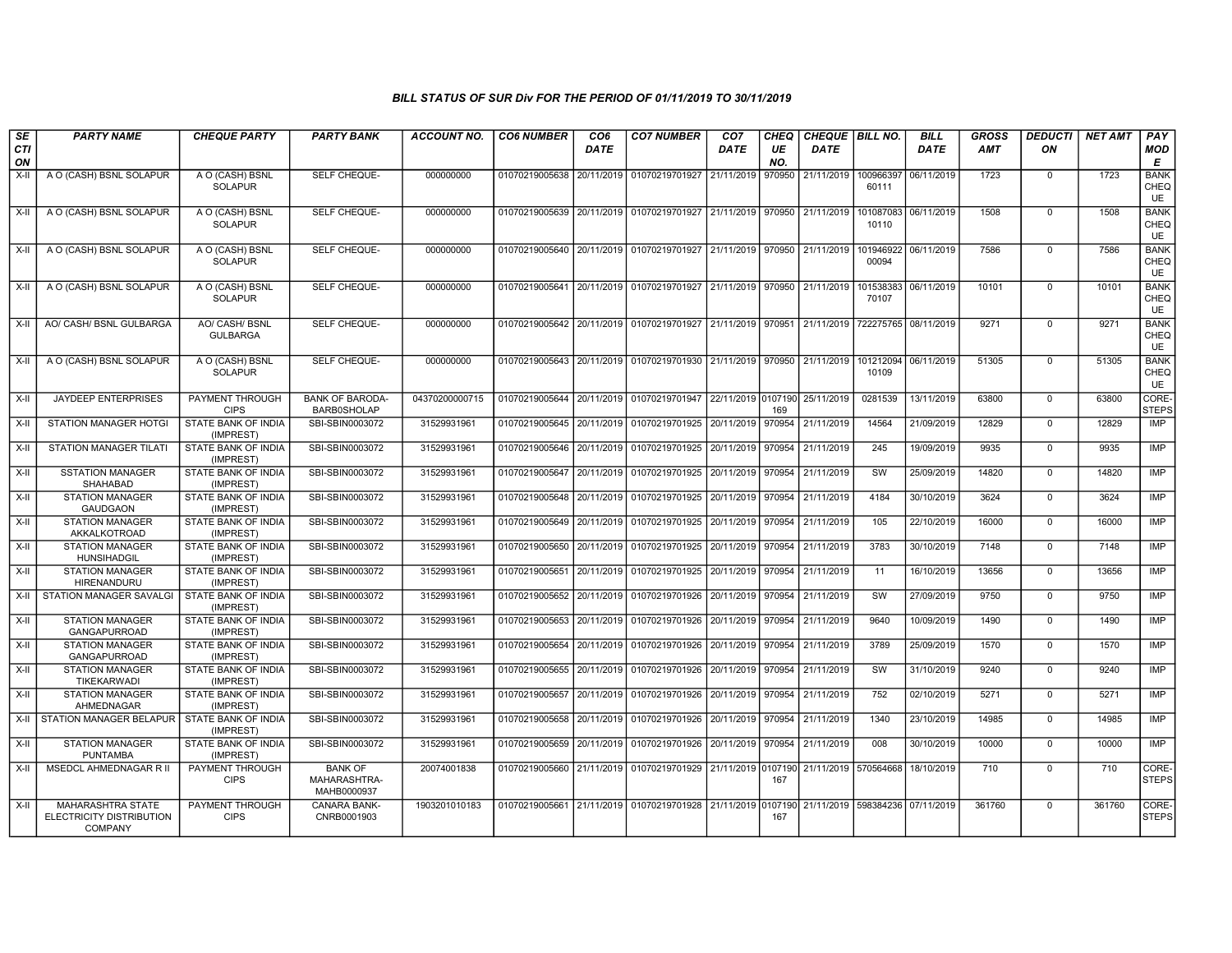| <b>SE</b><br>CTI<br>ON | <b>PARTY NAME</b>                                                      | <b>CHEQUE PARTY</b>                      | <b>PARTY BANK</b>                            | <b>ACCOUNT NO.</b> | <b>CO6 NUMBER</b>                        | CO <sub>6</sub><br>DATE | <b>CO7 NUMBER</b>                                                                           | CO <sub>7</sub><br><b>DATE</b> | <b>CHEQ</b><br>UE<br>NO. | CHEQUE BILL NO.<br><b>DATE</b> |                      | <b>BILL</b><br><b>DATE</b> | <b>GROSS</b><br><b>AMT</b> | <b>DEDUCTI</b><br>ON | <b>NET AMT</b> | PAY<br><b>MOD</b><br>E |
|------------------------|------------------------------------------------------------------------|------------------------------------------|----------------------------------------------|--------------------|------------------------------------------|-------------------------|---------------------------------------------------------------------------------------------|--------------------------------|--------------------------|--------------------------------|----------------------|----------------------------|----------------------------|----------------------|----------------|------------------------|
| $X-II$                 | <b>MAHARASHTRA STATE</b><br>ELECTRICITY DISTRIBUTION<br><b>COMPANY</b> | PAYMENT THROUGH<br><b>CIPS</b>           | <b>CANARA BANK-</b><br>CNRB0001903           | 1903201010183      |                                          |                         | 01070219005662 21/11/2019 01070219701928                                                    | 21/11/2019                     | 0107190<br>167           |                                | 21/11/2019 603652704 | 12/11/2019                 | 228740                     | $\mathbf 0$          | 228740         | CORE-<br><b>STEPS</b>  |
| X-II                   | <b>MAHARASHTRA STATE</b><br>ELECTRICITY DISTRIBUTION<br><b>COMPANY</b> | PAYMENT THROUGH<br><b>CIPS</b>           | <b>CANARA BANK-</b><br>CNRB0001903           | 1903201010183      |                                          |                         | 01070219005663 21/11/2019 01070219701928 21/11/2019 0107190 21/11/2019 596541497 04/11/2019 |                                | 167                      |                                |                      |                            | 162130                     | $\Omega$             | 162130         | CORE-<br><b>STEPS</b>  |
| $X-II$                 | MAHARASHTRA STATE<br>ELECTRICITY DISTRIBUTION<br><b>COMPANY</b>        | PAYMENT THROUGH<br><b>CIPS</b>           | CANARA BANK-<br>CNRB0001903                  | 1903201010183      |                                          |                         | 01070219005664 21/11/2019 01070219701928 21/11/2019 0107190 21/11/2019 598134739 06/11/2019 |                                | 167                      |                                |                      |                            | 165350                     | $\mathbf 0$          | 165350         | CORE-<br><b>STEPS</b>  |
| $X-II$                 | MAHARASHTRA STATE<br>ELECTRICITY DISTRIBUTION<br><b>COMPANY</b>        | PAYMENT THROUGH<br><b>CIPS</b>           | <b>CANARA BANK-</b><br>CNRB0001903           | 1903201010183      |                                          |                         | 01070219005665 21/11/2019 01070219701928 21/11/2019 0107190 21/11/2019 598542886            |                                | 167                      |                                |                      | 07/11/2019                 | 84580                      | $\Omega$             | 84580          | CORE-<br><b>STEPS</b>  |
| X-II                   | <b>SSE WORKS SUR</b>                                                   | STATE BANK OF INDIA<br>(IMPREST)         | SBI-SBIN0003072                              | 31529931961        |                                          |                         | 01070219005666 21/11/2019 01070219701931 21/11/2019 970954                                  |                                |                          | 21/11/2019                     | 2641                 | 05/11/2019                 | 19529                      | $\Omega$             | 19529          | IMP                    |
| X-II                   | <b>SSE WORKS KWV</b>                                                   | STATE BANK OF INDIA<br>(IMPREST)         | SBI-SBIN0003072                              | 31529931961        | 01070219005667 21/11/2019 01070219701931 |                         |                                                                                             | 21/11/2019                     | 970954                   | 21/11/2019                     | 397                  | 14/10/2019                 | 4989                       | $\Omega$             | 4989           | <b>IMP</b>             |
| X-II                   | MALLIKARJUN S.BANKAPURE                                                | PAYMENT THROUGH<br><b>CIPS</b>           | CANARA BANK-<br>CNRB0000259                  | 0259201002275      | 01070219005668 21/11/2019                |                         | 01070219701936 21/11/2019 0107190                                                           |                                | 168                      | 22/11/2019                     | 225947               | 04/11/2019                 | 405650                     | $\Omega$             | 405650         | CORE-<br><b>STEPS</b>  |
| $X-II$                 | <b>DIGITRONICS</b>                                                     | PAYMENT THROUGH<br><b>CIPS</b>           | <b>ICICI BANK LTD-</b><br>ICIC0000199        | 019905500477       |                                          |                         | 01070219005669 21/11/2019 01070219701953 25/11/2019 0107190                                 |                                | 170                      | 26/11/2019                     | 252785               | 20/11/2019                 | 40580                      | $\mathbf 0$          | 40580          | CORE-<br><b>STEPS</b>  |
| $X-II$                 | <b>MESSRS SUNDARAM MULTI</b><br><b>SERVICES</b>                        | PAYMENT THROUGH<br><b>CIPS</b>           | <b>BANK OF BARODA-</b><br><b>BARB0RAISHO</b> | 10140200000192     | 01070219005670 21/11/2019                |                         | 01070219701937                                                                              | 21/11/2019 0107190             | 168                      | 22/11/2019                     | 0243279              | 31/10/2019                 | 37620                      | $\Omega$             | 37620          | CORE-<br><b>STEPS</b>  |
| $X-H$                  | <b>SR DCM SUR</b>                                                      | <b>DIVISIONAL</b><br>CASHIER(P) SHOLAPUR | SELF CHEQUE-                                 | 000                |                                          |                         | 01070219005671 21/11/2019 01070219701932 21/11/2019                                         |                                | 970953                   | 21/11/2019                     | 756548               | 20/11/2019                 | 5000                       | $\Omega$             | 5000           | <b>CASH</b>            |
| $X-H$                  | <b>ATHARVA ENTERPRISES</b>                                             | PAYMENT THROUGH<br><b>CIPS</b>           | <b>HDFC BANK LTD-</b><br>HDFC0000064         | 00642000016439     |                                          |                         | 01070219005672 21/11/2019 01070219701937 21/11/2019 0107190 22/11/2019                      |                                | 168                      |                                | 0243280              | 11/11/2019                 | 139660                     | $\Omega$             | 139660         | CORE-<br><b>STEPS</b>  |
| $X-H$                  | SSE/C&W/GR/COACHING<br><b>DEPOT</b>                                    | <b>STATE BANK OF INDIA</b><br>(IMPREST)  | SBI-SBIN0003072                              | 31529931961        | 01070219005673 21/11/2019                |                         | 01070219701938                                                                              | 22/11/2019                     | 970956                   | 22/11/2019                     | 2911                 | 05/10/2019                 | 4329                       | $\mathbf 0$          | 4329           | IMP                    |
| X-II                   | <b>IPF/RPF/KWV</b>                                                     | STATE BANK OF INDIA<br>(IMPREST)         | SBI-SBIN0003072                              | 31529931961        |                                          |                         | 01070219005674 21/11/2019 01070219701935 21/11/2019                                         |                                | 970956                   | 22/11/2019                     | 1228                 | 10/09/2019                 | 9800                       | $\mathbf 0$          | 9800           | IMP                    |
| $X-II$                 | IPF/RPF/WD                                                             | <b>STATE BANK OF INDIA</b><br>(IMPREST)  | SBI-SBIN0003072                              | 31529931961        | 01070219005675 21/11/2019                |                         | 01070219701935                                                                              | 21/11/2019                     | 970956                   | 22/11/2019                     | 1146                 | 30/08/2019                 | 1500                       | $\mathbf 0$          | 1500           | <b>IMP</b>             |
| X-II                   | IPF/RPF/WD                                                             | <b>STATE BANK OF INDIA</b><br>(IMPREST)  | SBI-SBIN0003072                              | 31529931961        |                                          |                         | 01070219005676 21/11/2019 01070219701935                                                    | 21/11/2019                     | 970956                   | 22/11/2019                     | 2431                 | 14/08/2019                 | 10000                      | $\Omega$             | 10000          | IMP                    |
| X-II                   | SR DME SUR                                                             | STATE BANK OF INDIA<br>(IMPREST)         | SBI-SBIN0003072                              | 3152993161         |                                          |                         | 01070219005677 21/11/2019 01070219701935                                                    | 21/11/2019 970956              |                          | 22/11/2019                     | 2642                 | 26/08/2019                 | 5995                       | $\mathbf 0$          | 5995           | IMP                    |
| X-II                   | SR DME SUR                                                             | STATE BANK OF INDIA<br>(IMPREST)         | SBI-SBIN0003072                              | 3152993161         | 01070219005678 21/11/2019                |                         | 01070219701935 21/11/2019                                                                   |                                | 970956                   | 22/11/2019                     | 20015                | 20/11/2019                 | 3000                       | $\Omega$             | 3000           | <b>IMP</b>             |
| $X-II$                 | IPF/DI/SUR                                                             | STATE BANK OF INDIA<br>(IMPREST)         | SBI-SBIN0003072                              | 31529931961        |                                          |                         | 01070219005679 21/11/2019 01070219701935 21/11/2019                                         |                                | 970956                   | 22/11/2019                     | 144                  | 16/11/2019                 | 486                        | $\Omega$             | 486            | <b>IMP</b>             |
| $X-II$                 | <b>DMM SUR GEN</b>                                                     | <b>STATE BANK OF INDIA</b><br>(IMPREST)  | SBI-SBIN0003072                              | 31529931961        | 01070219005680 21/11/2019                |                         | 01070219701935 21/11/2019 970956                                                            |                                |                          | 22/11/2019                     | 482800400<br>0021732 | 14/11/2019                 | 996                        | $\Omega$             | 996            | IMP                    |
| X-II                   | <b>MS/PVR/GEN</b>                                                      | STATE BANK OF INDIA<br>(IMPREST)         | SBI-SBIN0003072                              | 31529931961        |                                          |                         | 01070219005681 21/11/2019 01070219701935 21/11/2019 970956                                  |                                |                          | 22/11/2019                     | 9183                 | 26/10/2019                 | 3612                       | $\Omega$             | 3612           | <b>IMP</b>             |
| X-II                   | DD/C&W/ARME/IMP                                                        | STATE BANK OF INDIA<br>(IMPREST)         | SBI-SBIN0003072                              | 31529931961        | 01070219005682                           | 21/11/2019              | 01070219701935 21/11/2019                                                                   |                                | 970956                   | 22/11/2019                     | STC/034/<br>$9 - 20$ | 10/11/2019                 | 5904                       | $\Omega$             | 5904           | <b>IMP</b>             |
| $X-II$                 | M/S JAI SADGURU<br><b>CONSTRUCTION</b>                                 | PAYMENT THROUGH<br><b>CIPS</b>           | SBI-SBIN0012485                              | 36843842964        |                                          |                         | 01070219005683 21/11/2019 01070219701934 21/11/2019 0107190 22/11/2019                      |                                | 168                      |                                | 008                  | 18/11/2019                 | 56972.01                   | 1762.01              | 55210          | CORE-<br><b>STEPS</b>  |
| X-II                   | SSE(C&W)SUR/COACHING                                                   | STATE BANK OF INDIA<br>(IMPREST)         | SBI-SBIN0003072                              | 31529931961        | 01070219005684 21/11/2019                |                         | 01070219701938 22/11/2019                                                                   |                                | 970956                   | 22/11/2019                     | 360                  | 18/10/2019                 | 24642                      | $\mathbf 0$          | 24642          | IMP                    |
| X-II                   | SR DSTE(M)/SUR                                                         | <b>STATE BANK OF INDIA</b><br>(IMPREST)  | SBI-SBIN0003072                              | 31529931961        |                                          |                         | 01070219005685 21/11/2019 01070219701938 22/11/2019 970956                                  |                                |                          | 22/11/2019                     | 553                  | 05/11/2019                 | 12000                      | $\Omega$             | 12000          | IMP                    |
| X-II                   | CCOR PB FUEL DG IMP                                                    | STATE BANK OF INDIA<br>(IMPREST)         | SBI-SBIN0003072                              | 31529931961        |                                          |                         | 01070219005686 21/11/2019 01070219701938                                                    | 22/11/2019                     | 970956                   | 22/11/2019                     | 51786                | 09/10/2019                 | 7717                       | $\Omega$             | 7717           | IMP                    |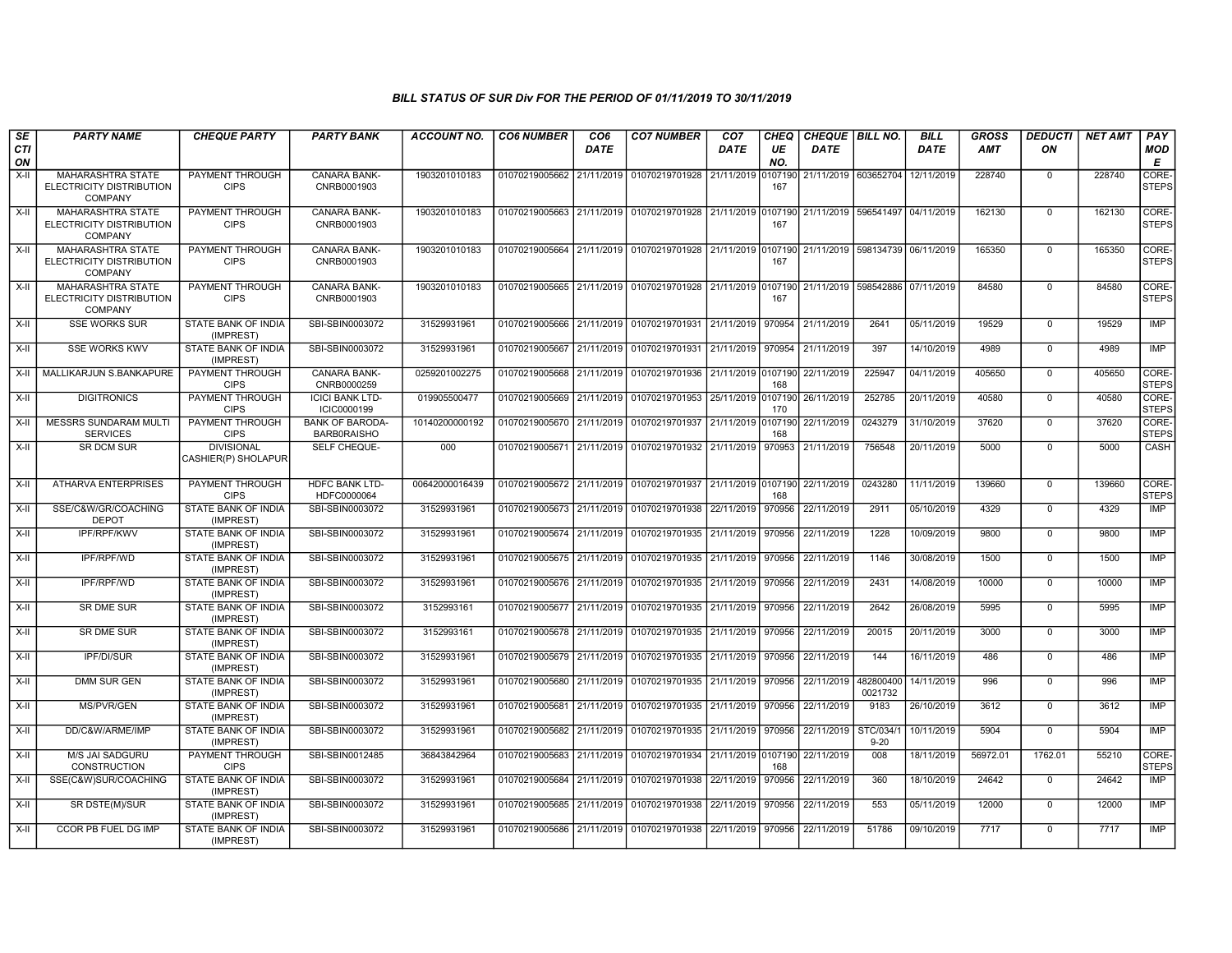| SE<br><b>CTI</b><br>ON | <b>PARTY NAME</b>                                                               | <b>CHEQUE PARTY</b>                      | <b>PARTY BANK</b>                             | <b>ACCOUNT NO.</b> | <b>CO6 NUMBER</b>                        | CO <sub>6</sub><br><b>DATE</b> | <b>CO7 NUMBER</b>                                                                            | CO <sub>7</sub><br><b>DATE</b> | <b>CHEQ</b><br>UE<br>NO. | CHEQUE BILL NO.<br><b>DATE</b>       |                                      | <b>BILL</b><br><b>DATE</b> | GROSS<br><b>AMT</b> | <b>DEDUCTI</b><br>ON | <b>NET AMT</b> | PAY<br><b>MOD</b><br>Е |
|------------------------|---------------------------------------------------------------------------------|------------------------------------------|-----------------------------------------------|--------------------|------------------------------------------|--------------------------------|----------------------------------------------------------------------------------------------|--------------------------------|--------------------------|--------------------------------------|--------------------------------------|----------------------------|---------------------|----------------------|----------------|------------------------|
| X-II                   | <b>CCOR/RR/SUR</b>                                                              | STATE BANK OF INDIA<br>(IMPREST)         | SBI-SBIN0003072                               | 31529931961        | 01070219005687 21/11/2019 01070219701938 |                                |                                                                                              | 22/11/2019                     | 970956                   | 22/11/2019                           | 67                                   | 09/11/2019                 | 24531               | $\mathbf 0$          | 24531          | <b>IMP</b>             |
| X-II                   | CCOR WD                                                                         | STATE BANK OF INDIA<br>(IMPREST)         | SBI-SBIN0003072                               | 31529931961        | 01070219005688 21/11/2019                |                                | 01070219701938 22/11/2019 970956                                                             |                                |                          | 22/11/2019                           | 349                                  | 30/09/2019                 | 980                 | $\Omega$             | 980            | <b>IMP</b>             |
| $X-H$                  | CMS/SUR/GEN                                                                     | STATE BANK OF INDIA<br>(IMPREST)         | SBI-SBIN0003072                               | 31529931961        |                                          |                                | 01070219005689 21/11/2019 01070219701938 22/11/2019 970956                                   |                                |                          | 22/11/2019                           | Med/24                               | 19/11/2019                 | 31267               | $\Omega$             | 31267          | <b>IMP</b>             |
| X-II                   | SR.DEN/N/SUR                                                                    | STATE BANK OF INDIA<br>(IMPREST)         | SBI-SBIN0003072                               | 31529931961        |                                          |                                | 01070219005690 21/11/2019 01070219701938 22/11/2019 970956                                   |                                |                          | 22/11/2019                           | 44119                                | 27/10/2019                 | 4000                | $\Omega$             | 4000           | <b>IMP</b>             |
| X-II                   | <b>HPCL DT CARD</b>                                                             | PAYMENT THROUGH<br><b>CIPS</b>           | <b>ICICI BANK LTD-</b><br>ICIC0000104         | HPCL2600191902     | 01070219005691                           |                                | 22/11/2019 01070219701940 22/11/2019 0107190                                                 |                                | 168                      | 22/11/2019                           | 1018                                 | 18/11/2019                 | 463392              | $\Omega$             | 463392         | CORE-<br><b>STEPS</b>  |
| X-II                   | K K ENTERPRISES-PUNE                                                            | PAYMENT THROUGH<br><b>CIPS</b>           | <b>HDFC BANK LTD-</b><br>HDFC0002523          | 50200029875365     | 01070219005692 22/11/2019                |                                | 01070219701945 22/11/2019 0107190                                                            |                                | 169                      | 25/11/2019                           | 32940                                | 13/11/2019                 | 75700               | $\mathbf 0$          | 75700          | CORE-<br><b>STEPS</b>  |
| X-II                   | RAGHUNANDAN RAJGOPAL<br>LAHOTI-SOLAPUR                                          | PAYMENT THROUGH<br><b>CIPS</b>           | <b>ICICI BANK LIMITED-</b><br>ICIC0003393     | 339301000246       |                                          |                                | 01070219005693 22/11/2019 01070219701945 22/11/2019 0107190                                  |                                | 169                      | 25/11/2019                           | 32941                                | 13/11/2019                 | 75700               | $\mathbf 0$          | 75700          | CORE-<br><b>STEPS</b>  |
| X-II                   | <b>ASHWINI SAHAKARI</b><br>RUGNALAYA AND RESEARCH<br>CENTRE NYT. SOLAPUR        | PAYMENT THROUGH<br><b>CIPS</b>           | SBI-SBIN0001656                               | 30684517471        | 01070219005694 22/11/2019 01070219701939 |                                |                                                                                              | 22/11/2019                     | 0107190<br>168           | 22/11/2019                           | 1593/19-20                           | 30/07/2019                 | 14561               | 1456                 | 13105          | CORE-<br><b>STEPS</b>  |
| $X-H$                  | <b>ASHWINI SAHAKARI</b><br>RUGNALAYA AND RESEARCH<br>CENTRE NYT. SOLAPUR        | PAYMENT THROUGH<br><b>CIPS</b>           | SBI-SBIN0001656                               | 30684517471        |                                          |                                | 01070219005695 22/11/2019 01070219701939 22/11/2019 0107190 22/11/2019 1594/19-20 30/07/2019 |                                | 168                      |                                      |                                      |                            | 15983               | 1598                 | 14385          | CORE-<br><b>STEPS</b>  |
| $X-I$                  | <b>ASHWINI SAHAKARI</b><br>RUGNALAYA AND RESEARCH<br><b>CENTRE NYT, SOLAPUR</b> | PAYMENT THROUGH<br><b>CIPS</b>           | SBI-SBIN0001656                               | 30684517471        |                                          |                                | 01070219005696 22/11/2019 01070219701939 22/11/2019 0107190                                  |                                | 168                      | 22/11/2019                           | 1595/19-20 30/07/2019                |                            | 14749               | 1475                 | 13274          | CORE-<br><b>STEPS</b>  |
| $X-H$                  | <b>ASHWINI SAHAKARI</b><br>RUGNALAYA AND RESEARCH<br><b>CENTRE NYT, SOLAPUR</b> | <b>PAYMENT THROUGH</b><br><b>CIPS</b>    | SBI-SBIN0001656                               | 30684517471        |                                          |                                | 01070219005697 22/11/2019 01070219701939 22/11/2019 0107190 22/11/2019 1596/19-20 30/07/2019 |                                | 168                      |                                      |                                      |                            | 23063               | 2306                 | 20757          | CORE-<br><b>STEPS</b>  |
| X-II                   | <b>ASHWINI SAHAKARI</b><br>RUGNALAYA AND RESEARCH<br>CENTRE NYT. SOLAPUR        | <b>PAYMENT THROUGH</b><br><b>CIPS</b>    | SBI-SBIN0001656                               | 30684517471        |                                          |                                | 01070219005698 22/11/2019 01070219701939 22/11/2019 0107190                                  |                                | 168                      |                                      | 22/11/2019   1600/19-20   30/07/2019 |                            | 8711                | 871                  | 7840           | CORE-<br><b>STEPS</b>  |
| X-II                   | <b>ASHWINI SAHAKARI</b><br>RUGNALAYA AND RESEARCH<br>CENTRE NYT. SOLAPUR        | PAYMENT THROUGH<br><b>CIPS</b>           | SBI-SBIN0001656                               | 30684517471        |                                          |                                | 01070219005699 22/11/2019 01070219701939 22/11/2019 0107190                                  |                                | 168                      | 22/11/2019                           |                                      | 1598/19-20 30/07/2019      | 18115               | 1812                 | 16303          | CORE-<br><b>STEPS</b>  |
| $X-H$                  | ASHWINI SAHAKARI<br>RUGNALAYA AND RESEARCH<br>CENTRE NYT. SOLAPUR               | <b>PAYMENT THROUGH</b><br><b>CIPS</b>    | SBI-SBIN0001656                               | 30684517471        |                                          |                                | 01070219005700 22/11/2019 01070219701939 22/11/2019 0107190                                  |                                | 168                      | 22/11/2019   1597/19-20   30/07/2019 |                                      |                            | 14060               | 1406                 | 12654          | CORE-<br><b>STEPS</b>  |
| X-II                   | ADEN/SUR                                                                        | <b>DIVISIONAL</b><br>CASHIER(P) SHOLAPUR | SBI-SBIN0003072                               | 31529931961        |                                          |                                | 01070219005701 22/11/2019 01070219701941 22/11/2019 970955                                   |                                |                          | 22/11/2019                           | 1223                                 | 20/10/2019                 | 14693               | $\mathbf 0$          | 14693          | CASH                   |
| X-II                   | ADEN/DETC/SUR                                                                   | <b>DIVISIONAL</b><br>CASHIER(P) SHOLAPUR | SBI-SBIN0003072                               | 31529931961        |                                          |                                | 01070219005702 22/11/2019 01070219701941 22/11/2019 970955                                   |                                |                          | 22/11/2019 DTH/0424                  |                                      | 15/11/2019                 | 4958                | $\mathbf 0$          | 4958           | CASH                   |
| $X-H$                  | ADEN/ANG                                                                        | <b>STATE BANK OF INDIA</b><br>(IMPREST)  | SBI-SBIN0003072                               | 31529931961        |                                          |                                | 01070219005703 22/11/2019 01070219701941 22/11/2019 970956                                   |                                |                          | 22/11/2019                           | 2092                                 | 07/10/2019                 | 5958                | $\mathbf 0$          | 5958           | IMP                    |
| X-II                   | TI/DD/N                                                                         | STATE BANK OF INDIA<br>(IMPREST)         | SBI-SBIN0003072                               | 31529931961        |                                          |                                | 01070219005704 22/11/2019 01070219701941 22/11/2019 970956                                   |                                |                          | 22/11/2019                           | 547                                  | 10/10/2019                 | 1000                | $\mathbf 0$          | 1000           | <b>IMP</b>             |
| $X-II$                 | PRERNA CONSTRUCTION                                                             | PAYMENT THROUGH<br><b>CIPS</b>           | SBI-SBIN0012239                               | 38274276293        |                                          |                                | 01070219005705 22/11/2019 01070219701954                                                     | 25/11/2019 0107190             | 170                      | 26/11/2019                           | 243281                               | 21/11/2019                 | 359913              | $\overline{0}$       | 359913         | CORE-<br><b>STEPS</b>  |
| X-II                   | CMS / SUR                                                                       | <b>DIVISIONAL</b><br>CASHIER(P) SHOLAPUR | <b>SELF CHEQUE-</b>                           | 000000000          |                                          |                                | 01070219005706 22/11/2019 01070219701942 22/11/2019                                          |                                | 970955                   | 22/11/2019                           | 721319                               | 20/11/2019                 | 3600                | $\Omega$             | 3600           | CASH                   |
| X-II                   | VIKAS CONSTRUCTION AND<br>COMPANY-SOLAPUR                                       | PAYMENT THROUGH<br><b>CIPS</b>           | UNITED BANK OF INDIA-<br>UTBI0SOL634          | 0952050013378      |                                          |                                | 01070219005707 22/11/2019 01070219701945 22/11/2019 0107190                                  |                                | 169                      | 25/11/2019                           | 34859                                | 21/11/2019                 | 4400                | $\mathbf 0$          | 4400           | CORE-<br><b>STEPS</b>  |
| X-II                   | <b>MAYURESH ENTERPRISES</b>                                                     | PAYMENT THROUGH<br><b>CIPS</b>           | <b>BANK OF</b><br>MAHARASHTRA-<br>MAHB0001368 | 60331268455        |                                          |                                | 01070219005708 22/11/2019 01070219701943 22/11/2019                                          |                                | 0107190<br>168           | 22/11/2019                           | 002                                  | 19/11/2019                 | 36034               | 4650                 | 31384          | CORE-<br><b>STEPS</b>  |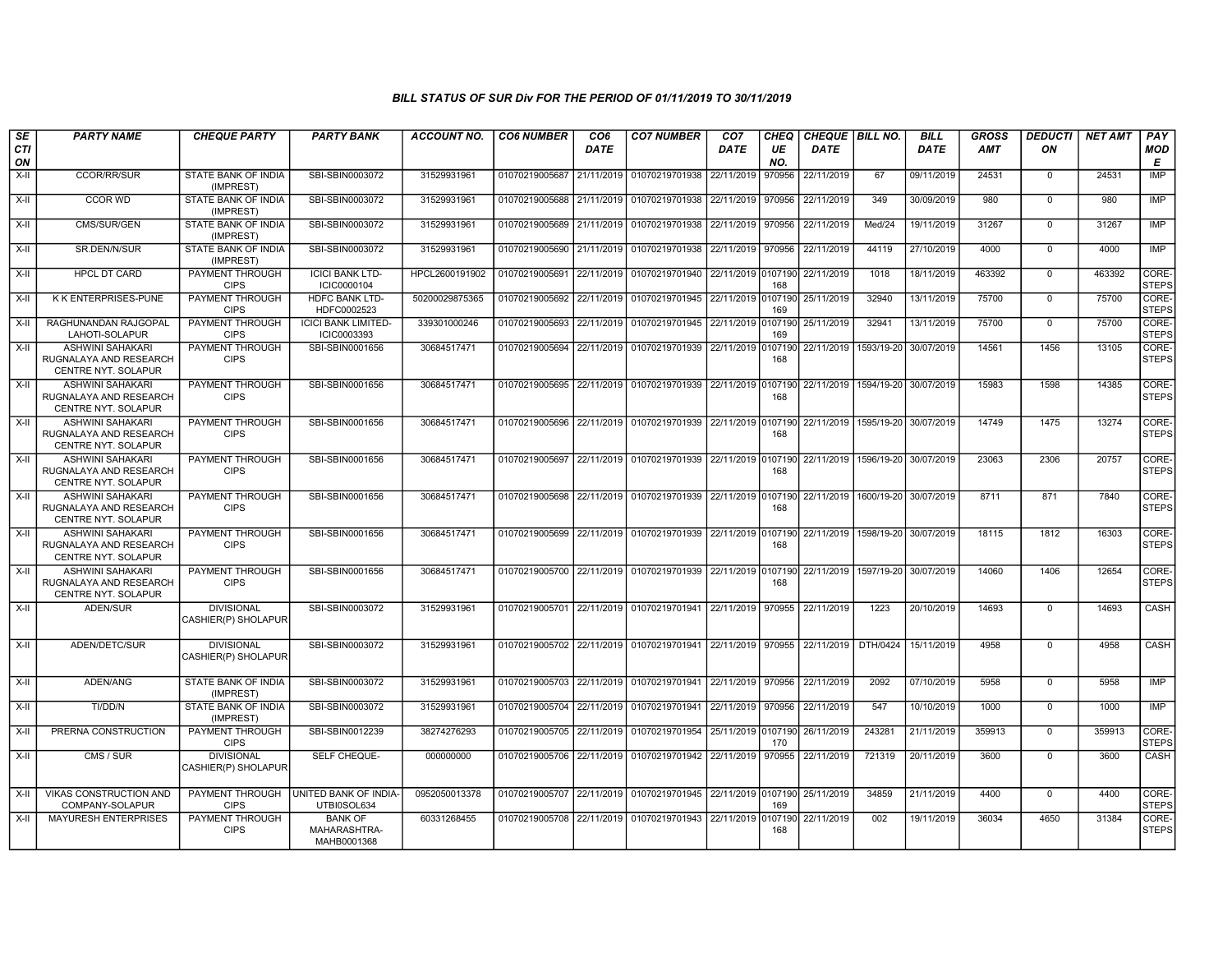| SE               | <b>PARTY NAME</b>                                                        | <b>CHEQUE PARTY</b>                      | <b>PARTY BANK</b>                             | <b>ACCOUNT NO.</b> | <b>CO6 NUMBER</b>                        | CO <sub>6</sub> | <b>CO7 NUMBER</b>                                                                           | CO <sub>7</sub>    | <b>CHEQ</b>    | <b>CHEQUE   BILL NO.</b>            |                                     | <b>BILL</b> | GROSS  | <b>DEDUCTI</b> | <b>NET AMT</b> | <b>PAY</b>            |
|------------------|--------------------------------------------------------------------------|------------------------------------------|-----------------------------------------------|--------------------|------------------------------------------|-----------------|---------------------------------------------------------------------------------------------|--------------------|----------------|-------------------------------------|-------------------------------------|-------------|--------|----------------|----------------|-----------------------|
| <b>CTI</b><br>ON |                                                                          |                                          |                                               |                    |                                          | DATE            |                                                                                             | DATE               | UE<br>NO.      | DATE                                |                                     | <b>DATE</b> | AMT    | ON             |                | MOD<br>Е              |
| X-II             | SHIVPARVATI TOURS AND<br>TRAVELS-SOLAPUR                                 | PAYMENT THROUGH<br><b>CIPS</b>           | <b>BANK OF</b><br>MAHARASHTRA-<br>MAHB0000163 | 60325365977        |                                          |                 | 01070219005709 22/11/2019 01070219701945                                                    | 22/11/2019         | 0107190<br>169 | 25/11/2019                          | 34863                               | 21/11/2019  | 4400   | $^{\circ}$     | 4400           | CORE-<br>STEPS        |
|                  | X-II YOGESHWARI HOSPITAL & ICU                                           | PAYMENT THROUGH<br><b>CIPS</b>           | <b>CENTRAL BANK OF</b><br>INDIA-CBIN0280665   | 3682815653         |                                          |                 | 01070219005710 22/11/2019 01070219701944 22/11/2019 0107190                                 |                    | 169            | 25/11/2019                          | Y/04                                | 09/09/2019  | 55523  | 5552           | 49971          | CORE-<br><b>STEPS</b> |
|                  | X-II YOGESHWARI HOSPITAL & ICU                                           | PAYMENT THROUGH<br><b>CIPS</b>           | <b>CENTRAL BANK OF</b><br>INDIA-CBIN0280665   | 3682815653         |                                          |                 | 01070219005711 22/11/2019 01070219701944 22/11/2019 0107190 25/11/2019                      |                    | 169            |                                     | Y/05                                | 09/09/2019  | 142908 | 14291          | 128617         | CORE-<br>STEPS        |
|                  | X-II YOGESHWARI HOSPITAL & ICU                                           | PAYMENT THROUGH<br><b>CIPS</b>           | <b>CENTRAL BANK OF</b><br>INDIA-CBIN0280665   | 3682815653         |                                          |                 | 01070219005712 22/11/2019 01070219701944                                                    | 22/11/2019 0107190 | 169            | 25/11/2019                          | Y/06                                | 09/09/2019  | 76737  | 7673           | 69064          | CORE-<br><b>STEPS</b> |
|                  | X-II YOGESHWARI HOSPITAL & ICU                                           | PAYMENT THROUGH<br><b>CIPS</b>           | <b>CENTRAL BANK OF</b><br>INDIA-CBIN0280665   | 3682815653         |                                          |                 | 01070219005713 22/11/2019 01070219701944                                                    | 22/11/2019 0107190 | 169            | 25/11/2019                          | Y/07                                | 09/09/2019  | 46588  | 4659           | 41929          | CORE-<br><b>STEPS</b> |
|                  | X-II YOGESHWARI HOSPITAL & ICU                                           | PAYMENT THROUGH<br><b>CIPS</b>           | <b>CENTRAL BANK OF</b><br>INDIA-CBIN0280665   | 3682815653         |                                          |                 | 01070219005714 22/11/2019 01070219701944 22/11/2019 0107190                                 |                    | 169            | 25/11/2019                          | Y/08                                | 09/09/2019  | 169833 | 16983          | 152850         | CORE-<br><b>STEPS</b> |
|                  | X-II YOGESHWARI HOSPITAL & ICU                                           | <b>PAYMENT THROUGH</b><br><b>CIPS</b>    | <b>CENTRAL BANK OF</b><br>INDIA-CBIN0280665   | 3682815653         |                                          |                 | 01070219005715 22/11/2019 01070219701944                                                    | 22/11/2019 0107190 | 169            | 25/11/2019                          | Y/09                                | 09/09/2019  | 149301 | 14930          | 134371         | CORE-<br><b>STEPS</b> |
| X-II             | Malganga Costruction<br>Developers                                       | PAYMENT THROUGH<br><b>CIPS</b>           | SBI-SBIN0008421                               | 38225732904        |                                          |                 | 01070219005716 22/11/2019 01070219701946                                                    | 22/11/2019 0107190 | 169            | 25/11/2019                          | 00001                               | 22/11/2019  | 128240 | 4566           | 123674         | CORE-<br><b>STEPS</b> |
| X-II             | MAHARASHTRA STATE<br>ELECTRICITY DISTRIBUTION<br><b>COMPANY</b>          | PAYMENT THROUGH<br><b>CIPS</b>           | CANARA BANK-<br>CNRB0001903                   | 1903201010183      |                                          |                 | 01070219005717 25/11/2019 01070219701950 25/11/2019 0107190                                 |                    | 169            |                                     | 25/11/2019   597539392   06/11/2019 |             | 186570 | $^{\circ}$     | 186570         | CORE-<br><b>STEPS</b> |
| X-II             | <b>MAHARASHTRA STATE</b><br>ELECTRICITY DISTRIBUTION<br><b>COMPANY</b>   | PAYMENT THROUGH<br><b>CIPS</b>           | CANARA BANK-<br>CNRB0001903                   | 1903201010183      |                                          |                 | 01070219005718 25/11/2019 01070219701950 25/11/2019 0107190                                 |                    | 169            | 25/11/2019   600700525   09/11/2019 |                                     |             | 92790  | $\mathbf 0$    | 92790          | CORE-<br><b>STEPS</b> |
| X-II             | MAHARASHTRA STATE<br>ELECTRICITY DISTRIBUTION<br><b>COMPANY</b>          | PAYMENT THROUGH<br><b>CIPS</b>           | CANARA BANK-<br>CNRB0001903                   | 1903201010183      |                                          |                 | 01070219005719 25/11/2019 01070219701950 25/11/2019 0107190 25/11/2019 598136592 06/11/2019 |                    | 169            |                                     |                                     |             | 140970 | $\mathbf 0$    | 140970         | CORE-<br><b>STEPS</b> |
| X-II             | MAHARASHTRA STATE<br>ELECTRICITY DISTRIBUTION<br><b>COMPANY</b>          | PAYMENT THROUGH<br><b>CIPS</b>           | CANARA BANK-<br>CNRB0001903                   | 1903201010183      |                                          |                 | 01070219005720 25/11/2019 01070219701950 25/11/2019 0107190                                 |                    | 169            |                                     | 25/11/2019 596527301 04/11/2019     |             | 87090  | $\mathbf 0$    | 87090          | CORE-<br><b>STEPS</b> |
| X-II             | SHRI SAIBABA SANSTHAN<br><b>TRUST SHIRDI</b>                             | PAYMENT THROUGH<br><b>CIPS</b>           | SBI-SBIN0005160                               | 30630896801        |                                          |                 | 01070219005721 25/11/2019 01070219701948                                                    | 25/11/2019 0107190 | 169            | 25/11/2019                          | 3145                                | 14/11/2019  | 8280   | $\mathbf 0$    | 8280           | CORE-<br><b>STEPS</b> |
| X-II             | <b>GESCOM LTD.CO. GULBARGA</b><br>CSD II GULBARGA. R                     | <b>PAYMENT THROUGH</b><br><b>CIPS</b>    | STATE BANK OF INDIA-<br>SBIN0020223           | 52076355201        |                                          |                 | 01070219005722 25/11/2019 01070219701951                                                    | 25/11/2019 0107190 | 169            | 25/11/2019                          | 50                                  | 04/11/2019  | 48777  | $^{\circ}$     | 48777          | CORE-<br><b>STEPS</b> |
| X-II             | AEEE GESCOM AFZALPUR                                                     | PAYMENT THROUGH<br><b>CIPS</b>           | STATE BANK OF INDIA-<br>SBIN0020231           | 52161536086        | 01070219005723 25/11/2019 01070219701951 |                 |                                                                                             |                    | 169            | 25/11/2019 0107190 25/11/2019       | 51                                  | 01/11/2019  | 69903  | $\mathbf{0}$   | 69903          | CORE-<br><b>STEPS</b> |
| X-II             | <b>GESCOM SHAHABAD</b>                                                   | <b>PAYMENT THROUGH</b><br><b>CIPS</b>    | STATE BANK OF INDIA-<br>SBIN0020228           | 52157361100        | 01070219005724 25/11/2019 01070219701951 |                 |                                                                                             | 25/11/2019 0107190 | 169            | 25/11/2019                          | 52                                  | 01/11/2019  | 170140 | $\Omega$       | 170140         | CORE-<br><b>STEPS</b> |
| X-II             | <b>GESCOM WADI</b>                                                       | PAYMENT THROUGH<br><b>CIPS</b>           | STATE BANK OF INDIA-<br>SBIN0020236           | 52173200234        |                                          |                 | 01070219005725 25/11/2019 01070219701949 25/11/2019 0107190                                 |                    | 169            | 25/11/2019                          | 835801568<br>572                    | 01/11/2019  | 1427   | $^{\circ}$     | 1427           | CORE-<br>STEPS        |
| X-II             | <b>SR DCM SUR</b>                                                        | <b>DIVISIONAL</b><br>CASHIER(P) SHOLAPUR | SELF CHEQUE-                                  | 000                |                                          |                 | 01070219005726 25/11/2019 01070219701952 25/11/2019                                         |                    | 970957         | 25/11/2019                          | 756549                              | 25/11/2019  | 49500  | $\Omega$       | 49500          | CASH                  |
| X-II             | <b>ASHWINI SAHAKARI</b><br>RUGNALAYA AND RESEARCH<br>CENTRE NYT. SOLAPUR | PAYMENT THROUGH<br><b>CIPS</b>           | SBI-SBIN0001656                               | 30684517471        |                                          |                 | 01070219005727 25/11/2019 01070219701956 25/11/2019 0107190 26/11/2019                      |                    | 170            |                                     | 1599/19-20                          | 30/07/2019  | 14681  | 1468           | 13213          | CORE-<br><b>STEPS</b> |
| X-II             | RAMESHWAR AUSEKAR AND<br><b>COMPANY</b>                                  | PAYMENT THROUGH<br><b>CIPS</b>           | THE RATNAKAR BANK<br>LTD-RATN0000060          | 409000074880       |                                          |                 | 01070219005728 25/11/2019 01070219701955 25/11/2019 0107190                                 |                    | 170            | 26/11/2019                          | GST-135                             | 13/11/2019  | 35400  | 1308           | 34092          | CORE-<br>STEPS        |
| X-II             | <b>SSE/P WAY/N/SUR</b>                                                   | <b>STATE BANK OF INDIA</b><br>(IMPREST)  | SBI-SBIN0003072                               | 31529931961        |                                          |                 | 01070219005729 26/11/2019 01070219701960                                                    | 26/11/2019         | 970959         | 26/11/2019                          | 3140                                | 05/11/2019  | 14927  | $^{\circ}$     | 14927          | IMP                   |
| X-II             | <b>SSE WORKS SUR</b>                                                     | STATE BANK OF INDIA<br>(IMPREST)         | SBI-SBIN0003072                               | 31529931961        |                                          |                 | 01070219005730 26/11/2019 01070219701960                                                    | 26/11/2019         | 970959         | 26/11/2019                          | 231                                 | 08/11/2019  | 19535  | $\mathbf 0$    | 19535          | IMP                   |
| $X-H$            | HPCL DT CARD (ELECT D G<br>SET)                                          | PAYMENT THROUGH<br><b>CIPS</b>           | <b>ICICI BANK LTD-</b><br>ICIC0000104         | HPCL2600795272     |                                          |                 | 01070219005732   26/11/2019   01070219701958   26/11/2019   0107190                         |                    | 170            | 26/11/2019                          | 06                                  | 12/11/2019  | 35000  | $^{\circ}$     | 35000          | CORE-<br><b>STEPS</b> |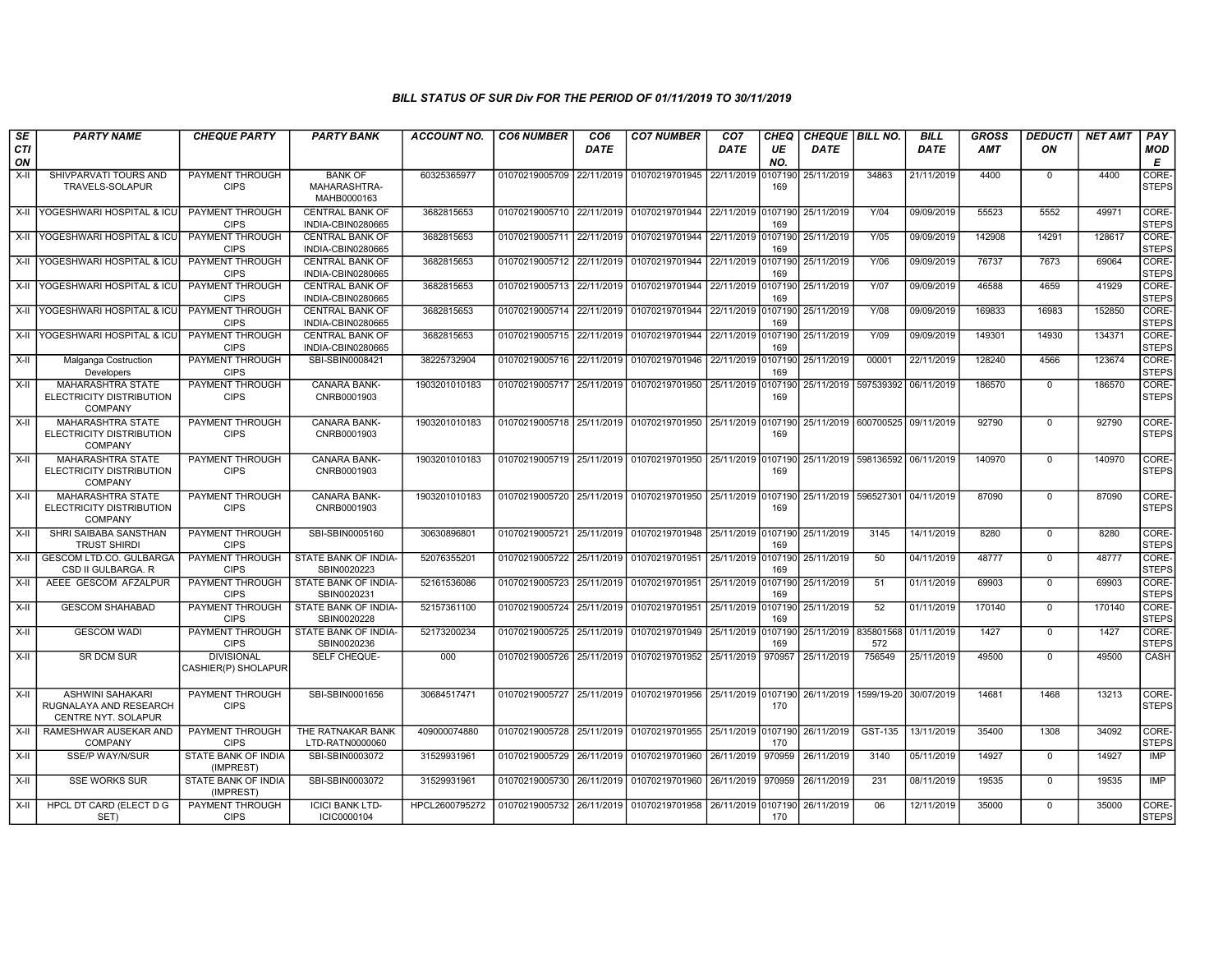| SE<br>CTI<br>ON | <b>PARTY NAME</b>                             | <b>CHEQUE PARTY</b>                      | <b>PARTY BANK</b>                   | <b>ACCOUNT NO.</b> | <b>CO6 NUMBER</b>                        | CO <sub>6</sub><br><b>DATE</b> | <b>CO7 NUMBER</b>                                           | CO <sub>7</sub><br>DATE | <b>CHEQ</b><br>UE<br>NO. | CHEQUE   BILL NO.<br>DATE |      | <b>BILL</b><br><b>DATE</b> | <b>GROSS</b><br><b>AMT</b> | <b>DEDUCTI</b><br>ΟN | <b>NET AMT</b> | PAY<br>MOD<br>Е       |
|-----------------|-----------------------------------------------|------------------------------------------|-------------------------------------|--------------------|------------------------------------------|--------------------------------|-------------------------------------------------------------|-------------------------|--------------------------|---------------------------|------|----------------------------|----------------------------|----------------------|----------------|-----------------------|
| $X-H$           | SSE/TRD/ANG/DEPOT                             | <b>DIVISIONAL</b><br>CASHIER(P) SHOLAPUR | SBI-SBIN0003072                     | 31529931961        | 01070219005733 26/11/2019 01070219701959 |                                |                                                             | 26/11/2019              | 970958                   | 26/11/2019                | 06   | 20/11/2019                 | 3000                       | $\mathbf 0$          | 3000           | CASH                  |
| X-II            | <b>SSE TRD BWD</b>                            | STATE BANK OF INDIA<br>(IMPREST)         | SBI-SBIN0003072                     | 31529931961        |                                          |                                | 01070219005734 26/11/2019 01070219701959 26/11/2019 970959  |                         |                          | 26/11/2019                | 16   | 02/11/2019                 | 3000                       | $\mathbf 0$          | 3000           | IMP                   |
| $X-H$           | SSE/TRD/BAP                                   | STATE BANK OF INDIA<br>(IMPREST)         | SBI-SBIN0003072                     | 31529931961        |                                          |                                | 01070219005735 26/11/2019 01070219701959                    | 26/11/2019              | 970959                   | 26/11/2019                | 43   | 18/11/2019                 | 2000                       | $\mathbf 0$          | 2000           | IMP                   |
| $X-II$          | SR SE(TRD)/YL                                 | <b>DIVISIONAL</b><br>CASHIER(P) SHOLAPUR | SBI-SBIN0003072                     | 31529931961        | 01070219005736 26/11/2019 01070219701959 |                                |                                                             | 26/11/2019 970958       |                          | 26/11/2019                | 13   | 18/11/2019                 | 2000                       | $\mathbf 0$          | 2000           | CASH                  |
| X-II            | <b>SSE TRD DD</b>                             | <b>STATE BANK OF INDIA</b><br>(IMPREST)  | SBI-SBIN0003072                     | 31529931961        |                                          |                                | 01070219005737 26/11/2019 01070219701959 26/11/2019 970959  |                         |                          | 26/11/2019                | 10   | 15/10/2019                 | 3000                       | $\mathbf 0$          | 3000           | IMP                   |
| X-II            | <b>SSETRDGR</b>                               | STATE BANK OF INDIA<br>(IMPREST)         | SBI-SBIN0003072                     | 31529931961        | 01070219005738 26/11/2019 01070219701959 |                                |                                                             | 26/11/2019              | 970959                   | 26/11/2019                | 08   | 06/11/2019                 | 2000                       | $\mathbf 0$          | 2000           | IMP                   |
| X-II            | STATION MANAGER HOTGI                         | STATE BANK OF INDIA<br>(IMPREST)         | SBI-SBIN0003072                     | 31529931961        | 01070219005739 26/11/2019 01070219701979 |                                |                                                             | 27/11/2019              | 970964                   | 28/11/2019                | 35   | 05/10/2019                 | 11130                      | $\mathbf 0$          | 11130          | <b>IMP</b>            |
| $X-H$           | <b>STATION MANAGER</b><br><b>SULTANPUR</b>    | <b>STATE BANK OF INDIA</b><br>(IMPREST)  | SBI-SBIN0003072                     | 31529931961        |                                          |                                | 01070219005740 26/11/2019 01070219701979                    | 27/11/2019              | 970964                   | 28/11/2019                | SW   | 05/11/2019                 | 6448                       | $\mathbf 0$          | 6448           | IMP                   |
| X-II            | CYM/WD                                        | <b>STATE BANK OF INDIA</b><br>(IMPREST)  | SBI-SBIN0003072                     | 31529931961        |                                          |                                | 01070219005741 26/11/2019 01070219701979 27/11/2019 970964  |                         |                          | 28/11/2019                | 2282 | 01/10/2019                 | 4999                       | $\mathbf 0$          | 4999           | <b>IMP</b>            |
| X-II            | <b>STATION MANAGER WADI</b>                   | STATE BANK OF INDIA<br>(IMPREST)         | SBI-SBIN0003072                     | 31529931961        |                                          |                                | 01070219005742 26/11/2019 01070219701979 27/11/2019         |                         | 970964                   | 28/11/2019                | 2730 | 01/11/2019                 | 17997                      | $\Omega$             | 17997          | <b>IMP</b>            |
| X-II            | STATION MANAGER BOROTI                        | STATE BANK OF INDIA<br>(IMPREST)         | SBI-SBIN0003072                     | 31529931961        |                                          |                                | 01070219005743 26/11/2019 01070219701979                    | 27/11/2019              | 970964                   | 28/11/2019                | 13   | 20/10/2019                 | 15790                      | $\mathbf 0$          | 15790          | IMP                   |
| $X-II$          | STATION MAMAGER DUDHANI   STATE BANK OF INDIA | (IMPREST)                                | SBI-SBIN0003072                     | 31529931961        | 01070219005744 26/11/2019 01070219701979 |                                |                                                             | 27/11/2019              | 970964                   | 28/11/2019                | 579  | 07/11/2019                 | 20980                      | $\mathbf 0$          | 20980          | IMP                   |
| X-II            | <b>STATION MANAGER MARTUR</b>                 | STATE BANK OF INDIA<br>(IMPREST)         | SBI-SBIN0003072                     | 31529931961        |                                          |                                | 01070219005745 26/11/2019 01070219701980                    | 27/11/2019 970964       |                          | 28/11/2019                | 4186 | 11/11/2019                 | 9470                       | $\mathbf 0$          | 9470           | <b>IMP</b>            |
| X-II            | <b>STATION MANAGER</b><br>AKKALKOTROAD        | STATE BANK OF INDIA<br>(IMPREST)         | SBI-SBIN0003072                     | 31529931961        | 01070219005746 26/11/2019 01070219701980 |                                |                                                             | 27/11/2019 970964       |                          | 28/11/2019                | 106  | 10/11/2019                 | 16000                      | $\Omega$             | 16000          | <b>IMP</b>            |
| $X-II$          | <b>STATION MANAGER</b><br>HUNSIHADGIL         | STATE BANK OF INDIA<br>(IMPREST)         | SBI-SBIN0003072                     | 31529931961        |                                          |                                | 01070219005747 26/11/2019 01070219701980                    | 27/11/2019              | 970964                   | 28/11/2019                | 17   | 10/11/2019                 | 6676                       | $\Omega$             | 6676           | IMP                   |
| $X-II$          | <b>STATION MANAGER</b><br>HIRENANDURU         | STATE BANK OF INDIA<br>(IMPREST)         | SBI-SBIN0003072                     | 31529931961        | 01070219005748 26/11/2019 01070219701980 |                                |                                                             | 27/11/2019 970964       |                          | 28/11/2019                | 3742 | 03/11/2019                 | 14143                      | $\mathbf 0$          | 14143          | <b>IMP</b>            |
| $X-H$           | <b>STATION MANAGER</b><br><b>GULBARGA</b>     | <b>DIVISIONAL</b><br>CASHIER(P) SHOLAPUR | SBI-SBIN0003072                     | 31529931961        | 01070219005749 26/11/2019 01070219701980 |                                |                                                             | 27/11/2019 970963       |                          | 28/11/2019                | 954  | 03/11/2019                 | 23885                      | $\mathbf 0$          | 23885          | <b>CASH</b>           |
| $X-II$          | <b>SSTATION MANAGER</b><br><b>SHAHABAD</b>    | STATE BANK OF INDIA<br>(IMPREST)         | SBI-SBIN0003072                     | 31529931961        |                                          |                                | 01070219005750 26/11/2019 01070219701980                    | 27/11/2019              | 970964                   | 28/11/2019                | SW   | 07/10/2019                 | 14313                      | $\Omega$             | 14313          | <b>IMP</b>            |
| $X-H$           | <b>STATION MANAGER</b><br><b>GAUDGAON</b>     | STATE BANK OF INDIA<br>(IMPREST)         | SBI-SBIN0003072                     | 31529931961        | 01070219005751 26/11/2019 01070219701981 |                                |                                                             | 27/11/2019              | 970964                   | 28/11/2019                | 4766 | 05/11/2019                 | 9956                       | $\mathbf 0$          | 9956           | <b>IMP</b>            |
| $X-H$           | <b>STATION MANAGER BABLAD</b>                 | <b>STATE BANK OF INDIA</b><br>(IMPREST)  | SBI-SBIN0003072                     | 31529931961        | 01070219005752 26/11/2019 01070219701981 |                                |                                                             | 27/11/2019              | 970964                   | 28/11/2019                | SW   | 15/10/2019                 | 5070                       | $\mathbf 0$          | 5070           | IMP                   |
| X-II            | STATION MANAGER BABLAD                        | STATE BANK OF INDIA<br>(IMPREST)         | SBI-SBIN0003072                     | 31529931961        | 01070219005753 26/11/2019 01070219701981 |                                |                                                             | 27/11/2019 970964       |                          | 28/11/2019                | 9692 | 22/10/2019                 | 12140                      | $\mathbf 0$          | 12140          | IMP                   |
| X-II            | <b>STATION MANAGER KULALI</b>                 | STATE BANK OF INDIA<br>(IMPREST)         | SBI-SBIN0003072                     | 31529931961        | 01070219005754 26/11/2019 01070219701981 |                                |                                                             | 27/11/2019              | 970964                   | 28/11/2019                | SW   | 15/11/2019                 | 6045                       | $\Omega$             | 6045           | <b>IMP</b>            |
| $X-H$           | <b>STATION MANAGER</b><br><b>NAGANSUR</b>     | <b>STATE BANK OF INDIA</b><br>(IMPREST)  | SBI-SBIN0003072                     | 31529931961        |                                          |                                | 01070219005755 26/11/2019 01070219701981                    | 27/11/2019 970964       |                          | 28/11/2019                | 311  | 02/11/2019                 | 9554                       | $\mathbf 0$          | 9554           | <b>IMP</b>            |
| X-II            | PATIL TOURS AND TRAVELS                       | PAYMENT THROUGH<br><b>CIPS</b>           | STATE BANK OF INDIA-<br>SBIN0021963 | 37311501183        |                                          |                                | 01070219005756 26/11/2019 01070219701982 27/11/2019 0107190 |                         | 172                      | 28/11/2019                | 219  | 13/11/2019                 | 64253                      | 8020                 | 56233          | CORE-<br><b>STEPS</b> |
| X-II            | <b>SSE/P WAY/SDB</b>                          | STATE BANK OF INDIA<br>(IMPREST)         | SBI-SBIN0003072                     | 31529931961        |                                          |                                | 01070219005757 26/11/2019 01070219701960                    | 26/11/2019              | 970959                   | 26/11/2019                | 2117 | 14/10/2019                 | 14911                      | $\mathbf 0$          | 14911          | <b>IMP</b>            |
| X-II            | <b>STATION MANAGER</b><br><b>MUNDHEWADI</b>   | STATE BANK OF INDIA<br>(IMPREST)         | SBI-SBIN0003072                     | 31529931961        |                                          |                                | 01070219005758 26/11/2019 01070219701985 28/11/2019         |                         | 970964                   | 28/11/2019                | 202  | 11/11/2019                 | 9620                       | $\mathbf 0$          | 9620           | <b>IMP</b>            |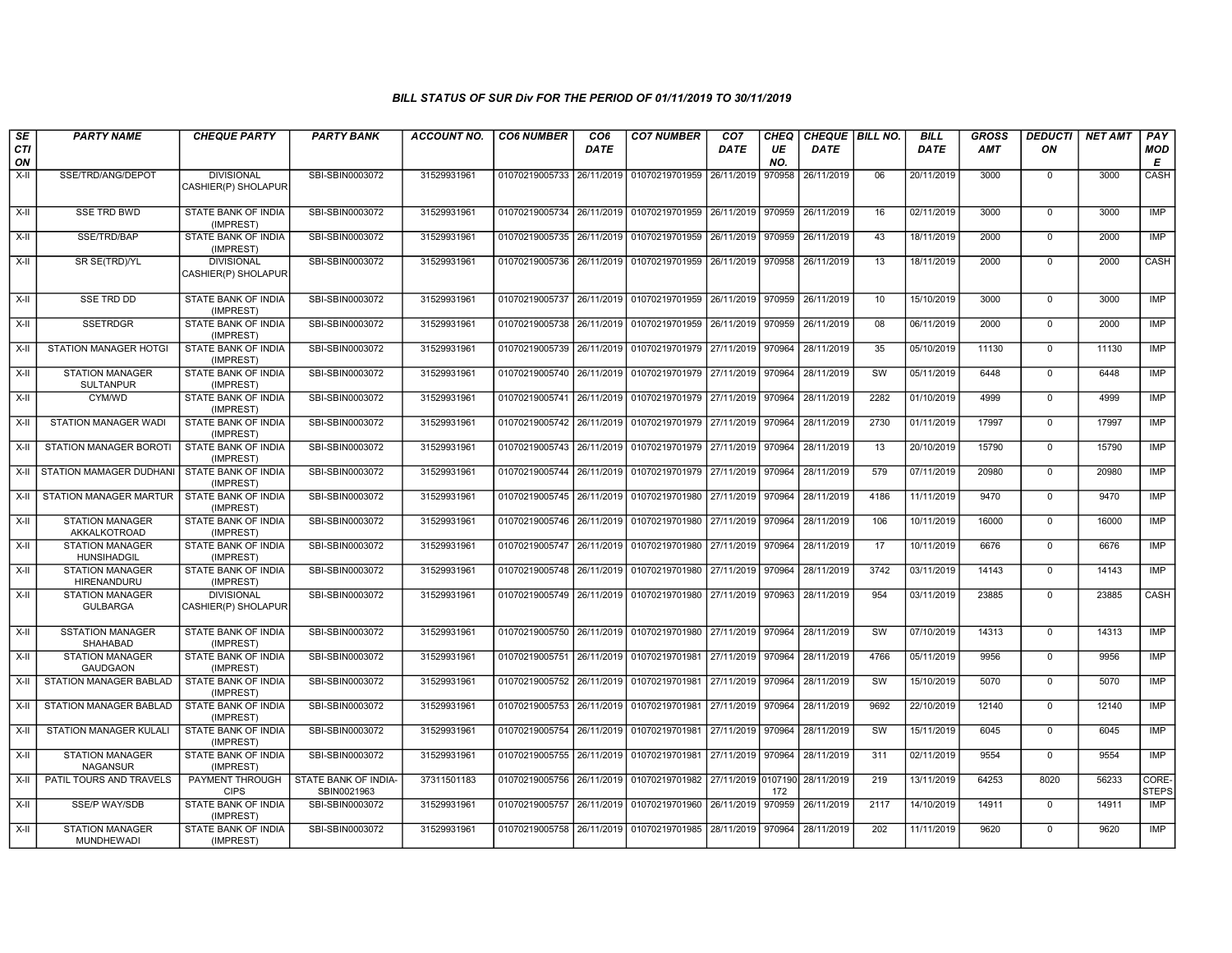| SE        | <b>PARTY NAME</b>                                | <b>CHEQUE PARTY</b>                     | <b>PARTY BANK</b> | <b>ACCOUNT NO.</b> | <b>CO6 NUMBER</b>                        | CO <sub>6</sub> | <b>CO7 NUMBER</b>                                   | CO <sub>7</sub>   | CHEQ      | CHEQUE   BILL NO. |      | <b>BILL</b> | <b>GROSS</b> | <b>DEDUCTI</b> | <b>NET AMT</b> | <b>PAY</b> |
|-----------|--------------------------------------------------|-----------------------------------------|-------------------|--------------------|------------------------------------------|-----------------|-----------------------------------------------------|-------------------|-----------|-------------------|------|-------------|--------------|----------------|----------------|------------|
| CTI<br>ON |                                                  |                                         |                   |                    |                                          | <b>DATE</b>     |                                                     | <b>DATE</b>       | UE<br>NO. | <b>DATE</b>       |      | <b>DATE</b> | AMT          | ON             |                | MOD<br>Е   |
| $X-H$     | TI/S/DD                                          | <b>STATE BANK OF INDIA</b><br>(IMPREST) | SBI-SBIN0003072   | 31529931961        | 01070219005759 26/11/2019 01070219701985 |                 |                                                     | 28/11/2019        | 970964    | 28/11/2019        | 1686 | 15/06/2019  | 3000         | $\mathbf 0$    | 3000           | <b>IMP</b> |
| X-II      | STATION MANAGER JEUR                             | STATE BANK OF INDIA<br>(IMPREST)        | SBI-SBIN0003072   | 31529931961        |                                          |                 | 01070219005760 26/11/2019 01070219701985 28/11/2019 |                   | 970964    | 28/11/2019        | 13   | 02/10/2019  | 20720        | $\mathbf 0$    | 20720          | <b>IMP</b> |
| $X-H$     | <b>STATION MANAGER MADHA</b>                     | <b>STATE BANK OF INDIA</b><br>(IMPREST) | SBI-SBIN0003072   | 31529931961        |                                          |                 | 01070219005761 26/11/2019 01070219701985            | 28/11/2019 970964 |           | 28/11/2019        | SW   | 05/10/2019  | 9750         | $\mathbf 0$    | 9750           | <b>IMP</b> |
| X-II      | STATION MANAGER MOHOL                            | STATE BANK OF INDIA<br>(IMPREST)        | SBI-SBIN0003072   | 31529931961        | 01070219005762 26/11/2019 01070219701985 |                 |                                                     | 28/11/2019        | 970964    | 28/11/2019        | 59   | 13/10/2019  | 18180        | $\mathbf 0$    | 18180          | IMP        |
| $X-H$     | STATION MANAGER PAKANI                           | STATE BANK OF INDIA<br>(IMPREST)        | SBI-SBIN0003072   | 31529931961        |                                          |                 | 01070219005763 26/11/2019 01070219701985            | 28/11/2019        | 970964    | 28/11/2019        | SW   | 15/11/2019  | 10140        | $\mathbf 0$    | 10140          | <b>IMP</b> |
| X-II      | <b>STATION MANAGER</b><br><b>KURDUWADI</b>       | STATE BANK OF INDIA<br>(IMPREST)        | SBI-SBIN0003072   | 31529931961        | 01070219005764 26/11/2019 01070219701986 |                 |                                                     | 28/11/2019 970964 |           | 28/11/2019        | 2808 | 15/11/2019  | 24810        | $\mathbf 0$    | 24810          | IMP        |
| $X-II$    | TI/KURDUWADI                                     | STATE BANK OF INDIA<br>(IMPREST)        | SBI-SBIN0003072   | 31529931961        | 01070219005765 26/11/2019                |                 | 01070219701986                                      | 28/11/2019        | 970964    | 28/11/2019        | 117  | 08/11/2019  | 4385         | $\mathbf 0$    | 4385           | <b>IMP</b> |
| X-II      | DTC/DD                                           | STATE BANK OF INDIA<br>(IMPREST)        | SBI-SBIN0003072   | 31529931961        |                                          |                 | 01070219005766   26/11/2019   01070219701986        | 28/11/2019        | 970964    | 28/11/2019        | 4803 | 09/11/2019  | 10000        | $\mathbf 0$    | 10000          | <b>IMP</b> |
| X-II      | CYM/DD                                           | <b>STATE BANK OF INDIA</b><br>(IMPREST) | SBI-SBIN0003072   | 31529931961        | 01070219005767 26/11/2019 01070219701986 |                 |                                                     | 28/11/2019 970964 |           | 28/11/2019        | 830  | 05/11/2019  | 2470         | $\mathbf 0$    | 2470           | IMP        |
| X-II      | <b>STATION MANAGER</b><br>PAREWADI               | STATE BANK OF INDIA<br>(IMPREST)        | SBI-SBIN0003072   | 31529931961        | 01070219005768 26/11/2019 01070219701986 |                 |                                                     | 28/11/2019 970964 |           | 28/11/2019        | SW   | 15/09/2019  | 11700        | $\mathbf 0$    | 11700          | <b>IMP</b> |
| X-II      | <b>STATION MANAGER</b><br><b>JINTIROAD</b>       | STATE BANK OF INDIA<br>(IMPREST)        | SBI-SBIN0003072   | 31529931961        | 01070219005769 26/11/2019 01070219701986 |                 |                                                     | 28/11/2019 970964 |           | 28/11/2019        | SW   | 15/10/2019  | 11700        | $\mathbf 0$    | 11700          | <b>IMP</b> |
| X-II      | <b>STATION MANAGER</b><br><b>DHAVALAS</b>        | STATE BANK OF INDIA<br>(IMPREST)        | SBI-SBIN0003072   | 31529931961        | 01070219005770 26/11/2019 01070219701987 |                 |                                                     | 28/11/2019 970964 |           | 28/11/2019        | 288  | 02/11/2019  | 7196         | $\mathbf 0$    | 7196           | IMP        |
| X-II      | <b>STATION MANAGER</b><br>MALIKPETH              | <b>STATE BANK OF INDIA</b><br>(IMPREST) | SBI-SBIN0003072   | 31529931961        | 01070219005771 26/11/2019 01070219701987 |                 |                                                     | 28/11/2019 970964 |           | 28/11/2019        | 589  | 03/11/2019  | 13416        | $\Omega$       | 13416          | IMP        |
| X-II      | STATION MANAGER BORIBEL                          | STATE BANK OF INDIA<br>(IMPREST)        | SBI-SBIN0003072   | 31529931961        | 01070219005772 26/11/2019 01070219701987 |                 |                                                     | 28/11/2019        | 970964    | 28/11/2019        | 154  | 26/10/2019  | 13336        | 0              | 13336          | IMP        |
| $X-H$     | <b>STATION MANAGER BHIGVAN</b>                   | STATE BANK OF INDIA<br>(IMPREST)        | SBI-SBIN0003072   | 31529931961        | 01070219005773 26/11/2019 01070219701987 |                 |                                                     | 28/11/2019        | 970964    | 28/11/2019        | SW   | 03/11/2019  | 20956        | $\mathbf 0$    | 20956          | IMP        |
| X-II      | STATION MANAGER MALTHAN   STATE BANK OF INDIA    | (IMPREST)                               | SBI-SBIN0003072   | 31529931961        | 01070219005774 26/11/2019 01070219701987 |                 |                                                     | 28/11/2019 970964 |           | 28/11/2019        | 414  | 16/10/2019  | 14881        | $\mathbf 0$    | 14881          | IMP        |
| X-II      | ADEN/ANG                                         | STATE BANK OF INDIA<br>(IMPREST)        | SBI-SBIN0003072   | 31529931961        | 01070219005775 26/11/2019 01070219701959 |                 |                                                     | 26/11/2019        | 970959    | 26/11/2019        | 1696 | 14/10/2019  | 5900         | $\mathbf 0$    | 5900           | IMP        |
| X-II      | <b>SSE WORKS ANG</b>                             | STATE BANK OF INDIA<br>(IMPREST)        | SBI-SBIN0003072   | 31529931961        |                                          |                 | 01070219005776 26/11/2019 01070219701960            | 26/11/2019        | 970959    | 26/11/2019        | 309  | 03/10/2019  | 12000        | $\Omega$       | 12000          | IMP        |
| $X-II$    | <b>STATION MANAGER</b><br><b>PUNTAMBA</b>        | STATE BANK OF INDIA<br>(IMPREST)        | SBI-SBIN0003072   | 31529931961        | 01070219005777 26/11/2019 01070219701997 |                 |                                                     | 29/11/2019 970990 |           | 29/11/2019        | 1283 | 04/11/2019  | 10000        | $\mathbf 0$    | 10000          | <b>IMP</b> |
| X-II      | STATION MANAGER SAROLA                           | STATE BANK OF INDIA<br>(IMPREST)        | SBI-SBIN0003072   | 31529931961        | 01070219005778 26/11/2019 01070219701997 |                 |                                                     | 29/11/2019        | 970990    | 29/11/2019        | 148  | 13/11/2019  | 9430         | $\mathbf 0$    | 9430           | IMP        |
| $X-H$     | <b>STATION MANAGER</b><br>PADHEGAON              | STATE BANK OF INDIA<br>(IMPREST)        | SBI-SBIN0003072   | 31529931961        | 01070219005779 26/11/2019 01070219701997 |                 |                                                     | 29/11/2019        | 970990    | 29/11/2019        | 77   | 09/11/2019  | 19219        | $\mathbf 0$    | 19219          | <b>IMP</b> |
| X-II      | STATION MANAGER CHITALI                          | STATE BANK OF INDIA<br>(IMPREST)        | SBI-SBIN0003072   | 31529931961        | 01070219005780 26/11/2019 01070219701997 |                 |                                                     | 29/11/2019        | 970990    | 29/11/2019        | SW   | 15/11/2019  | 5850         | 0              | 5850           | IMP        |
| $X-II$    | <b>STATION MANAGER</b><br>AHMEDNAGAR             | STATE BANK OF INDIA<br>(IMPREST)        | SBI-SBIN0003072   | 31529931961        | 01070219005781 26/11/2019 01070219701997 |                 |                                                     | 29/11/2019        | 970990    | 29/11/2019        | 4564 | 02/11/2019  | 3967         | $\Omega$       | 3967           | <b>IMP</b> |
| X-II      | STATION MANAGER BELAPUR                          | STATE BANK OF INDIA<br>(IMPREST)        | SBI-SBIN0003072   | 31529931961        | 01070219005782 26/11/2019 01070219701997 |                 |                                                     | 29/11/2019        | 970990    | 29/11/2019        | 2022 | 01/11/2019  | 19969        | 0              | 19969          | IMP        |
| X-II      | STATION MANAGER VAMBORI                          | <b>STATE BANK OF INDIA</b><br>(IMPREST) | SBI-SBIN0003072   | 31529931961        | 01070219005783 26/11/2019 01070219701997 |                 |                                                     | 29/11/2019        | 970990    | 29/11/2019        | 12   | 08/11/2019  | 9997         | $\mathbf 0$    | 9997           | IMP        |
| X-II      | <b>STATION MANAGER</b><br><b>RANJANGAON</b>      | STATE BANK OF INDIA<br>(IMPREST)        | SBI-SBIN0003072   | 31529931961        |                                          |                 | 01070219005784 26/11/2019 01070219701998            | 29/11/2019        | 970990    | 29/11/2019        | 77   | 05/10/2019  | 9885         | $\Omega$       | 9885           | IMP        |
|           | X-II STATION MANAGER AKOLNER STATE BANK OF INDIA | (IMPREST)                               | SBI-SBIN0003072   | 31529931961        |                                          |                 | 01070219005785 26/11/2019 01070219701998 29/11/2019 |                   | 970990    | 29/11/2019        | 1273 | 20/10/2019  | 10000        | $\mathbf 0$    | 10000          | <b>IMP</b> |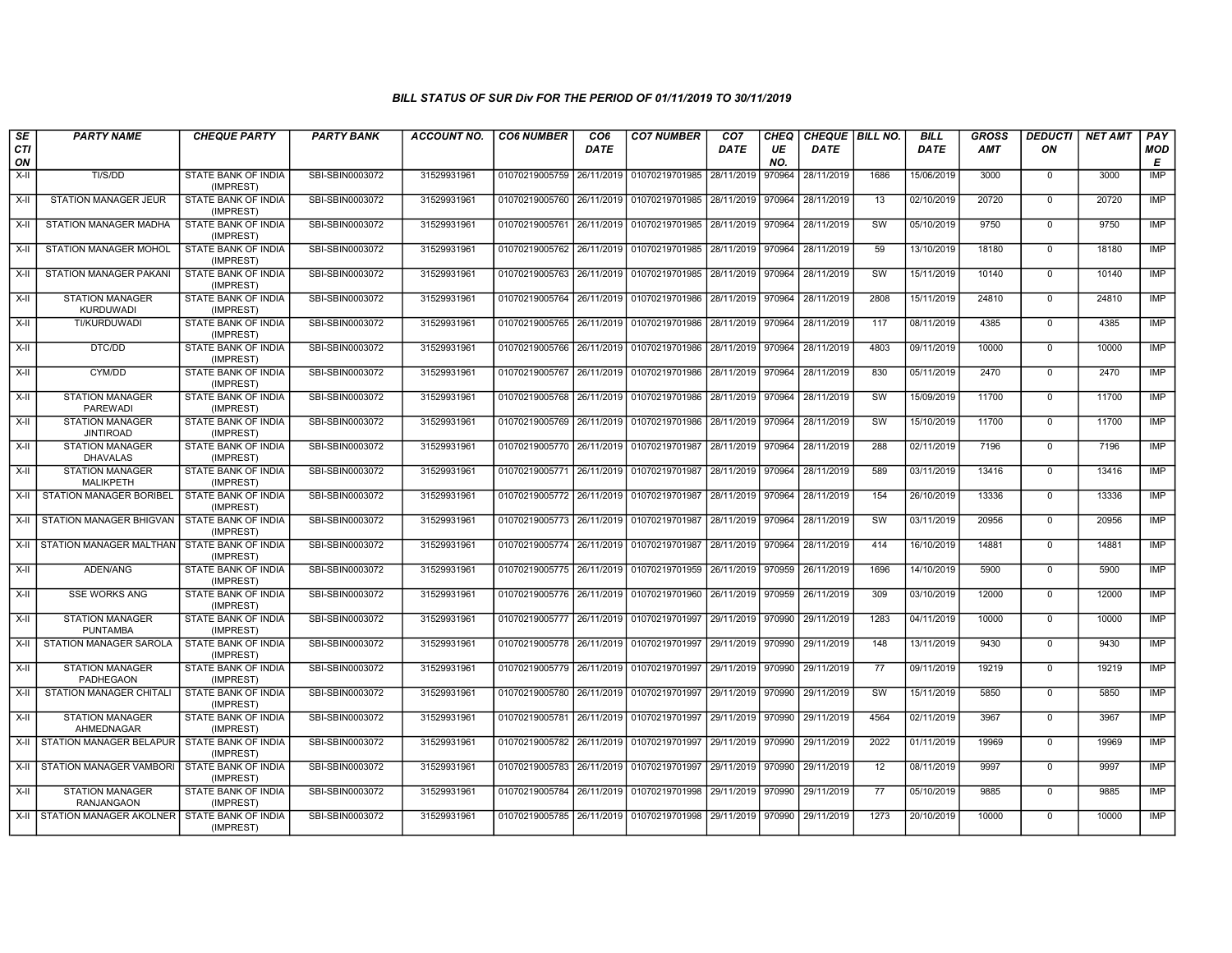| <b>SE</b><br>CTI<br>ON | <b>PARTY NAME</b>                           | <b>CHEQUE PARTY</b>                      | <b>PARTY BANK</b>                     | <b>ACCOUNT NO.</b> | <b>CO6 NUMBER</b>         | CO <sub>6</sub><br><b>DATE</b> | <b>CO7 NUMBER</b>                                          | CO <sub>7</sub><br><b>DATE</b> | CHEQ<br>UE<br>NO. | CHEQUE   BILL NO.<br><b>DATE</b> |           | <b>BILL</b><br><b>DATE</b> | <b>GROSS</b><br><b>AMT</b> | <b>DEDUCTI</b><br>ON | <b>NET AMT</b> | PAY<br><b>MOD</b><br>Е |
|------------------------|---------------------------------------------|------------------------------------------|---------------------------------------|--------------------|---------------------------|--------------------------------|------------------------------------------------------------|--------------------------------|-------------------|----------------------------------|-----------|----------------------------|----------------------------|----------------------|----------------|------------------------|
| X-II                   | <b>STATION MANAGER</b><br><b>KANEGAON</b>   | STATE BANK OF INDIA<br>(IMPREST)         | SBI-SBIN0003072                       | 31529931961        | 01070219005786            | 26/11/2019                     | 01070219701998                                             | 29/11/2019                     | 970990            | 29/11/2019                       | 14        | 30/08/2019                 | 7660                       | $\mathbf 0$          | 7660           | <b>IMP</b>             |
| X-II                   | STATION MANAGER YEOLA                       | STATE BANK OF INDIA<br>(IMPREST)         | SBI-SBIN0003072                       | 31529931961        | 01070219005787            | 26/11/2019                     | 01070219701998 29/11/2019                                  |                                | 970990            | 29/11/2019                       | 3000      | 08/09/2019                 | 9442                       | $\mathbf 0$          | 9442           | IMP                    |
| $X-II$                 | STATION MANAGER KASHTI                      | STATE BANK OF INDIA<br>(IMPREST)         | SBI-SBIN0003072                       | 31529931961        | 01070219005788 26/11/2019 |                                | 01070219701998 29/11/2019 970990                           |                                |                   | 29/11/2019                       | <b>SW</b> | 31/10/2019                 | 15990                      | $\mathbf 0$          | 15990          | <b>IMP</b>             |
| X-II                   | <b>STATION MANAGER</b><br><b>KOPARGAON</b>  | <b>DIVISIONAL</b><br>CASHIER(P) SHOLAPUR | SBI-SBIN0003072                       | 31529931961        | 01070219005789 26/11/2019 |                                | 01070219701998 29/11/2019                                  |                                | 970989            | 29/11/2019                       | 853       | 01/10/2019                 | 21867                      | $\mathbf 0$          | 21867          | <b>CASH</b>            |
|                        | X-II STATION MANAGER SANGOLA                | STATE BANK OF INDIA<br>(IMPREST)         | SBI-SBIN0003072                       | 31529931961        | 01070219005790            | 26/11/2019                     | 01070219701999 29/11/2019 970990                           |                                |                   | 29/11/2019                       | 29        | 08/10/2019                 | 12870                      | $\mathbf 0$          | 12870          | <b>IMP</b>             |
| X-II                   | <b>STATION MANAGER</b><br>PANDHARPUR        | STATE BANK OF INDIA<br>(IMPREST)         | SBI-SBIN0003072                       | 31529931961        | 01070219005791 26/11/2019 |                                | 01070219701999 29/11/2019 970990                           |                                |                   | 29/11/2019                       | 52        | 16/09/2019                 | 17032                      | $\mathbf 0$          | 17032          | IMP                    |
| X-II                   | <b>STATION MANAGER LATUR</b>                | <b>STATE BANK OF INDIA</b><br>(IMPREST)  | SBI-SBIN0003072                       | 31529931961        | 01070219005792            | 26/11/2019                     | 01070219701999 29/11/2019                                  |                                | 970990            | 29/11/2019                       | 133       | 02/11/2019                 | 24892                      | $\mathbf 0$          | 24892          | IMP                    |
| X-II                   | <b>STATION MANAGER</b><br><b>USMANABAD</b>  | STATE BANK OF INDIA<br>(IMPREST)         | SBI-SBIN0003072                       | 31529931961        | 01070219005793            | 26/11/2019                     | 01070219701999 29/11/2019 970990                           |                                |                   | 29/11/2019                       | 583       | 27/09/2019                 | 13775                      | $\mathbf 0$          | 13775          | IMP                    |
| X-II                   | <b>STATION MANAGER</b><br><b>BARSHITOWN</b> | STATE BANK OF INDIA<br>(IMPREST)         | SBI-SBIN0003072                       | 31529931961        | 01070219005794            | 26/11/2019                     | 01070219701999                                             | 29/11/2019                     | 970990            | 29/11/2019                       | 57884     | 09/10/2019                 | 15700                      | $\mathbf 0$          | 15700          | <b>IMP</b>             |
| $X-H$                  | STATION MANAGER YEDSHI                      | STATE BANK OF INDIA<br>(IMPREST)         | SBI-SBIN0003072                       | 31529931961        | 01070219005795            | 26/11/2019                     | 01070219702000 29/11/2019 970990                           |                                |                   | 29/11/2019                       | 497       | 07/11/2019                 | 9038                       | $\mathbf 0$          | 9038           | <b>IMP</b>             |
| $X-II$                 | <b>STATION MANAGER DHOKI</b>                | <b>STATE BANK OF INDIA</b><br>(IMPREST)  | SBI-SBIN0003072                       | 31529931961        | 01070219005796            | 26/11/2019                     | 01070219702000 29/11/2019 970990                           |                                |                   | 29/11/2019                       | SW        | 31/10/2019                 | 9750                       | $\overline{0}$       | 9750           | <b>IMP</b>             |
| X-II                   | <b>STATION MANAGER ARAG</b>                 | STATE BANK OF INDIA<br>(IMPREST)         | SBI-SBIN0003072                       | 31529931961        | 01070219005797            | 26/11/2019                     | 01070219702000 29/11/2019 970990                           |                                |                   | 29/11/2019                       | 66        | 16/10/2019                 | 9854                       | $\mathbf 0$          | 9854           | IMP                    |
| X-II                   | STATION MANAGER JATROAD                     | STATE BANK OF INDIA<br>(IMPREST)         | SBI-SBIN0003072                       | 31529931961        | 01070219005798            | 26/11/2019                     | 01070219702000                                             | 29/11/2019   970990            |                   | 29/11/2019                       | 23        | 05/11/2019                 | 6750                       | $\mathbf 0$          | 6750           | <b>IMP</b>             |
|                        | X-II STATION MANAGER SALGARE                | STATE BANK OF INDIA<br>(IMPREST)         | SBI-SBIN0003072                       | 31529931961        | 01070219005799            | 26/11/2019                     | 01070219702000 29/11/2019 970990                           |                                |                   | 29/11/2019                       | 759       | 27/09/2019                 | 9986                       | $\mathbf 0$          | 9986           | <b>IMP</b>             |
| X-II                   | <b>SRDPOSUR</b>                             | <b>DIVISIONAL</b><br>CASHIER(P) SHOLAPUR | SELF CHEQUE-                          | 00000000000        |                           |                                | 01070219005800 26/11/2019 01070219701957 26/11/2019 970958 |                                |                   | 26/11/2019                       | 676527    | 21/11/2019                 | 3600                       | $\Omega$             | 3600           | CASH                   |
| X-II                   | CMS / SUR                                   | <b>DIVISIONAL</b><br>CASHIER(P) SHOLAPUR | SELF CHEQUE-                          | 000000000          |                           |                                | 01070219005801 26/11/2019 01070219701957 26/11/2019 970958 |                                |                   | 26/11/2019                       | 721321    | 22/11/2019                 | 7500                       | $\mathbf 0$          | 7500           | CASH                   |
| X-II                   | CMS / SUR                                   | <b>DIVISIONAL</b><br>CASHIER(P) SHOLAPUR | SELF CHEQUE-                          | 000000000          |                           |                                | 01070219005802 26/11/2019 01070219701961 26/11/2019 970958 |                                |                   | 26/11/2019                       | 721320    | 22/11/2019                 | 145                        | $\mathbf 0$          | 145            | CASH                   |
| X-II                   | <b>DMM/SUR</b>                              | <b>DIVISIONAL</b><br>CASHIER(P) SHOLAPUR | SELF CHEQUE-                          | 000000000          |                           |                                | 01070219005803 26/11/2019 01070219701965 26/11/2019 970960 |                                |                   | 27/11/2019                       | 733008    | 22/11/2019                 | 10870                      | $\overline{0}$       | 10870          | CASH                   |
| $X-H$                  | CMS/SUR/GEN                                 | STATE BANK OF INDIA<br>(IMPREST)         | SBI-SBIN0003072                       | 31529931961        | 01070219005804            | 26/11/2019                     | 01070219701963 26/11/2019 970959                           |                                |                   | 26/11/2019                       | Gen/23    | 16/11/2019                 | 39754                      | $\mathbf 0$          | 39754          | <b>IMP</b>             |
| X-II                   | SR DME SUR                                  | STATE BANK OF INDIA<br>(IMPREST)         | SBI-SBIN0003072                       | 31529931961        | 01070219005805 26/11/2019 |                                | 01070219701962 26/11/2019 970959                           |                                |                   | 26/11/2019                       | 101260    | 04/11/2019                 | 3000                       | $\mathbf 0$          | 3000           | IMP                    |
| X-II                   | SR.DCM.SUR                                  | STATE BANK OF INDIA<br>(IMPREST)         | SBI-SBIN0003072                       | 31529931961        | 01070219005806            | 26/11/2019                     | 01070219701964 26/11/2019                                  |                                | 970959            | 26/11/2019                       | 9         | 21/09/2019                 | 24990                      | $\mathbf 0$          | 24990          | <b>IMP</b>             |
| X-II                   | SR.DCM.SUR                                  | STATE BANK OF INDIA<br>(IMPREST)         | SBI-SBIN0003072                       | 31529931961        | 01070219005807            | 26/11/2019                     | 01070219701964                                             | 26/11/2019 970959              |                   | 26/11/2019                       | 158       | 09/11/2019                 | 9700                       | $\mathbf 0$          | 9700           | IMP                    |
| X-II                   | TTE REST HOUSE WD                           | STATE BANK OF INDIA<br>(IMPREST)         | SBI-SBIN0003072                       | 31529931961        | 01070219005808            | 26/11/2019                     | 01070219701964 26/11/2019                                  |                                | 970959            | 26/11/2019                       | 36        | 01/11/2019                 | 14890                      | $\mathbf 0$          | 14890          | IMP                    |
| X-II                   | SOLAPUR MUNCIPAL<br><b>CORPORATION TAX</b>  | PAYMENT THROUGH<br><b>CIPS</b>           | <b>ICICI BANK LTD-</b><br>ICIC0000199 | 019905850013       | 01070219005809            | 26/11/2019                     | 01070219701971 27/11/2019 0107190 27/11/2019               |                                | 171               |                                  | 012801    | 18/11/2019                 | 64714                      | $\mathbf 0$          | 64714          | CORE-<br><b>STEPS</b>  |
| $X-H$                  | SOLAPUR MUNCIPAL<br><b>CORPORATION TAX</b>  | PAYMENT THROUGH<br><b>CIPS</b>           | <b>ICICI BANK LTD-</b><br>ICIC0000199 | 019905850013       | 01070219005810 26/11/2019 |                                | 01070219701971 27/11/2019                                  |                                | 0107190<br>171    | 27/11/2019                       | 012802    | 18/11/2019                 | 67360                      | $\mathbf 0$          | 67360          | CORE-<br><b>STEPS</b>  |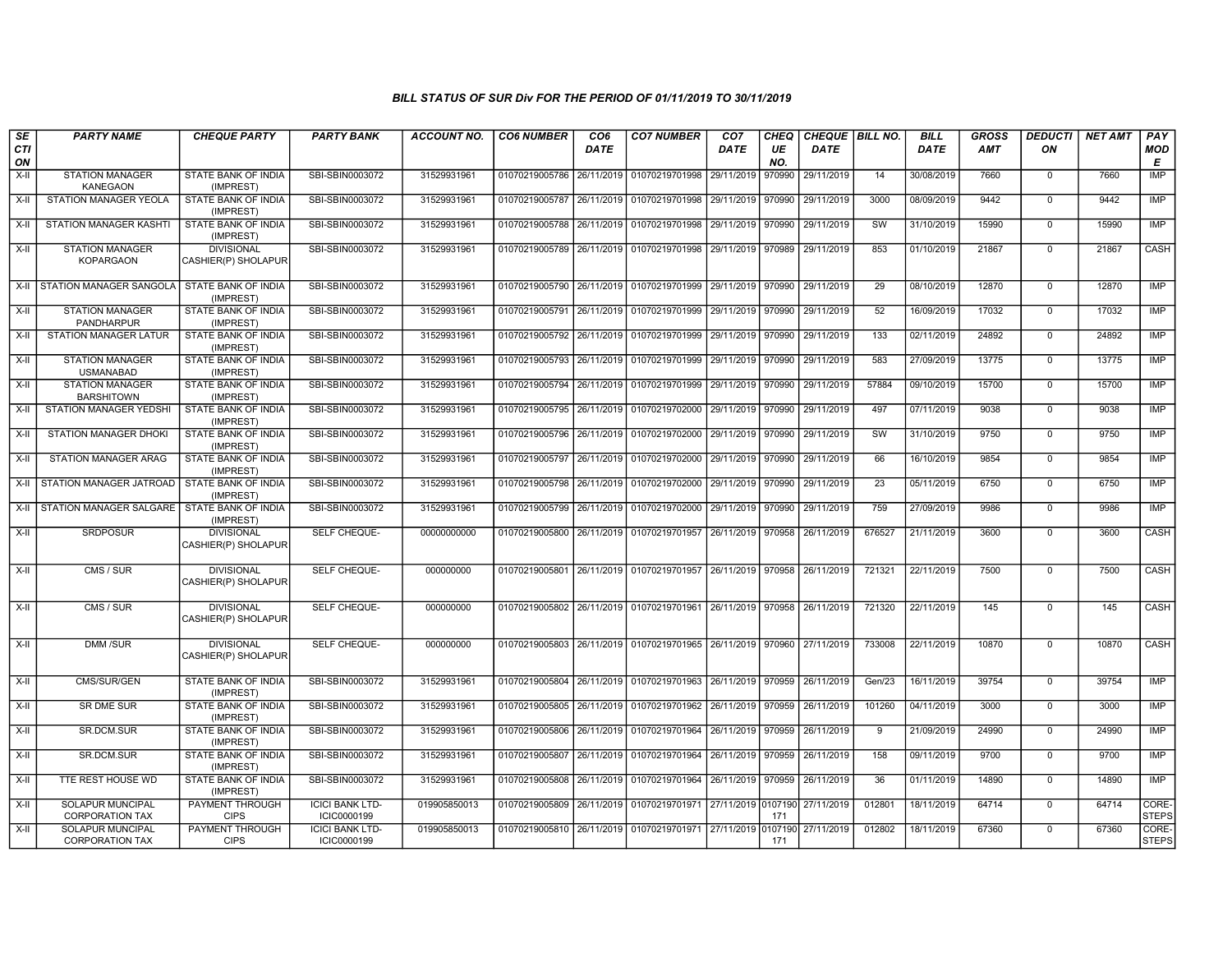| SE               | <b>PARTY NAME</b>                                                | <b>CHEQUE PARTY</b>                      | <b>PARTY BANK</b>                     | <b>ACCOUNT NO.</b> | <b>CO6 NUMBER</b>         | CO <sub>6</sub> | <b>CO7 NUMBER</b>                                           | CO <sub>7</sub>    | CHEQ           | CHEQUE   BILL NO. |                      | <b>BILL</b> | <b>GROSS</b> | <b>DEDUCTI</b> | <b>NET AMT</b> | <b>PAY</b>            |
|------------------|------------------------------------------------------------------|------------------------------------------|---------------------------------------|--------------------|---------------------------|-----------------|-------------------------------------------------------------|--------------------|----------------|-------------------|----------------------|-------------|--------------|----------------|----------------|-----------------------|
| <b>CTI</b><br>ON |                                                                  |                                          |                                       |                    |                           | <b>DATE</b>     |                                                             | <b>DATE</b>        | UE<br>NO.      | <b>DATE</b>       |                      | <b>DATE</b> | AMT          | ON             |                | <b>MOD</b><br>E       |
| $X-H$            | <b>SOLAPUR MUNCIPAL</b><br><b>CORPORATION TAX</b>                | PAYMENT THROUGH<br><b>CIPS</b>           | <b>ICICI BANK LTD-</b><br>ICIC0000199 | 019905850013       | 01070219005811 26/11/2019 |                 | 01070219701966                                              | 26/11/2019         | 0107190<br>171 | 27/11/2019        | 012803               | 18/11/2019  | 15284        | $\mathbf 0$    | 15284          | CORE-<br><b>STEPS</b> |
| $X-H$            | <b>SOLAPUR MUNCIPAL</b><br><b>CORPORATION TAX</b>                | PAYMENT THROUGH<br><b>CIPS</b>           | <b>ICICI BANK LTD-</b><br>ICIC0000199 | 019905850013       | 01070219005812 26/11/2019 |                 | 01070219701966 26/11/2019 0107190                           |                    | 171            | 27/11/2019        | 012804               | 18/11/2019  | 11491        | $\Omega$       | 11491          | CORE-<br><b>STEPS</b> |
| $X-II$           | <b>SOLAPUR MUNCIPAL</b><br><b>CORPORATION TAX</b>                | PAYMENT THROUGH<br><b>CIPS</b>           | <b>ICICI BANK LTD-</b><br>ICIC0000199 | 019905850013       | 01070219005813 26/11/2019 |                 | 01070219701971 27/11/2019 0107190                           |                    | 171            | 27/11/2019        | 012805               | 18/11/2019  | 48800        | $\mathbf 0$    | 48800          | CORE-<br><b>STEPS</b> |
| X-II             | <b>SOLAPUR MUNCIPAL</b><br><b>CORPORATION TAX</b>                | <b>PAYMENT THROUGH</b><br><b>CIPS</b>    | <b>ICICI BANK LTD-</b><br>ICIC0000199 | 019905850013       | 01070219005814 26/11/2019 |                 | 01070219701966                                              | 26/11/2019 0107190 | 171            | 27/11/2019        | 012806               | 18/11/2019  | 14465        | $\mathbf 0$    | 14465          | CORE-<br><b>STEPS</b> |
| $X-H$            | <b>SOLAPUR MUNCIPAL</b><br><b>CORPORATION TAX</b>                | PAYMENT THROUGH<br><b>CIPS</b>           | <b>ICICI BANK LTD-</b><br>ICIC0000199 | 019905850013       | 01070219005815            | 26/11/2019      | 01070219701966                                              | 26/11/2019 0107190 | 171            | 27/11/2019        | 012807               | 18/11/2019  | 15939        | $\Omega$       | 15939          | CORE-<br><b>STEPS</b> |
| $X-H$            | <b>SOLAPUR MUNCIPAL</b><br><b>CORPORATION TAX</b>                | PAYMENT THROUGH<br><b>CIPS</b>           | <b>ICICI BANK LTD-</b><br>ICIC0000199 | 019905850013       | 01070219005816 26/11/2019 |                 | 01070219701966 26/11/2019 0107190                           |                    | 171            | 27/11/2019        | 012808               | 18/11/2019  | 15044        | $\mathbf 0$    | 15044          | CORE-<br><b>STEPS</b> |
| $X-II$           | SOLAPUR MUNCIPAL<br><b>CORPORATION TAX</b>                       | PAYMENT THROUGH<br><b>CIPS</b>           | <b>ICICI BANK LTD-</b><br>ICIC0000199 | 019905850013       | 01070219005817 26/11/2019 |                 | 01070219701967 26/11/2019 0107190                           |                    | 171            | 27/11/2019        | 012809               | 18/11/2019  | 22718        | $\overline{0}$ | 22718          | CORE-<br><b>STEPS</b> |
| $X-H$            | <b>SOLAPUR MUNCIPAL</b><br><b>CORPORATION TAX</b>                | PAYMENT THROUGH<br><b>CIPS</b>           | <b>ICICI BANK LTD-</b><br>ICIC0000199 | 019905850013       | 01070219005818 26/11/2019 |                 | 01070219701967 26/11/2019 0107190                           |                    | 171            | 27/11/2019        | 012810               | 18/11/2019  | 15007        | $\mathbf 0$    | 15007          | CORE-<br><b>STEPS</b> |
| X-II             | <b>SOLAPUR MUNCIPAL</b><br><b>CORPORATION TAX</b>                | PAYMENT THROUGH<br><b>CIPS</b>           | <b>ICICI BANK LTD-</b><br>ICIC0000199 | 019905850013       | 01070219005819 26/11/2019 |                 | 01070219701967 26/11/2019 0107190                           |                    | 171            | 27/11/2019        | 012811               | 18/11/2019  | 15914        | $\mathbf 0$    | 15914          | CORE-<br><b>STEPS</b> |
| $X-II$           | <b>SOLAPUR MUNCIPAL</b><br><b>CORPORATION TAX</b>                | PAYMENT THROUGH<br><b>CIPS</b>           | <b>ICICI BANK LTD-</b><br>ICIC0000199 | 019905850013       | 01070219005820            | 26/11/2019      | 01070219701967 26/11/2019 0107190                           |                    | 171            | 27/11/2019        | 012813               | 18/11/2019  | 23701        | $\Omega$       | 23701          | CORE-<br><b>STEPS</b> |
| $X-H$            | <b>SOLAPUR MUNCIPAL</b><br><b>CORPORATION TAX</b>                | <b>PAYMENT THROUGH</b><br><b>CIPS</b>    | <b>ICICI BANK LTD-</b><br>ICIC0000199 | 019905850013       | 01070219005821            | 26/11/2019      | 01070219701971 27/11/2019 0107190                           |                    | 171            | 27/11/2019        | 012814               | 18/11/2019  | 64751        | $\mathbf 0$    | 64751          | CORE-<br><b>STEPS</b> |
| $X-H$            | <b>SOLAPUR MUNCIPAL</b><br><b>CORPORATION TAX</b>                | <b>PAYMENT THROUGH</b><br><b>CIPS</b>    | <b>ICICI BANK LTD-</b><br>ICIC0000199 | 019905850013       | 01070219005822 26/11/2019 |                 | 01070219701967 26/11/2019 0107190                           |                    | 171            | 27/11/2019        | 012815               | 18/11/2019  | 5771         | $\overline{0}$ | 5771           | CORE-<br><b>STEPS</b> |
| $X-H$            | CMS / SUR                                                        | <b>DIVISIONAL</b><br>CASHIER(P) SHOLAPUR | <b>SELF CHEQUE-</b>                   | 000000000          | 01070219005823            | 27/11/2019      | 01070219701968 27/11/2019                                   |                    | 970960         | 27/11/2019        | 721318               | 20/11/2019  | 3600         | $\mathbf 0$    | 3600           | <b>CASH</b>           |
| $X-H$            | <b>MAHARASHTRA STATE</b><br>ELECTRICITY DISTRIBUTION<br>COMPANY  | <b>PAYMENT THROUGH</b><br><b>CIPS</b>    | <b>CANARA BANK-</b><br>CNRB0001903    | 1903201010183      |                           |                 | 01070219005824 27/11/2019 01070219701969 27/11/2019 0107190 |                    | 171            |                   | 27/11/2019 602400869 | 11/11/2019  | 37290        | $\Omega$       | 37290          | CORE-<br><b>STEPS</b> |
| $X-II$           | <b>EXECUTIVE</b><br>ENGINEER MSEDCL DIVISION<br>OFFICE OSMANABAD | PAYMENT THROUGH<br><b>CIPS</b>           | STATE BANK OF INDIA-<br>SBIN0018638   | 35970298740        |                           |                 | 01070219005825 27/11/2019 01070219701970 27/11/2019 0107190 |                    | 171            | 27/11/2019        | 1056                 | 19/11/2019  | 281790       | $\mathbf 0$    | 281790         | CORE-<br><b>STEPS</b> |
| $X-H$            | <b>HPCL DT CARD</b>                                              | <b>PAYMENT THROUGH</b><br><b>CIPS</b>    | <b>ICICI BANK LTD-</b><br>ICIC0000104 | HPCL2600191902     | 01070219005826 27/11/2019 |                 | 01070219701977 27/11/2019 0107190                           |                    | 171            | 27/11/2019        | 1053                 | 22/11/2019  | 490846       | $\mathbf 0$    | 490846         | CORE-<br><b>STEPS</b> |
| X-II             | ADEN/ANG                                                         | STATE BANK OF INDIA<br>(IMPREST)         | SBI-SBIN0003072                       | 31529931961        | 01070219005827 27/11/2019 |                 | 01070219701974 27/11/2019                                   |                    | 970961         | 27/11/2019        | 2120                 | 18/10/2019  | 5650         | $\mathbf 0$    | 5650           | <b>IMP</b>            |
| X-II             | ADEN/ANG                                                         | STATE BANK OF INDIA<br>(IMPREST)         | SBI-SBIN0003072                       | 31529931961        | 01070219005828 27/11/2019 |                 | 01070219701993 28/11/2019 970964                            |                    |                | 28/11/2019        | 2135                 | 21/10/2019  | 5650         | $\Omega$       | 5650           | <b>IMP</b>            |
| X-II             | DRM/W/SUR                                                        | <b>DIVISIONAL</b><br>CASHIER(P) SHOLAPUR | SILF CK-                              | 000                | 01070219005829            | 27/11/2019      | 01070219701972 27/11/2019 970960                            |                    |                | 27/11/2019        | 672200               | 26/11/2019  | 4200         | $\mathbf 0$    | 4200           | CASH                  |
| $X-II$           | SHRI SAI TRANSPORT.                                              | PAYMENT THROUGH<br><b>CIPS</b>           | UNION BANK OF INDIA-<br>UBIN0547026   | 470201010035023    | 01070219005830 27/11/2019 |                 | 01070219701973 27/11/2019 0107190                           |                    | 172            | 28/11/2019        | 278545               | 25/10/2019  | 254900       | $\overline{0}$ | 254900         | CORE-<br><b>STEPS</b> |
| $X-H$            | <b>STATION DIRECTOR SOLAPUR</b>                                  | STATE BANK OF INDIA<br>(IMPREST)         | SBI-SBIN0003072                       | 31529931961        | 01070219005831 27/11/2019 |                 | 01070219701975 27/11/2019                                   |                    | 970961         | 27/11/2019        | 176                  | 11/11/2019  | 47700        | $\mathbf 0$    | 47700          | <b>IMP</b>            |
| X-II             | SR SE(C&W)/SUR                                                   | STATE BANK OF INDIA<br>(IMPREST)         | SBI-SBIN0003072                       | 31529931961        | 01070219005832            | 27/11/2019      | 01070219701976 27/11/2019 970961                            |                    |                | 27/11/2019        | 19397                | 23/10/2019  | 2000         | $\mathbf 0$    | 2000           | <b>IMP</b>            |
| X-II             | SSE(C&W)SUR/MOB CRANE                                            | STATE BANK OF INDIA<br>(IMPREST)         | SBI-SBIN0003072                       | 31529931961        | 01070219005833            | 27/11/2019      | 01070219701976 27/11/2019 970961                            |                    |                | 27/11/2019        | 20035                | 07/10/2019  | 8500         | $\mathbf 0$    | 8500           | IMP                   |
| $X-II$           | SR SE(C&W)/SUR                                                   | STATE BANK OF INDIA<br>(IMPREST)         | SBI-SBIN0003072                       | 31529931961        | 01070219005834            | 27/11/2019      | 01070219701976 27/11/2019 970961                            |                    |                | 27/11/2019        | 98298                | 29/10/2019  | 2000         | $\Omega$       | 2000           | <b>IMP</b>            |
| $X-H$            | SSE(TELE-N)/SUR/VEH                                              | STATE BANK OF INDIA<br>(IMPREST)         | SBI-SBIN0003072                       | 31529931961        | 01070219005835 27/11/2019 |                 | 01070219701976 27/11/2019 970961                            |                    |                | 27/11/2019        | 15134                | 07/11/2019  | 12000        | $\mathbf 0$    | 12000          | IMP                   |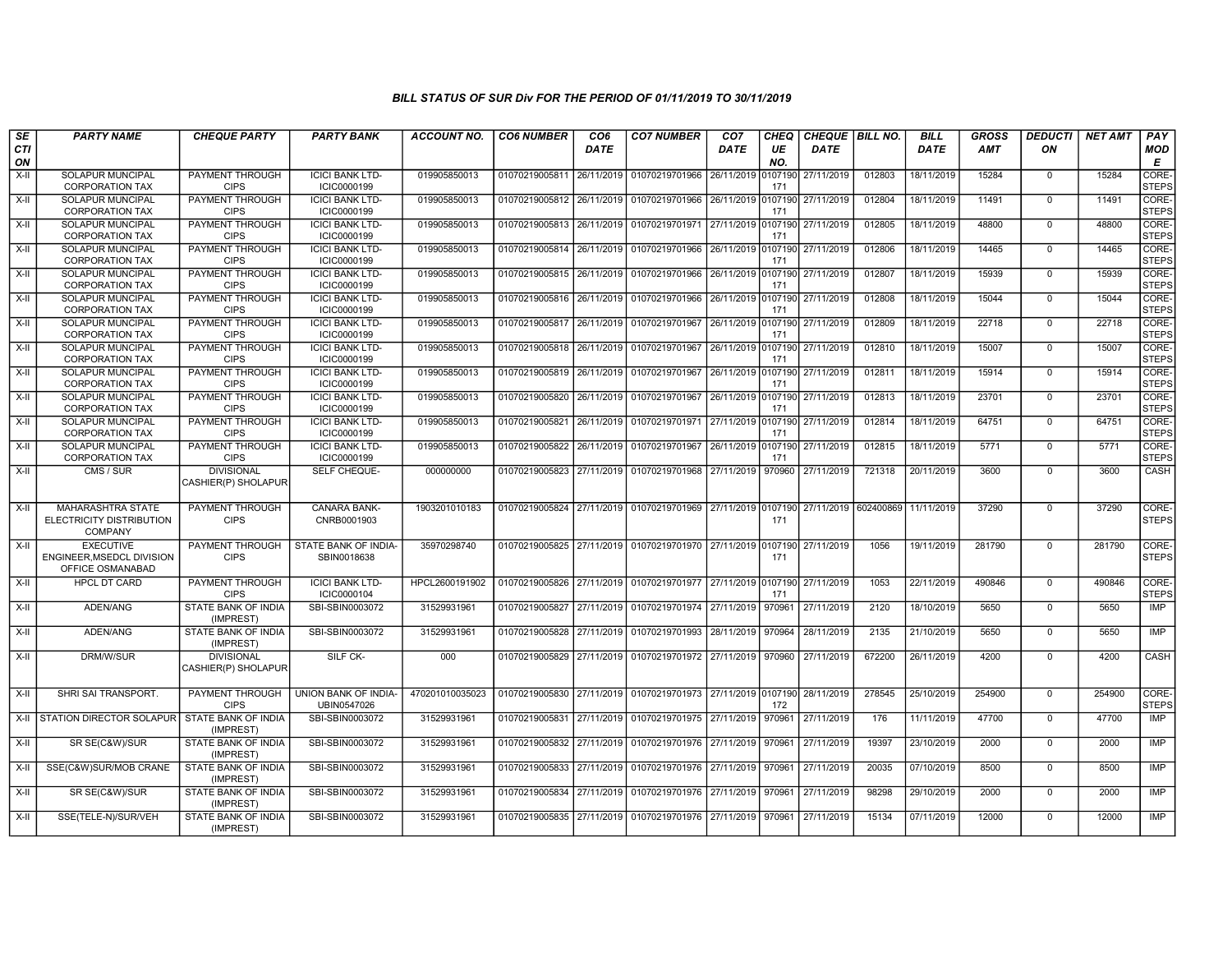| SE               | <b>PARTY NAME</b>                                                      | <b>CHEQUE PARTY</b>                                           | <b>PARTY BANK</b>                            | <b>ACCOUNT NO.</b> | <b>CO6 NUMBER</b>         | CO <sub>6</sub> | <b>CO7 NUMBER</b>                                                                           | CO <sub>7</sub>    | <b>CHEQ</b> | CHEQUE   BILL NO.    |                      | <b>BILL</b> | <b>GROSS</b> | <b>DEDUCTI</b> | <b>NET AMT</b> | <b>PAY</b>                  |
|------------------|------------------------------------------------------------------------|---------------------------------------------------------------|----------------------------------------------|--------------------|---------------------------|-----------------|---------------------------------------------------------------------------------------------|--------------------|-------------|----------------------|----------------------|-------------|--------------|----------------|----------------|-----------------------------|
| <b>CTI</b><br>ON |                                                                        |                                                               |                                              |                    |                           | <b>DATE</b>     |                                                                                             | <b>DATE</b>        | UE<br>NO.   | <b>DATE</b>          |                      | <b>DATE</b> | AMT          | ON             |                | <b>MOD</b><br>Е             |
| $X-II$           | SSE/C&W/SNSI/COACHING                                                  | STATE BANK OF INDIA<br>(IMPREST)                              | SBI-SBIN0003072                              | 31529931961        | 01070219005836 27/11/2019 |                 | 01070219701976                                                                              | 27/11/2019         | 970961      | 27/11/2019           | 277                  | 13/11/2019  | 2500         | $\mathbf 0$    | 2500           | <b>IMP</b>                  |
| $X-II$           | <b>DEN/S/SUR</b>                                                       | STATE BANK OF INDIA<br>(IMPREST)                              | SBI-SBIN0003072                              | 31529931961        | 01070219005837 27/11/2019 |                 | 01070219701978 27/11/2019 970961                                                            |                    |             | 27/11/2019           | 124                  | 21/11/2019  | 1400         | $\mathbf 0$    | 1400           | <b>IMP</b>                  |
| X-II             | <b>DEN/S/SUR</b>                                                       | STATE BANK OF INDIA<br>(IMPREST)                              | SBI-SBIN0003072                              | 31529931961        |                           |                 | 01070219005838 27/11/2019 01070219701993 28/11/2019 970964                                  |                    |             | 28/11/2019           | 125                  | 25/11/2019  | 2825         | $\Omega$       | 2825           | <b>IMP</b>                  |
| X-II             | ADEN/BG/KWV                                                            | STATE BANK OF INDIA<br>(IMPREST)                              | SBI-SBIN0003072                              | 31529931961        |                           |                 | 01070219005839 27/11/2019 01070219701993                                                    | 28/11/2019         | 970964      | 28/11/2019           | 16996                | 07/11/2019  | 10000        | $\mathbf 0$    | 10000          | IMP                         |
| X-II             | ASST.ENGG ELECT CSDIV<br><b>GESCOM KALABURAGI U</b>                    | <b>ASST.ENGG ELECT</b><br><b>CSDIV GESCOM</b><br>KALABURAGI U | STATE BANK OF INDIA-<br>SBIN0020223          | 62435944524        |                           |                 | 01070219005840 28/11/2019 01070219701984 28/11/2019 970962                                  |                    |             | 28/11/2019 867891755 | 461                  | 01/11/2019  | 48840        | $\Omega$       | 48840          | <b>BANK</b><br>CHEQ<br>UE   |
| $X-H$            | PARTRONICS EBOARDS PVT<br>LTD.                                         | PAYMENT THROUGH<br><b>CIPS</b>                                | <b>BANK OF BARODA-</b><br><b>BARB0ASHOKN</b> | 17420200000456     |                           |                 | 01070219005841 28/11/2019 01070219701983 28/11/2019 0107190 29/11/2019                      |                    | 174         |                      | 252784               | 13/11/2019  | 170300       | $\mathbf 0$    | 170300         | <b>CORE</b><br><b>STEPS</b> |
| $X-H$            | <b>MS ANG</b>                                                          | <b>STATE BANK OF INDIA</b><br>(IMPREST)                       | SBI-SBIN0003072                              | 31529931961        |                           |                 | 01070219005842 28/11/2019 01070219701988 28/11/2019                                         |                    | 970964      | 28/11/2019           | R-1691               | 20/07/2019  | 8192         | $\Omega$       | 8192           | IMP                         |
| $X-II$           | <b>SSE/P WAY/JH</b>                                                    | <b>DIVISIONAL</b><br>CASHIER(P) SHOLAPUR                      | SBI-SBIN0003072                              | 31529931961        | 01070219005843            |                 | 28/11/2019 01070219701990 28/11/2019 970963                                                 |                    |             | 28/11/2019           | SG/2399/<br>$9 - 20$ | 12/11/2019  | 14514        | $\Omega$       | 14514          | CASH                        |
| $X-H$            | <b>SSE/P WAY/S/DD</b>                                                  | <b>STATE BANK OF INDIA</b><br>(IMPREST)                       | SBI-SBIN0003072                              | 31529931961        |                           |                 | 01070219005844 28/11/2019 01070219701992 28/11/2019 970964                                  |                    |             | 28/11/2019           | 229                  | 06/11/2019  | 14777        | $\Omega$       | 14777          | <b>IMP</b>                  |
| $X-H$            | DIGAMBAR KUNDLIK JADHAV                                                | PAYMENT THROUGH<br><b>CIPS</b>                                | SBI-SBIN0001656                              | 32536114795        |                           |                 | 01070219005845 28/11/2019 01070219701989                                                    | 28/11/2019 0107190 | 172         | 28/11/2019           | 01102019             | 31/10/2019  | 775          | $\mathbf 0$    | 775            | CORE-<br><b>STEPS</b>       |
| $X-II$           | <b>CCOR WD RR</b>                                                      | <b>STATE BANK OF INDIA</b><br>(IMPREST)                       | SBI-SBIN0003072                              | 3152993161         | 01070219005846 28/11/2019 |                 | 01070219701991 28/11/2019 970964                                                            |                    |             | 28/11/2019           | 3672                 | 10/09/2019  | 10796        | $\mathbf 0$    | 10796          | <b>IMP</b>                  |
| $X-H$            | <b>DSC/RPF/SUR</b>                                                     | STATE BANK OF INDIA<br>(IMPREST)                              | SBI-SBIN0003072                              | 31529931961        |                           |                 | 01070219005847 28/11/2019 01070219701991 28/11/2019 970964                                  |                    |             | 28/11/2019           | 813                  | 21/10/2019  | 1994         | $\mathbf 0$    | 1994           | <b>IMP</b>                  |
| $X-H$            | <b>MAHARASHTRA STATE</b><br>ELECTRICITY DISTRIBUTION<br><b>COMPANY</b> | PAYMENT THROUGH<br><b>CIPS</b>                                | <b>CANARA BANK-</b><br>CNRB0001903           | 1903201010183      |                           |                 | 01070219005848 28/11/2019 01070219701995 28/11/2019 0107190 29/11/2019 609038446            |                    | 174         |                      |                      | 16/11/2019  | 120890       | $\mathbf 0$    | 120890         | CORE-<br><b>STEPS</b>       |
| $X-II$           | MAHARASHTRA STATE<br>ELECTRICITY DISTRIBUTION<br><b>COMPANY</b>        | PAYMENT THROUGH<br><b>CIPS</b>                                | <b>CANARA BANK-</b><br>CNRB0001903           | 1903201010183      |                           |                 | 01070219005849 28/11/2019 01070219701995 28/11/2019 0107190 29/11/2019 611906695            |                    | 174         |                      |                      | 19/11/2019  | 277790       | $\overline{0}$ | 277790         | CORE-<br><b>STEPS</b>       |
| $X-II$           | MAHARASHTRA STATE<br>ELECTRICITY DISTRIBUTION<br><b>COMPANY</b>        | PAYMENT THROUGH<br><b>CIPS</b>                                | CANARA BANK-<br>CNRB0001903                  | 1903201010183      |                           |                 | 01070219005850 28/11/2019 01070219701995 28/11/2019 0107190                                 |                    | 174         | 29/11/2019 612101213 |                      | 19/11/2019  | 75000        | $\mathbf 0$    | 75000          | CORE-<br><b>STEPS</b>       |
| $X-H$            | MAHARASHTRA STATE<br>ELECTRICITY DISTRIBUTION<br><b>COMPANY</b>        | <b>PAYMENT THROUGH</b><br><b>CIPS</b>                         | CANARA BANK-<br>CNRB0001903                  | 1903201010183      |                           |                 | 01070219005851 28/11/2019 01070219701995 28/11/2019 0107190 29/11/2019 619605693 25/11/2019 |                    | 174         |                      |                      |             | 22850        | $\Omega$       | 22850          | CORE-<br><b>STEPS</b>       |
| X-II             | MAHARASHTRA STATE<br>ELECTRICITY DISTRIBUTION<br>COMPANY               | PAYMENT THROUGH<br><b>CIPS</b>                                | CANARA BANK-<br>CNRB0001903                  | 1903201010183      |                           |                 | 01070219005852 28/11/2019 01070219701995 28/11/2019 0107190                                 |                    | 174         | 29/11/2019 612707507 |                      | 19/11/2019  | 39340        | $\Omega$       | 39340          | CORE-<br><b>STEPS</b>       |
| X-II             | ADEN/SUR                                                               | <b>DIVISIONAL</b><br>CASHIER(P) SHOLAPUR                      | SBI-SBIN0003072                              | 31529931961        |                           |                 | 01070219005853 28/11/2019 01070219702007                                                    | 29/11/2019 970991  |             | 02/12/2019           | 1013                 | 11/10/2019  | 6983         | $\Omega$       | 6983           | CASH                        |
| $X-H$            | ADEN/TRACK/SUR                                                         | <b>DIVISIONAL</b><br>CASHIER(P) SHOLAPUR                      | SBI-SBIN0003072                              | 31529931961        |                           |                 | 01070219005854 28/11/2019 01070219702007                                                    | 29/11/2019 970991  |             | 02/12/2019           | 1010                 | 07/10/2019  | 4990         | $\mathbf 0$    | 4990           | CASH                        |
| X-II             | ADEN/DETC/SUR                                                          | <b>DIVISIONAL</b><br>CASHIER(P) SHOLAPUR                      | SBI-SBIN0003072                              | 31529931961        |                           |                 | 01070219005855 28/11/2019 01070219702007                                                    | 29/11/2019 970991  |             | 02/12/2019           | 237                  | 21/11/2019  | 4945         | $\mathbf 0$    | 4945           | CASH                        |
| $X-II$           | SR DME SUR                                                             | STATE BANK OF INDIA<br>(IMPREST)                              | SBI-SBIN0003072                              | 31529931961        |                           |                 | 01070219005856 28/11/2019 01070219701996 28/11/2019 970990                                  |                    |             | 29/11/2019           | 20009                | 20/11/2019  | 5000         | $\mathbf 0$    | 5000           | <b>IMP</b>                  |
|                  | X-II   IPF/RPF/DOG SQUAD/DD/RANA   STATE BANK OF INDIA                 | (IMPREST)                                                     | SBI-SBIN0003072                              | 31529931961        |                           |                 | 01070219005857 28/11/2019 01070219701996 28/11/2019 970990                                  |                    |             | 29/11/2019           | CA-15527             | 07/11/2019  | 10016        | $\Omega$       | 10016          | IMP                         |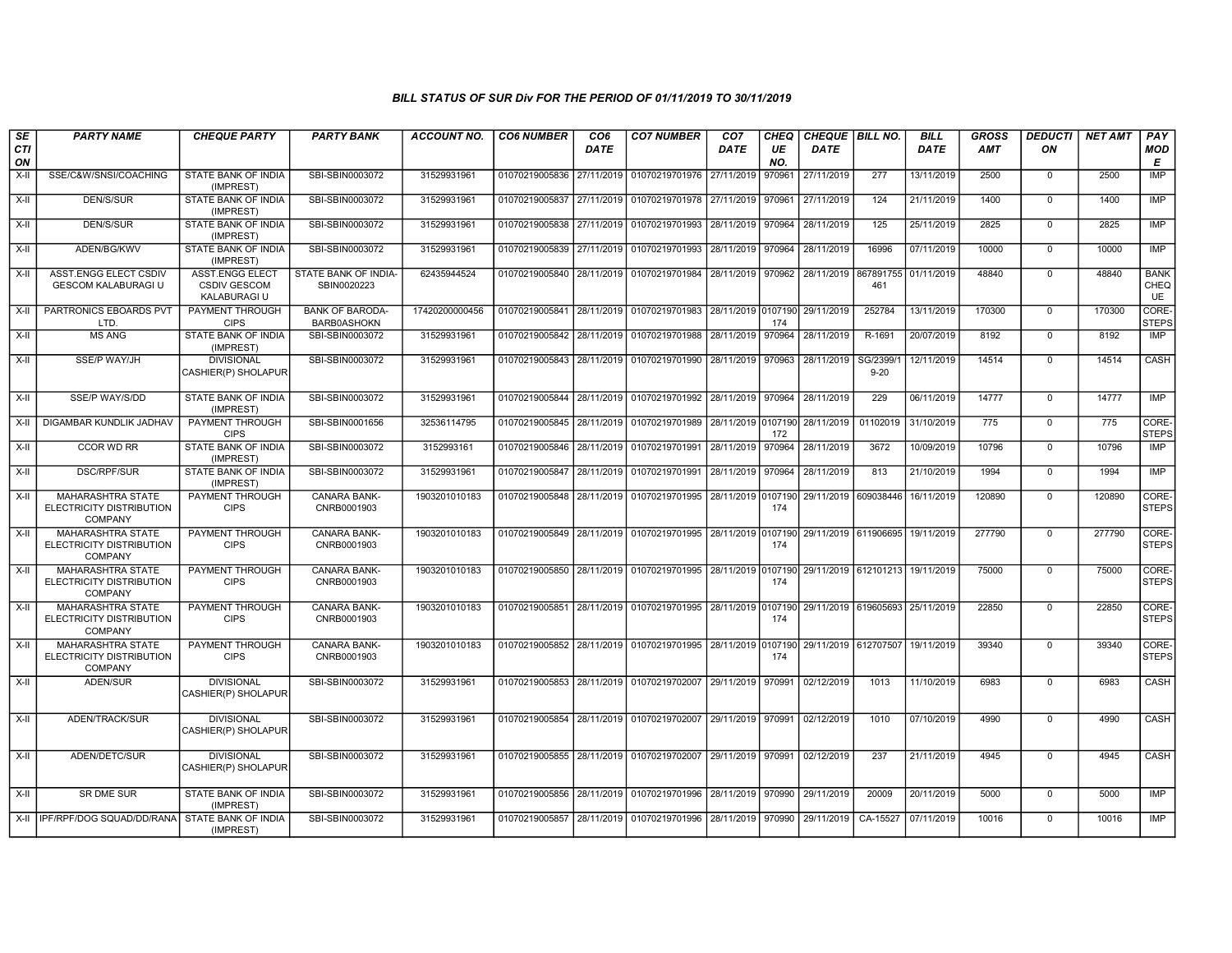| SE        | <b>PARTY NAME</b>                          | <b>CHEQUE PARTY</b>                     | <b>PARTY BANK</b>                                        | ACCOUNT NO. | <b>CO6 NUMBER</b>         | CO <sub>6</sub> | <b>CO7 NUMBER</b>                                           | CO <sub>7</sub>     | <b>CHEQ</b> | CHEQUE   BILL NO. |                  | <b>BILL</b> | <b>GROSS</b> | <b>DEDUCTI</b> | <b>NET AMT</b> | <b>PAY</b>            |
|-----------|--------------------------------------------|-----------------------------------------|----------------------------------------------------------|-------------|---------------------------|-----------------|-------------------------------------------------------------|---------------------|-------------|-------------------|------------------|-------------|--------------|----------------|----------------|-----------------------|
| CTI<br>ON |                                            |                                         |                                                          |             |                           | <b>DATE</b>     |                                                             | <b>DATE</b>         | UE<br>NO.   | <b>DATE</b>       |                  | <b>DATE</b> | AMT          | ON             |                | MOD<br>E              |
| X-II      | IPF/RPF/DOG<br>SQUAD/DD/NANDAN             | STATE BANK OF INDIA<br>(IMPREST)        | SBI-SBIN0003072                                          | 31529931961 | 01070219005858            | 28/11/2019      | 01070219701996                                              | 28/11/2019          | 970990      | 29/11/2019        | CA-15526         | 07/11/2019  | 10016        | $\mathbf 0$    | 10016          | <b>IMP</b>            |
| X-II      | IPF/RPF/DOG<br>SQUAD/DD/SAMRAT             | STATE BANK OF INDIA<br>(IMPREST)        | SBI-SBIN0003072                                          | 31529931961 | 01070219005859 28/11/2019 |                 | 01070219701996 28/11/2019 970990                            |                     |             | 29/11/2019        | CA-15528         | 07/10/2019  | 10016        | $\Omega$       | 10016          | <b>IMP</b>            |
| X-II      | IPF/RPF/DOG<br>SQUAD/DD/EMERGENCY MED      | STATE BANK OF INDIA<br>(IMPREST)        | SBI-SBIN0003072                                          | 31529931961 | 01070219005860            | 28/11/2019      | 01070219701996                                              | 28/11/2019          | 970990      | 29/11/2019        | 2187             | 17/10/2019  | 4159         | $\mathbf 0$    | 4159           | IMP                   |
| X-II      | ALAKNANDA ADVERTISING<br>PVT LTD           | PAYMENT THROUGH<br><b>CIPS</b>          | <b>STANDARD</b><br><b>CHARTERED BANK-</b><br>SCBL0036078 | 42705480662 | 01070219005861            | 28/11/2019      | 01070219701994                                              | 28/11/2019 0107190  | 174         | 29/11/2019        | SOI/19-<br>20/34 | 04/04/2019  | 6919         | $\mathbf 0$    | 6919           | CORE-<br><b>STEPS</b> |
| $X-II$    | ALAKNANDA ADVERTISING<br>PVT LTD           | PAYMENT THROUGH<br><b>CIPS</b>          | <b>STANDARD</b><br>CHARTERED BANK-<br>SCBL0036078        | 42705480662 | 01070219005862            | 28/11/2019      | 01070219701994 28/11/2019 0107190 29/11/2019                |                     | 174         |                   | Sol/19-<br>20/32 | 23/07/2019  | 8532         | $\overline{0}$ | 8532           | CORE-<br><b>STEPS</b> |
| $X-II$    | ALAKNANDA ADVERTISING<br>PVT LTD           | PAYMENT THROUGH<br><b>CIPS</b>          | <b>STANDARD</b><br>CHARTERED BANK-<br>SCBL0036078        | 42705480662 | 01070219005863 28/11/2019 |                 | 01070219701994 28/11/2019 0107190                           |                     | 174         | 29/11/2019        | SOL/19-<br>20/42 | 18/07/2019  | 5902         | $\mathbf 0$    | 5902           | CORE-<br><b>STEPS</b> |
| $X-H$     | ALAKNANDA ADVERTISING<br>PVT LTD           | PAYMENT THROUGH<br><b>CIPS</b>          | <b>STANDARD</b><br><b>CHARTERED BANK-</b><br>SCBL0036078 | 42705480662 |                           |                 | 01070219005864 28/11/2019 01070219701994 28/11/2019 0107190 |                     | 174         | 29/11/2019        | SOL/19-<br>20/30 | 08/06/2019  | 6051         | $\Omega$       | 6051           | CORE-<br><b>STEPS</b> |
| $X-H$     | <b>IPF/RPF/DOG</b><br>SQUAD/SUR/BUBBA      | STATE BANK OF INDIA<br>(IMPREST)        | SBI-SBIN0003072                                          | 31529931961 | 01070219005865            | 28/11/2019      | 01070219701996                                              | 28/11/2019 970990   |             | 29/11/2019        | 2117             | 30/08/2019  | 10000        | $\Omega$       | 10000          | IMP                   |
|           | X-II   IPF/RPF/DOG SQUAD/SUR/REX           | STATE BANK OF INDIA<br>(IMPREST)        | SBI-SBIN0003072                                          | 31529931961 | 01070219005866            | 28/11/2019      | 01070219701996                                              | 28/11/2019 970990   |             | 29/11/2019        | 2118             | 30/08/2019  | 10000        | $\mathbf 0$    | 10000          | <b>IMP</b>            |
| X-II      | SR.DSO.SUR                                 | <b>STATE BANK OF INDIA</b><br>(IMPREST) | SBI-SBIN0003072                                          | 31529931961 | 01070219005867 28/11/2019 |                 | 01070219701996 28/11/2019                                   |                     | 970990      | 29/11/2019        | 4752             | 31/10/2019  | 4993         | $\mathbf 0$    | 4993           | <b>IMP</b>            |
| X-II      | <b>STATION MANAGER</b><br>SHRIGONDAROAD    | STATE BANK OF INDIA<br>(IMPREST)        | SBI-SBIN0003072                                          | 31529931961 | 01070219005868            | 28/11/2019      | 01070219701998                                              | 29/11/2019   970990 |             | 29/11/2019        | 784              | 29/09/2019  | 20695        | $\Omega$       | 20695          | <b>IMP</b>            |
| $X-II$    | STATION MANAGER BALE                       | STATE BANK OF INDIA<br>(IMPREST)        | SBI-SBIN0003072                                          | 31529931961 | 01070219005869            | 29/11/2019      | 01070219702013                                              | 02/12/2019          | 970992      | 02/12/2019        | SW               | 15/11/2019  | 9702         | $\mathbf 0$    | 9702           | <b>IMP</b>            |
|           | X-II STATION MANAGER BHIGVAN               | STATE BANK OF INDIA<br>(IMPREST)        | SBI-SBIN0003072                                          | 31529931961 | 01070219005870 29/11/2019 |                 | 01070219702013 02/12/2019                                   |                     | 970992      | 02/12/2019        | SW               | 16/11/2019  | 20956        | $\Omega$       | 20956          | IMP                   |
|           | X-II STATION MANAGER POPHLAJ               | STATE BANK OF INDIA<br>(IMPREST)        | SBI-SBIN0003072                                          | 31529931961 |                           |                 | 01070219005871 29/11/2019 01070219702013 02/12/2019 970992  |                     |             | 02/12/2019        | 1706             | 29/09/2019  | 11096        | $\Omega$       | 11096          | <b>IMP</b>            |
| X-II      | STATION MANAGER KEM                        | STATE BANK OF INDIA<br>(IMPREST)        | SBI-SBIN0003072                                          | 31529931961 | 01070219005872 29/11/2019 |                 | 01070219702013 02/12/2019                                   |                     | 970992      | 02/12/2019        | SW               | 09/11/2019  | 15600        | $\mathbf 0$    | 15600          | <b>IMP</b>            |
| $X-II$    | <b>STATION MANAGER ANGAR</b>               | <b>STATE BANK OF INDIA</b><br>(IMPREST) | SBI-SBIN0003072                                          | 31529931961 | 01070219005873            | 29/11/2019      | 01070219702013 02/12/2019                                   |                     | 970992      | 02/12/2019        | 476              | 06/11/2019  | 15036        | $\Omega$       | 15036          | IMP                   |
| X-II      | STATION MANAGER MOHOL                      | STATE BANK OF INDIA<br>(IMPREST)        | SBI-SBIN0003072                                          | 31529931961 | 01070219005874            | 29/11/2019      | 01070219702013 02/12/2019 970992                            |                     |             | 02/12/2019        | 01               | 27/10/2019  | 17334        | $\Omega$       | 17334          | <b>IMP</b>            |
|           | X-II STATION MANAGER BHALWAN               | <b>STATE BANK OF INDIA</b><br>(IMPREST) | SBI-SBIN0003072                                          | 31529931961 | 01070219005875 29/11/2019 |                 | 01070219702013 02/12/2019 970992                            |                     |             | 02/12/2019        | sw               | 25/09/2019  | 15600        | $\mathbf 0$    | 15600          | IMP                   |
| X-II      | <b>STATION MANAGER HOTGI</b>               | STATE BANK OF INDIA<br>(IMPREST)        | SBI-SBIN0003072                                          | 31529931961 | 01070219005876 29/11/2019 |                 | 01070219702014                                              | 02/12/2019 970992   |             | 02/12/2019        | 15055            | 13/10/2019  | 12158        | $\Omega$       | 12158          | <b>IMP</b>            |
| X-II      | <b>STATION MANAGER TILATI</b>              | STATE BANK OF INDIA<br>(IMPREST)        | SBI-SBIN0003072                                          | 31529931961 | 01070219005877            | 29/11/2019      | 01070219702014 02/12/2019                                   |                     | 970992      | 02/12/2019        | 474              | 10/10/2019  | 9980         | $\mathbf 0$    | 9980           | <b>IMP</b>            |
| X-II      | <b>STATION MANAGER</b><br>TIKEKARWADI      | STATE BANK OF INDIA<br>(IMPREST)        | SBI-SBIN0003072                                          | 31529931961 | 01070219005878 29/11/2019 |                 | 01070219702014 02/12/2019                                   |                     | 970992      | 02/12/2019        | 956              | 12/11/2019  | 7592         | $\Omega$       | 7592           | <b>IMP</b>            |
| $X-II$    | <b>STATION MANAGER</b><br>AKKALKOTROAD     | STATE BANK OF INDIA<br>(IMPREST)        | SBI-SBIN0003072                                          | 31529931961 | 01070219005879            | 29/11/2019      | 01070219702014 02/12/2019                                   |                     | 970992      | 02/12/2019        | 37               | 20/11/2019  | 12560        | $\mathbf 0$    | 12560          | IMP                   |
| X-II      | CYM/WD                                     | <b>STATE BANK OF INDIA</b><br>(IMPREST) | SBI-SBIN0003072                                          | 31529931961 | 01070219005880            | 29/11/2019      | 01070219702014 02/12/2019                                   |                     | 970992      | 02/12/2019        | 2298             | 16/10/2019  | 5000         | $\Omega$       | 5000           | <b>IMP</b>            |
| X-II      | <b>STATION MANAGER</b><br><b>SULTANPUR</b> | STATE BANK OF INDIA<br>(IMPREST)        | SBI-SBIN0003072                                          | 31529931961 | 01070219005881            | 29/11/2019      | 01070219702014 02/12/2019 970992                            |                     |             | 02/12/2019        | 300              | 06/11/2019  | 5506         | $\Omega$       | 5506           | <b>IMP</b>            |
| X-II      | <b>STATION MANAGER</b><br><b>GAUDGAON</b>  | STATE BANK OF INDIA<br>(IMPREST)        | SBI-SBIN0003072                                          | 31529931961 | 01070219005882 29/11/2019 |                 | 01070219702014 02/12/2019                                   |                     | 970992      | 02/12/2019        | SW               | 31/10/2019  | 6045         | $\mathbf 0$    | 6045           | <b>IMP</b>            |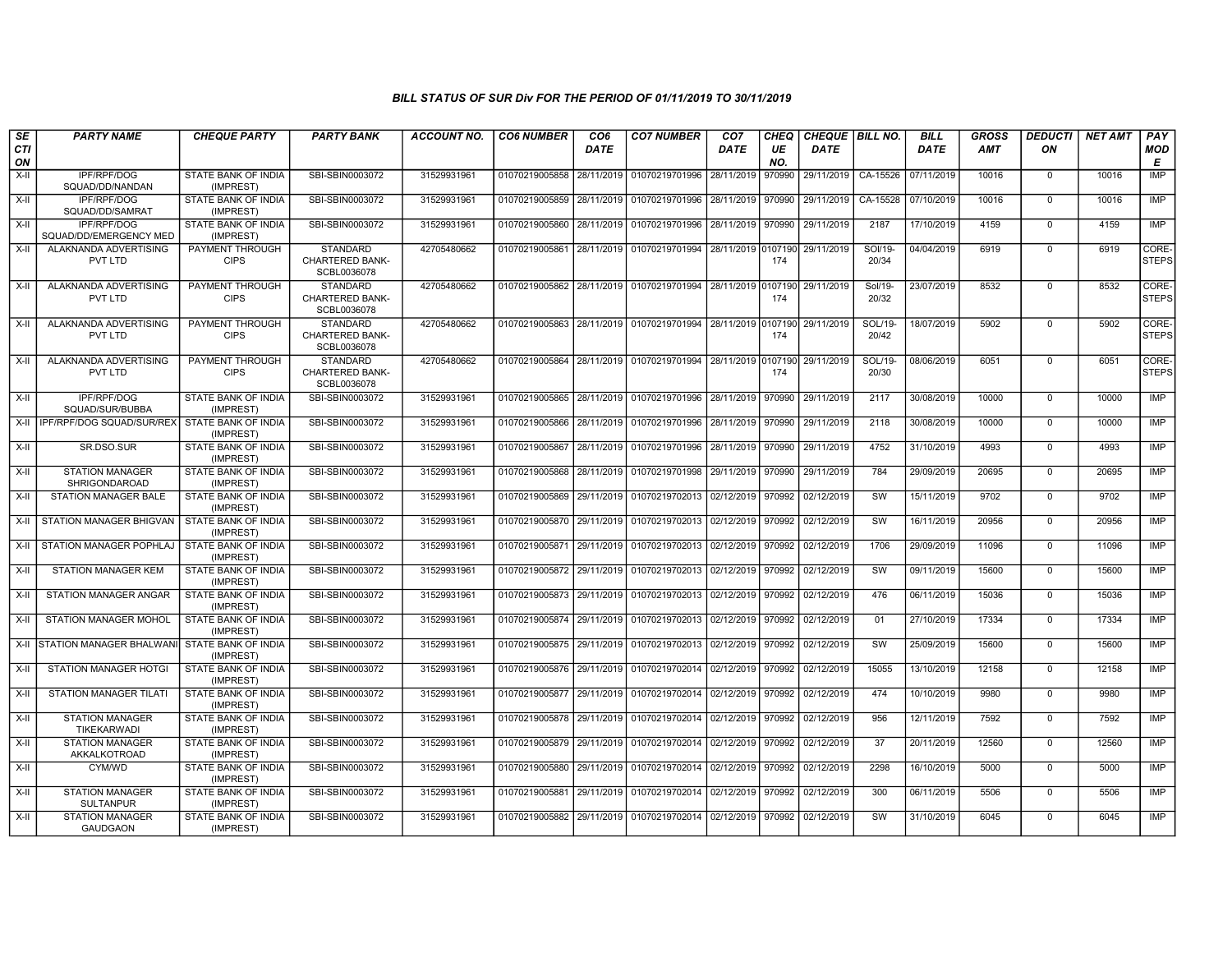| SE<br>CTI | <b>PARTY NAME</b>                                       | <b>CHEQUE PARTY</b>                      | <b>PARTY BANK</b>                                | <b>ACCOUNT NO.</b> | <b>CO6 NUMBER</b>         | CO <sub>6</sub><br>DATE | <b>CO7 NUMBER</b>                 | CO <sub>7</sub><br>DATE | <b>CHEQ</b><br>UE | CHEQUE BILL NO.<br><b>DATE</b> |               | <b>BILL</b><br>DATE | <b>GROSS</b><br><b>AMT</b> | <b>DEDUCTI</b><br>ON | <b>NET AMT</b> | PAY<br><b>MOD</b>     |
|-----------|---------------------------------------------------------|------------------------------------------|--------------------------------------------------|--------------------|---------------------------|-------------------------|-----------------------------------|-------------------------|-------------------|--------------------------------|---------------|---------------------|----------------------------|----------------------|----------------|-----------------------|
| ON        |                                                         |                                          |                                                  |                    |                           |                         |                                   |                         | NO.               |                                |               |                     |                            |                      |                | E                     |
| X-II      | <b>STATION MANAGER</b><br><b>DHALGAON</b>               | STATE BANK OF INDIA<br>(IMPREST)         | SBI-SBIN0003072                                  | 31529931961        | 01070219005883            | 29/11/2019              | 01070219702016 02/12/2019         |                         | 970992            | 02/12/2019                     | 301           | 30/09/2019          | 9810                       | $\mathbf 0$          | 9810           | <b>IMP</b>            |
| $X-H$     | <b>STATION MANAGER SALGARE</b>                          | STATE BANK OF INDIA<br>(IMPREST)         | SBI-SBIN0003072                                  | 31529931961        | 01070219005884            | 29/11/2019              | 01070219702016 02/12/2019         |                         | 970992            | 02/12/2019                     | 101           | 11/10/2019          | 9350                       | $\mathbf 0$          | 9350           | IMP                   |
| $X-II$    | <b>STATION MANAGER</b><br><b>AUSAROAD</b>               | STATE BANK OF INDIA<br>(IMPREST)         | SBI-SBIN0003072                                  | 31529931961        | 01070219005885            | 29/11/2019              | 01070219702016 02/12/2019         |                         | 970992            | 02/12/2019                     | 623           | 15/10/2019          | 8310                       | $\mathbf 0$          | 8310           | <b>IMP</b>            |
| X-II      | <b>STATION MANAGER</b><br>KANEGAON                      | STATE BANK OF INDIA<br>(IMPREST)         | SBI-SBIN0003072                                  | 31529931961        | 01070219005886            | 29/11/2019              | 01070219702016 02/12/2019 970992  |                         |                   | 02/12/2019                     | 350           | 24/09/2019          | 10390                      | $\mathbf 0$          | 10390          | <b>IMP</b>            |
|           | X-II STATION MANAGER BELVAND                            | STATE BANK OF INDIA<br>(IMPREST)         | SBI-SBIN0003072                                  | 31529931961        | 01070219005887            | 29/11/2019              | 01070219702016 02/12/2019         |                         | 970992            | 02/12/2019                     | 22276         | 10/10/2019          | 12035                      | $\mathbf 0$          | 12035          | <b>IMP</b>            |
| $X-H$     | STATION MANAGER BELAPUR                                 | STATE BANK OF INDIA<br>(IMPREST)         | SBI-SBIN0003072                                  | 31529931961        | 01070219005888            | 29/11/2019              | 01070219702016 02/12/2019         |                         | 970992            | 02/12/2019                     | 2036          | 12/11/2019          | 20471                      | $\mathbf 0$          | 20471          | IMP                   |
|           | X-II STATION MANAGER NIMBALAK                           | STATE BANK OF INDIA<br>(IMPREST)         | SBI-SBIN0003072                                  | 31529931961        | 01070219005889            | 29/11/2019              | 01070219702016 02/12/2019 970992  |                         |                   | 02/12/2019                     | 1591          | 06/11/2019          | 8670                       | $\Omega$             | 8670           | <b>IMP</b>            |
| X-II      | Sandeep Roopchandani                                    | PAYMENT THROUGH<br><b>CIPS</b>           | <b>BANK OF</b><br>MAHARASHTRA-<br>MAHB0000163    | 20010802458        | 01070219005890 29/11/2019 |                         | 01070219702025 03/12/2019 0107190 |                         | 180               | 05/12/2019                     | 0243739       | 25/11/2019          | 4875000                    | $\mathbf 0$          | 4875000        | CORE-<br><b>STEPS</b> |
| X-II      | SR DME SUR                                              | STATE BANK OF INDIA<br>(IMPREST)         | SBI-SBIN0003072                                  | 3152993161         | 01070219005891            | 29/11/2019              | 01070219702002 29/11/2019         |                         | 970990            | 29/11/2019                     | 20147         | 27/11/2019          | 3000                       | $\mathbf 0$          | 3000           | <b>IMP</b>            |
| X-II      | MS/DD/GEN                                               | <b>STATE BANK OF INDIA</b><br>(IMPREST)  | SBI-SBIN0003072                                  | 31529931961        | 01070219005892            | 29/11/2019              | 01070219702002 29/11/2019 970990  |                         |                   | 29/11/2019                     | med/09        | 20/11/2019          | 2500                       | $\Omega$             | 2500           | IMP                   |
| $X-H$     | MS/DD/GEN                                               | <b>STATE BANK OF INDIA</b><br>(IMPREST)  | SBI-SBIN0003072                                  | 31529931961        | 01070219005893            | 29/11/2019              | 01070219702006                    | 29/11/2019   970992     |                   | 02/12/2019                     | med/09        | 26/11/2019          | 42399                      | $\mathbf 0$          | 42399          | IMP                   |
| X-II      | SR.DFM.SUR                                              | STATE BANK OF INDIA<br>(IMPREST)         | SBI-SBIN0003072                                  | 31529931961        | 01070219005894            | 29/11/2019              | 01070219702002 29/11/2019         |                         | 970990            | 29/11/2019                     | 1009          | 02/11/2019          | 3935                       | $\mathbf 0$          | 3935           | IMP                   |
| X-II      | WOODLAND                                                | PAYMENT THROUGH<br><b>CIPS</b>           | AXIS BANK-UTIB0000266                            | 266010200005050    | 01070219005895            | 29/11/2019              | 01070219702004 29/11/2019 0107190 |                         | 177               | 03/12/2019                     | 271561        | 22/11/2019          | 12390                      | $\Omega$             | 12390          | CORE-<br><b>STEPS</b> |
| X-II      | HPCL DT CARD                                            | PAYMENT THROUGH<br><b>CIPS</b>           | <b>ICICI BANK LTD-</b><br>ICIC0000104            | HPCL2600191902     | 01070219005896            | 29/11/2019              | 01070219702005 29/11/2019 0107190 |                         | 176               | 02/12/2019                     | 10824         | 26/11/2019          | 394354                     | $\mathbf 0$          | 394354         | CORE-<br><b>STEPS</b> |
| X-II      | R.M.ENTERPRISES                                         | PAYMENT THROUGH<br><b>CIPS</b>           | UNION BANK OF INDIA-<br>UBIN0563765              | 637601010050757    | 01070219005897            | 29/11/2019              | 01070219702004 29/11/2019 0107190 |                         | 177               | 03/12/2019                     | 271562        | 22/11/2019          | 11020                      | $\mathbf 0$          | 11020          | CORE-<br><b>STEPS</b> |
| X-II      | <b>LIGHT HOUSE</b>                                      | PAYMENT THROUGH<br><b>CIPS</b>           | <b>YES BANK-</b><br>YESB0SUB001                  | 819001021000323    | 01070219005898            | 29/11/2019              | 01070219702004 29/11/2019 0107190 |                         | 177               | 03/12/2019                     | 278550        | 04/11/2019          | 3900                       | $\Omega$             | 3900           | CORE-<br><b>STEPS</b> |
| $X-II$    | IPF/RPF/KWV                                             | STATE BANK OF INDIA<br>(IMPREST)         | SBI-SBIN0003072                                  | 31529931961        | 01070219005899            | 29/11/2019              | 01070219702002                    | 29/11/2019              | 970990            | 29/11/2019                     | 1141          | 08/10/2019          | 11000                      | $\mathbf 0$          | 11000          | <b>IMP</b>            |
| X-II      | <b>IPF/RPF/DOG</b><br>SQUAD/KWV/EMERGENCY<br><b>MED</b> | STATE BANK OF INDIA<br>(IMPREST)         | SBI-SBIN0003072                                  | 31529931961        | 01070219005900 29/11/2019 |                         | 01070219702002 29/11/2019 970990  |                         |                   | 29/11/2019                     | S677          | 27/10/2019          | 4456                       | $\Omega$             | 4456           | <b>IMP</b>            |
| X-II      | IPF/RPF/DOG<br>SQUAD/KWV/LUCKY                          | STATE BANK OF INDIA<br>(IMPREST)         | SBI-SBIN0003072                                  | 31529931961        | 01070219005901            | 29/11/2019              | 01070219702002 29/11/2019 970990  |                         |                   | 29/11/2019                     | S658          | 21/10/2019          | 8990                       | $\mathbf 0$          | 8990           | <b>IMP</b>            |
| X-II      | IPF/RPF/DOG<br>SQUAD/KWV/GAS                            | <b>DIVISIONAL</b><br>CASHIER(P) SHOLAPUR | SBI-SBIN0003072                                  | 31529931961        | 01070219005902            | 29/11/2019              | 01070219702003 29/11/2019 970989  |                         |                   | 29/11/2019                     | 93558         | 15/11/2019          | 694                        | $\Omega$             | 694            | CASH                  |
| X-II      | <b>OEM TRADING</b>                                      | PAYMENT THROUGH<br><b>CIPS</b>           | <b>KOTAK MAHINDRA</b><br><b>BANK-KKBK0000957</b> | 7513394978         | 01070219005903            | 29/11/2019              | 01070219702001 29/11/2019 0107190 |                         | 176               | 02/12/2019                     | <b>OEM056</b> | 18/10/2019          | 95004                      | $\mathbf 0$          | 95004          | CORE-<br><b>STEPS</b> |
| $X-II$    | JAYDEEP ENTERPRISES-<br><b>SOLAPUR</b>                  | PAYMENT THROUGH<br><b>CIPS</b>           | <b>BANK OF BARODA-</b><br><b>BARB0SHOLAP</b>     | 04370200000715     | 01070219005905            | 29/11/2019              | 01070219702027 03/12/2019 0107190 |                         | 177               | 03/12/2019                     | 36651         | 27/11/2019          | 15000                      | $\mathbf 0$          | 15000          | CORE-<br><b>STEPS</b> |
| $X-H$     | <b>ENERGY BATTRY-SOLAPUR</b>                            | <b>PAYMENT THROUGH</b><br><b>CIPS</b>    | UNION BANK OF INDIA-<br>UBIN0532169              | 321601010036416    | 01070219005906            | 29/11/2019              | 01070219702027 03/12/2019 0107190 |                         | 177               | 03/12/2019                     | 36653         | 27/11/2019          | 15000                      | $\mathbf 0$          | 15000          | CORE-<br><b>STEPS</b> |
| X-II      | SANKET TOURS AND TRAVELS-<br><b>SOLAPUR</b>             | <b>PAYMENT THROUGH</b><br><b>CIPS</b>    | <b>INDIAN BANK-</b><br>IDIB000S021               | 6731390563         | 01070219005907 29/11/2019 |                         | 01070219702027 03/12/2019 0107190 |                         | 177               | 03/12/2019                     | 36652         | 27/11/2019          | 15000                      | $\mathbf 0$          | 15000          | CORE-<br><b>STEPS</b> |
| $X-H$     | DHOOT BROTHERS-SOLAPUR                                  | PAYMENT THROUGH<br><b>CIPS</b>           | <b>DENA BANK-</b><br>BKDN0510017                 | 001711023754       | 01070219005908            | 29/11/2019              | 01070219702079 10/12/2019         |                         | 0107190<br>183    | 10/12/2019                     | 34875         | 21/11/2019          | 17860                      | $\mathbf 0$          | 17860          | CORE-<br><b>STEPS</b> |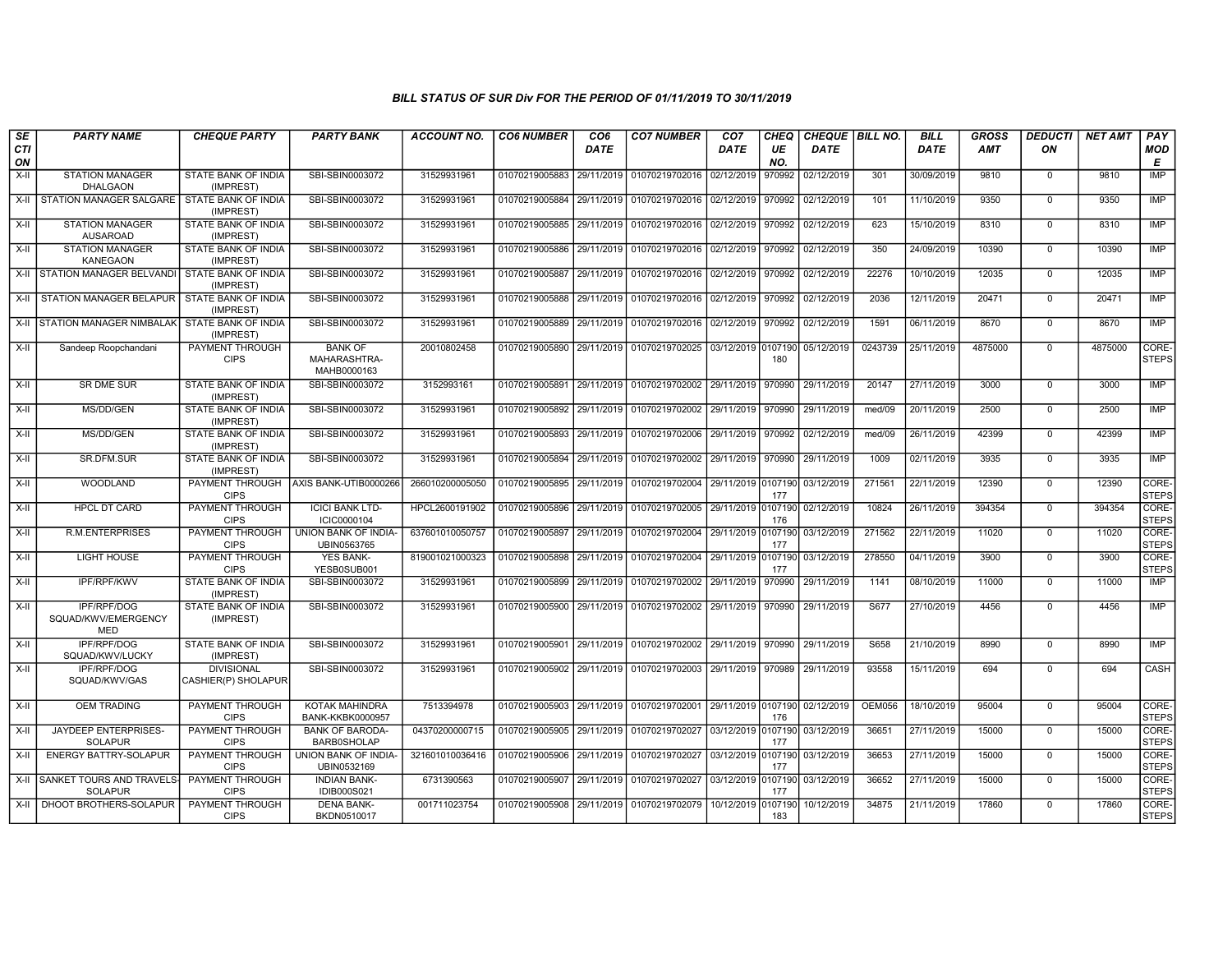| SE                         | <b>PARTY NAME</b>                                                         | <b>CHEQUE PARTY</b>                   | <b>PARTY BANK</b>                                      | ACCOUNT NO.      | <b>CO6 NUMBER</b>         | CO <sub>6</sub> | <b>CO7 NUMBER</b>                 | CO <sub>7</sub>    | <b>CHEQ</b>    | CHEQUE   BILL NO. |                             | <b>BILL</b> | <b>GROSS</b> | <b>DEDUCTI</b> | <b>NET AMT</b> | <b>PAY</b>            |
|----------------------------|---------------------------------------------------------------------------|---------------------------------------|--------------------------------------------------------|------------------|---------------------------|-----------------|-----------------------------------|--------------------|----------------|-------------------|-----------------------------|-------------|--------------|----------------|----------------|-----------------------|
| CTI<br>ON                  |                                                                           |                                       |                                                        |                  |                           | <b>DATE</b>     |                                   | <b>DATE</b>        | UE<br>NO.      | <b>DATE</b>       |                             | <b>DATE</b> | <b>AMT</b>   | ON             |                | <b>MOD</b><br>Е       |
| X-II                       | Vodafone Idea Limited                                                     | PAYMENT THROUGH<br><b>CIPS</b>        | ORIENTAL BANK OF<br>COMMERCE-<br>ORBC0101054           | 10541010008750   | 01070219005909            | 29/11/2019      | 01070219702012                    | 02/12/2019         | 107190<br>176  | 02/12/2019        | 14IMH1196<br>2248012        | 22/11/2019  | 22050        | 441            | 21609          | CORE-<br><b>STEPS</b> |
| X-II                       | <b>SSE/P WAY/DUD</b>                                                      | STATE BANK OF INDIA<br>(IMPREST)      | SBI-SBIN0003072                                        | 31529931961      | 01070219005910 29/11/2019 |                 | 01070219702017 02/12/2019         |                    | 970992         | 02/12/2019        | <b>WIT/CE/TR</b><br>ANS-830 | 25/10/2019  | 19834        | $\mathbf 0$    | 19834          | IMP                   |
| X-II                       | <b>IPF/DI/SUR</b>                                                         | STATE BANK OF INDIA<br>(IMPREST)      | SBI-SBIN0003072                                        | 31529931961      | 01070219005911            | 29/11/2019      | 01070219702008                    | 29/11/2019         | 970992         | 02/12/2019        | 11807                       | 28/11/2019  | 438          | $\Omega$       | 438            | IMP                   |
| SBN<br><sub>S</sub>        | PRUDENT SYSTEMS PRIVATE<br>LIMITED-INDORE                                 | PAYMENT THROUGH<br><b>CIPS</b>        | SBI-SBIN0030401                                        | 32169198897      | 01070419000509            | 01/11/2019      | 01070419700227                    | 01/11/2019 0107190 | 154            | 01/11/2019        | PSPL/19-<br>20/18           | 26/08/2019  | 304500       | 5800           | 298700         | CORE-<br><b>STEPS</b> |
| <b>SBN</b><br>S            | PAUL AND CO.-NEW DELHI                                                    | PAYMENT THROUGH<br><b>CIPS</b>        | UNION BANK OF INDIA-<br>UBIN0553221                    | 532201010036490  | 01070419000512            | 01/11/2019      | 01070419700228                    | 01/11/2019 0107190 | 154            | 01/11/2019        | 226                         | 22/07/2019  | 186676       | $\mathbf 0$    | 186676         | CORE-<br><b>STEPS</b> |
| <b>SBN</b><br>S.           | PRAVIN TRADING COMPANY                                                    | PAYMENT THROUGH<br><b>CIPS</b>        | <b>UCO BANK-</b><br>UCBA0002282                        | 22820210000151   | 01070419000513            | 08/11/2019      | 01070419700230                    | 08/11/2019 0107190 | 159            | 08/11/2019        | 097                         | 10/10/2019  | 60888        | $\Omega$       | 60888          | CORE-<br><b>STEPS</b> |
| <b>SBN</b><br>S.           | <b>MORYA ENTERPRISES</b><br><b>SOLAPUR</b>                                | PAYMENT THROUGH<br><b>CIPS</b>        | SOLAPUR JANATA<br>SAHAKARI BANK<br>LIMITED-SJSB0000011 | 5870111000000344 | 01070419000514 08/11/2019 |                 | 01070419700230 08/11/2019 0107190 |                    | 159            | 08/11/2019        | 640                         | 14/10/2019  | 68670        | $\mathbf 0$    | 68670          | CORE-<br><b>STEPS</b> |
| <b>SBN</b><br>S            | M SOLUTION-AJMER                                                          | PAYMENT THROUGH<br><b>CIPS</b>        | <b>CORPORATION BANK-</b><br>CORP0000559                | 510101005284618  | 01070419000515            | 11/11/2019      | 01070419700231                    | 11/11/2019 0107190 | 160            | 11/11/2019        | 645                         | 14/09/2019  | 1598         | $\mathbf 0$    | 1598           | CORE-<br><b>STEPS</b> |
| <b>SBN</b><br>S            | M SOLUTION-AJMER                                                          | <b>PAYMENT THROUGH</b><br><b>CIPS</b> | <b>CORPORATION BANK-</b><br>CORP0000559                | 510101005284618  | 01070419000516            | 11/11/2019      | 01070419700231                    | 11/11/2019 0107190 | 160            | 11/11/2019        | 641                         | 14/09/2019  | 3994         | $\mathbf 0$    | 3994           | CORE-<br><b>STEPS</b> |
| SBN<br>S                   | PARK AND COMPANY-MUMBA                                                    | PAYMENT THROUGH<br><b>CIPS</b>        | <b>CANARA BANK-</b><br>CNRB0000236                     | 0236201002725    | 01070419000517            | 11/11/2019      | 01070419700232                    | 11/11/2019 0107190 | 160            | 11/11/2019        | 55/19-20                    | 22/10/2019  | 54776        | $\mathbf 0$    | 54776          | CORE-<br><b>STEPS</b> |
| <b>SBN</b><br>S.           | PRAVIN TRADING COMPANY                                                    | PAYMENT THROUGH<br><b>CIPS</b>        | <b>UCO BANK-</b><br>UCBA0002282                        | 22820210000151   | 01070419000518            | 11/11/2019      | 01070419700232                    | 11/11/2019 0107190 | 160            | 11/11/2019        | 098                         | 10/10/2019  | 246912.12    | .12            | 246912         | CORE-<br><b>STEPS</b> |
| <b>SBN</b><br>S.           | PRAVIN TRADING COMPANY                                                    | PAYMENT THROUGH<br><b>CIPS</b>        | <b>UCO BANK-</b><br>UCBA0002282                        | 22820210000151   | 01070419000519            | 11/11/2019      | 01070419700232                    | 11/11/2019         | 0107190<br>160 | 11/11/2019        | 0984                        | 10/10/2019  | 207744       | $\overline{0}$ | 207744         | CORE-<br><b>STEPS</b> |
| <b>SBN</b><br><b>S</b>     | ARYA COMMUNICATIONS AND<br>ELECTRONICS SERVICES PVT<br>LTD.-DELHI         | <b>PAYMENT THROUGH</b><br><b>CIPS</b> | <b>HDFC BANK LTD-</b><br>HDFC0000003                   | 00032560002256   | 01070419000521            | 11/11/2019      | 01070419700233                    | 11/11/2019         | 0107190<br>161 | 13/11/2019        | NB/SAS/M/<br>20/0276        | 11/10/2019  | 292500       | 4958           | 287542         | CORE-<br><b>STEPS</b> |
| <b>SBN</b><br>S.           | YAKSHINI MICRO SYSTEMS                                                    | PAYMENT THROUGH<br><b>CIPS</b>        | IDBI BANK-IBKL0002046                                  | 2046102000002660 | 01070419000523            | 13/11/2019      | 01070419700234 13/11/2019 0107190 |                    | 162            | 14/11/2019        | YM/19-<br>20/23             | 09/09/2019  | 70712        | $\Omega$       | 70712          | CORE-<br><b>STEPS</b> |
| SBN<br>S                   | <b>COLOCUBE TECHNOLOGIES</b><br>PRIVATE LIMITED                           | PAYMENT THROUGH<br><b>CIPS</b>        | HDFC BANK-<br>HDFC0003978                              | 50200010758501   | 01070419000524            | 13/11/2019      | 01070419700234                    | 13/11/2019 0107190 | 162            | 14/11/2019        | CPTN/BL/2<br>40             | 11/09/2019  | 34999        | 175            | 34824          | CORE-<br><b>STEPS</b> |
| <b>SBN</b><br><sub>S</sub> | <b>TAYAL TECH</b>                                                         | <b>PAYMENT THROUGH</b><br><b>CIPS</b> | <b>HDFC BANK LTD-</b><br>HDFC0000771                   | 07712560000492   | 01070419000525            | 13/11/2019      | 01070419700234                    | 13/11/2019         | 0107190<br>162 | 14/11/2019        | GST/2019-<br>20             | 19/10/2019  | 389070       | 6595           | 382475         | CORE-<br><b>STEPS</b> |
| <b>SBN</b><br>S            | <b>KUSAM ELECTRICAL</b><br>INDUSTRIES LIMITED-MUMBA                       | PAYMENT THROUGH<br><b>CIPS</b>        | <b>CANARA BANK-</b><br>CNRB0000110                     | 0110261021521    | 01070419000526            | 14/11/2019      | 01070419700236                    | 14/11/2019         | 0107190<br>163 | 15/11/2019        | KU/22188                    | 01/10/2019  | 119534       | $\mathbf 0$    | 119534         | CORE-<br><b>STEPS</b> |
| <b>SBN</b><br><sub>S</sub> | JAIPAL INDIA PVT LTD                                                      | PAYMENT THROUGH<br><b>CIPS</b>        | <b>BANK OF INDIA-</b><br>BKID0000505                   | 050520110000495  | 01070419000527            | 14/11/2019      | 01070419700235                    | 14/11/2019 0107190 | 162            | 14/11/2019        | D2188                       | 06/11/2019  | 14894        | $\Omega$       | 14894          | CORE-<br><b>STEPS</b> |
| <b>SBN</b><br><sub>S</sub> | <b>MODSONIC INSTRUMENTS</b><br>MANUFACTURING COMPANY<br>PRIVATE LIMITED-A | PAYMENT THROUGH<br><b>CIPS</b>        | <b>BANK OF BARODA</b><br><b>BARB0INDODA</b>            | 22190400008158   | 01070419000529            | 15/11/2019      | 01070419700237                    | 15/11/2019         | 0107190<br>164 | 18/11/2019        | 00416                       | 11/07/2018  | 613600       | 10400          | 603200         | CORE-<br><b>STEPS</b> |
| <b>SBN</b><br>S.           | <b>DEEP ENTERPRISES</b>                                                   | PAYMENT THROUGH<br><b>CIPS</b>        | THE SARASWAT CO-<br>OPERATIVE BANK LTD-<br>SRCB0000197 | 197500100000184  | 01070419000530            | 18/11/2019      | 01070419700238                    | 18/11/2019 0107190 | 165            |                   | 19/11/2019 DRM//0028<br>4   | 07/08/2019  | 31360        | 80             | 31280          | CORE-<br><b>STEPS</b> |
| SBN<br>S                   | <b>GAGAN PHARMA-MUMBAI</b>                                                | PAYMENT THROUGH<br><b>CIPS</b>        | <b>HDFC BANK LTD-</b><br><b>HDFC0CMALAD</b>            | 007000200000991  | 01070419000531            | 18/11/2019      | 01070419700240                    | 18/11/2019 0107190 | 165            | 19/11/2019        | G/0225                      | 06/09/2019  | 2670         | 234            | 2436           | CORE-<br><b>STEPS</b> |
| <b>SBN</b><br><sub>S</sub> | <b>NEATMAINT SERVICES</b><br>PRIVATE LIMITED                              | PAYMENT THROUGH<br><b>CIPS</b>        | <b>ICICI BANK LTD-</b><br>ICIC0001087                  | 108705002366     | 01070419000533            | 18/11/2019      | 01070419700241                    | 18/11/2019         | 0107190<br>165 | 19/11/2019        | G19206A                     | 23/04/2019  | 52770        | 528            | 52242          | CORE-<br><b>STEPS</b> |
| <b>SBN</b><br><sub>S</sub> | <b>TECHNO MAC ENGINEERS-</b><br><b>KOLKATA</b>                            | PAYMENT THROUGH<br><b>CIPS</b>        | <b>KOTAK MAHINDRA</b><br><b>BANK-KKBK0000324</b>       | 3512039131       | 01070419000534            | 19/11/2019      | 01070419700242                    | 19/11/2019         | 0107190<br>165 | 19/11/2019        | <b>TME/19-</b><br>20/0206   | 11/10/2019  | 972320       | 16480          | 955840         | CORE-<br><b>STEPS</b> |
| <b>SBN</b><br>S            | <b>B J AUTOMATION-MUMBAI</b>                                              | PAYMENT THROUGH<br><b>CIPS</b>        | <b>HDFC BANK LTD-</b><br>HDFC0000542                   | 05422000010330   | 01070419000536            | 19/11/2019      | 01070419700243                    | 19/11/2019 0107190 | 165            | 19/11/2019        | 0723/Oct/1<br>$9 - 20$      | 03/10/2019  | 10400        | $\mathbf 0$    | 10400          | CORE-<br><b>STEPS</b> |
| SBN<br>S.                  | SHREE SHYAM ENTERPRISES                                                   | PAYMENT THROUGH<br><b>CIPS</b>        | UNION BANK OF INDIA-<br>UBIN0531014                    | 310105040111017  | 01070419000537            | 20/11/2019      | 01070419700245 20/11/2019 0107190 |                    | 172            | 28/11/2019        | 262                         | 13/09/2019  | 93000        | $\mathbf 0$    | 93000          | CORE-<br><b>STEPS</b> |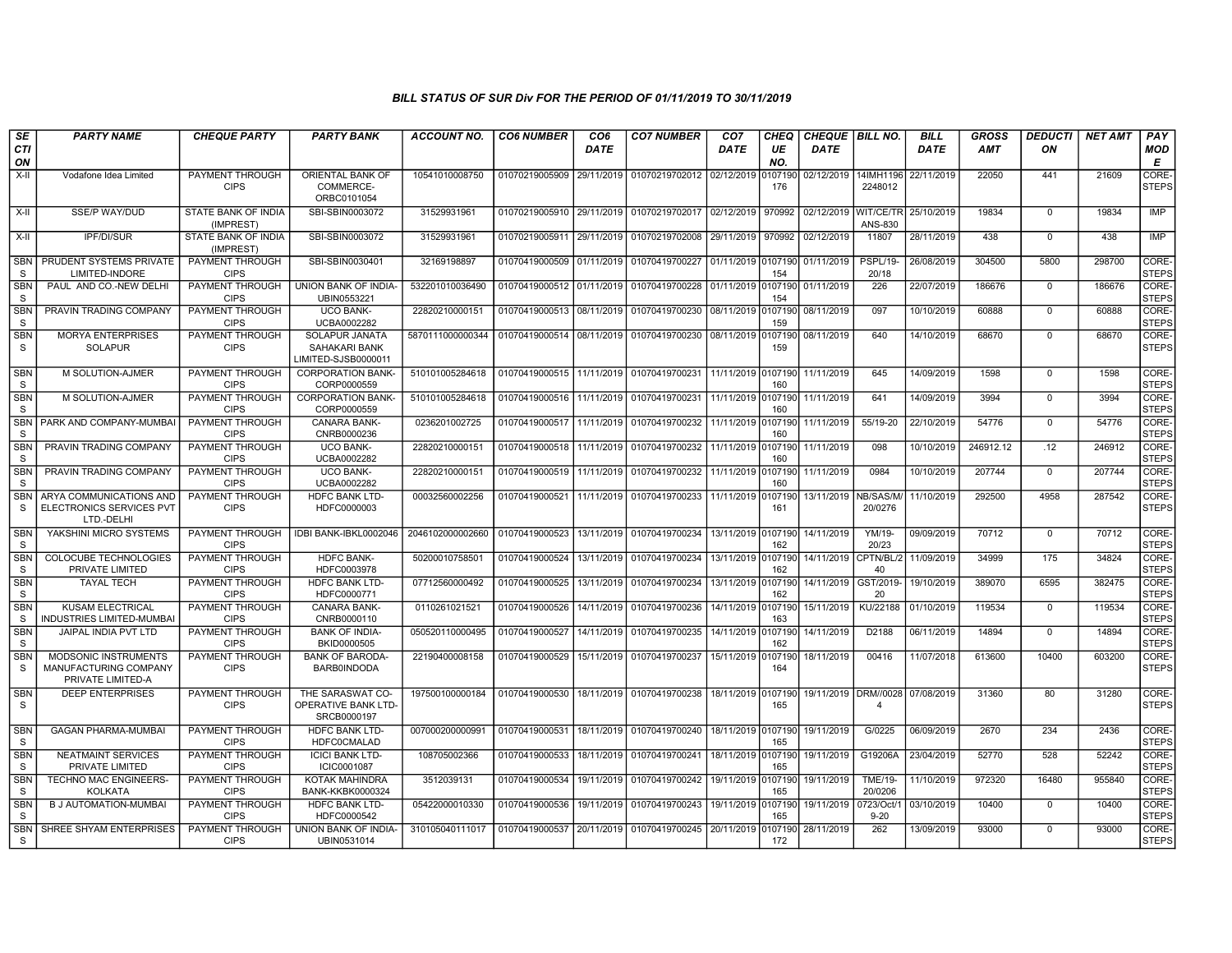| SE                         | <b>PARTY NAME</b>                                  | <b>CHEQUE PARTY</b>                   | <b>PARTY BANK</b>                                             | <b>ACCOUNT NO.</b> | <b>CO6 NUMBER</b>           | CO <sub>6</sub> | <b>CO7 NUMBER</b>                                   | CO <sub>7</sub>    | CHEQ           | CHEQUE   BILL NO.   |                    | BILL        | <b>GROSS</b> | <b>DEDUCTI</b> | <b>NET AMT</b> | PAY                   |
|----------------------------|----------------------------------------------------|---------------------------------------|---------------------------------------------------------------|--------------------|-----------------------------|-----------------|-----------------------------------------------------|--------------------|----------------|---------------------|--------------------|-------------|--------------|----------------|----------------|-----------------------|
| <b>CTI</b><br>ON           |                                                    |                                       |                                                               |                    |                             | <b>DATE</b>     |                                                     | <b>DATE</b>        | UE<br>NO.      | <b>DATE</b>         |                    | <b>DATE</b> | <b>AMT</b>   | ON             |                | MOD<br>Е              |
| SBN<br>S                   | <b>LABHADAYAK PUNE</b>                             | PAYMENT THROUGH<br><b>CIPS</b>        | <b>BANK OF</b><br>MAHARASHTRA-<br>MAHB0000007                 | 20139302290        | 01070419000538              | 20/11/2019      | 01070419700244                                      | 20/11/2019         | 107190<br>167  | 21/11/2019          | 128                | 25/10/2019  | 14446        | $\Omega$       | 14446          | CORE-<br><b>STEPS</b> |
| <b>SBN</b><br>S            | TASHREEF THE CHAIR STUDIO                          | PAYMENT THROUGH<br><b>CIPS</b>        | <b>ICICI BANK LIMITED-</b><br>ICIC0003476                     | 347605000128       |                             |                 | 01070419000539 20/11/2019 01070419700244 20/11/2019 |                    | 0107190<br>167 | 21/11/2019          | 169                | 11/10/2019  | 20000        | 100            | 19900          | CORE-<br><b>STEPS</b> |
| <b>SBN</b><br><sub>S</sub> | <b>ACCURATE SURGICALS</b>                          | PAYMENT THROUGH<br><b>CIPS</b>        | SBI-SBIN0000609                                               | 32391180283        | 01070419000541              | 20/11/2019      | 01070419700244                                      | 20/11/2019         | 0107190<br>167 | 21/11/2019          | 32                 | 24/04/2019  | 12930        | 259            | 12671          | CORE-<br><b>STEPS</b> |
| SBN<br>S                   | SUYOG ELECTRICALS LTD.<br>VADODARA                 | PAYMENT THROUGH<br><b>CIPS</b>        | <b>BANK OF BARODA-</b><br><b>BARBOMSUNIV</b>                  | 0201050000000      | 01070419000542 20/11/2019   |                 | 01070419700246                                      | 21/11/2019 0107190 | 167            | 21/11/2019          | 0845               | 15/10/2019  | 3777121      | 64019          | 3713102        | CORE-<br><b>STEPS</b> |
| <b>SBN</b><br>S            | <b>SUNCITY DISTRIBUTORS</b>                        | PAYMENT THROUGH<br><b>CIPS</b>        | <b>ICICI BANK LTD-</b><br>ICIC0006833                         | 683305600520       | 01070419000545 21/11/2019   |                 | 01070419700247                                      | 21/11/2019         | 107190<br>168  | 22/11/2019          | 5SD58665           | 10/10/2019  | 32475        | $\mathbf 0$    | 32475          | CORE-<br><b>STEPS</b> |
| <b>SBN</b><br>S.           | SHREE PHARMA-MUMBAI                                | PAYMENT THROUGH<br><b>CIPS</b>        | SBI-SBIN0003428                                               | 32392260351        | 01070419000546              | 21/11/2019      | 01070419700248                                      | l 21/11/2019       | 0107190<br>168 | 22/11/2019          | H/1873             | 11/10/2019  | 30800        | 1292           | 29508          | CORE-<br><b>STEPS</b> |
| <b>SBN</b><br>S            | <b>SPAN ENTERPRISES</b>                            | <b>CIPS</b>                           | PAYMENT THROUGH AXIS BANK-UTIB0000219                         | 91703002435504     | 01070419000547              | 21/11/2019      | 01070419700248                                      | 21/11/2019         | 0107190<br>168 | 22/11/2019          | SA/2328            | 14/11/2019  | 14530        | $\mathbf 0$    | 14530          | CORE-<br><b>STEPS</b> |
| <b>SBN</b><br><sub>S</sub> | JAINAM PHARMA INDIA<br>PRIVATE LIMITED-MUMBAI      | PAYMENT THROUGH<br><b>CIPS</b>        | <b>ICICI BANK LTD-</b><br>ICIC0000323                         | 032351000012       | 01070419000548              | 21/11/2019      | 01070419700248                                      | 21/11/2019         | 0107190<br>168 | 22/11/2019          | SI/5109            | 11/11/2019  | 14115.99     | .99            | 14115          | CORE-<br><b>STEPS</b> |
| SBN<br>S.                  | MCCANN INFO SOLUTION-<br><b>MUMBAI</b>             | PAYMENT THROUGH<br><b>CIPS</b>        | <b>BANK OF INDIA-</b><br>BKID0000023                          | 002320110000365    | 01070419000549              | 22/11/2019      | 01070419700249                                      | 22/11/2019         | 0107190<br>180 | 05/12/2019          | 228                | 18/10/2019  | 46116        | $\Omega$       | 46116          | CORE-<br><b>STEPS</b> |
| <b>SBN</b><br>S            | <b>BEMCO HYDRAULICS LIMITED-</b><br><b>BELGAUM</b> | PAYMENT THROUGH<br><b>CIPS</b>        | <b>BANK OF</b><br>MAHARASHTRA-<br>MAHB0000031                 | 20098668226        | 01070419000550              | 22/11/2019      | 01070419700250                                      | 22/11/2019         | 0107190<br>169 | 25/11/2019          | <b>SP/244</b>      | 05/08/2019  | 579380       | 9820           | 569560         | CORE-<br><b>STEPS</b> |
| <b>SBN</b><br><sub>S</sub> | PRAVIN TRADING COMPANY                             | PAYMENT THROUGH<br><b>CIPS</b>        | <b>UCO BANK-</b><br>UCBA0002282                               | 22820210000151     | 01070419000552 25/11/2019   |                 | 01070419700255                                      | 26/11/2019         | 0107190<br>170 | 26/11/2019          | 114                | 20/11/2019  | 141600       | $\Omega$       | 141600         | CORE-<br><b>STEPS</b> |
| <b>SBN</b><br>S.           | M D ASSOCIATE                                      | PAYMENT THROUGH<br><b>CIPS</b>        | STATE BANK OF INDIA-<br>SBIN0000463                           | 31250761413        | 01070419000553              |                 | 25/11/2019 01070419700251                           | 25/11/2019         | 0107190<br>169 | 25/11/2019 MD/GEM/1 | 4                  | 24/10/2019  | 31800        | 795            | 31005          | CORE-<br><b>STEPS</b> |
| <b>SBN</b><br>S            | PRAVIN TRADING COMPANY-<br><b>SOLAPUR</b>          | PAYMENT THROUGH<br><b>CIPS</b>        | <b>UCO BANK-</b><br>UCBA0002282                               | 22820210000151     | 01070419000554              | 25/11/2019      | 01070419700253                                      | 25/11/2019         | 0107190<br>169 | 25/11/2019          | 113A               | 01/11/2019  | 24000        | 480            | 23520          | CORE-<br><b>STEPS</b> |
| SBN<br>S                   | <b>KEMBRE PHARMA</b>                               | PAYMENT THROUGH<br><b>CIPS</b>        | THE SHAMRAO VITHAL<br><b>CO-OPERATIVE BAN-</b><br>SVCB0000010 | 101020950001235    | 01070419000555              | 25/11/2019      | 01070419700254                                      | 25/11/2019         | 0107190<br>169 | 25/11/2019          | KP/3275            | 12/11/2019  | 2419         | $\mathbf 0$    | 2419           | CORE-<br><b>STEPS</b> |
| <b>SBN</b><br>S            | <b>TELEPHONE ELECTRONIC</b><br>CORPORATION-MUMBAI  | PAYMENT THROUGH<br><b>CIPS</b>        | <b>BANK OF BARODA-</b><br><b>BARB0CHANDA</b>                  | 04060500000186     | 01070419000559              | 27/11/2019      | 01070419700256                                      | 27/11/2019 0107190 | 172            | 28/11/2019          | 21042/19-<br>20    | 05/09/2019  | 155112       | $\mathbf{0}$   | 155112         | CORE-<br><b>STEPS</b> |
| <b>SBN</b><br>S            | ALPHA MARKETING-NAGPUR                             | PAYMENT THROUGH<br><b>CIPS</b>        | <b>ICICI BANK LTD-</b><br>ICIC0000059                         | 005905001476       | 01070419000560              | 27/11/2019      | 01070419700256                                      | 27/11/2019         | 0107190<br>172 | 28/11/2019          | AMG/19-<br>20/0980 | 07/08/2019  | 25252        | $\Omega$       | 25252          | CORE-<br><b>STEPS</b> |
| SBN<br>S.                  | ULTRA CHEMICAL WORKS-<br><b>MUMBAI</b>             | PAYMENT THROUGH<br><b>CIPS</b>        | UNION BANK OF INDIA-<br>UBIN0531758                           | 317505040090013    | 01070419000561              | 27/11/2019      | 01070419700256                                      | 27/11/2019         | 0107190<br>172 | 28/11/2019          | 0129/19-20         | 25/10/2019  | 75520        | 1510           | 74010          | CORE-<br><b>STEPS</b> |
| <b>SBN</b><br>S            | AADINATH PERIPHERALS AND<br>CONSUMABLES-MUMBAI     | PAYMENT THROUGH<br><b>CIPS</b>        | KOTAK MAHINDRA<br><b>BANK-KKBK0000957</b>                     | 09572000008121     | 01070419000562              | 27/11/2019      | 01070419700257                                      | 27/11/2019         | 0107190<br>176 | 02/12/2019          | 1520               | 06/05/2019  | 87400        | $\mathbf 0$    | 87400          | CORE-<br><b>STEPS</b> |
| <b>SBN</b><br>S            | <b>MESSERS K ENTERPRISES</b>                       | PAYMENT THROUGH<br><b>CIPS</b>        | THE SHAMRAO VITHAL<br>CO-OPERATIVE BAN-<br>SVCB0000010        | 101019940000004    | 01070419000564              | 28/11/2019      | 01070419700258                                      | 28/11/2019         | 0107190<br>174 | 29/11/2019          | ke/11259           | 09/11/2019  | 10416        | 20             | 10396          | CORE-<br><b>STEPS</b> |
| SBN<br>S.                  | <b>GEETAI DISTRIBUTOR</b>                          | PAYMENT THROUGH<br><b>CIPS</b>        | <b>IDBI BANK LTD-</b><br>IBKL0000532                          | 0532651100001380   | 01070419000565 28/11/2019 3 |                 | 01070419700258                                      | 28/11/2019         | 0107190<br>174 | 29/11/2019          | A136               | 11/11/2019  | 23240        | $\mathbf 0$    | 23240          | CORE-<br><b>STEPS</b> |
| <b>SBN</b><br>S.           | <b>APEX DIAGNOSTICS</b>                            | <b>PAYMENT THROUGH</b><br><b>CIPS</b> | <b>KOTAK MAHINDRA</b><br>BANK-KKBK0000661                     | 8611904823         | 01070419000566              | 28/11/2019      | 01070419700258                                      | 28/11/2019         | 0107190<br>174 | 29/11/2019          | 162                | 08/08/2019  | 6367         | $\mathbf{0}$   | 6367           | CORE-<br><b>STEPS</b> |
| <b>SBN</b><br>S            | <b>ARIHANT MEDITECH</b>                            | PAYMENT THROUGH<br><b>CIPS</b>        | <b>ICICI BANK LTD-</b><br>ICIC0000323                         | 032305002638       | 01070419000567              | 28/11/2019      | 01070419700258                                      | 28/11/2019         | 0107190<br>174 | 29/11/2019          | R/90               | 05/11/2019  | 30800        | 80             | 30720          | CORE-<br><b>STEPS</b> |
| SBN<br>S.                  | RADHA MEDITECH                                     | PAYMENT THROUGH<br><b>CIPS</b>        | <b>HDFC BANK LTD-</b><br>HDFC0001357                          | 13572000000011     | 01070419000568              | 28/11/2019      | 01070419700258                                      | 28/11/2019         | 0107190<br>174 | 29/11/2019          | 1548               | 05/10/2019  | 23923        | $\mathbf{0}$   | 23923          | CORE-<br><b>STEPS</b> |
| <b>SBN</b><br>S            | M.H.MEDICUS PVT LTD                                | PAYMENT THROUGH<br><b>CIPS</b>        | <b>IDBI BANK LTD-</b><br>IBKL0000552                          | 0552102000014252   | 01070419000569              | 28/11/2019      | 01070419700259                                      | 29/11/2019         | 0107190<br>174 | 29/11/2019          | MH/113             | 12/11/2019  | 14784        | $\Omega$       | 14784          | CORE-<br><b>STEPS</b> |
| <b>SBN</b><br>S            | <b>KEPS PHARMA</b>                                 | PAYMENT THROUGH<br><b>CIPS</b>        | <b>YES BANK-</b><br>YESB0000458                               | 045884600000077    | 01070419000570 28/11/2019   |                 | 01070419700260                                      | 29/11/2019         | 0107190<br>174 | 29/11/2019          | JSI/1643           | 17/10/2019  | 76384        | 140            | 76244          | CORE-<br><b>STEPS</b> |